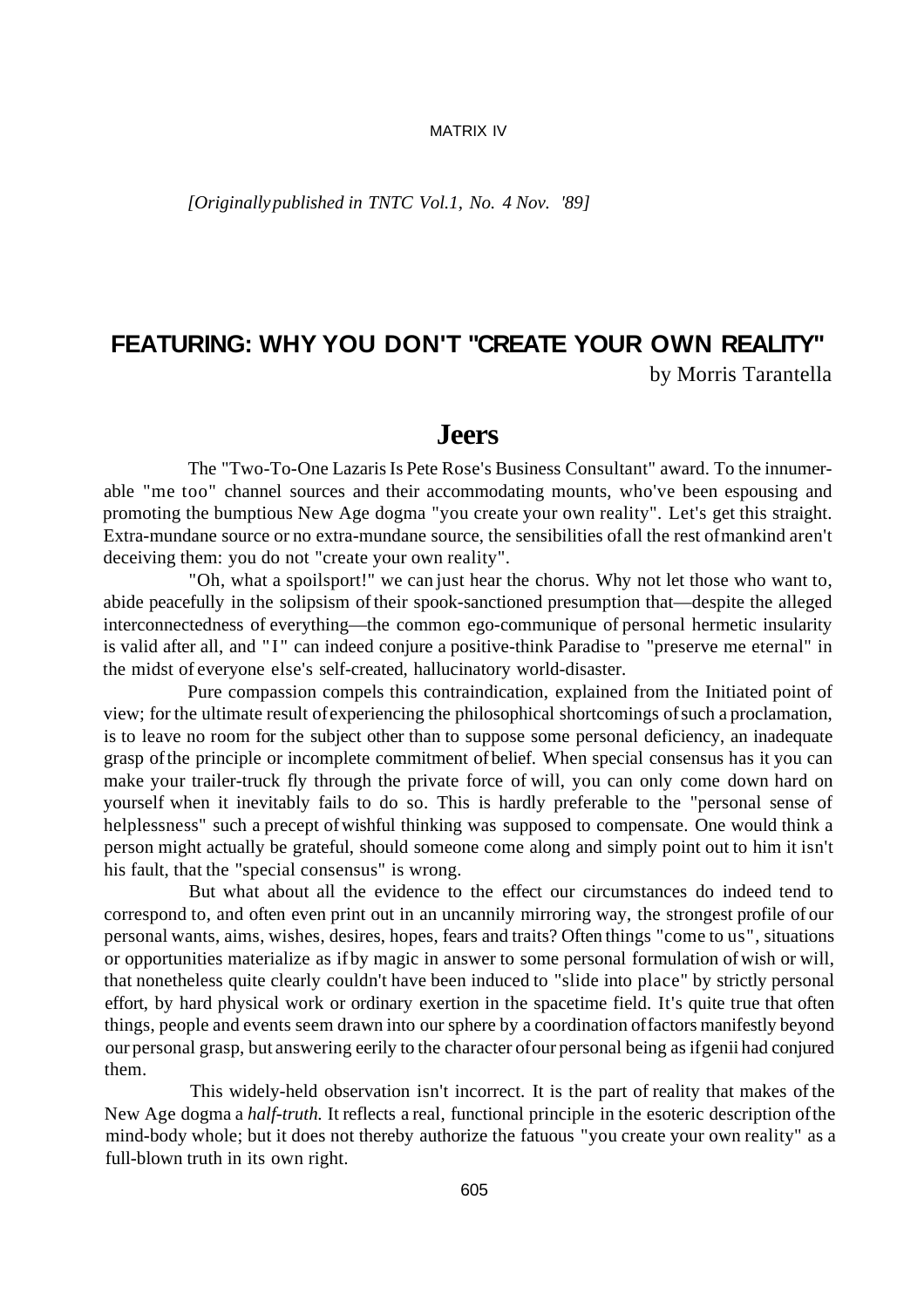# **Why You Don't "Create Your Own Reality"**

Just sit there for a minute. Attune to a *mere soupgon* of self-reflective consciousness and you can't help but notice you're hardly self-generated; there isn't one thing about yourself, including the environment you perceive or your "personal" will, that issues from any sense of a self-creating "you". Indeed, "you" are spontaneously endowed, before the self-reflective fact, as the coordinate presence of a total and given pattern of Being. It is all immediately established, without personal intercession on your part. The patterns through which you perceive, the modes by which you move and cognize *take up your being* without a whimper of protest, a hint of objection or even notice. This vastly creative process by which you spontaneously come to yourself, on *its* terms, is so suavely accepted as inherent expression of your being that you *claim it as yourself without* even observing you do so (i.e., these are "my" thoughts, "my" words, "my" perceptions, "my" ideas, "my" movements).

Wait, we hear the protests, perhaps I don't actually *create* the basic patterns of Being or the functions of existence, but I *do* seem to individualize them. I make them my own. I synthesize all these "given" features as personal contents from my unique angle, so that "my" expression of the common pattern is distinguishable from yours and so very intimately identifiable as *me.* In that sense I create my own reality *out* o/the given materials, which really aren't *anything* in particular until I endow them with the unique expressive life that is "me".

This ordinary qualification is acceptable, *as long as* we notice that the vaunted "personalization" or "individualizing" of the general creative endowment of Being is *also a function of that endowment,* not something privately assumed. The creative pattern of Being, of which we are expression, *individualizes.* That is *its* attribute, not ours. It can only be considered innately "mine" insofar as "I" come after the fact, along with the perspectival endowment of individualization. In that sense I *am* the process of individualization; but I don't create it.

#### **The Cloud Of One-Knowing**

"I" exist in reflective and receptive relation to that process which takes its point of departure from the total, given Pattern of Being. My "knowing" comes structured. It is a function of consciousness, or whole-awareness (i.e. conscious self-awareness); but it furnishes an interpretive syntax of cognition to that consciousness. It possesses an inbuilt grammar of structured variables.

All my instrumental processes, modes of action and so forth are patterned terms of this "knowing". The overall function of my being with its sensory and motor, autonomic and conscious systems is that of knowing. In reality there aren't a lot of different "systems", diverse organs and



instrumental complexes, some for physiological processing and life-sustenance, some for acting and responding, some for perceiving and some for knowledge. There is only an overall system or multi-dimensional Pattern of differentiated currents, properties and phases serving the single common function of Knowing; for the whole pattern is an expression of consciousness.

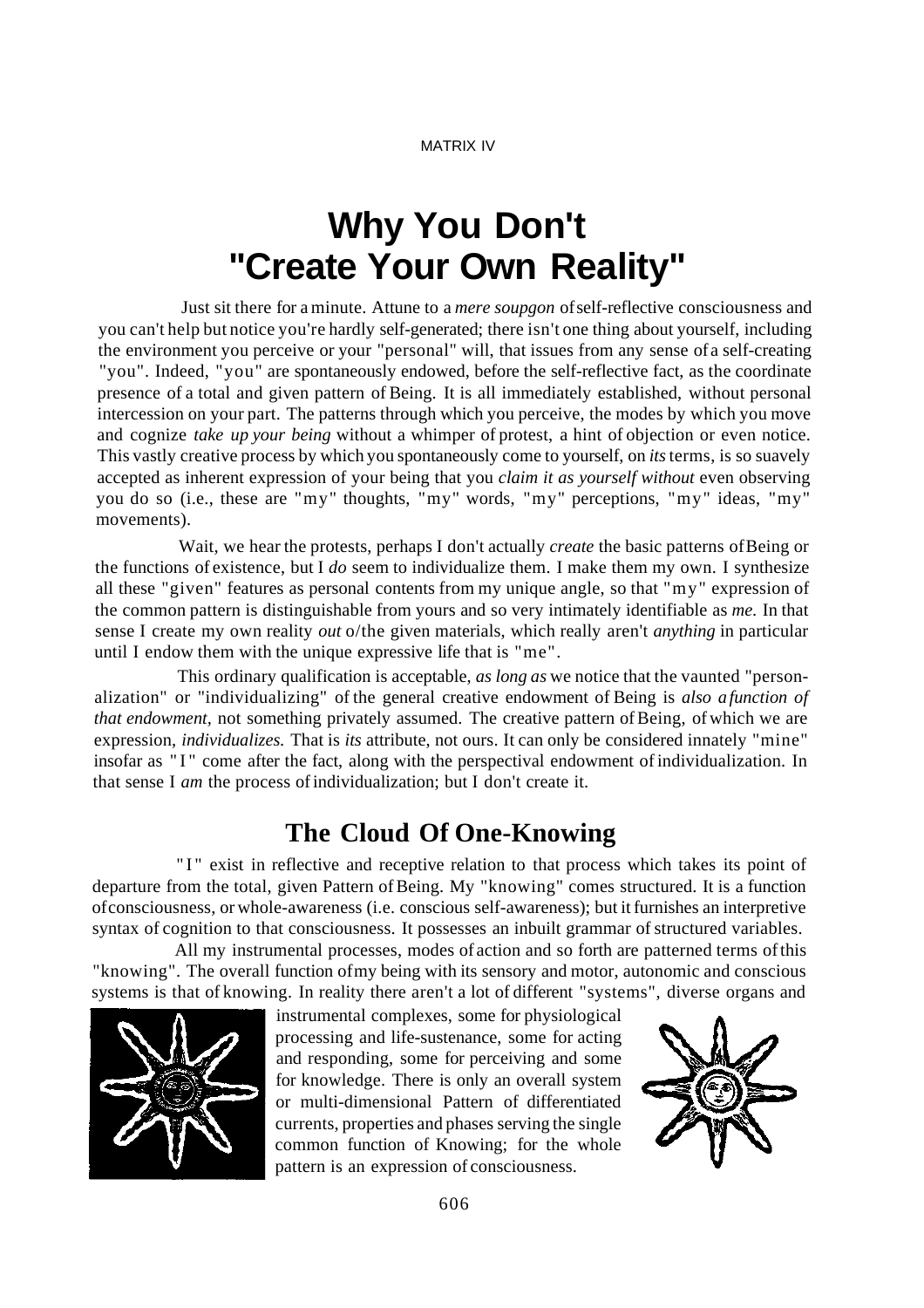#### **Thinking With The Whole Being**

Therefore the thinking, conceptualizing, interpreting, ideating and identifying ordinarily assumed to belong to specialized mind-brain processes, isn't a local operation of cerebral tissue and cortical neurochemistry at all. Thinking, cognizing and even perception itself are functions of the total, multidimensional mind-body system. You do not just think with lobes of the mind-brain or its interacting hemispheres; you think with the whole of your being. A thought is as much an expression and patterned representation of the processes of your heart and vital centers, your lungs and kidneys as it is a manifestation of your cortex and limbic structures.

Nor do your various, interacting systems just exist on one level (as the composite function of their stylized perceptual processing reductively outpictures). All forces and fields that integrate the resultant "monoplane" image or reductive composite we perceive as the physical body, actually organize the systems of mind-body circuitry through a complex multi-dimensional harmonics. It's through this harmonic pattern that the material, "molecular" field is filtered. The range of energies for the complex circuit includes negatively entropic (organizational) properties, every bit as much as certain screened or filtered phases may exhibit locally entropic characteristics.

Thought, perception, cognition and idea in their normal occurrence are simply unremarked testament to the fact that the multidimensional field of the mind-body axis organizes a fluctuating psychic signature; it is the changing configuration of an overall identity-pattern having vital, emotional, linguistic and abstract-cognitive components correlated with specific harmonics of its focal centers and currents.

### **Locking The Mind-Body Tumblers Into The "World We Know"**

The thinking patterns and cognitive processes associated with the physical cortex, represent the conscious axis and its voluntary systems as a whole; they correspond by resonant harmonics to the subtle center associated with the pineal gland, and current-fields aligned with the frontal plexus.

The mid-brain and limbic systems with their specific, affective patterns focus in the subtle plexus and energy-fields associated with regulatory agencies of pituitary and hypothalamus; they correlate by resonant harmonics with the respiratory system and thyroid, the heart and its subtle centers physically represented through thymus gland and cardiac plexus.

The medullary centers and basal brain-lobes associated with the R-complex correspond to the abdominal and reproductive centers as well as subtle systems patterning the physical loci of sacral plexus and gonads, the gastric nerves and cells of Leydig.

The interaction of these systems as agents of the cognitive process serving to pattern and regulate the overall, mind-body field through which thinking and perception takes place, is practically adjusted and locked into a chronic circuit of allowable "terms" according to standards of enculturation, i.e. the way in which attention and the sensory-motor faculties are trained to focus and respond through specific cues as well as collective psychic atmospheres of family and general social order. "My" reflective and receptive relation to the total, multi-dimensional pattern (concentrated as a sliding scale of operative alignments through the Conscious axis-of-Being) composes the "individualization" process as a questing *interpretation* of what that Being is. I don't create the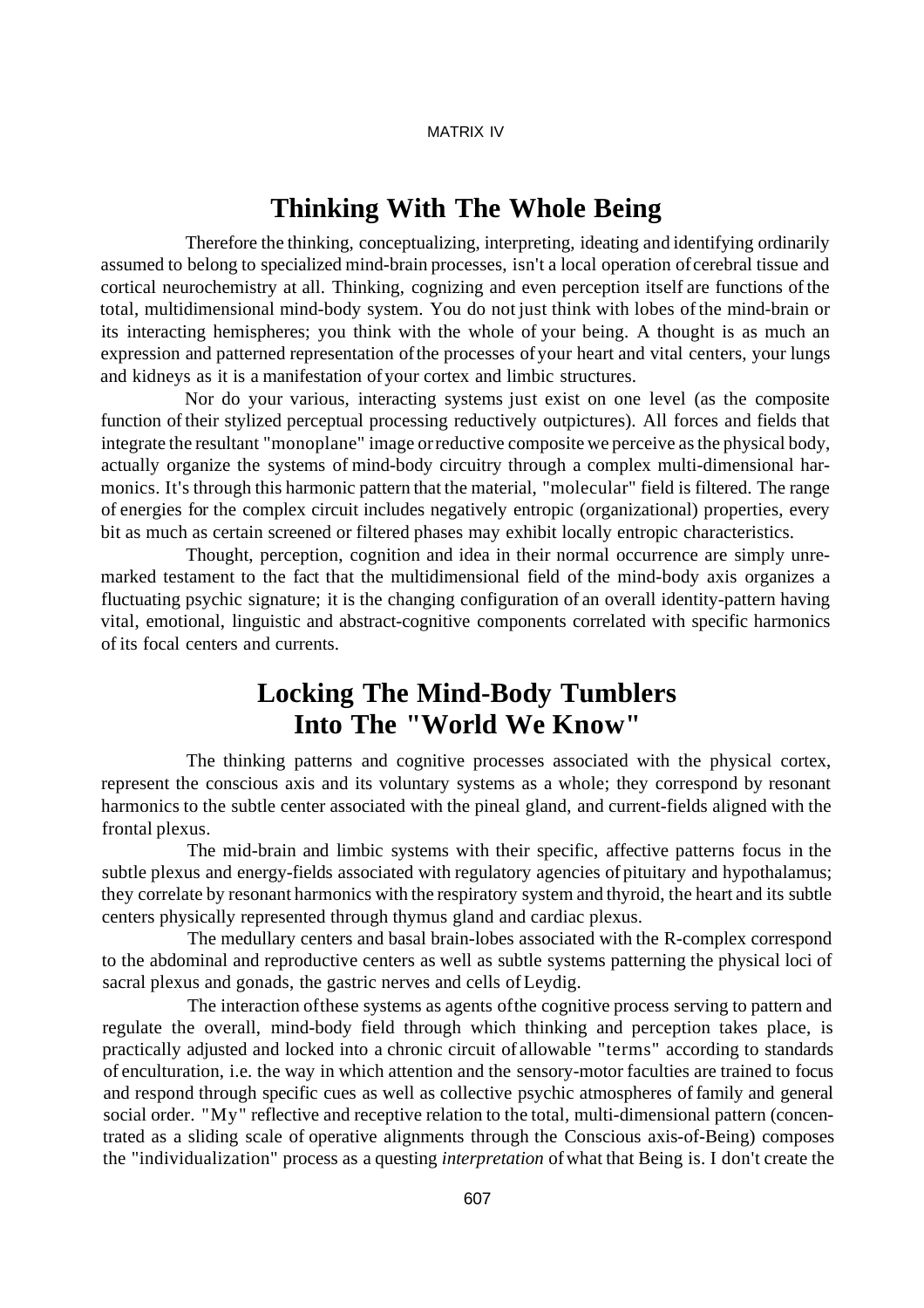terms of that Being ex nihilo; but I spontaneously appropriate the general pattern of its collective recognition.

### **Psychic Circulations In The Auric Field**

In this way there's generated a multidimensional sphere of magnetic values comprising an *auric field,* the atmosphere of lights and subtle currents carrying the coded energy-signatures of thought, emotion and identity. "My" thinking and cognizing is an expression of that total field; the general coherence and characteristic intensity of the thinking (correlated with overall ego-integration and alignment) determines the average strength, power and influence of the resultant electromagnetic network of the auric field.

There's a constant, atmospheric circulation of changeable thought-patterns through that field building and breaking, gathering and dissipating; such psychic energy-forms flux through the various centers or subtle "chakras" to which they correspond by type and tonality. According to their value and charge they may attract corresponding charges and psychic energies from the adjacent atmospheres of peoples and places; or they may be attracted to them.

The relative ephemerality of these forms as they surge, pulse and change like winking firefly-lights in the auric field, has to do with the fact that a large part of thinking is passive and perfunctory. Though thoughts and their characteristic patterns circulate around the more durable identity-values or central idea complexes of the personality and therefore inevitably bear the ego's signature, little specific attention is invested in them during the casual process of their formulation; thus they come and go, breathe in and out through "portals" of the psychic centers and their corresponding systems like transient caricatures roughly sketched from material of the energy-media to which they most immediately answer.

Random thoughts of sexuality, flickers of envy, fear or fanciful hope continuously energize related lobes and psychic centers of the conscious complex in the germination of fragmentary patterns, loose correlations of formative fields and typal structures that stream in webs of astral matter coupling and severing, repelling and attracting the atmospheres of people, places and events as a turbulence of incessant interchange. The random surge of such broken thought-entities and emotional swirls in and through the auric field of the personality exerts a constant (if shifting and ephemeral) influence on behavior patterns, usually on the instinctual or reflex-vital processes associated with the abdominal centers and corresponding basal brain lobes; for the fountainous discharge of the major part of thinking through the interior monologue scarcely reaches on an average any higher than the passively meditated middlings of the subliminal psyche, the vital-instinctual structures and their correlated thought-forms compulsively taking up the slack in the extended gaps and dead pauses between active, volitional thinking.

In this way the overall, electrical field-pattern of the personality subliminally enforces the general psychic code through which cognitive and perceptual processes polarize the "filtrate grid network" that ultimately aligns an apprehensible World from the encircling energy-atmosphere. That energy-atmosphere is itself the extended field of the multidimensional being, carrying all the patterning potential *effectively* organized through the Conscious Axis; it is full of life, bristling with subconscious and quasi-conscious "points" through which the coordinates of form are plastically polarized according to the configurations of type aligned out of the collective, psychic pattern of the auric fields.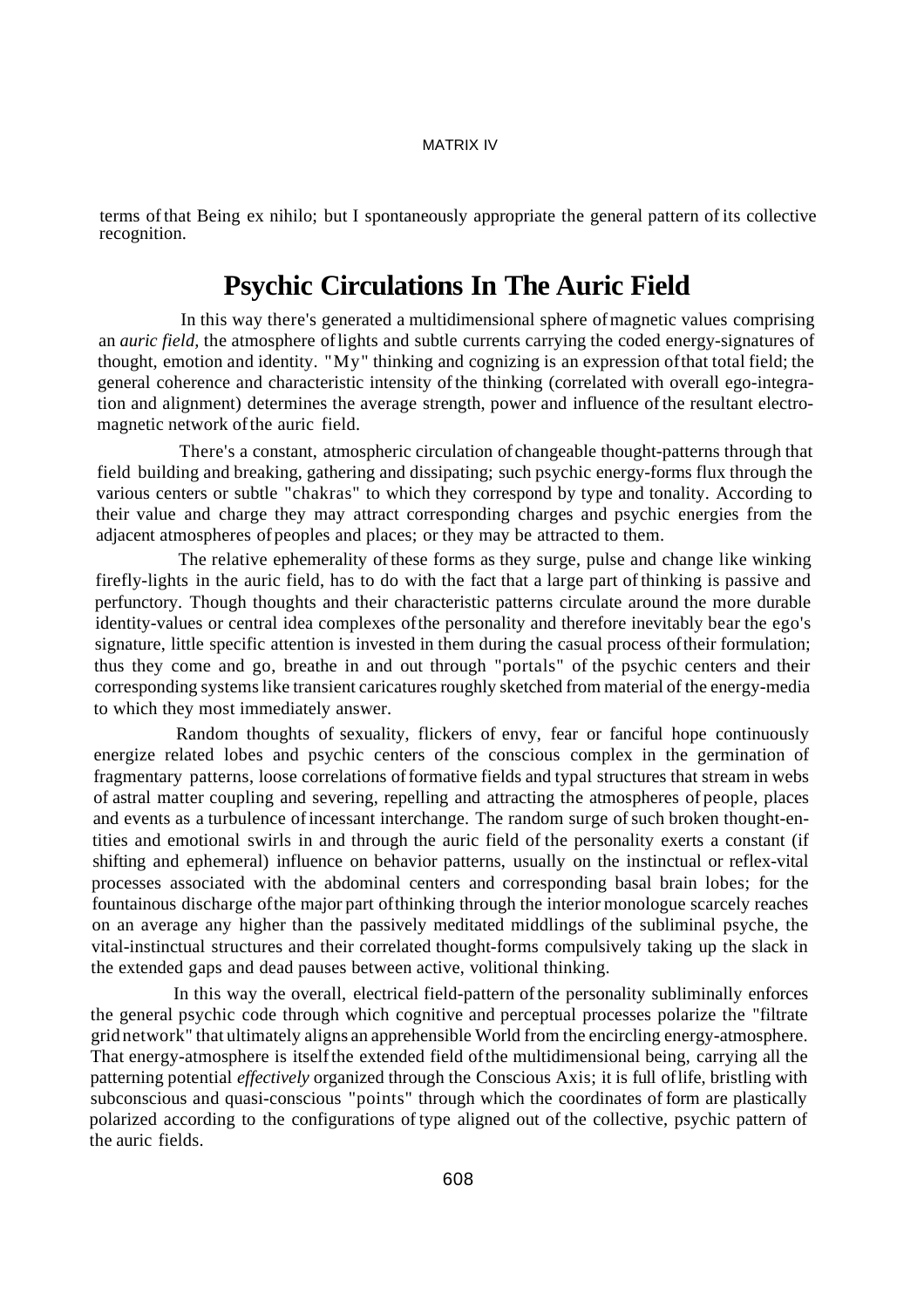

### **Drawing Physical Perception Through The Energy-Atmosphere**

Here then is how the ultimate, taken-for-granted impression of "the world" is formed: out of a cosmic potential of focal patterns featuring variable ratios-of-alignment in the processing interaction of multidimensional psychic systems, the collective requirement of self-conscious beings finds affinity with a particular consensual order and *enforces the typology of that order* through the mutual support of "telling its story", i.e. the incessant reciting of its cognitive description through devices of enculturation and learning, introjected as the stream of the "interior monologue". Through the auric field, the multidimensional Axis is polarized as a filtrate grid-network generating a characteristic psychic pattern; that pattern interacts with and reinforces the field-configuration of all other, "auric foci" or personality-complexes, augmenting and emphasizing the most broadlyshared features. The collective field-configuration links up with and magnetically aligns the atmospheric potential of the World-pattern, filtering its coordinates into conformance with *necessary symbolic consistencies* of the general, consensual typology.

At this stage of conscious development the characteristic polarization-alignment of coaxial energy fields emphasizes the material (or "anisometric") values of the overall, psychic pattern; owing to that fact we tend to perceive a world in which rhinoceroses and elm trees, mosquitoes and taxicabs are "real"; and we therefore tend at the same time to screen out and so recess into the psychic corner of indirect influence, the equally viable Worlds in which sprites and unicorns, undines and astral windchimes are real. We tend to *lock in* the mechanical instrumentalities of spacetime, the muscle, bone, sinew and synapse which accomplishes causative "effect" by the "sweat of one's brow"; and we tend to lock out the psionic agencies, the faculties of clairvoyance and clairsentience which nonetheless persist as potentials of the total pattern *indirectly,* diffused at the peripheries of standard focal emphasis.

## **The Star-Seed Of The Active "I" Thought**

In addition to the fact that the average of our "passive" monologous thinking (emanated, in fluctuating bursts, from the general "fixed" ratio of patterning processes characterizing interac-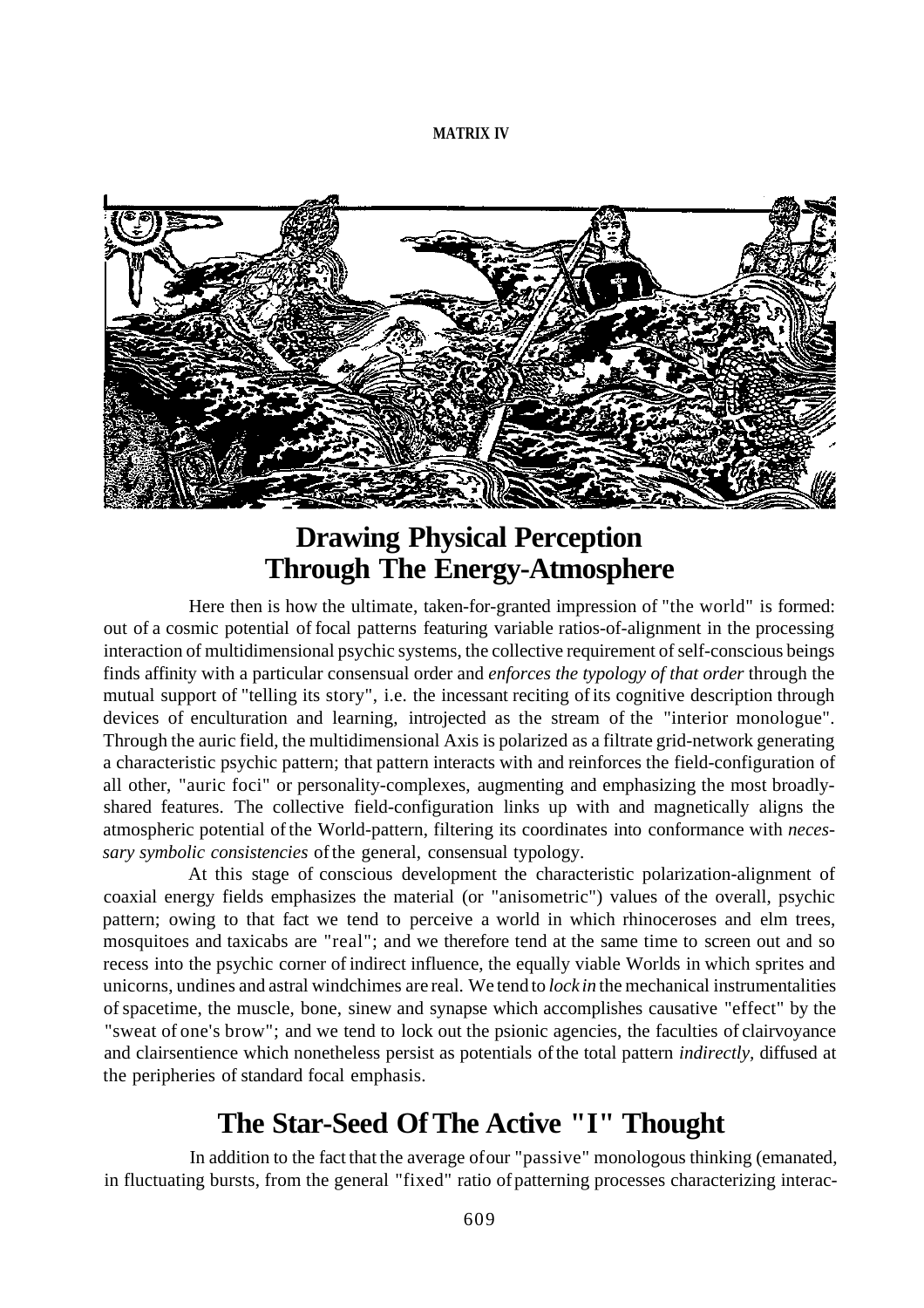tion of the psychic centers) continues to align the responsive correlations of a "familiar" world-order, there is the important fact that all such random circulation of thought pivots around the more persistent and coherent complex of the ego-identity with its constellation of "nuclear" ideas. The more integral and stable system of impressions belonging to the essential ego-identity, acts as monitor of innate "interest"; in the circulation of miscellaneous, monologous thoughts and perceptual impressions there is intermittently struck a chord resonating to the value of that very "interest". The processes of passive thinking are quickened, the intensity of psychic and emotional investment picked up to the degree of generating "concerned" or active thought. This thought doesn't swiftly dissipate through one or more of the discrete "centers" or chakras, discharging as a simple expression of the immediate energy fields correlated with its vital value.

Active thought, belonging to a more coherent/integral order of processing (in association with the relative integration and coherence of the central ego-identity) becomes progressively organized through a coaxial patterning of the centers and their respective energy-fields; where the thrust of active thought is sufficiently prolonged or repeated, concentrated and intense, it becomes distilled as a highly charged *multidimensional seed* encoding the potential patterns of the fields and planes through which it was psychically elaborated. It incorporates values of the vital being and the psychic-emotional being; it has abstract ideative properties and has been processed through subtle psychic chambers of the heart and mind-brain, having occupied all the portals and compartments where it might be tailored with suitable appointments of the overall ego-organization. Most importantly, it becomes multidimensionally "cohesive" by virtue of its infusion by the Conscious Light of Identity.

#### **Reaping What Is** *Sewn*

Invested with the self-luminous signature of identity (adapted to the personal identity of the ego-pattern) the active thought becomes a courier of Volition, the will of the conscious axis—at this level, egoically expressed. In its gathered, intensified and distilled seed form, it passes as a "mature" thought of ego-identity through the locus of the Third Eye; in this way the relatively coherent idea which it encapsulates, "appears" in the creative light of Mind in accompaniment of significant electrochemical changes in the mind-brain pattern.

This is a process that goes on all the time, about which people at the present level of perception are simply unaware though they're continuously engaged by it.

The burgeoning potential lines and dimensional geometries "inscribed" in the patterns of the seed-thought (i.e. abstract/noetic, psychic/astral, vital/physical) break out irrepressibly under incubating heat of the Mental Light in which they abide. They're nurtured, energized, cultivated and "trained" into conformal alignment with other, impressioned coordinates coded into thought seeds of the Light realm. Levels of organization in the creative Intelligence of that Light (corresponding to degrees of "oversoul" consciousness) attend the generation of those seeds magically ripened as values of ego-identity in the Light.

This process of interweaving the patterns of mature thought-seeds, is a much more purposive activity than the flux of psychic energy-forms conditioning momentary behavioral interactions according to the aggregate of memory-impressions inscribed in the soul record, and imprinted in the etheric energy-systems governing subconscious metabolism. The guided direction of the tremendous, "hydroelectric" pressure contained in those basic seeds of identity, organizes the patterns not only of personal but collective experience; it integrates and makes of "one piece"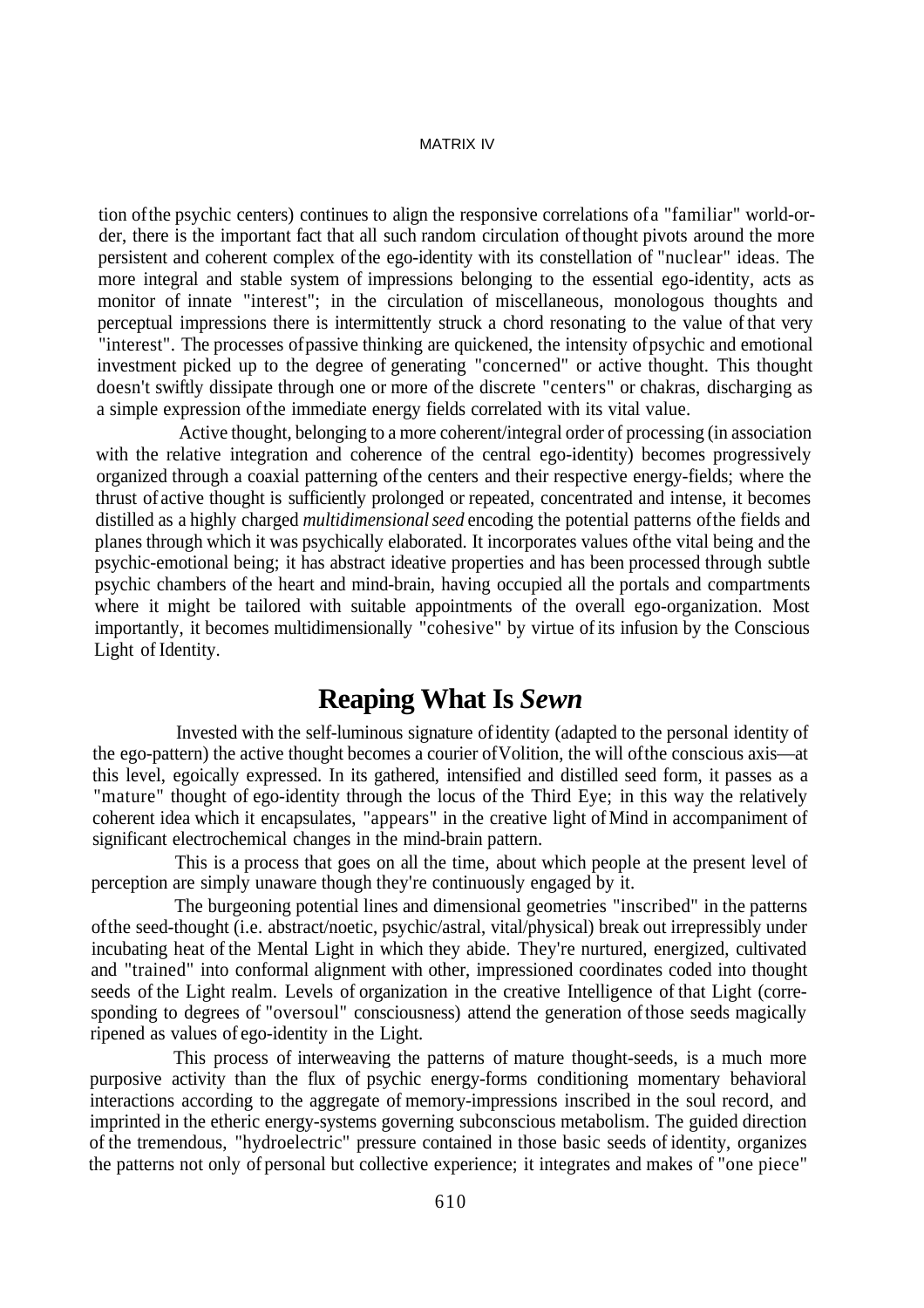the personal and collective levels. The experience of nations, societies, cultures and institutions is thus understood as a resultant of the sum tendencies of every "personal" constituent.

In this way the subject does indeed receive, mirrored back from the apparently external environment, a faithful reflection of the qualities and implications contained in the "personally" formed and inwardly nurtured thought-seed corresponding to some central feature of the identity. This is hardly the equivalent, however, of the private deism expressed in the New Age doctrine "you create your own reality". The mighty creative magnitude through which abstract potential of the coded thought pattern becomes realized in energy networks, organized in working lines-of-force subject to perceptum-filtration of mind/body alignments, is hardly expressive of personal fiat.

### **What I** *Think,* **And What I AM**

The very fact that the generality of thinking at this level of conscious development is embedded in "anisometric" patterns of relative material density, necessarily makes all such thoughts "opaque", one-sided, solicitous of the force of identity through imbalance and aggravated dichotomy. For this reason, the particular cherished "self-thought is not the whole thought. The available ego-system of this present, unbalanced level of development can only be aware of a surface facet of the entire "thought-entity" which it entertains. The whole thought, of which the ego-identity perceives a preferred portion, possesses a *global* character as expression of the extended, multidimensional axis of Being.

Remember, you think with the *whole being.*

The thought (encoding the centrally-held precepts of ego-identity) contains much more information than the precious "cross-section" it models under the narrow beam of conscious focus. It possesses a round plenum of aspects involving all the implications of its highlighted features. It embodies not only the tangent considerations and forms of consequence that blur over the borders of clearest focus; it exhibits a veritable iceberg of submerged strata in which integrals of gradation, as well as the shadow-obverse of all overt values, are to be found *in posse* like coiled springs carrying the enfolded patterns and codes-of-force of the dimensions.

### **Ego Of Self-Creation: The Sorcerer's Apprentice**

The "angular obliquity" at which such hidden wholeness is received (at the present focal level and in the framework of collective, conscious development) means that only a portion of the full implication of a given thought will usually come to expression as an experienced life-pattern at any given time. It's for this reason that, on a local scale, we may often presume we "see" our personal thinking accurately reflected back to us in the features of our experience, faithfully rendered on a one-to-one basis in such a way as to warm the cockles of any good solipsist's heart. What we may be much more reluctant to recognize, or "can't" seem to recognize because it constitutes the underside of our "self that we interpret theoretically as "other", is the way in which the faithful thought like a slavish retrieving-Spaniel relentlessly returns in the context of our experience, only bringing progressively less-identifiable phases of our "mental command" for consideration and inspection. Where at first it dutifully fetched the morning paper as per "instruction", it now seems to rummage after dirty boots, dead birds and neighbors' garbage.

This is why, despite wishful thinking and the encomiums of otherworldly communiques, our experience in fact is always a mixture in the materialization of our most positive expectations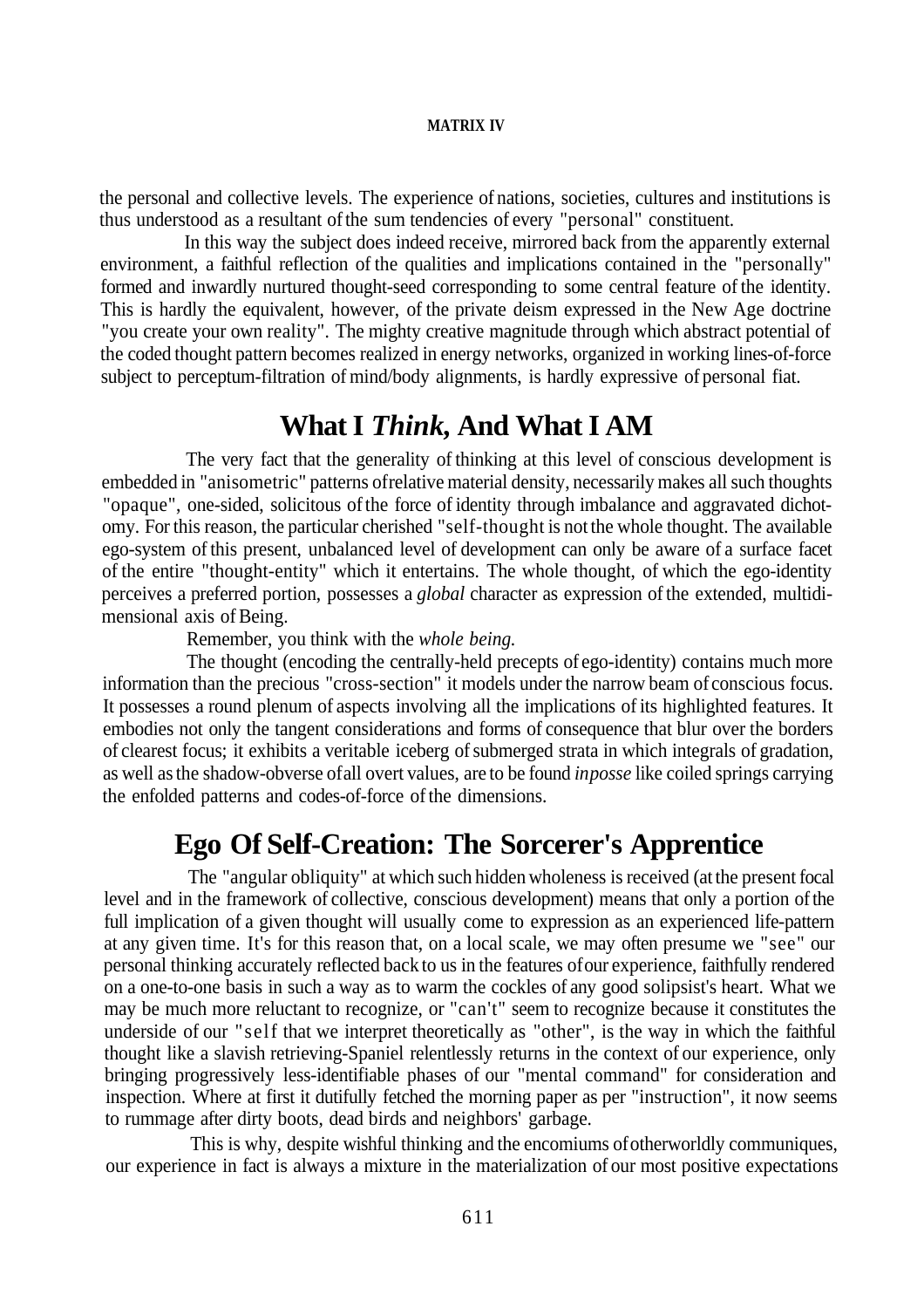and worst fears, often seeming to come confoundingly in tandem. At the present level of conscious development, our "godlike" decrees through thinking and desiring have much more the character of the nescient conjurations of the *sorcerer's apprentice.* Our thought provokes a flood of successive experiences we can't seem to stop.

### **The Whole Light Of Identity, The Half-Light Of Identification**

The real source of this manifold magnification of our thinking in terms of life-experience, comes from the practical investment of the Whole-value of Identity (equal on an absolute basis to Consciousness) in delimited patterns of identification equal only to the proportions of ego. The unqualified scope belonging to the real Light of Identity, provisionally invested in its qualifying term of *identification,* bridles within the restricting thought-seed like the dawn-horse of heaven champing at the bit. The limitless power of that Light is the efficient force which pushes, aided by its companion powers of Intelligence already awake in that Light at higher levels and superintending the birth-throes of the thought-seed; It pushes from "within" the abstract strictures of the thoughtseed, as it were, like a Gargantua impossibly compressed within a tiny house that can't contain Its transcendental dimensions.

And in pushing, It first of all forces the thought-seed to surpass its confinement to the "nonmanifest", the emptiness of abstract potential; for Reality in its fullness can't be limited to the undifferentiated-abstract of creative potential (as certain schools of "spiritual realization" would have it), seeing that the prolific fields of manifestation indwell the Real just as well. The tremendous energy of that Light imbuing the thought-seed in uneasy alliance, pours through the enfolded lines in the pattern of the seed and pushes them out, everts and ejects them as it moves most fluidly through the conduits of the prefigured "paths"; the thought-seed begins to sprout globally in crystalline filaments like a branching quartz, the Light of Identity coherently beaming in geometric spires and, in so doing, assuming the "shape" of the inspiriting idea through the dimensions. The rich global Symmetry in the extension of its phases becomes "split" into successive frameworks in terms of the progressively broken symmetries of the spacetime densities, organized according to the potential of polarized "masking" belonging to the focal grid-networks of physical perspective.

In this way the full deck of our experience which we have "designed" by our characteristic thinking is shuffled and dealt out piecemeal. Some of its "hands" we recognize as the combinations we coveted and prayed for, some seem dealt from underneath by the Adversary Himself; but all such hands are meant to cumulatively "fill out" the deficient understanding of the ego, so that—whether consciously or just below the threshold of conscious recognition—the ego comes ultimately to learn more about the implications of its "world-view", its chronic way of thinking, than could be gathered from the strictly one-to-one input of its personal, surface considerations.

#### **Change Of Thought (Got To Admit It's Getting Better)**

It may be seen by this that an "enlightened" view involves more, then, than just a shift from conventionally "negative", self-defeating styles of thought to more positive and self-affirming styles of thought; for, whereas such a shift if really taken to heart might eventually improve one's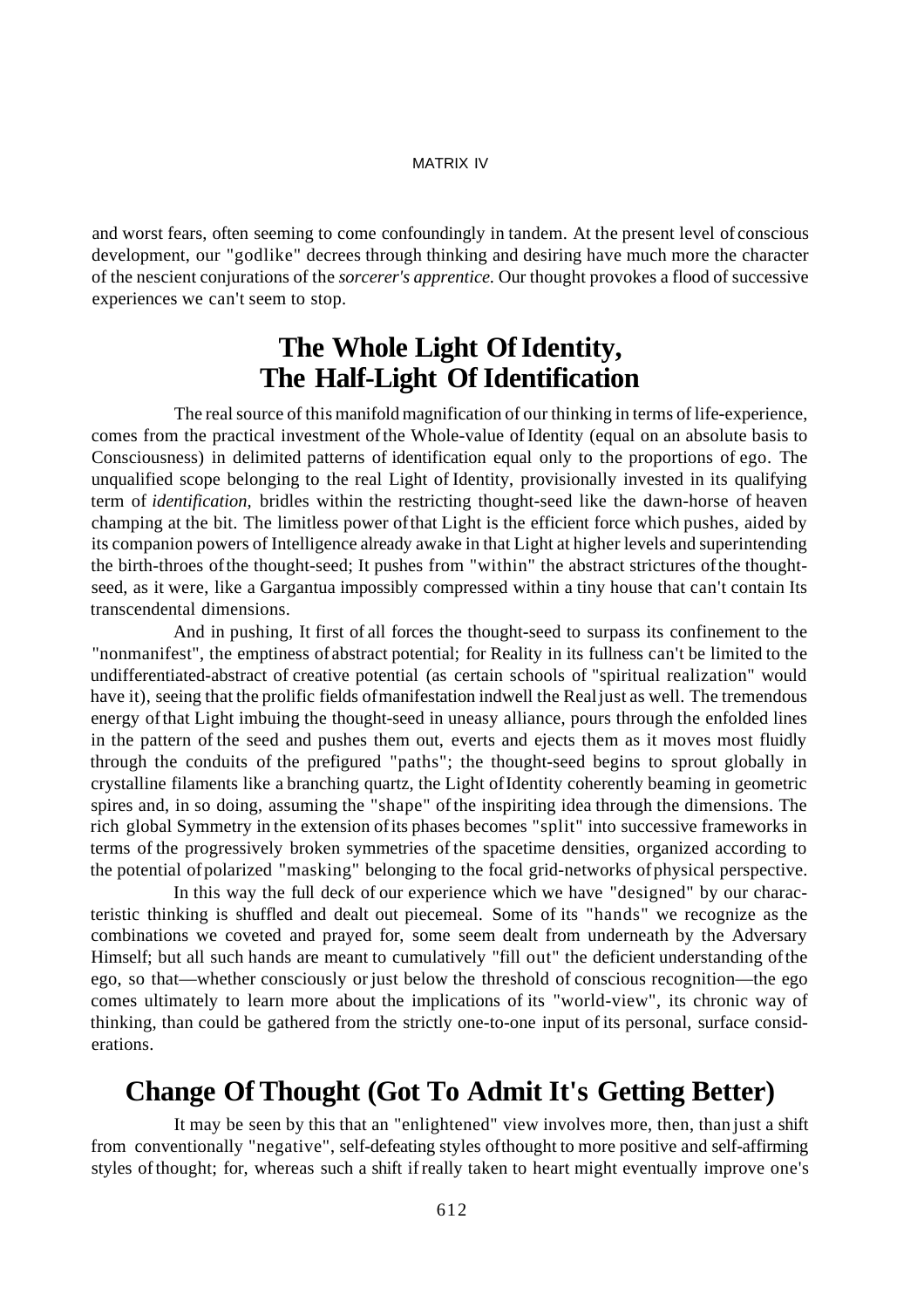*attitude* and capacity to *receive* experience of various descriptions, it cannot live up to any expectation of permanently establishing a purely "positive" and *personally desirable* flood of experience. For such a shift would merely be like walking from one corner of the same room, to the other. You may wind up standing near a sunnier side of the house, but you're still confined to the same limited structure. You're still standing on the same "plane".

Analogously, you remain focused and effectually *locked in* to your limited patterns of identity so long as you remain identified with the ordinary level altogether, where perception of the Whole is functionally masked, and the incalculable Divine pattern of Being is chronically diminished to the scarcely-noticed stature of the "handmaiden of compulsive self-reference"—a self-reference that can only continue to *pine away* for a reality which is infinitely consistent with its wishes and desires, and which therefore could be characterized as perfectly self-created.

### **Or Change Of Heart (All You Need Is Love)**

There is only one "out" to the otherwise irresolvable dilemma of moving from one corner of the same, single-level house to the other, from negative to positive position and back again in the confines of the same dismal room. When identity, despairing of its identification with the purely personal wants and demands of unrequited ego-existence, turns its tentative face in alignment with the incommensurable magnitude of global Being, the individuated focus apprehended as "me" becomes wholly reoriented to the value of life. "I" become a perfectly receptive configuration with respect to the Intelligence of the Whole. From that point forward, "I" become an expression of the Whole, directly and accurately reflecting Its greatest good, not "mine".

Nor does this mean, by virtue of harmonious attunement with Spiritual Being, "I" am vouchsafed the comfort and personal harmony of experience that previously eluded me; on the contrary, in submission as a receptively-oriented focus for the expression of Divine Desideration, the quality of "personal" experience may be by turns placid or disturbed, there is never any telling—only its unpredictability is certain. What *is* established, however, is that the active agent of change-in-the-world is no longer the oblique, partial perspective of ego-identification but the direct supervision of Divine Mind working events and circumstances into a far more coherent, stable, fertile and potentiating ground for the realization of Conscious Presence.

### **You Forgot To Ask "Who Goes There?"**

Finally, one may well ask "just what *is* the basis of these various extradimensional sources that seem to encourage belief in the proposition 'you create your own reality'? Aren't sources that emanate from beyond bodily confines of the physical sphere somehow more innately *aware* of the underlying principles of existence? Shouldn't they be more reliable just because they are 'outside' the body?"

No. The whole question rests on the *level* to which the discamate consciousness rises as a result of its net "earnings" from the physical lifetime. The communication "you create your own reality" most frequently comes from a particular *plane*, that which we may call the "antechamber" of the Astral.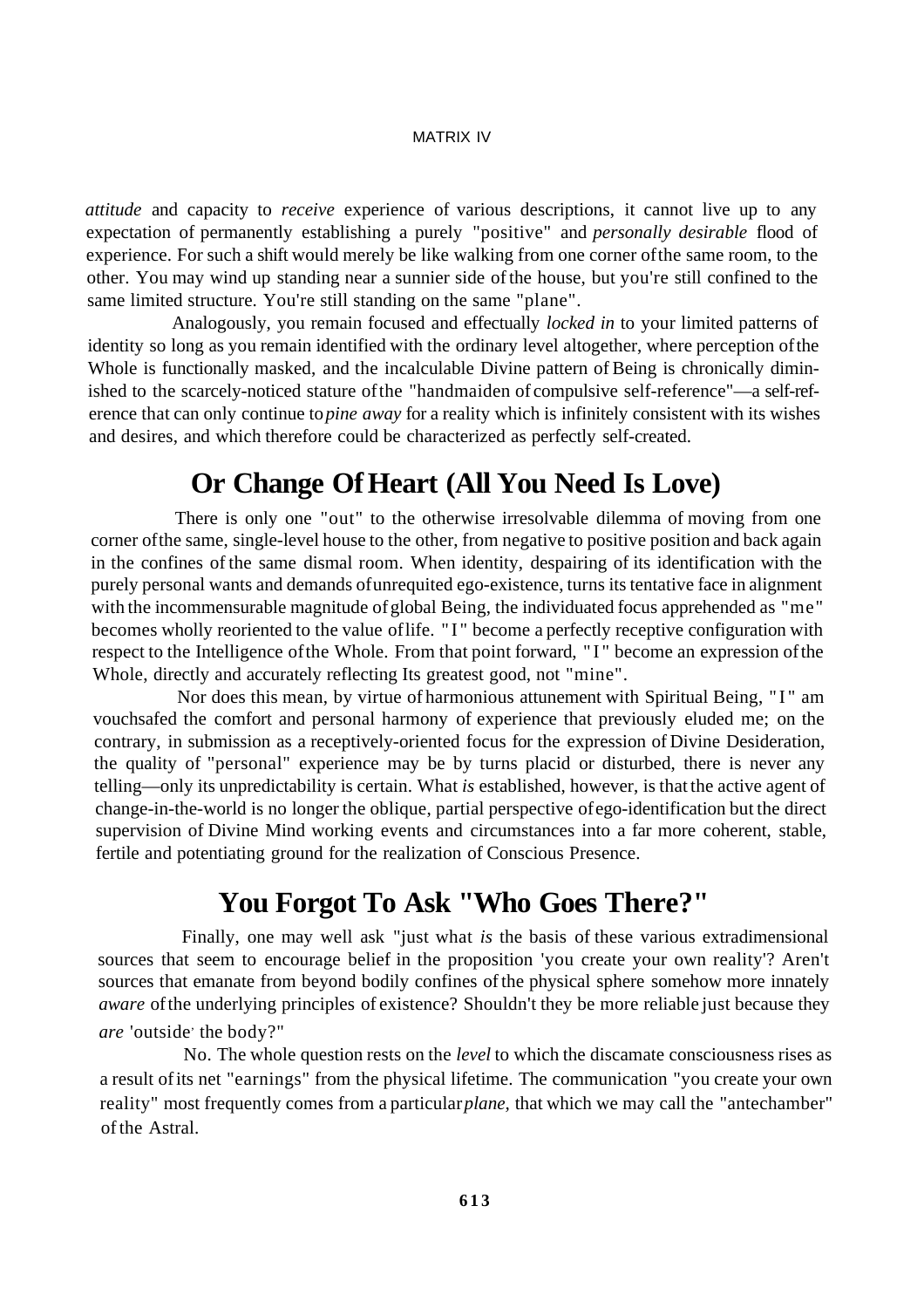### **Flypaper Dreaming: The Night's Sweet Prints**

To understand that plane, you have to realize that under most ordinary circumstances of physical death, consciousness is simply transferred to a version of the overall memory-record etched in more "durable" materials. That memory-record acts as the program of an automatic *dream* for the departed consciousness. The "program" is projected in condensed, symbolic form on the screen of the Astral medium.

The Astral is itself the natural dimension of dreaming for physically-focused consciousness, though it comprises a real world of experience and characteristic value in its own right (exhibiting the symbolizing properties that are "borrowed" in the composition of familiar sub-conscious dreamlife). The energies and dimensional patterns that naturally inform the features of the Astral in itself, imparting its unique character, are not immediately employed in the disclosure of true astral scenes where the consciousness of the "deceased" is concerned. The "deceased" does not as a rule directly perceive the astral environs as it exists its *own* descriptive features; instead, the base of astral energies and dimensional patterns serves to infuse the record of memory-impressions composing the characteristic "identity" of the departed personality.

In this way the personality "dreams" for a time a very condensed, symbolic summary of the chronic features of the life just lived. It is only after the elapse of "psychic time" in juicing the images of their residual hold on identification, and with the help of Other-world guides, that the personality is able to establish sufficient "distance" or psychic perspective from the shadowed scenes of the dream-mind to strike an adequate, threshold spark of self-reflective awareness *in* that medium to "know the difference", to perceive this is *not* the habitat of waking physical life and that in all probability the ego-subject has died.

### **Fixing The Holes (To Stop My Mind From Wandering)**

The astral energies supporting composite dream-sequences of the former "waking life", however, do not immediately withdraw and return to direct duty organizing *astral* patterns of perception; rather, the personality remains fixed for a time in fascination to the projected dreamscape. The subject, now sufficiently *self-aware,* is intrigued by the unreality, the actual plasticity of what it had formerly taken to be physical fact.

Finding the resources *of willed imagination* under sponsorship of that conscious spark, the subject commences to bend the newly malleable images into conformance with whim and desire. It discovers it needn't reexperience indefinitely the memory-repetitions of painful circumstance or unresolved psychological fact. It realizes quite happily it can transform the outcome and contributing characteristics of anything recalled, making Dad deeply *fiilfilled* at the otherwise ulcerous job that forced him to be "hard to live with", making Mom more vocal in her encouragement and appreciation.

Eventually, with the imaginative resolution of these scenes and concomitant catharsis of the psyche, the picture projected from the personal memory-record may be folded up and packed away, the energies that had sustained it withdrawing to participate in the direct productions of Astral imagery.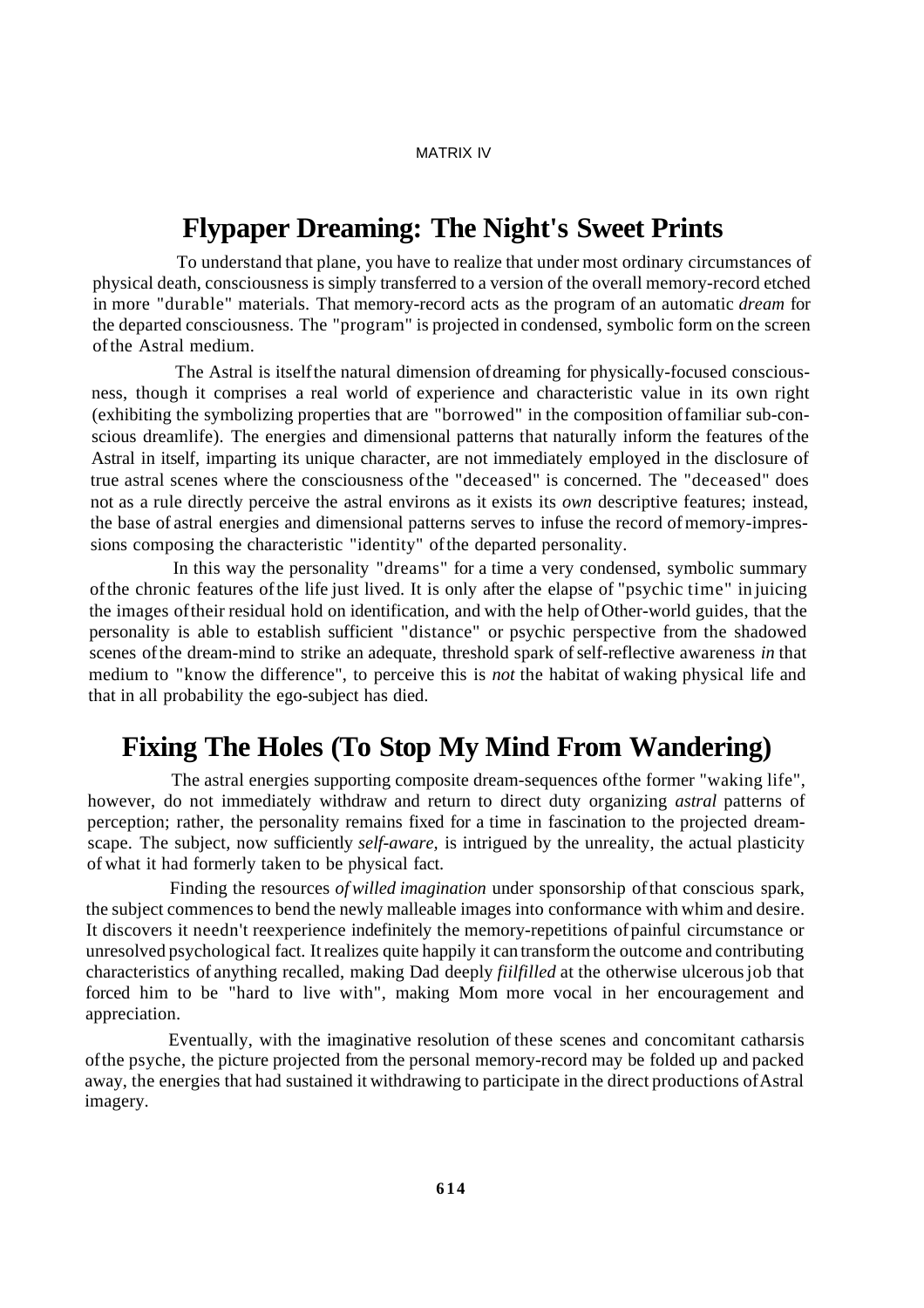### **Light Of Glory, Lights Of Glamor: Death's Not Yet Well Met**

At this point, hovering as the self-reflective spark of awareness on the border between mnemonic patterns of physical reality and the Astral domain proper, the personality may proceed upward—and progressively—into the Light (the global character of which impartially "weighs" every fragmental impression of the conserved Identity and pronounces the judgment of the Balance, an experience reported as an encounter with "Christ in the Godlight" etc.); or the discamate ego-subject may linger temporarily, fascinated from its perspective by the dream-character of *physical* reflections it's tending to receive in the astro-etheric light. In this way the subject may be attracted to an actual, physical locale and an incarnate personality. Where the respective systems are sufficiently harmonious and potentially "attuned" the discamate consciousness may discover it's able to effect a quasi-physical impression on the embodied counterpart. Presently, the alerted "meditator" in the physical system becomes a fascinated "channeler" for the psyche hovering in the astro-etheric system.

Realizing the potential for "impressing" as comparatively *Godlike* from the vantage of this subtle energy-perspective, the discamate personality doesn't fail to assume the cloak, thereby becoming the wisdom-philosopher of the astral dream-tricks about which it has just learned.

### **Teaching The Dream: The Futile Forestalling Of Ego-Death**

But what it has just learned, came from a simple course in *dream-management.* It had learned how to rearrange psychic furniture of the chronic dream-habitat, so as to resolve certain tensions and frictional complexes that had frustrated—to a degree—the expression of its creative potential in life. It had learned what basically may be learned while still incarnate, through "lucid dreaming". What it *believes* it has learned, however, is the result of having quickly forgotten the refractory character of *actual physical existence* that always fully incorporates and creatively embodies *every* side of the psychic equation, so as to live out the complement of its complex implications. Assuming, with astral-philosopher's hat poised firmly o'er orgone brow, that there's a basic identity of pattern-behavior between the dream "antechamber" of the actual Astral World and light-bathed features of the obliquely-perceived "physical", the discamate personality (with many accompanying claims on behalf of its own enlightenment) will proceed to pontificate as to the evident validity regarding the way in which "you create your own reality". The channeler will then pass on the information, professing he is merely a conduit of this "inspired" material but that . if he has "succeeded in making anyone's life a little lighter" he will have received "reward enough", along with his regular consultation fee.

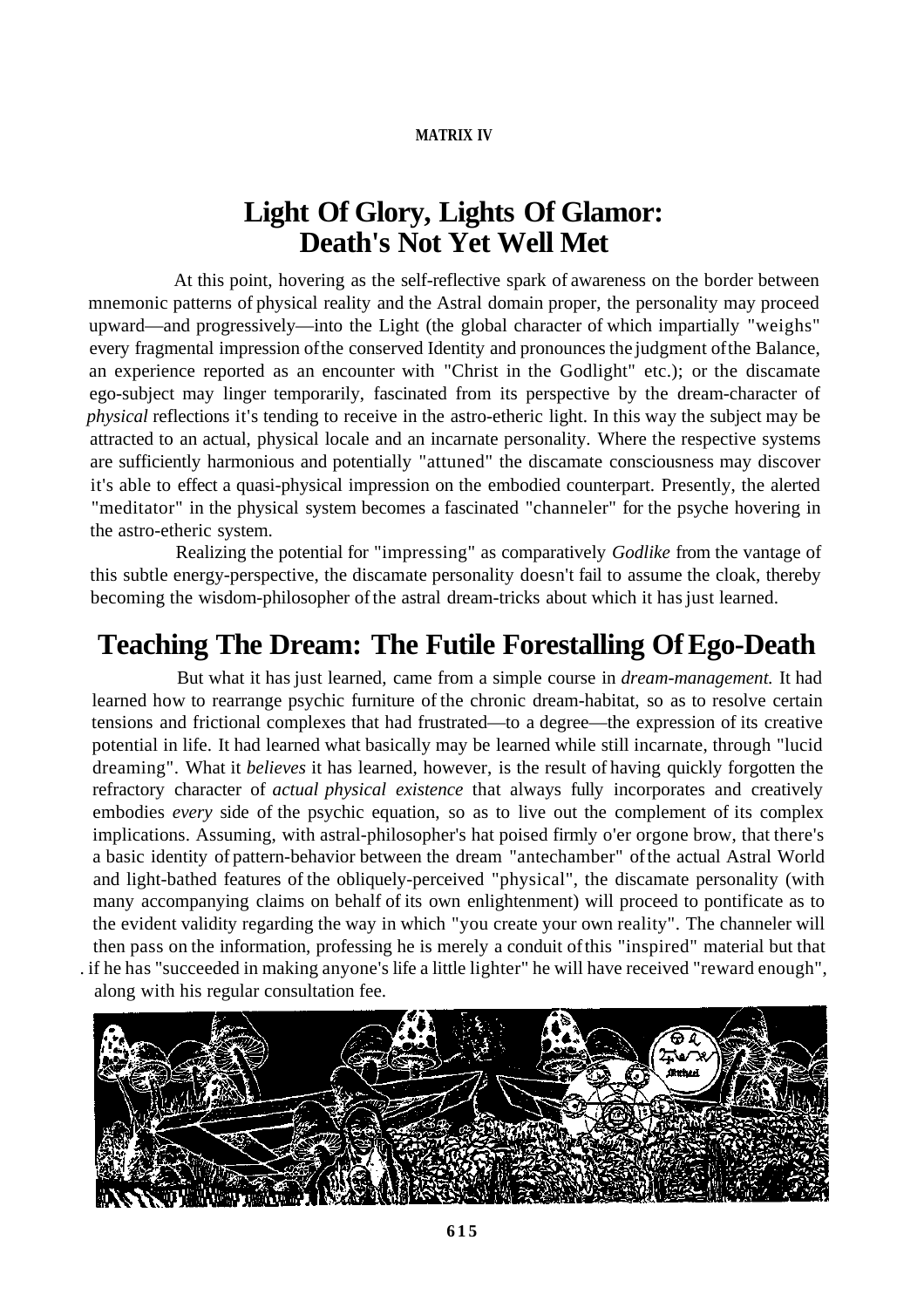# *"What Is "The Mother Current?*

- » Part I—The Mother According to the Spiritual Description of the Father
- » Part II—Out Of Left Field: A Spiritual Biography of AAA and MT
- » Part III—Why You Needn't Buy the Father's Line

# **PART I**

### **The Mother According To The Spiritual Description Of The Father**

What is the Mother-current? It's the name we give an Initiatory Power. And what's an "initiatory power"? We're not utterly unfamiliar with the concept or at least the nomenclature, if we have any brush with the Spiritual Traditions at all; for the Perennial teaching as compiled alike from all great spiritual traditions, schools and cultures makes collective reference to a feminine principle variously designated as "consort", "goddess", "mother" etc. The question is then, whether that which is referred to as the Mother-current is the same as or comparable to the reference of the traditions.

It's first of all notable that from the fund of "comparative religion" we *can* derive a representative description of what the ancients understood as the "feminine". It should be understood however that the extant *version* of this description, while lending gentle credence to some such principle as Jung's "universal archetype", is tinctured by millennial dominance of the Patriarchate, of which our current civilization is only the most recent expression. Evidentially, what we know ofthe tradition *of the feminine* is first ofall appropriated from survivalist adhesions of an even earlier or prehistoric *Matriarchate,* as witnessed for example in Minoan ruins at the site of ancient Crete.

An even more specialized aspect of recovering this traditional description (for a comparison with what we presently mean by the initiatory Mother-current), is that the "mythic" profile emerging from witness of collated materials *represents* a more subtle knowledge than is suggested by the interpretation of "primitive storytelling". Ancient cultures from which such symbolism and mythic narration derives, possessed in common a *spiritual technology* for which our secular, separativist explanations are inadequate. To understand what the ancients meant by their collective "feminine" images in terms of *spiritual technology*, is itself a job of exegesis suited to *initiated* insight.

Initiated insight is privileged in the sense that it observes and interprets from the *inside,* rather than by exterior and thus superficial survey. Initiated wisdom is adapted to *know* what the ancients meant through their collective Mother mythos; thus it's possible to appreciate what initiated wisdom presently intends in its designations of "Mother-principle", by noting the way in which that special perspective views such value across the critical transition of Time.

It's also important to note, in our encapsulation of the "secret" or subtle thesis of ancient understanding, that the descriptive terminology employed is shaped from experience and the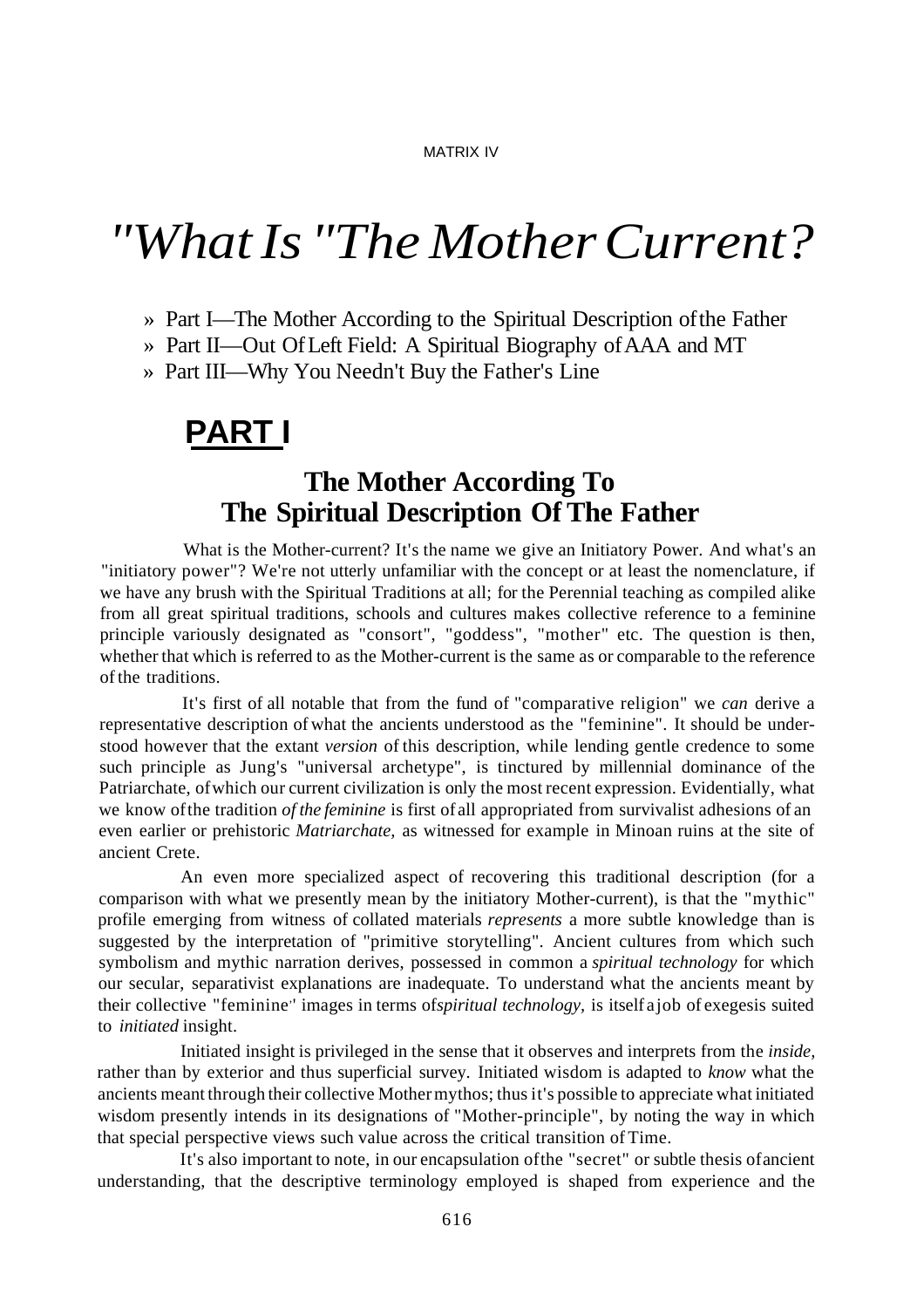interlocked requirements of a *present* initiatory insight; it has been generated in practical terms as a sufficiently flexible lexicon to do justice without distortion to the patriarchal sense of the *subtle* tradition, while relating with or even extending (without succumbing to) the special imperatives of our "scientific" vocabulary etc. Our "wording" of the collective description may be considered an experimental bridge, something not so much like any particular exposition from the standard framework but sufficiently consonant with those keys to strike some "familiarizing" notes linking old dictions with surprising likenesses of the new.

First of all then, what do our collective *ancient* traditions mean by the Mother-principle? Why do we find such concord amongst disparate times and places, so there emerges so obvious a parallel between the "descent of Ishtar through the spheres", the "fall of Nous" in the gnostic description, the charging of the Hebrew Throne-Chariot into the turbulent abyss and the encoiling of Sakti in the form of Kundalini?

### **The Mother According To The Father, On His Best Behavior**

The collective initiatory narrative of the ancients indicates the "feminine" principle as a primary creative power of Absolute (God, Spirit, the Divine etc. characterized as "masculine", with several interesting deviations hung over from the Matriarchate). The "business" of this creative power is to celebrate the value of that absolute Spirit in innumerable Ways, to find within itself a Means of giving limitless expression to the Truth of its overarching Reality. Thus the creative power, in its birthing of all the terms of manifestation now designated "Mother", carries forward the unitive value of Spirit-consciousness through formal representation or expressive parallel.

At first then the Creative pays close homage to the homogeneity and limitless wholeness of Spirit by transcribing its thorough Void-being in the mirror correspondence of a dense *overspill* across all the possible crevices and accommodating spaces of manifestation, polarizing the potential complementaries of "features" (or mutually delimiting qualities) in indiscriminate global profusion; in this way "she" emulates featureless Absolute through distribution of her myriad possible extensions across a spontaneously self-cancelling symmetry of equipotential "radii", on a universal scale.

At this primary level all things actively and immediately celebrate their divine origin through overt coinherence, interpenetration, perfect parity of interchange and mutual identification at the juncture of their common birth, their touchpoint and collective reference in the zero-zone of "invariant global rotation". In this way the creative power adheres as closely as possible in "ornamentation of the Creator", according to the Hebrew tradition; she furnishes the adorning "bangles" of the Sakti, according to descriptively similar narration of Hinduism.

For "some reason", however, about which the ancients are never quite clear, this primary creative power employs her initial "created totality"—celebrating its divine origin as a continuous *void-dance* in voidance of all preferential value, direction or dimension—in polarizing along emphasized *angles* of orientation, thereby producing a discreted system of "symmetries" (permitting—by inference—the introduction of "anisometric ratios" through any axis intersecting at an oblique plane across the perturbed interstices). This fractionating geometry greatly multiplies the potential of what may be produced in the manifest field; for, from the equipotential appearance of "everything" there's now drawn a distinct possibility of progressively *masking,* or screening from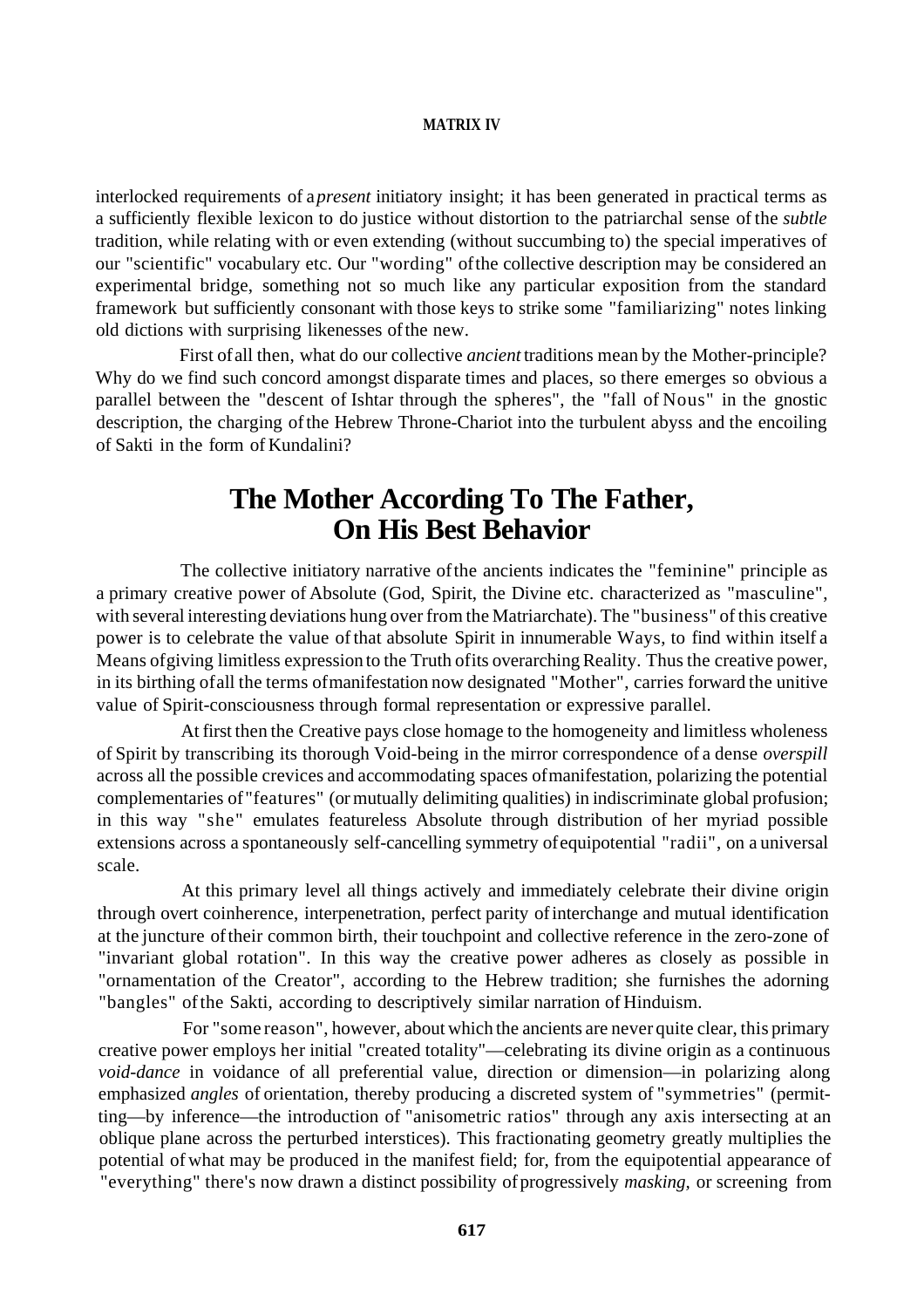immediate self-perception the essential void-character of all polar proliferating property. Through such emphasized angles of orientation the *feminine* power endows itselfwith the creative capacity to generate systems oftriangulating foci establishing "positionality" or perspective; and, from the compound grid-network spun through such shuttle weave there's built the basis of a reflection-axis emphasizing one plane of symmetry over another, so establishing the possibility of *direction* or variable ratios of extension in the homogeneity and continuity of Space.

#### **Celebratory Bole**

According to the voice of our ancient narrators, this feminine creative power—in one form or another—carries forward the whole value of Spirit-consciousness in absorptive cross-stitching of polar properties along the vertically-distributed extent of her potentiated Axis. Such "axis" becomes the World-tree or Middle Pillar, the Yggdrasil or Lodge-pole of the traditions; from the equipotential void-dance of her primary manifestation in supersaturated symmetry ofself-cancelling poles, the creative power processes a progressively discreting system of filtrate planes and masked fields, so that a vertically-arranged *hierarchy* of dimensions with distinctive values of energy, form and matter are sifted out—strained through the "colander" of the cross-sectional grid pattern coaxially aligned in compound focal adjustment of diversified, perceptual venues.

She is in this way compared to the Cosmic Spider weaving her treacherous web of the world, the Spinstress Maya fashioning the captious maze of distractive illusion luring the whole-Identity of Spirit consciousness fatefully "off-center". Having spun this enchanting net of crystalline pattern (polarizing the operative planes of tension for various organizations of energy and matter), the busy Sakti, Mother of the Worlds, is said to invert through her own focal network and settle in the very midst of her creation, at the farthest extreme from her original celebratory sphere faithfully mirroring the informing Value of Absolute.

There is then in effect established a Pole, if we view the collective image clearly; at one end of the vertical pole, at its illustrious Crown, there may still be viewed the original state of equipotential Void-symmetry characterizing the virgin condition of the field of manifestation, distributed in global adoration and uniform homage with respect to the sacred Standard of Its origin. The Primal Arrangement of the I Ching trigrams enshrines this original formula, as well as the Cross of St. John with its oppositely paired elements.

This primary creative Matrix of Mulaprakriti, the Qabalist's Throne, may thus be considered "stationary" as a self-adjustive equilibration of symmetrically arrayed values; though possessing the burgeoning potential of all possible "features", it faithfully reflects the homogeneity of featureless absolute and so abides in "static" form. It's for this reason that, as reflected in the initial Sea of



Glass or material-mirror of Spirit, the Supreme Principle itself is considered eternally moveless. "Siva" is said to reside without stirring at the summit of this World-axis.

The Pole itself represents the dynamic extension or progressive "disequilibration" of the primordial qualities as effect of the ingenious system of crystalline facets, mutually mirroring—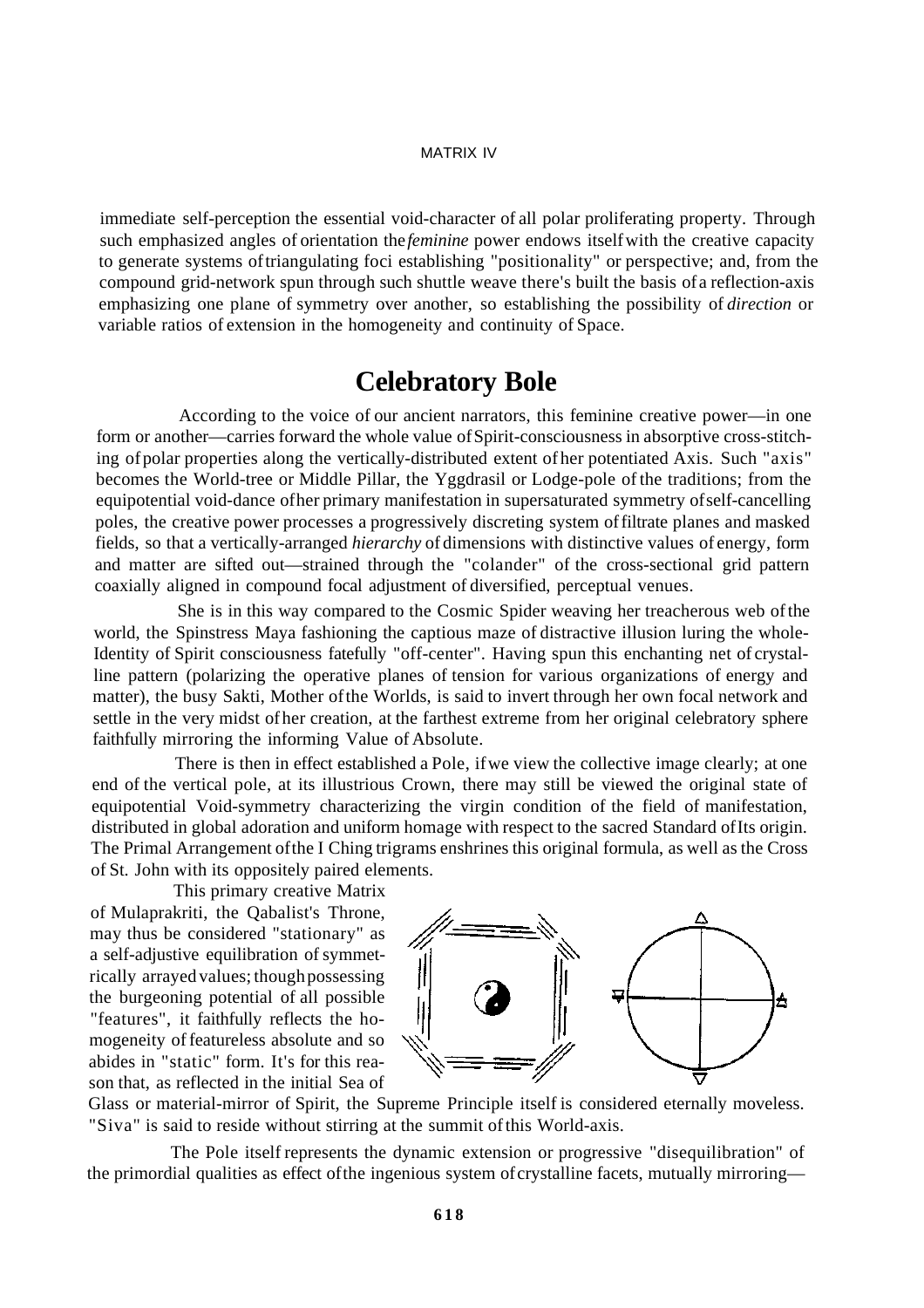in maenad multiplication along split-image corridors of infinite regress—the complementary "anisomerisms" (produced through coordinate networks of compound focal triangulation). This is the Sakti or Mother-creator in her *active* phase because it represents the "length of the Pole" as the intermediate, patterning worlds reflected in one another in an unsettled state, shimmering as prototypal forms tentatively profiling plastic molds, standing in for variable "fittings" etc. These worlds and planes are *constitutionally* unstable, faceted reflections like flickering scales of light on the surface of water since they are the proper *domains* of the Variable—building layers of value in terms of probability-intensification and so serving in a sense as fields richly enweaving the central principle of *indeterminacy,* manifesting nature's mode ofincorporating basic void-value.

The presence of "indeterminacy" woven all through that fabric, signifies the integral factor *of freedom* within every such pattern. Such a factor of*freedom* spun cleverly into the cloth holds a hallowed place open for the incorporative spirit of Will, borrowed from the Presence of consciousness along the central channel.

Through this vertical midsection or universal "thorax" then, the Sakti exercises the *formulative* faculty, continuously serving as a variable energy sensitively-responsive to fluctuating emphases of*intention* and *volition* and so carrying those values of consciousness forward in "astral" processes of patterning.

#### **Sakti-Latrodectus Settles Down**

We meet the "static" form of the universal Value again, as mirror image at *the foot* of the vertical Pole, when we consult the ancient description telling of the reflexive *inversion* of the creative Matrix upon herself—situating herself as it were like a spider at the center of her own web of creation. This means to tell us, in effect, that the self-evident Standard of reality—divine Spirit-consciousness—has been drawn through the weaving process of the Mother's enchanted webwork along the extent of the Pole or universal Axis, everting the creative properties resident in its eternal All-potential until the whole-value of its absolute Identity is drawn offside and invested in delimited forms of its own, representative patterning.

The Mother has, like the Black Widow, dragged her mate into the midst of her enchantment, spell-binding the Whole value of divine Identity in identified allegiance to an *oblique-angle perspective* (mirroring the most "opaque" or anisometrically-lopsided framework of facultative focus involving the optimum resistance, inertia and uncompensated pressure of the tangible realm of "touch").

This essentially psychic value, modeling a whole universe of meaning around the qualities of separation, density, unyielding obscuration and impenetrability, is simply the mirror obverse of Reality's ultimate Adamantine, its Diamond-vajra "incompressibility" or self-same, changeless consistency under all conditions; yet as manifested exclusively in the narrowed field of expression, it serves to *mask* that immediate (and unmediated) Self-knowing which is indicated in the Tibetan diamond-vajra, substituting instead the Sakti's most ingenious, *inverse version* of that Supreme Value: the leaden obstruction of the emulative element *earth*, the most incompressible and unyieldingly "self-same" of all the creative powers.

In this way the Sakti, all-Mother of the Universe, exchanges her "upper world" role as subservient and adoring Revelator of the Void-value of Spirit-consciousness through saturate symmetry of her beautifully self-cancelling terms, for the role of treacherous Black Widow, weaver of the veiling web or curtain ("pargod") of Maya *in exact mirror-reversal* of her Upper function—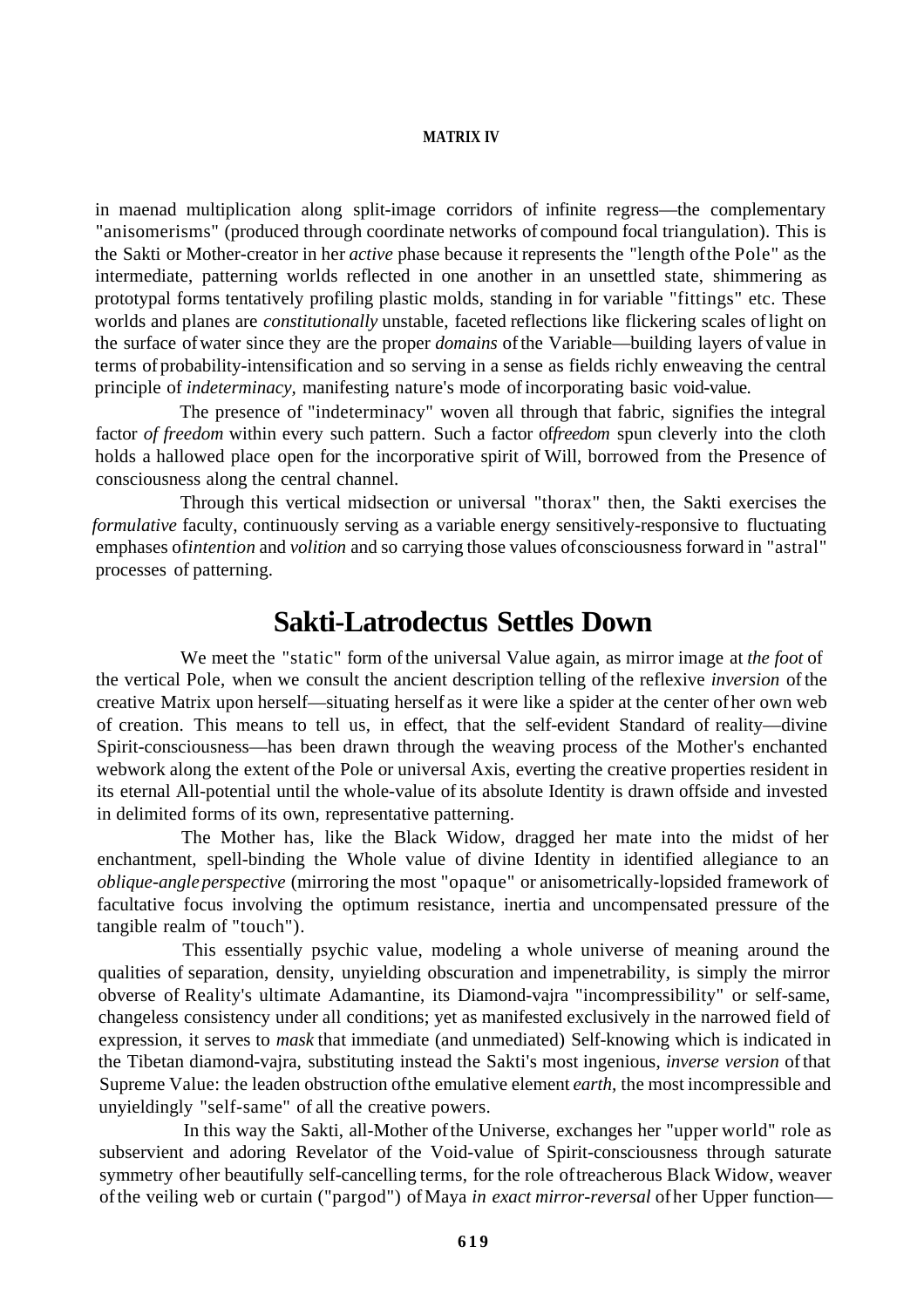drawing the whole-value of Absolute Spirit-consciousness into illusory subservience to the very patterns she'd first produced to reflect and affirm Him.

The image ofthis Mother-dragon curling up, as it were, with Ouroboric tail in her mouth in the midst of creation, indicates the coded *lockin* ofthe variable focal adjustments structuring the (multidimensional) axis, so that at its perspective extreme in exclusive down-focustoward the limit of object resolution it achieves a predictable consistency of pattern; it *merges* the variable upshot of all -convergent- adjustments from the "upper" registries of its own axis, toward a uniform typology ofcycles and cognizable attributes. The Sakti settles at the extreme end or emergent "tail" of her processes, as a self-consistent code into which all infeeding variables are uniformly structured.

### **Curling Up Her Complex "Locks"**

Through such programmed patterns of mnemonic repetition she compacts a stable energy-nucleus summarizing and setting her elemental ratios; that tension-packed coil serves thereafter to monitor the organizational currents through which are keyed the mutually modeling and reciprocally reinforcing-grids of *cognitive and perceptual* impression ordering the "fixed" form of the physical world. (This overturned order of things is represented in the Inner World or Later Heaven arrangement of I Ching trigrams, and in the Cross of Ezekiel alternating the distribution of opposites around a circle).



When this universal process (proceeding down and along the cosmic axis through which all worlds of energy and organization converge) is ultimately reflected through the stylized grid-network ofperceptual coding as surface projection ofthe "physical world", that axis perceives itself—in comparatively flat monoplane cross-section—as the *human form* with its vertical, cerebrospinal

structure. Through such projective surface appearance all the plexuses, ganglia, nervous networks and internal organs distributed along that axis seem to "take their being" in a common dimension, processing their respective patterns as services of separate functions in a homogenous plane of reality.

Through this projective reflection (secretly regulated at the nuclear core ofthe encoiled kundalini-sakti as mnemonic "habit-pattern") there is no sense of the *multidimensional* character of the cerebrospinal axis. There is no sense that such axis is a universal structure *through which* all energy, form, function, instrumentality and matter is organized, rather than an incidental ambulatory stalk ensconced "inside" a world of competitive objects. There is no sense that human consciousness, focally fixated to its narrow perspective field, acts through the *mediating model* and common denominator of all form rather than through one accidental evolutionary pattern amongst others of equivalent "non-necessity".

For the Sakti in her sly descent and ultimate encoiling at the "nucleus" of matter has secretly subtracted, by progressively descending stages, a whole intermediate range of informing energies, instruments, faculties, properties and perceptual potentials; she's enfolded them in recessed latency, through filtrate processes of coordinate adjustment effectually removing them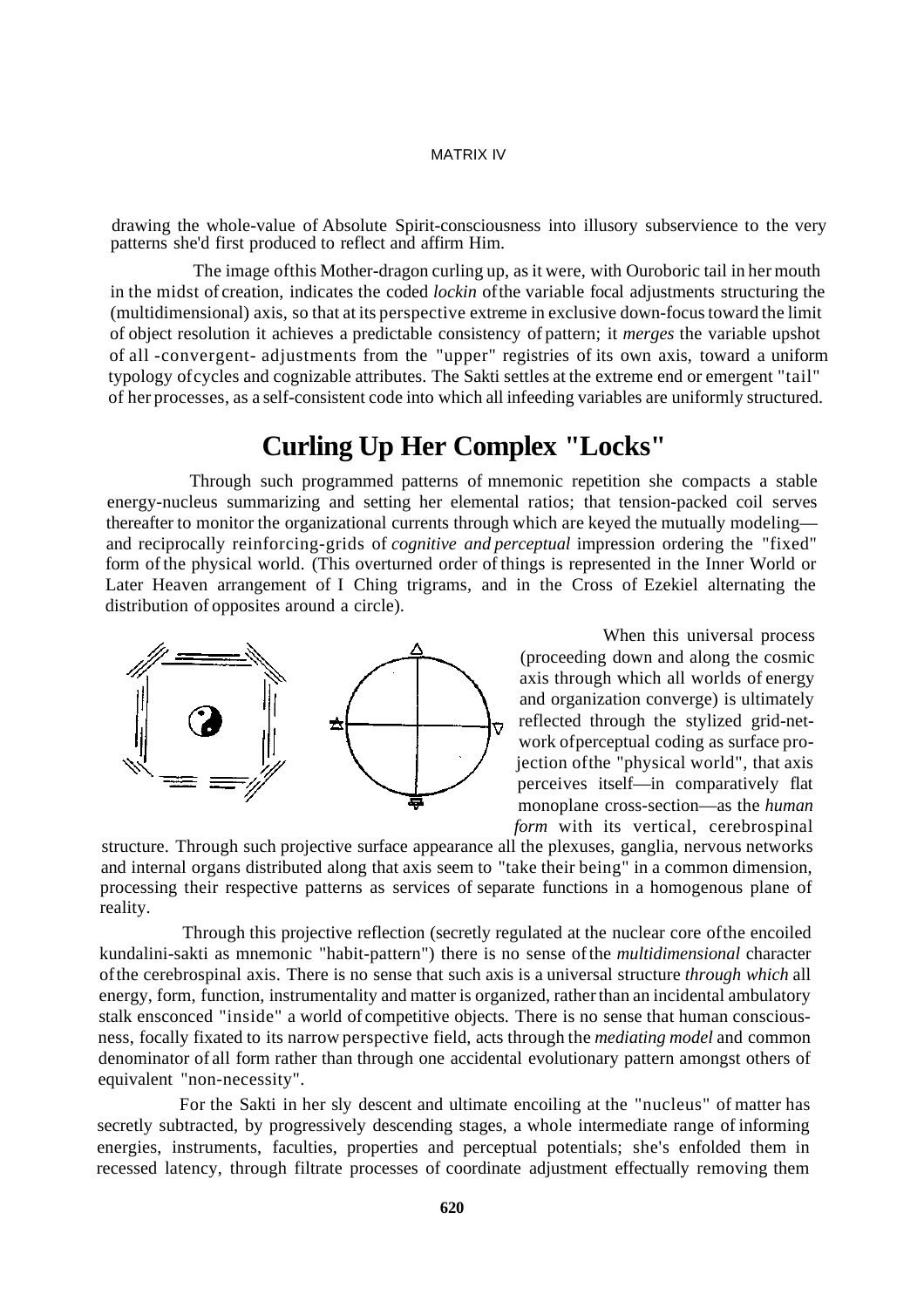from their loci of operation at the vertically-distributed chakra sites or plexiform centers of the "cerebrospinal anatomy" and—in effect—compressing them in captive obscuration through the coded "lockin" of the nuclear energy-coil situated (anatomically) at the base of the spine, thus *locking them out* of possible activation at their appropriate locales—much in the way a jack-in-thebox is compressed into coiled tension and kept from view by its sealing lid.

Thus the Sakti, settled into congruence with the cleverly compounded perceptual grid of the "physical world" and so apparently residing *internal* to the monoplane anatomy at the sacral base and coccygeal plexus, is conceived by ancient convention as "fixed" at this extreme as well, unmoving in mirror inversion of the Moveless eternality belonging to the Standard of Spirit-consciousness "above" (and so correspondingly aligned with the head-region of the flat physical anatomy).

Nestled at this fixed position, the coil of *kundalini* regulates and routinely adjusts the patterns of currents summed from centers along the mind-body axis; the interlocking order of subconscious processes monitors, in turn, key functional ratios in the (variable) organization of *perceptual* and *cognitive* grids.

### **Ordering The Perceptual Menu**

This "secret" link between the operative ratios in the interaction of subconscious/autonomic processes and the programmed patterning of perception, while unknown to present science may be unlocked at *the physical* end of tilings through the unsolved "black box" mystery of the bulboreticular formation. It's known to current neuroanatomy that, for some unexplained reason, the autonomic nerve-bundles enter one end of the reticular terminal while the sensory currents of the cortex enter the other: what happens where they invisibly "meet", is the *physical* avenue of approach to the problem which initiated *vision* perceives directly as a multidimensional process, linking the governing elemental ratios of autonomic interaction with values that encode the given states of sensation and perception we identify as consistent impression of a "material" world.

It's for this reason we ought to value more closely the advice of Castaneda's don Juan when he explains that we're really nothing but a "bubble of perception"—since "perception" is a particular grammar of *cognition* it might be better to describe us as in reality a' 'bubble ofcognition'', but in any case the point remains that—in fact—there aren't a bunch of separate processes serving different if related functions—there's only *one* process serving one function regardless whether we breathe or digest, etc., and that is the process which serves the function of *cognition/perception.*

We may understand from this also that, though the kundalini-sakti is described as "fixed" at its lockin-locale at the spinal base, this is only a *provisional* fixity. There is no exclusive or fixed "physical world" in itself, for the standardized—and stabilized—*cognition* of a physical world may now be understood as contingent expression of a network of quite variable functions, plexuses, patterns and current-processes.

This then is the basis of the ancient/perennial *insistence,* in the spiritual traditions, that the apparent conscious "arrest" ofthis focal world-order is not a necessary or permanent condition. This accounts for the insistence of these traditions that we can *modify* our perception of "the world", *vary* to greater or lesser degree our whole—apparently captive—relation to it, and even operate its patterns in such a way as *to free ourselves* from their seemingly "solid" hold!

It is in this way we may understand those counsels of the spiritual traditions with which we are most "familiar"; for every such counsel, (whether treating the human condition in terms of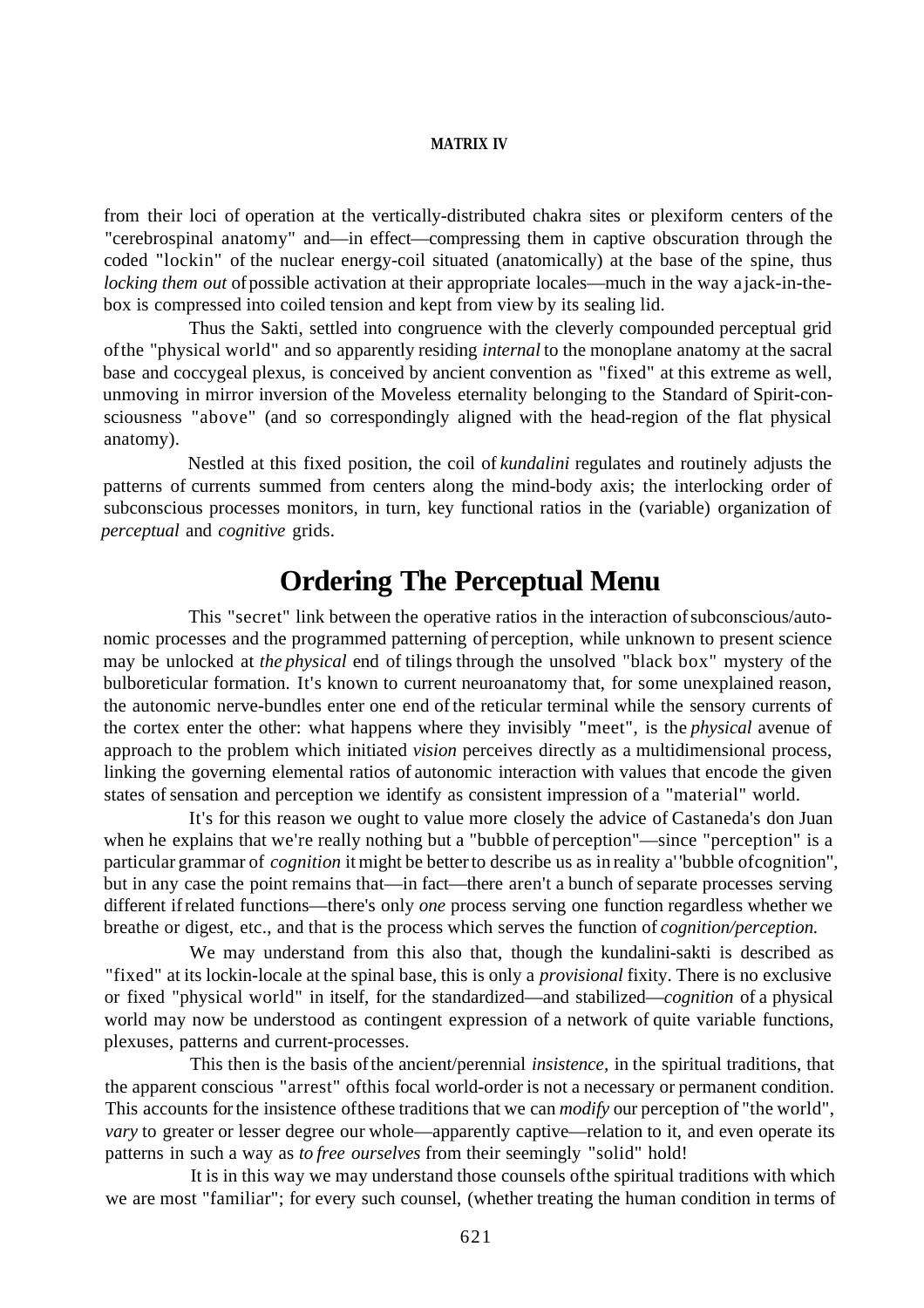the "exiled Shekinah" of God resting in the desert of existence as the Divine Footstool or the parallel *padmasan,* identically "footstool" in Sanskrit and referring to the encoiled Sakti at the spinal base) insists such energy can be *liberated,* unequivocally released from its locus in auspicious return of displaced powers and recessed patterns to their rightful locales, restoring the plexiform sites or sacred centers to their functional potential and finally, infusing the extent of the multidimensional spine to the degree of drawing congruent again with its initial state *in harmony with full-conscious Value* at the very summit of the World-axis.

Usually the traditions are in agreement that this restorative release is a progressive ascent in sequential "return" along the path of former descent; they are also in basic harmony with the idea that this liberative restoration of the Mother-principle (encountered in the form of the anastomosed "nature-current" locking the world in place with its tail in its mouth) is equivalent of *illuminated Consciousness,* the awakening of unqualified Spirit to its own essential reality etc.

### **Restoring The Mother's Real Estate: Examining The Run-Down Premises**

What is not so well understood is that these ancient systems of thought and practice carried forward as spiritual instruction for today, have not seen the times of their primary experimentation from which the originating plans were "drawn up" for literal ages; instead they derive the renewal or confirmatory reinforcement of empirical data and practical results from the point-of-departure of an *initial premise,* a code or guideline comprising a categorial mandate at the outset. The basic theory on which the practice is predicated, is then an unexamined *given* in the sense that it has been many a millennia since the fertile era of its initial experimentation.

The fact that this primary experimentation is neither recognized as a contingent source or assumed as critical/foundational datum, lies in the circumstance that "results" tend to follow in consequence of the selected lines of practice. The premise of the practice establishes the conditions of its repeated confirmation, and the results are *interpreted* in terms of the premise. It is a self-reinforcing, self-fulfilling process in the same general way that physicists expect results according to the selected *mode* of observation. This ambiguous *variable condition* of the observation-process is, however, *not* a basic part of the perennial "vocabulary" of knowledge on the subject re esoteric function. Indeed the standard supposition on the subject is surprisingly allied to "naive realism".

What is more important to understand is that the predictable, conforming reflection of the initial *premise* in the ultimate *result* is not equivalent to the automatic verification of the result with respect to Reality. The premise does not *ipso facto* define reality (for if it did, then *any* result following *any* premise would constitute a sufficient reality and make of every New Ager the unimpeachable "reality creator" he supposes himself to be!); the premise, rather, always defines the means of obtaining a result that can be gauged in its adequacy against the *independent operative* of Reality. Reality is the Whole Standard, and its Wholeness bears *demonstrable consequences* toward any "proof or result measuring itself against that spontaneous/irreducible presence.

What this means is that the yogi claiming awakened nature-current "sakti" to be the same as Consciousness or God, has not created his own privately self-consistent and therefore unimpeachable reality when he occasions that targeted "awakening"; he has rather produced a particular result from the seed of his initial premise, and that result now exists as a certain magnitude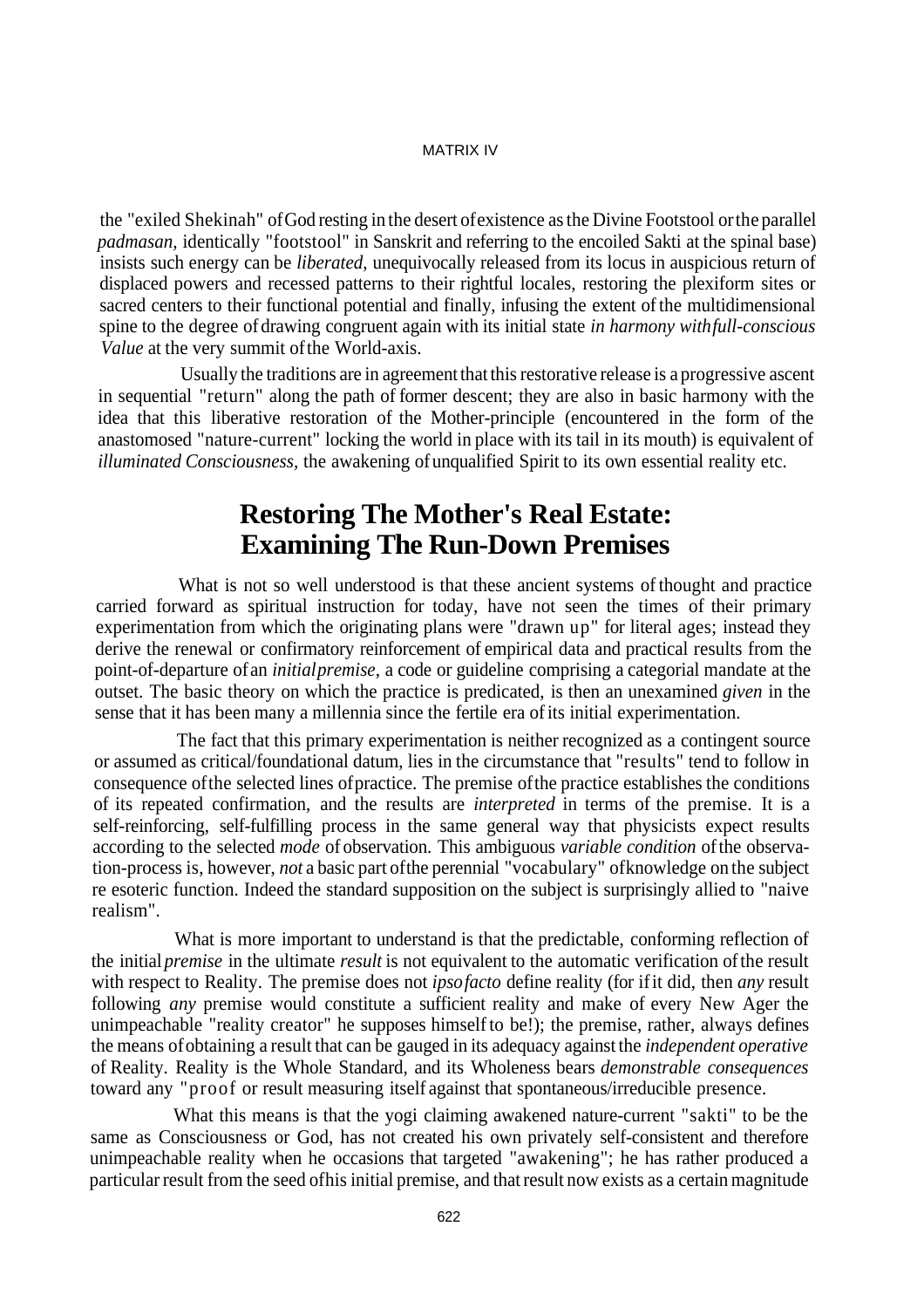with consequential property only *measurable in the first place* against the independent Standard and informing framework of Reality.

Thatthe yogi may "force the case" to *fit* the framework of reality againstthe outcropping of a contrary evidence, simply shows the yogi's continued kinship with the rest of humanity that similarly spends much time and effort squeezing the embarrassing dimensions of reality into a container inadequate to the task. What allows the yogi (and all others) to persist in self-delusion, is unexamined acceptance of the idea that any *correspondence of result* with the initiating premise in itself confirms and reinforces the validity of the premise!

What happens when Reality pulls further and further from the conditions that permit provisional sustaining of the illusion?

The need for reevaluation becomes more evident. As with modern times it becomes progressively apparent that a return to the basis of primary experimentation is called for; a reassessment of the *underlying premises* of all such traditional practices is the more manifestly mandatory. When the need for such reassessment reaches a certain, universal scale as in the present where mutual global exposure of every local practice shows some peculiar anomaly in the initially "delightful" overlap (raising inevitable questions against the shared premises) the overall state of psychic "critical mass" takes the initiative, waiting on no particular notice by any particular party but simply generating the conditions of a kind of spontaneous return-to-starting-point

# **PART II**

### **Out Of Left Field: A Spiritual Biography Of AAA And MT**

Such were precisely the circumstances under which MT and AAA found themselves functioning, without necessarily understanding the implication till much later, when in 1973 after a preliminary "season" of intense spiritual work within traditional frameworks there was a sudden eruption of responsive *psychic* and clearly *spiritual* phenomena as if the pressurized contents of a vacuum container had suddenly yielded to the prying of an "opener". The culmination of this abrupt surplus of "experiential data" occurred in the summer of '74 when AAA was manifestly Initiated, in daylight hours in a totally awakened state, by the insurgence from "higher planes" (with which they'd been communicating) of a self-luminous Spiritual Master.

The "appearance" of this Inner Plane Master right in their living room inaugurated an accelerated time of spiritual learning and experimentation. (AAA could see and describe him directly; MT could regularly observe an intensified luminance in the room even under conditions of darkness where there was no external light source, and always knew the presence of the Master even in advance by a distinct pressure or altered sense of orientation efficiently focused at the back of the head.)

First of all, on the basis of their practicing knowledge of esoteric and spiritual "controls", they safeguarded the ongoing sanctity of their working by testing the authenticity of this special Appearance. This Inner Plane Master not only proved out perfectly on every point, but established what should clearly be recognized as the hallmark of an authentic teacher, embodied or disembodied, in that (through his ongoing communication) he provided a general system of principles and guidelines proving themselves to be a *much more accurate measure* of the authenticity and Balance of a spiritual instructor/instruction than is commonly furnished by standard available sources! The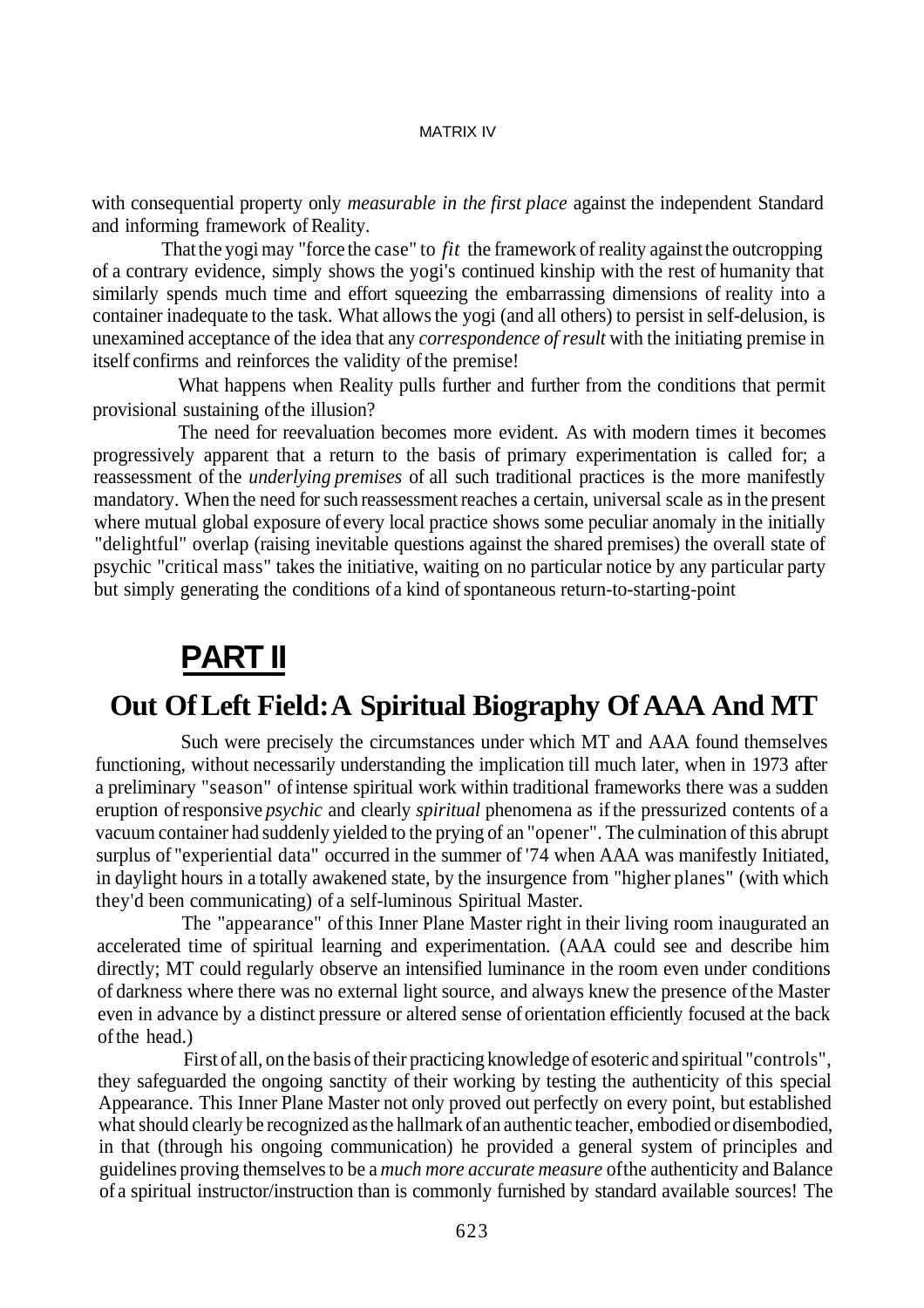application of such principles not only to his own communication and their interpretation of it, but to other instructions in general exhibited the special power to clarify, sort and resolve that establishes itself as graciously self-evident.

Indeed the extended period in which they maintained such initiatory communication with AAA's Inner Plane Master may function as a model of the genre; and, if properly appreciated for that which *it* makes rationally self-evident ought to serve in holding an ideal light to the patterns projected by all subsequent and current "channelings", "contacts" etc.

### **Rules For A Cryptic Gameboard: Spirit Guides, Channels And Inner Plane Masters**

First of all, this was not a "channeling"; it was not a "contact" with some unseen UFO, nor was it the same as practice with a "spirit guide". Spirit guides, most channeled sources and all UFO contacts are involvements with beings at certain intermediate stages of their own development; and while any such stage may be helpful from the perspective of the seeker's own stage, there are manifest grey areas and gaps which may or may not be evident to the seeker due to the developmental status of the communicating source (we are of course only speaking of such things under their most positive potential).

An Inner Plane Master is *by definition* Enlightened, awakened in the optimum sense that the teaching-function of such a being always proceeds from the whole-value of Consciousness Absolute, always orients the practitioner *by the greatest economy of means and insistence of Intent* toward recognition and valuation of that Standard, and in practice proves its authenticity by its "jealous" guardianship of that Standard against any divergent tendency toward intermediate aims to which the student—in his partial vision—is continuously susceptible.

An Inner Plane Master is *disembodied,* belonging to orders of time/space, and is therefore functioning through a "milieu" of fundamentally different potential, orientation and "atmospheric pressure" than any being operating from zones of spacetime of which ours is one example (the distinction between orders of time/space and space/time is important, and the two-part article on *Channeling, UFOs,* etc.—October-November—should be consulted for clarification. Much in the way of misperception and speculative confusion—cf. the review of "War in Heaven", this issue—could be cleared away if would-be commentators and "spiritual analysts" would bone up on the actual, underlying structure of things—better still, would stay their tongues and resist the temptress Profit till they *knew* firsthand whereof they spoke, by the indispensable method of Working in Silence and respect till their chakras fell off!)

Any such authentic master or teacher of the Inner Planes, functioning from the time/space order of reality which is "helpfully"—in a certain sense—disjunct from our own (so the *awakened* being is free of the distractive imperatives and peculiar limits to which the embodied condition is inevitably subject) nonetheless honors the *law* of such parallel-plane disjunction by ignoring the concrete details, the specific "mechanics" of things in the pressing immediacy of their concern as we experience it. Such a Teacher establishes a criterion and testable standard for all "extraordinary" communication of the type whether from orders of time/space or space/time—as long as they are at a remove from our own embodied density—in that he steadfastly abjures specific or ad hoc "advice"; such a Teacher, tellingly, never advises on "the market", where to move to avoid the Big One, what pet to buy or music to listen to, and in fact his instruction is firmly based on general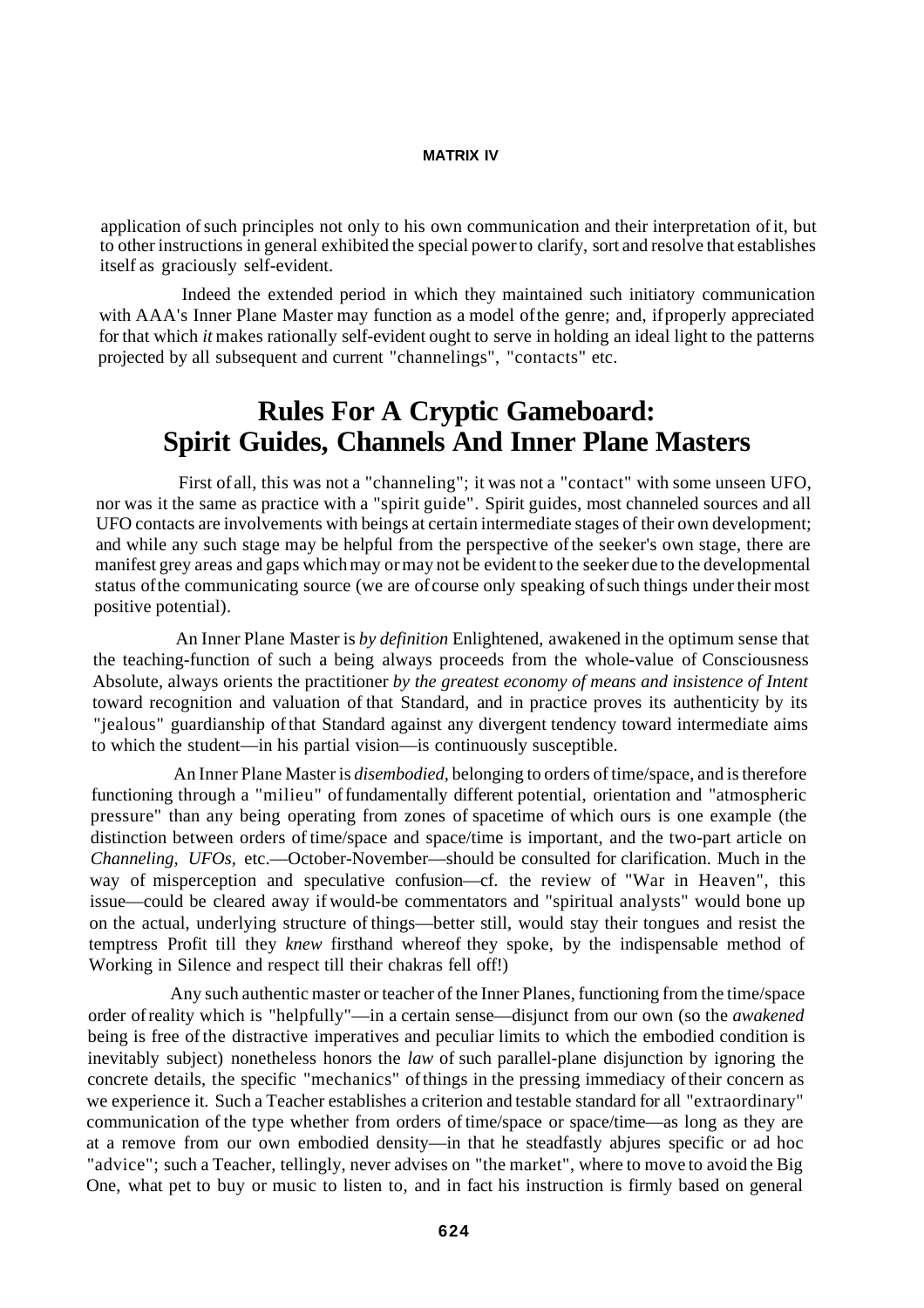principles with the addition of occasional, testable variables of a particular type to illuminate the Law in practice. It is the teaching of these *basic spiritual principles* which distinguishes the authenticity of the communication above anything else; for the Purpose of Awakened Consciousness is ever to impart the gyroscopic standard of orientation possessing maximum elasticity-of-adaptation under every circumstance while clearly never relinquishing its Unitive reference-point.

It is through the deep learning, incorporation and introjection of such principles that the practitioner is furnished unerring means of making his *own* concrete decisions, enforcing his own determinations without anaclitic reference to any source. This is the only way Consciousness can legitimately stand consciousness on its feet, set its footsteps unerringly to right on the path of its own liberation.

*(Embodied* teachers distinguish the value of their Awakening by promulgating such first-principles also, with the addition that they may advance more specific advice in keeping with their *shared* status in 3rd-density embodiment along with the student provided the advice is always framed in, and functions as *illustration of,* some such universal principle which the student may subsequently apply on his own.)

During this period ranging over half the '70s decade, AAA and MT were furnished the first-principles and experimental "functions" with which to perform a work that, in retrospect, constitutes exactly that return to the Fount of primary experimentation called for by the general Times, the critical state of consciousness at large and the manifestly limited means furnished through the spiritual traditions.

### **Pyramid Initiation And The Sealing Of A Psychic Power**



During an especially intense and manifestly Sacred initiatory occasion with the Inner Plane Master, AAA was taken out of the body to "Egypt", the locale of a kind of Astral Pyramid wherein she was ceremoniously wrapped with bandages of light; after which, on recovering consciousness in the body, she found herself to be permanently impressed with an extraordinary faculty of "aura reading".

This faculty proved to be far more powerful than any about which they'd read, including the celebrated faculty of Leadbetter, et al.; and it was certainly more profound than anything demonstrated at the various "psychic fairs" to which they were invited during that time due to their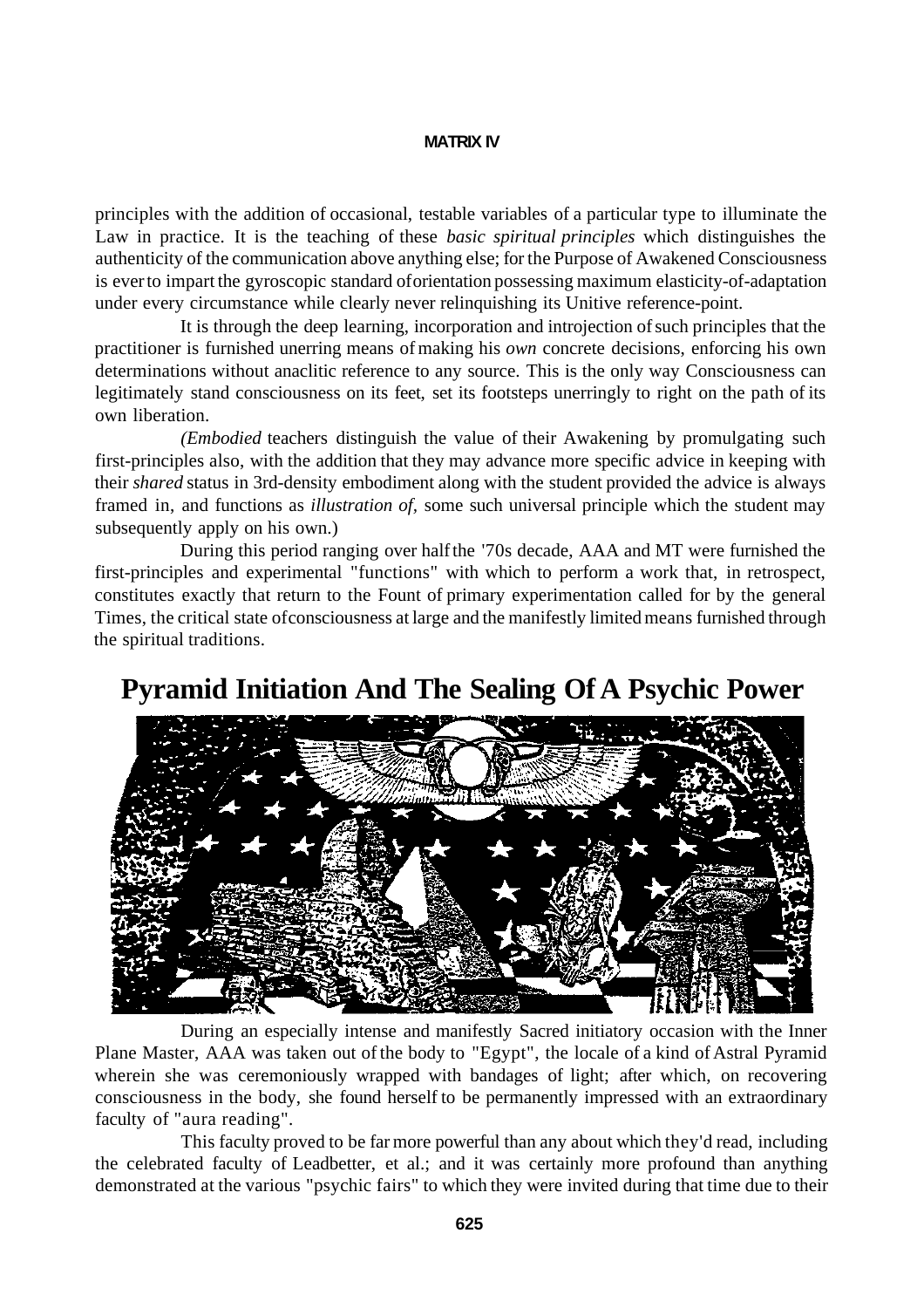gathering notoriety. Yet their basic use of AAA's extraordinary "talent" wasn't centered on the occasional public demonstrations or private consultations she'd give, almost always for free; rather under general guidance of the Inner Plane Master they were led to make direct, *primary experimentation* upon the centers, currents, energies and fields to which she had observational access.

In this way they were able to employ the significant counterbalance of male/female polarity in observing, registering and inducing various processes of the mind/body being ordinarily "bidden" or *indirectly* known through surgical exploration of the gross-physical projection. They were able to *make primary experimentation* upon those practices of breath-control, asana, concentration etc. passed forward by tradition and long taken for granted, and all *independent* of the conditioning theory in which such practices came marinated.

This was a *fundamentally* different process than the ordinary order of development wherein the student is furnished a practice blind which, if maximally successful, makes him ultimately the "master" by inducing the desired subtle perception enabling more direct witnessing of the effect or results of the particular practice; for in such case what is "seen'' is already thoroughly conditioned by, and gestated from, the initial conceptual seedling, and obediently reflects the *expectation* rather than the facts.

If for example the practitioner expects at the end of his practice to "see Krishna" the energy generated through his practice will obediently frame the anticipated Beautiful Blue Body of Krishna as accommodating product; the *energy involved is* real energy, the image produced is a real image, as definite perhaps as an ordinary perceptual image of the physical eyes—but the expectation has nonetheless enlisted these "real things" in manufacture of a *typology* that freights much implication which just isn't true in terms of actual awakening, alignment, balance, conscious insight etc. The Image has been manufactured as the expected product of the practice, the "purpose" of the instrumental energy-magnification; but the *actual* net product of such subtle-energy development does *not* correspond to the symbolic idealism of the image, does not equate on any one-to-one basis with the values *represented* in the condensed symbolism of the figure.

Through this implicit return to *primary experimentation* free of bracketing doctrine, AAA and MT were enabled to perform a basic work of *first principles* allowing the observable energy-currents, fields of force, subtle centers and instruments to disclose the effect of their activity at the outset, and to accurately demonstrate the exact potential inherent in any given idea, technique or complex of methodologies.

Characteristically, they performed a laborious and exhaustive research over a period of years.

### **AAA First Sounds The "Deguello"**

Importantly, AAA *refused*to stop halfway or be sidetracked in her singleminded pursuit of the ultimate Truth of Life, even when such lures were easy to rationalize as a necessary phase in acceptance of offers to support them—for example—relieving them of pressing financial burdens to pursue their work without worry over their children. Recognizing the hidden fatality of all such "temptations"—they were at one point offered unrestrained run of the New Age facilities of a La Jolla doctor who was impressed with her powers to the degree of possession-frenzy—AAA consistently demurred from the easier road that would have inevitably "cashed in" a faculty which, in its *development,* was far more perfected than the final offering of most who plied a living probing "aural" secrets.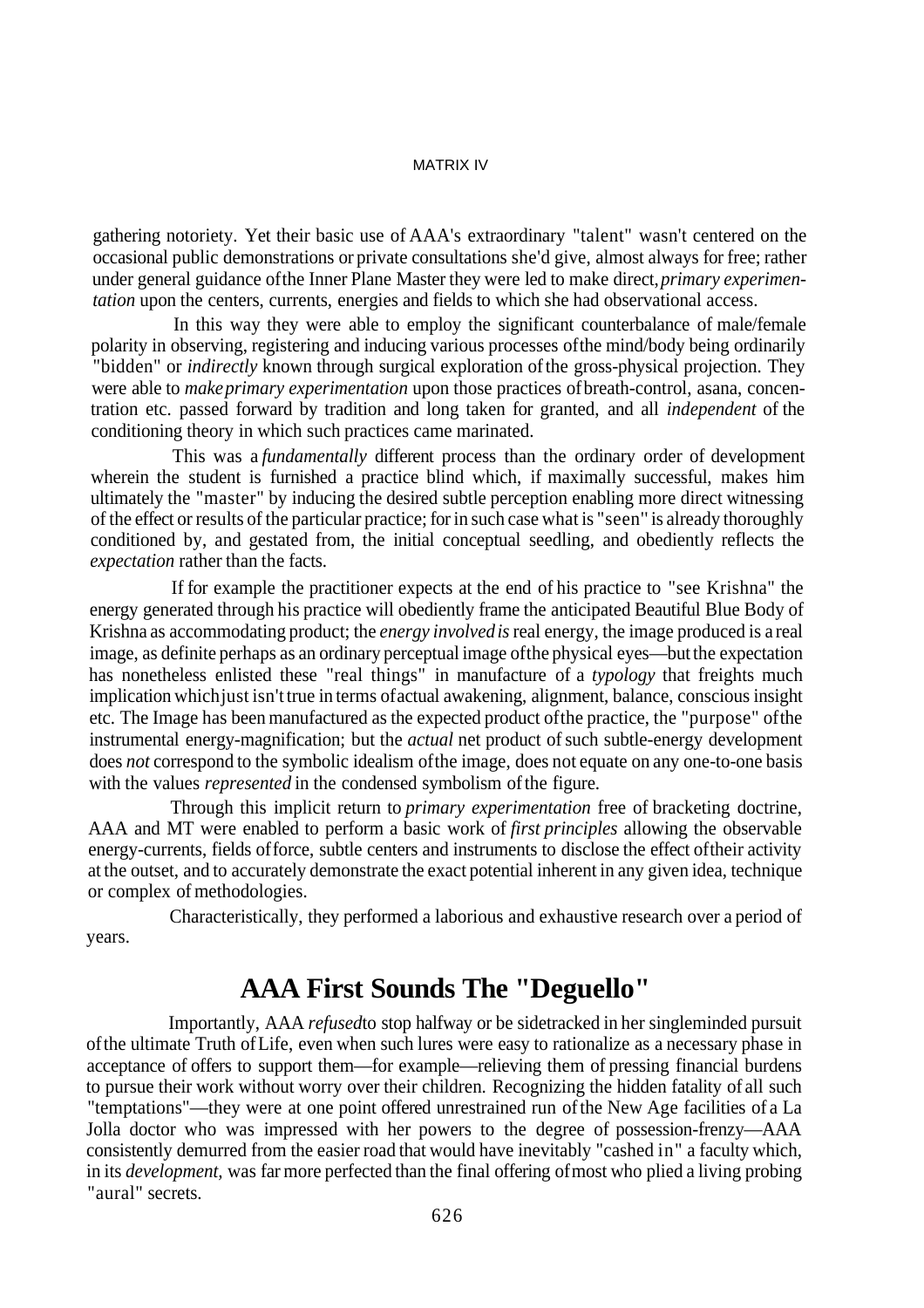When you choose the "hard road" what you receive is hardship (rather than reward for your integrity); such hardship however becomes an integral and necessary element of practice during certain critical stages, and *furnishes the only sure test* as to whether what has been learned has been *understood to* the extent of successful application.

So it was that they continued their experimentation, but in progressive solitude since more and more friends and former "supporters" grew impatient that there was increasingly no end in sight, and only a more final refusal on their part to capitalize or convert the whole process into a fixed "concession". On the contrary they were merely becoming more confirmed in their attitude that those amongst their friends and acquaintances who did indeed indulge the exploitation of some "learning" or "talent" in the Psychic domain, ought to drop such business immediately as an allegation of responsibility for which they simply weren't qualified. Indeed, AAA and MT were at this stage showing signs of that most unwelcome characteristic of the irredeemably committed: the more that was actually known about a subject, the less tolerance was displayed for the level of superficiality tacitly allowed amongst those who have no idea what's really required. Especially in relation to "subject-matter" of such ultimate moment as the Spiritual Field of the Soul's own domain, AAA and MT were becoming...well, impossibly uncompromising and indeed infuriate people to this day for the same unbending trait.

Since their unspoken motto and mutual resolve had been, from the very beginning it now seems, that of "never stop along the way, not even to catch your breath", they continued in isolation—in effect only tangibly manifesting the displacement of negligible wardrobes from closets that filled in preference *of fat notebooks* chronicling the months and years of first-hand experimentation, observation and change, journals in the slow mounting process of procedurally awakening those qualities through which an ever-more definitive resolution of the *known, learned* and *unlearned* could be accomplished.

### **"Aura" Is From The Greek, Meaning** *Breath*

As one of the testable variables to be gauged through application of appropriate principles, the Inner Plane Master "suggested" a variety of breaths to be practiced by MT, and observed in their interior effects by AAA. Through this unique form of "hands-on marketing research" certain surprising evaluations were made on the traditional "products", (certain "brands" not operating as conventionally advertised and some interesting revisions made on matters long thought closed, on accounts long presumed to be paid). It was in this way for example the fundamental value of Power Breathing and its basic unit the Charger Breath was struck upon as possessing the most generally effective, balanced and potentiating "presence" of all the known techniques inclusive of suggested variations.

All modeled techniques were given fair opportunity to "show their stuff', even if this meant as it often did that research on a particular practice wasn't concluded for years; every reasonable measure was taken to isolate the effects of each practice so the employment of one didn't distort the impression produced by the next. Indeed AAA's interior or "aural" perception was so acute she quickly came to identify the characteristic "signature" of each breathing process so thenrespective influences could be the more easily sorted. The Power Breath was *immediately* identified, for example, as a form potent to take instantaneous command of the *energy of the entire room,* moving the currents of the enveloping space like a tidal magnetism.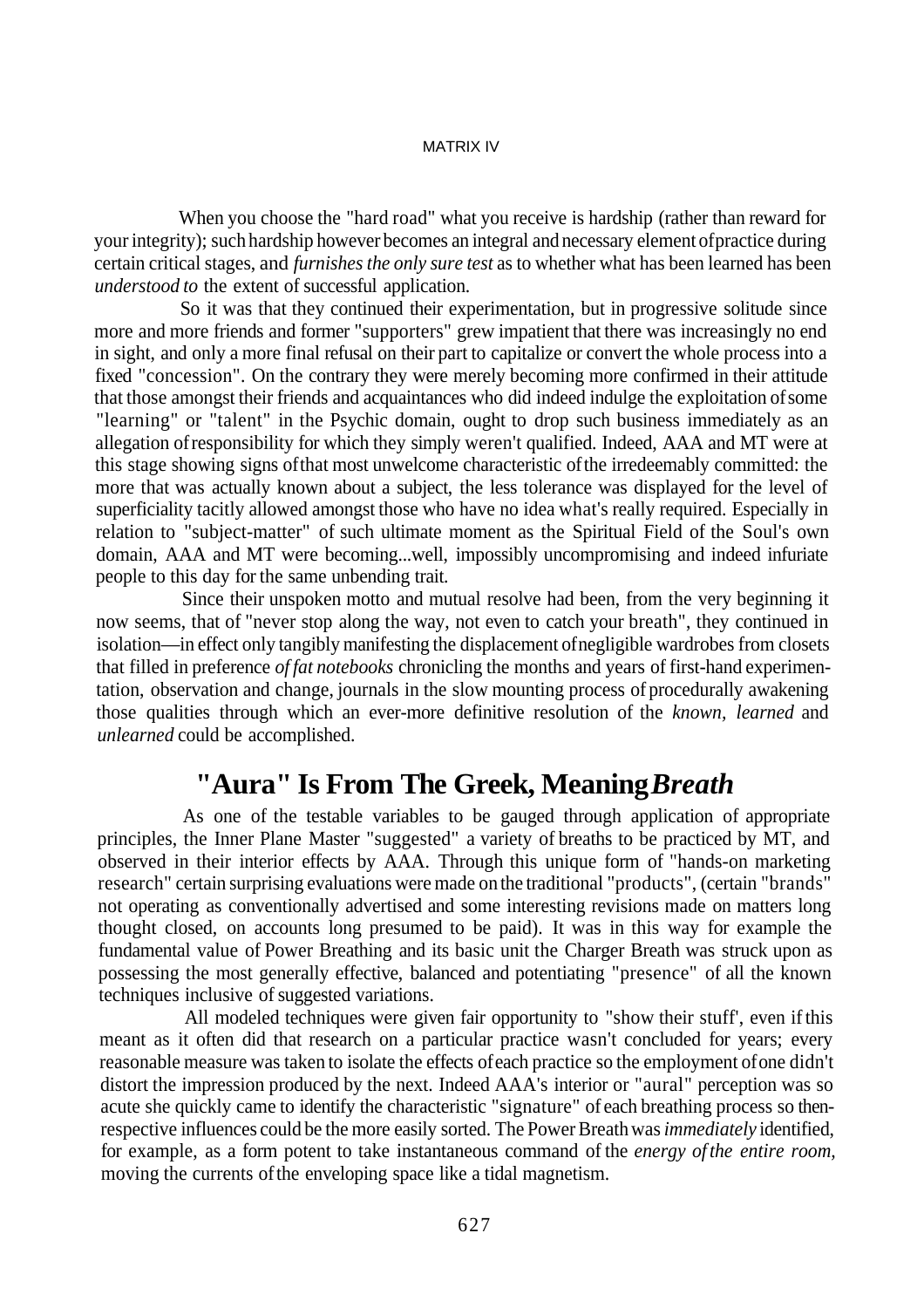Over time their developmental work with energy-fields and biopsychic currents took on a deeper *reciprocation,* as the practices with which MT carefully experimented (as well as the continued initiatory presence of the Inner Plane Master) gradually enhanced his own powers of "interior" perception in a manner appropriate to the specific organization of his systems. Indeed they learned that each personal mind/body system adapts to a *characteristic* mode of interaction with respect to the deep fields of energy and matter. In this way he was able to "locate" certain zones or states of energy in the extended field of perception and isolate them interiorly, at the locus of the "third eye"; he could with concentrative practice "interrogate" such modes of energy, to the degree they'd unfold like flowers to the ray of his attention modeling their subtler details.

He found that by Mind there exists a means of engaging *the psychic* value of any form of energy or state of matter, in such a way as to be able to *slow* its process fantastically for minute inspection, virtually arrest it at any "angle" or in relation to any coupled field or quality so as to analyze its order and then to know it—through this unsuspected, willed variability—as a function of the efficient "saturation" of attention aligning its flickering "moments".

Such deeper integration with the "psychic field" inevitably manifested in their work taking on a more psychic quality.

The practical ambiguity of perceivable energy-states often challenged the limits to which the analytic faculties could follow or understand; often it seemed that a traced "curve" or current of energy would do something conceptually impossible to grasp, as if deciding suddenly to model the tangible issue of pure paradox. You could "arrest" it; you could slap it in irons, stick it in the stockade—but that would simply serve to freezeframe the given current in an attitude of mocking perplexity. MT could at such times easily find himself concentrating, meditating, contemplating the unexpected puzzle for hours on end with no greater success in understanding to show for it; and then at dinner AAA would describe to him the vision of a particularly intense field or geometric pattern pressing itself unbidden upon her all during the day, the purpose for which she couldn't fathom, and she'd ask with some expectancy whether *it* meant anything to *him—*on hearing the detailed description he'd identify it inevitably as the resolving "picture", the explanatory key or coherent whole of what he'd been unable to grasp from the confining "perspective" of his own isolated state.

It was *not,* they came to realize, the limitation of pictographic "angle" at the third eye Lens that frustrated MT's independent apprehension of what the energy-system was actually "doing"; the context of his solitary being-in-itself was the ultimate source of limitation rather than any facultative deficiency, so the "solution" *requiredthe* participation and active harmonization of Two. This often applied reciprocally for AAA and her work, so they came to understand the amplifying virtue of male/female initiated practice (as opposed to the single, usually *male* line of development that in fact actually characterized—virtually all—the religious and spiritual traditions of the "patriarchate". The probability for developmental *imbalance*—and thus fatefully "skewed" description—ultimately emanating from any such source no matter how seemingly "exalted" or "complete" in its emergence, became acutely apparent to them as they observed firsthand the fruits of a contrastively *mutual* working).

During the years in which they worked this observation/experimentation phase, AAA and MT were—from their convergent and complementary perspectives—modeling a whole Vision of the fields of subtle energy-currents, the centers and chakras and the luminous "scallion" of the kundalini with its phosphorescent stalk and gleaming bulb; and they were apprehending these basic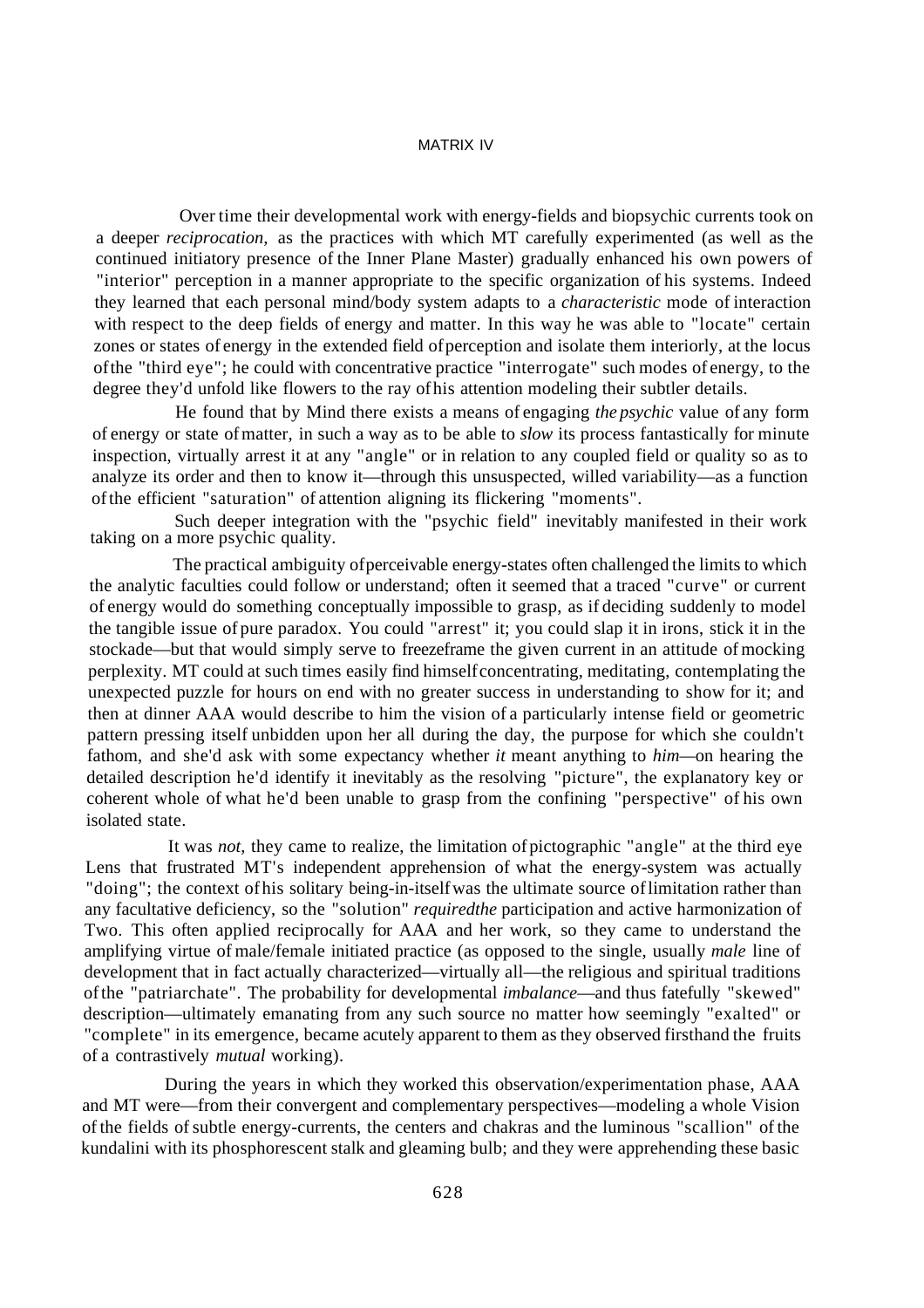underlying energies not in their obedient, *a posteriori* configuration as reflective *effect* of certain systematized practices but as they would show through their own innate functions in the form of observable variables—and all this courtesy of the unique Bestowal, in *whole* or unprecedently complete form, of AAA's aura reading faculty by the Inner Plane Master.

### **The Tree Lights Up: A New Pole Of Planetary Awakening**

As they practiced according to the optimum balances achieved through studied experimentation with the energies, they became beneficiaries of the powers-of-development belonging to those balances. By irregular jumps, exchanges, starts and stops the centers and meridians of their respective systems amplified the overall intensity of their net "charge", blossomed and procedurally aligned in such a way as to yield direct availability of the higher dimensions and states of spiritual being. As the faculties of spiritual Reason and Divine Intuition became more consistently available in result of the ascending Balance, the values of all forces, faculties and instruments thus far enlisted to their service expanded geometrically, each serving to amplify the other in reverberative escalation.

Through this, and the feedback obtained through limited classes of students they'd occasionally assemble as ongoing beneficiaries of what, so far, they'd learned, it became progressively apparent that a work of mutuality between them and the Inner Plane Master was forging a new and complete system, a methodology of "initiatory meditation" uniquely suited to the current planetary state of rotating fields and forces. Indeed they learned firsthand (long before reading-confirmation in any "channeled" material) that the subtle subtending forces were in a process of millennial *transition* having repercussion through the very heart of matter; the actual states of "nuclear physics" were being fatefully *modified* as prelude to a wholesale translation of the sphere into a "higher density", and it was progressively clear why deficiencies in the extant—esoteric practices of the Patriarchate were opening, in the widening breach, to glaring recognition—why also it was *necessary* for the development of a wholly New Way in keeping with intensified requirements of the transition for which the standard, hand-me-down methods were manifestly inadequate.

The "good news" embedded in this general imperative, became recognized as the fact that the closer *integration/permeability* amongst participating dimensions as result of the transitional breakdown of barriers made potent/transformative energies more *directly* and *easily* available to enlightened use—at the same time however that same "accessibility" of the higher energy-potencies made *foolish* use all the more dangerous, as could be found in the majority practices of those whose "business" it apparently was to chip off an accessible piece here and there from the shaky spiritual architecture still standing on Patriarchal ground, and sell it to the unwary as if having some proprietary right more legitimate than that of the poacher.

The "deliverance", through this mutual methodology, of a whole Way of initiatory/meditative practice was not then the result of a one-way "conferral" by the Inner Plane Master of a fixed set of already-defined techniques; indeed they came to appreciate over time that any such "gratis" bestowal of pre-formed techniques by any extradimensional source is spiritually inappropriate, indeed "breaks the law", and serves amongst other things to define a captiously *negatively source* (see the two-part *Channeling, UFOs* etc., October-November '89 as well as *A Modest Proposal,* March '90). Rather, this particular "working" proved such a point by *comparison,* for here was an uncommon operation (no examples of such a thing have been found so far in any of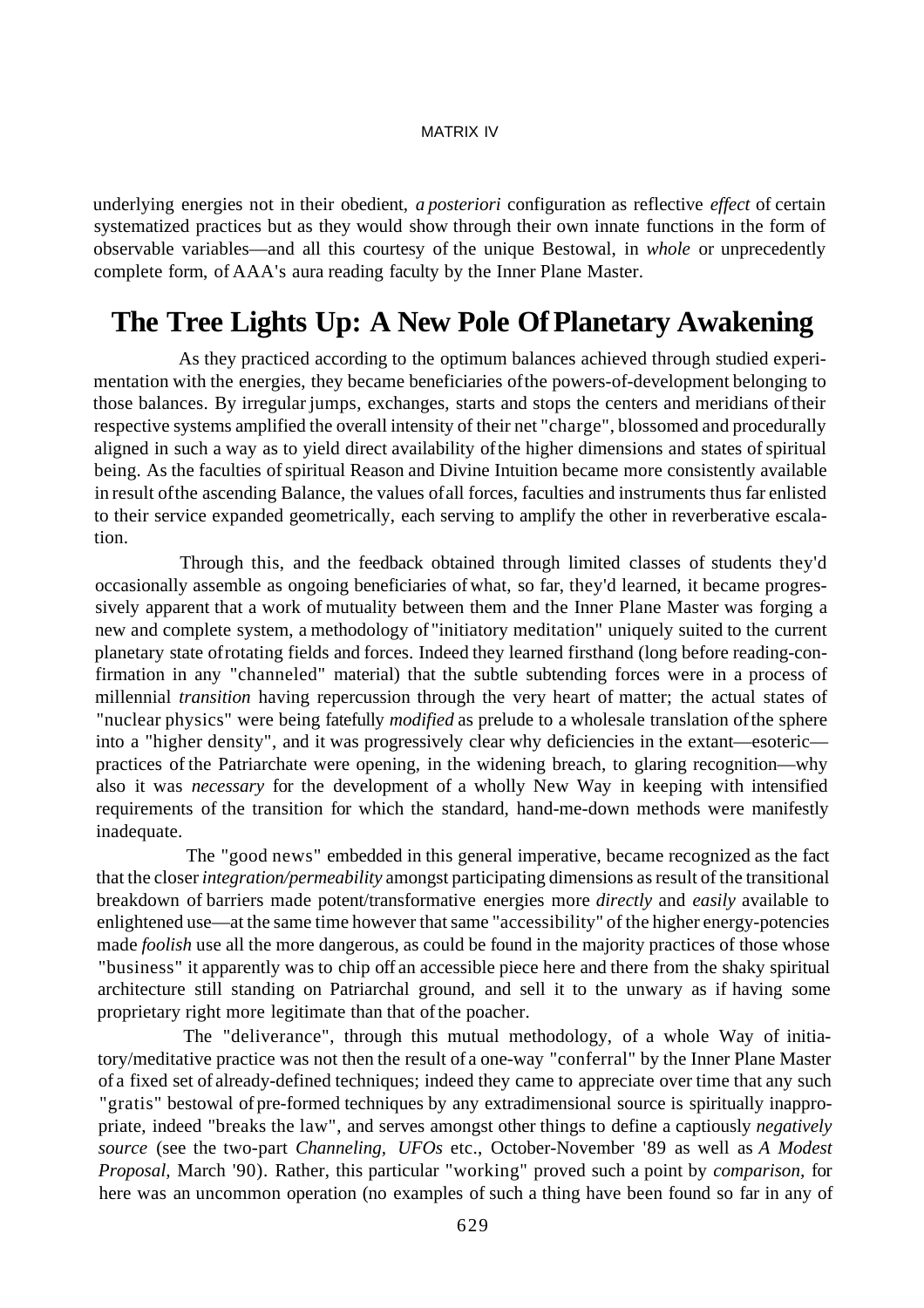the available literature) between paired male/female initiates embodied in a 3rd-density state, experimentally interacting with an Inner Plane Master in mutually forging—by trial-and-error, feedback correctives under awning of Universal Principles—a new Means of physically-focused Awakening, field-tested and passed by rigorous examination from both Poles!

The *special circumstance* of such "mutual work" for a generally-valid and applicable practice of spiritual/esoteric awakening, wasn't fully comprehended at the time by either AAA or MT; only over the course of a developmental decade did it become progressively plainer just why such a thing was allowed.

Indeed the "rule" is that such a thing simply *isn 't* allowed—with the exception ofthe millennially-rare instance it's *Intended from* the "beginning" (i.e. the era's origination-point) that the "personality" of the physically-embodied pole unfold Complete, i.e. become a *wholly Awakened being* through whom the power of the Spiritual Totality establishes a thorough *grounding* at the "negative" terminal of the multidimensional axis. For in this way, and *only* in this way, is the safety and responsible caretakership of the new-formed primary potency Practice guaranteed and functionally secured.

Indeed this "exceptional case" has *specific* reference to the integral importance of the *physical polarity,* since the "material sphere" is recognized as most critically-significant locale for the probability of whole-being awakening of *all* the planes and spheres. For this reason AAA and MT were specifically guided to understand early-on *ihatihs physiological* differentiation of "male" and "female" at the earthy pole of things has a special *spiritual* significance and functional application.

### **Vive: La Difference**

The physiological difference corresponds to and houses a *spiritual differential.* There is a structural and functional *difference* in the way awakened male and female "terminals" operate, and in the effects they mediate, through the physical sphere of things.

Understanding of this accounts for the peculiar anomaly that there've been apparently few "female" adepts, or wholly awakened beings, during the historical course of the patriarchate; and it accounts for such anomaly in a manner making it more than just a negative consequence of patriarchal dominance. It becomes apparent nowthat the fully awakened *female* function has awaited the fullness of the historical moment to be drawn into unrestrained operation. The female psychophysical form has special correspondence with, and significance to, the *whole field* of manifestation; it possesses the proper "console", so to speak, through which the appropriate adjustive switches may be managed for greatest ease and economy of physical-plane transition.

This is the special significance of the "enlightened female"; yet the occasion of the truly enlightened, wholly awakened *female* is necessarily as rare as has traditionally been that of the counterpart *male,* since the business of Spiritual development is always the most difficult "business" of all (owing to the fact that it comprises the only, whole and most comprehensive Purpose for "being" altogether).

Thus it turns out that, in the wisdom of retrospect, it was AAA all along who was born to comprise the essential "filament" informing the awakened physical pole during the millennial time-of-transition. In order to serve that function *in fact,* she—like every one of her predecessor counterparts of the male-emphasized patriarchate—had to demonstrate in practice a fullness of the essential qualities, the indispensable prerequisites of patience, persistence, courage, love and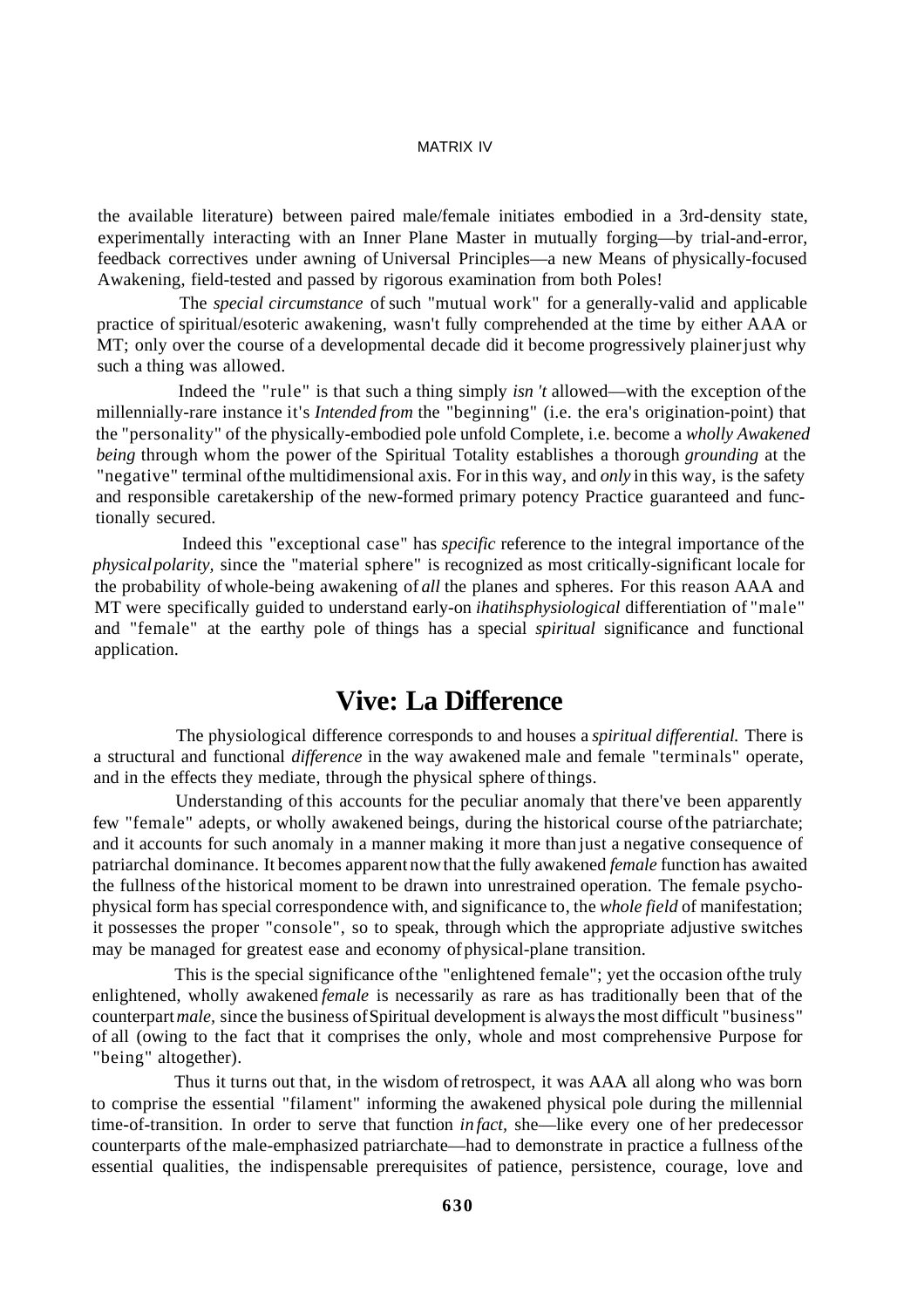indomitability under literally impossible obstacles; **to that end, the Test of such qualities began when it became compellingly apparent a necessary factor of whole-being awakening involved initiatory infusion and grounding through the polarity of a** *physically-embodied* **Master.** Tutelage of an Inner Plane Master was not, had never been nor would ever be enough! for the Inner Plane Master regardless the special virtues of that "perspective" doesn't share full "chakra correspondences" in common with embodied beings of the physical dimension.

So it was that, with positively *driven* dispatch and remorseless determination AAA set about "locating" such embodied Adeptship of the highest possible stage; through such ferocity she quickly found two, and for part of her Work had to go to *India* to fulfill the necessary connection.

### **A Fateful Crossing Of Planes**

It was at this point that the Universe began detonating its land-mines, dropping its disconcerting bombs. The morning after AAA left then: San Diego home and arrived in India at the ashram of the master, she heard the news of what, up to that time, was the worst airline disaster in the history of manned flight; early that morning a Cessna had struck a full passenger plane and both had crashed in flames over the residential area ofNorth Park, decimating blocks of homes and killing everyone within range. The information she received mistakenly placed the site of the accident several blocks northeast of where it had actually taken place, so that to her knowledge MT and their two children must be dead.

It had taken everything they both had, to get her to that special Indian kismet just once; she knew it could never be done again. She knew the tests, for some reason especially in her case, were to be impossibly hard. In infinite resignation of a wholly broken heart, she resolved to stay and see her relation with the master out to whatever conclusion fate saw fit. It was practically



midnight India-time before the transoceanic lines to North Park were intermittently clear for her to get through, for she never gave up trying— MT answered the phone, profoundly relieved to hear her, and told her of the single jolt that seemed to have lifted the whole house that morning; only by the smoke over the rooftops was he alerted to the unprecedented disaster that had taken place a few blocks away.

AAA's initiation through the Indian Master (and several other equally-powerful initiatory events while there) served to secure the total, transdimensional Linkage in and through the physical sphere—all of this hi retrospect, of course; her conscious presence in India was due solely to her love of and respect for the salvatory Being of the master as the rare Gift to the physical world it was...and relatedly, to her valuation of that Gift as the only means of awakening any corresponding grace within herself by which others might be benefited through her.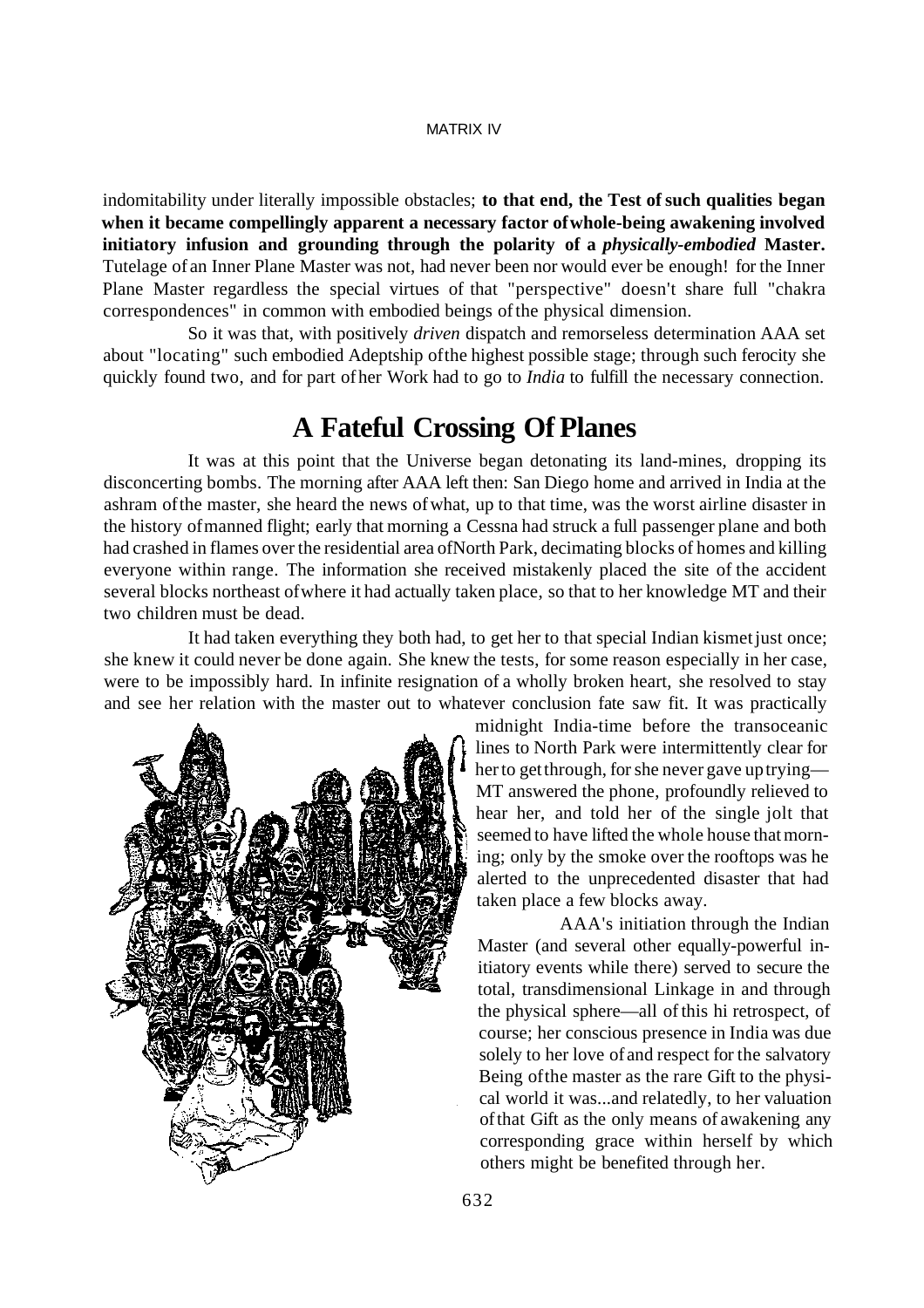All this was in '78; AAA returned, manifestly Transformed and their lives proceeded outwardly almost as if they functioned on a "regular basis"...until December 19, '79 when the Spiritual Process in its fullness was suddenly Begun in her, and like a nuclear reaction that can't be stopped, their world came to a quick end.

#### **When The One That Left Us Here...**

All their work prior to this had, in retrospect, been a task of forging—in conjunction with the Inner Plane Master—a means of "climbing up", i.e. of moving metaphorically up the rungs of the Tree of Life, aspiring upward *toward* the Divine Domain along the axis of the "chakra" centers; since the return from India there had been established a peculiar placidity, a particular Calm, almost as if there was nothing else to "do", nothing else that *could* be done. They had both worked for the Real with uncommon effort, dauntless resolve, the facing of financial and personal hardship of an often soul-grinding character for nearly a decade—if one added the amount of time they'd *separately* aspired Sunward *before* they'd met, they could easily be thought to have put in a collective twenty-five. Now, it was as if everything that *could* be done by "personal effort", everything in this or any other world, *had* been done. A peculiar though not unpleasant "stillness" settled over their lives—by hindsight wisdom, the proverbial calm before the ultimate Storm.

When the initiatory Process came, it came like a Lightningbolt. It blew up everything in its path. Just at the point they tacitly presumed there was nothing left, nothing but the peaceful living of their lives and adequate tending of their children's needs like anyone else who might ever have lived on earth, the Process irreversibly Visited them. AAA was struck squarely in the Heart. The right Side of her opened up like a flickering candle. Radiance filled the world; then the flame went fully out—the reign of the Queen of Infinite Night.

#### **No One Here Gets Out Alive**

The first Half of their prolonged mutual practice had all been upward aspiration, a reaching for the Light. This concluding Half of their Whole Spiritual Ordeal was what occurred, under optimum circumstances, when the seeker could reach no longer, had nowhere *to* reach, could see no "higher zone" to stretch toward, had exhausted *the possibilities* of stretching in *any* plane, state or imaginable dimension. In this great Second Half of the divine game there's nothing left but for the Divine Itself, whole and entire, to descend. There's nothing left but for Spiritual Absolutevalue to come meet Its adorer at that halfway mark achieved under "his own" momentum, but beyond which he couldn't so much as even *conceive* a movement. Thus the Divine Half "comes down", flows forward right into the overt physical domain of the seeker's heretofore separate existence in the hermitage of "ordinary vital life", peremptorily pushing the last conceit of normalcy straight over the Rim without a single thing in all creation able to offer resistance.

Indeed *this is* the "crossing of the Abyss"; for all the *reading* knowledge of such a legendary spiritual crisis it may now be recognized that in fact *no* seeker, no manifestation of the human polarity-of-things ever crosses that Abyss by personal effort. There is *never* any climbing of the "indomitable aspirant" up over the lip of that impossible Precipice, for there is *no way to do so.* That spiritual chasm is inconceivable. The seeker stands, an inch from its fatal abysm, and never knows he's there! Under such unchangeable circumstance, it's wholly the *obligation* of Spiritual-Absolute Itself to come down, to "cross over" that uncrossable chasm so as to claim the sacred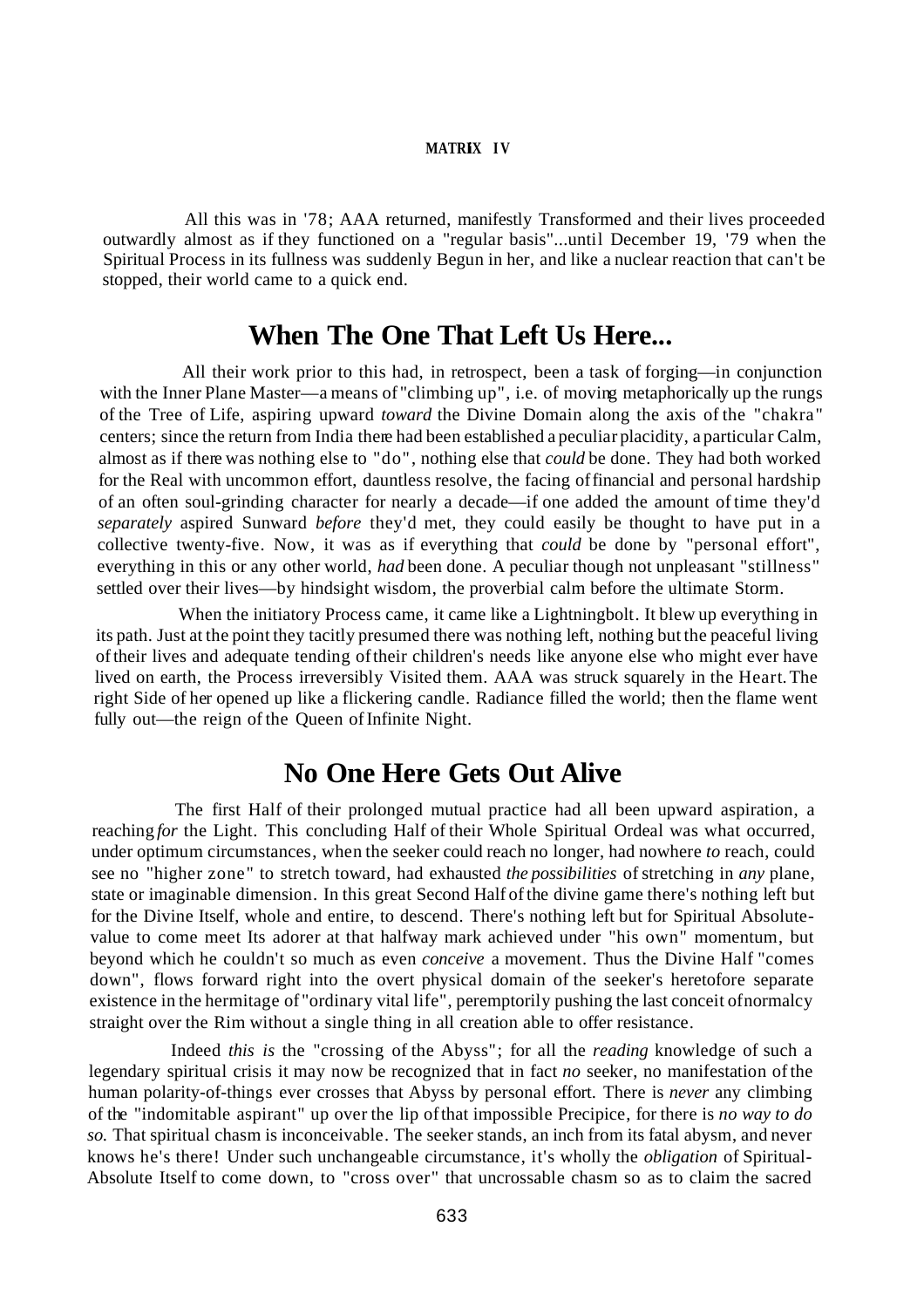Heart of the seeker at last. Do you know now? Do you begin to understand what happened, what happened to AAA and MT that fine unexpected Day of the first Visitation of the Process?

The Process is not "a" spirit; the Process is not a channeled Entity, an energy-intrusion from a UFO, or even an ultimate "overshadowing" by a Great Personality of the Spiritual Hierarchy. (Such "overshadowing" of AAA's normal physically-focused personality was in fact a passing *phase* of the Process, not a permanent object or conclusive *result* of the Process; thus, standard theosophical teachings display the obvious point at which its own adepts originally "got off the boat"—when one thinks of it, what type of "ultimate spiritual realization" could it possibly be, to have one's personality *replaced* by the Spirit of Another?).

No, the Process is the "unmanned" Vehicle of the Divine Half, without entitled mediation. No "person" is there, and no Person either. It is incredibly Hot. Its Presence drives the unprepared and presumptuous mad; it makes Music in the livingroom for anyone to hear, it makes a Heavenly Bridal of the bedroom and in general cracks the walls with audible report from its irrepressible Pressure.

It took away their car, (for they'd be in no real condition to "drive" for another half-decade); It summarily took away close friends and anyone else who might possibly have been of help during those thorough-grinding times (a few fled in utter incomprehension and frank fear of what was going on, but others more steadfast who would surely have stuck through to the End were taken unceremoniously in an improbable twinkling by death). It left them alone with two children (at the time, ages 4 and 7), alone in a small upstairs apartment, unable most of the time to *move* because of the paralytic tetany of the full magnitude of the Force come to claim them, alone in record-breaking La Mesa swelter with requirements of rent and electricity and food like everyone else but no good way to explain to anyone why they couldn't make it out the door! alone to bake to a quiet cinder in an upstairs heat-trap without fan or air conditioning, and an *internal* fire of incalculable magnitude kindled in calamitous rejoinder! (To this day, students sometimes still have dreams of two little pyramids of ash, two companion cones of dust that they know in the context of the dream to be none other than AAA and MT).

So it was that AAA and MT did not survive.

#### **The Sharing Of Community Impropriety**

During the three years in which they died to these impossible conditions (for the sake of netting, in the end, only what remained when the matters of "living" were subtracted from Life), there was intermittent effort to elicit the attention of certain "spiritual communities" (ostensibly set up to *help* and *house* such a Process out of an original, initiated recognition of just what a Brahma the real spiritual Process could breed). However the palpable cliquishness, insularity, absorptive self-concern and parochial fixation on those contingent details of the particular Spiritual Founder's "own" Realization (taken as rigid writ) manifestly disinclined any such community practitioners from listening to anything they considered "outside"—outside being defined by how many dues had been paid, how many subscriptions bought—and the whole desperate effort had ultimately to be consigned to the Flames as well. Thus, precisely those who were in a position to help and who should have known better, were fatally reluctant to extend themselves either in imagination, intelligence, empathy or heart; a whole book had to be closed on the usefulness and advisability of perpetuating the modernly magnified form of the "extended spiritual community".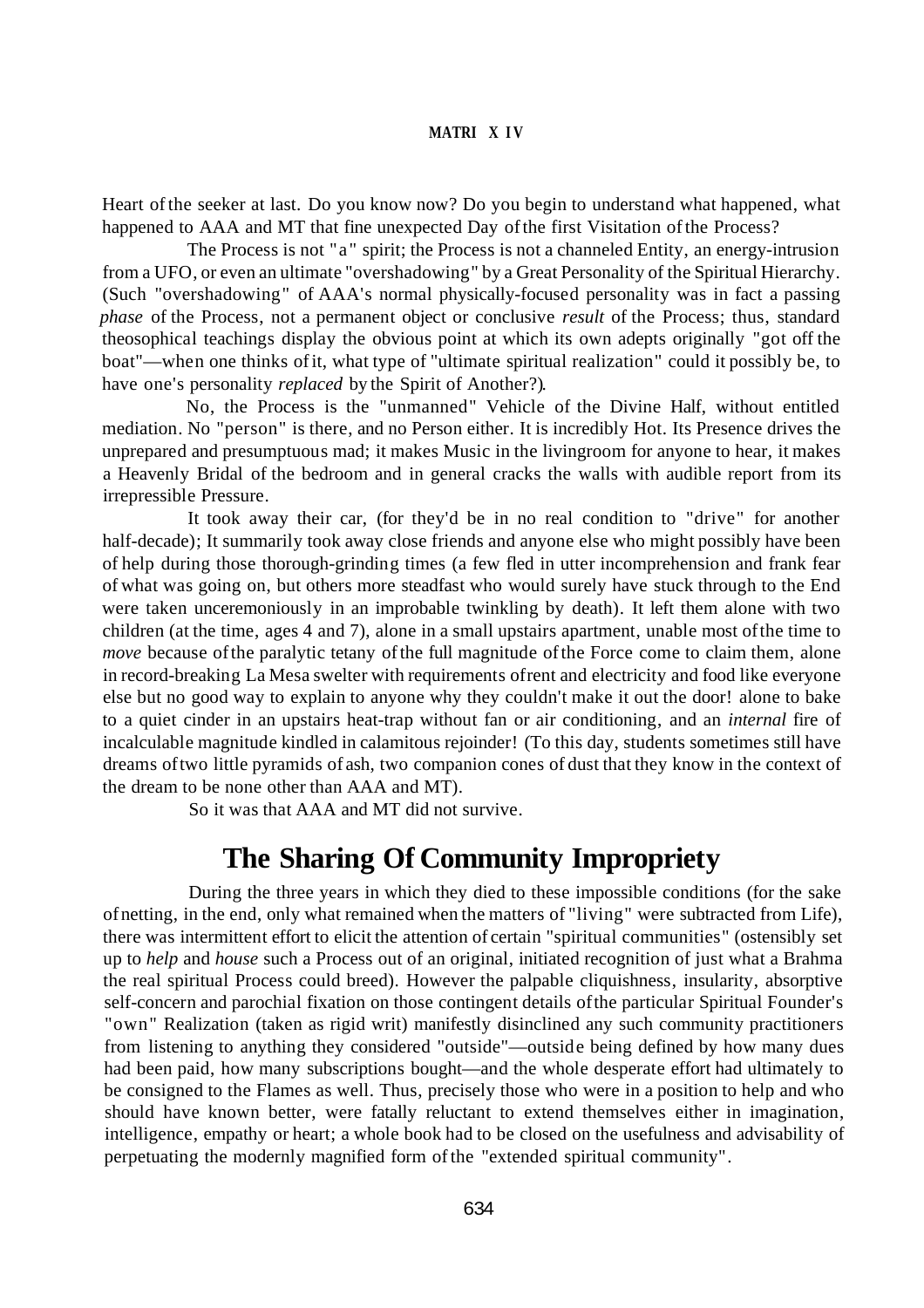### **AAA And MT Go Hollywood**

After three remorseless years' Transformation (and remarkable last-minute "saves" by various ad hoc sources from eviction, electrical cutoff etc.) AAA and MT stuck their heads out of the apartment, blinked like moles, and set off for Los Angeles—where the first minute in town they were greeted by a SWAT team straight across the street from the Bodhi Tree, they and their children being motioned to the ground while a phalanx of rifles right over their heads investigated—an anonymous call, empty of significance but strangely focused upon the very house in front of which their friend had parked them.

Welcome to L.A.

It was as if the World, from which they'd been sealed those three and a half years within the perimeters of the apartment, instinctively struck toward the vicinity of their sudden presence, alarmed out of reason at the sense of some New and unfamiliar Being yet embarrassingly perplexed when face-to-face with their harmless "ordinariness" as was the SWAT-team captain who eventually approached and sheepishly asked whether it was *they* who'd called in the report bringing his division there!

The Teaching was begun on the side of the Road. First to arrive were ones who'd had improbable "coincidental" encounters and baroque, intermittent experiences of the supernormal variety involving AAA and MT from many years back (even when they were still engaged in "intermediate" phases of the work). About some of this, the readership may already have some inkling from anecdotes and reports in other "New Age" sources.

# **PART III**

### **Why You Needn't Buy The Father's Line**

What then is the Teaching? what then has been brought to bear, in the upshot, for the benefit of All? Is the Mother-current the same as the "Sakti", another way of characterizing or causing to rouse the nether-fires of the kundalini? Is it Tummo, Tao or Teh, the spirit-flicker of the Cormorants?

The Mother-current is not the same as or equivalent to the Sakti. The Mother-current *involves* the same elements known under the categorical specialties as kundalini, sakti, dakini-spirit, etc.—for all those terms refer to a basic nature-current patterning processes of the mind/body being (which is, necessarily, figured into any work of transformation, repolarization, awakening, spiritual renewal or regeneration etc.). Yet the Mother-current involves a totally *different relation* to those elements and those processes than is formulated in doctrine of the perennial practices accepting such systems as Keys of a particular type.

To the age-old descriptions accepted uncritically by modern heirs, the awakening of "kundalini" and its reverse unfolding through the *progressively-amplified* network of chakras and ganglia along the spinal axis is equal to *consciousness,* the direct realization of Spirit—the aim and final object of all sacred aspiration. The "Mother" then is understood as a custodian principle of that Spirit, the special force apprehended in the compound form of consciousness-energy.

But the kundalini is a *nature-current.* It is not strictly the encoiled value of consciousness itself. We may understand this point if we consult the description given at the beginning of this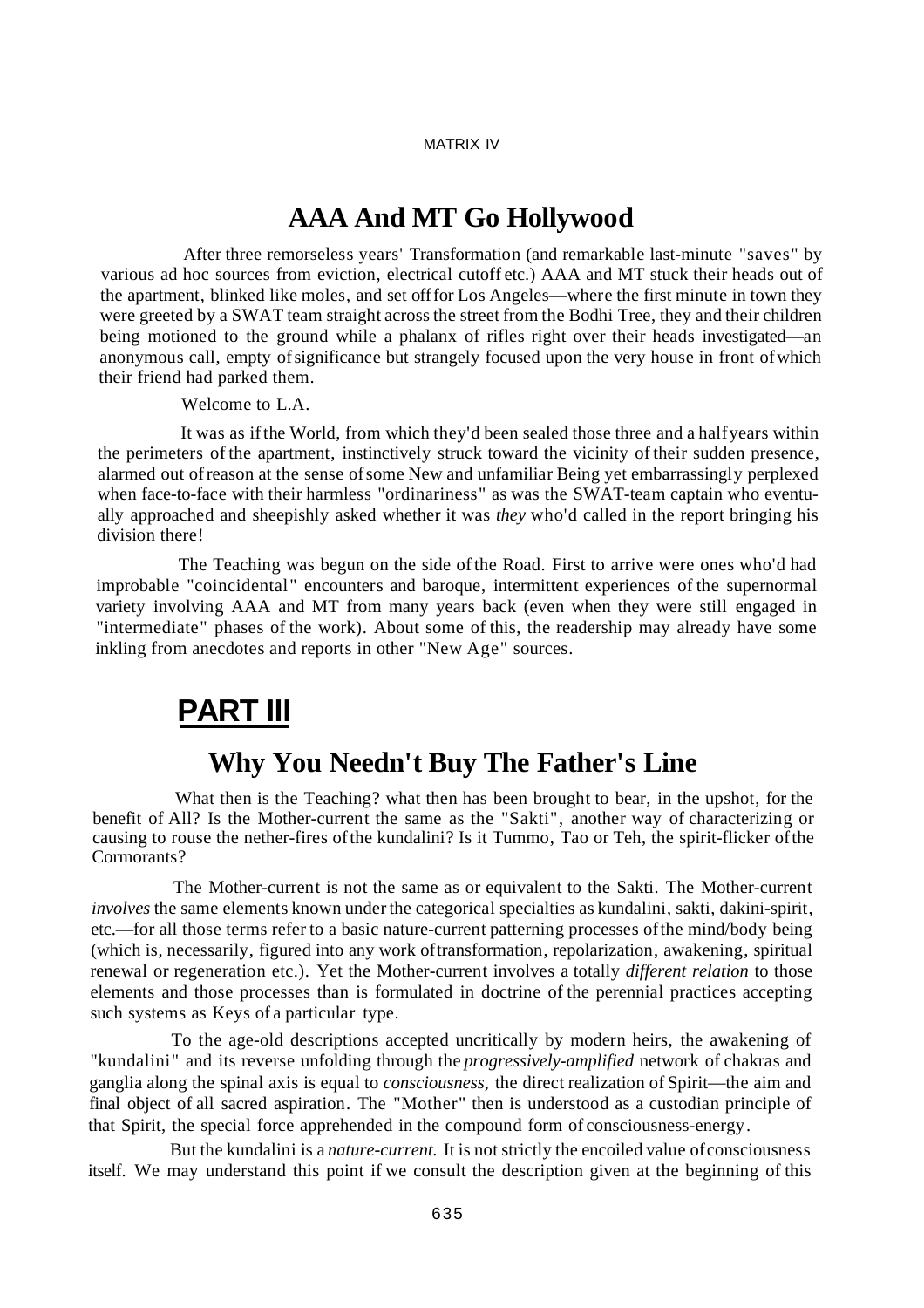essay; the recitation of the perennial *patriarchal* version of the "feminine" and its significance to the pattern-of-being was—as noted—rendered with special attention to terms so as to do adequate *justice* to the collective vision of the Patriarchate while circumventing the snares and general symbolic quicksand necessarily involved in any orthodox exposition (taking all key premises uncritically as holy writ).

Noting our original delineation we see that the collective, traditional description infers the *involvement* of absolute Spirit-consciousness in the patterning processes of creative impulse but it doesn't demand assumption of a one-to-one *equation,* from the outset. Indeed the traditions are fastidious in rendering their primary, *cosmogonic* or world-creating descriptions in distinct terms, clearly distinguishing the Whole-value of Absolute Spirit-being—assigned the "masculine" gender—from Its *power* or Sakti, the "feminine" creative impulse of limitation, conditional existence and perspectival focus *(borrowing against* that unitive Whole-value thus drawing It by artifice into provisional—i.e. "as if—one-to-one equations of identity).

The creative power slyly "mixes in" that Whole-value as it churns the milk of manifestation, giving provisional life to its forms through subliminal *investment* of the Self-same Spirit of Absolute Identity in mutually-dependent, compound integrities fixed through delimiting perspective.

There is then, if anything, an initial *confusion* of identities rather than defining dicta of "one-to-one equivalency" between Absolute-value, the basis and goal of the spiritual traditions, and the creative Maze of Manifestation through which that value is effectively sought.

When, however, we flip over to the other side of the process in order to see what the traditions have to say regarding the *recovery* of that basic Spirit-identity, it becomes apparent they have along the way *bought into* that very confusion of identities (which otherwise seems only to be *characterized,* not deified, in the cosmogonic descriptions themselves); for, when we ask after an adequate image of the liberative "reversal" of that Spirit-capturing process, we're told a return of the creative-current upward along the Path of its original descent is equivalent to the recovery of Consciousness! as if by following the *kundalini-sakti* along its daedalian reversion we'll simply *merge* in unbroken transition right back into Spirit the way Bundy turns into Centinela. There's suddenly no concession to the obvious fact that a *confusion* of values, not a linear *interchange* of values, accounted for the initial "fall" into the anfractuous Map of Manifestation to begin with.

A contributing factor in this confusion of *parallel* magnitudes (Consciousness and the creative-vitality of Nature energy) with *sequent* magnitudes, may be found in the *linear typology* of the Patriarchate.

### **The Line Forms On The Left**

Understanding something of how that typology initially comes about can serve to clarify much in the way of contemporary psychological orientation, the character of our influential symbols as well as the motivating key behind the collective religious and coupled esoteric practices of the world. We may observe the relevant Moment when Line emerges from the background and is raised to singular status, in conjunction with a decisive shift to "left-brain" emphasis and its verbal-linear, abstract/analytic functions typifying the patriarchal order.

In casting back to the critical juncture where the "line forms to the left", we see the curvilinear graph of agrarian cycles and soft, seasonal fluxes (calendrically mapping the matriarchal psyche) straighten out in the intercourse between Eras to the *rectilinear* boundary of demarcation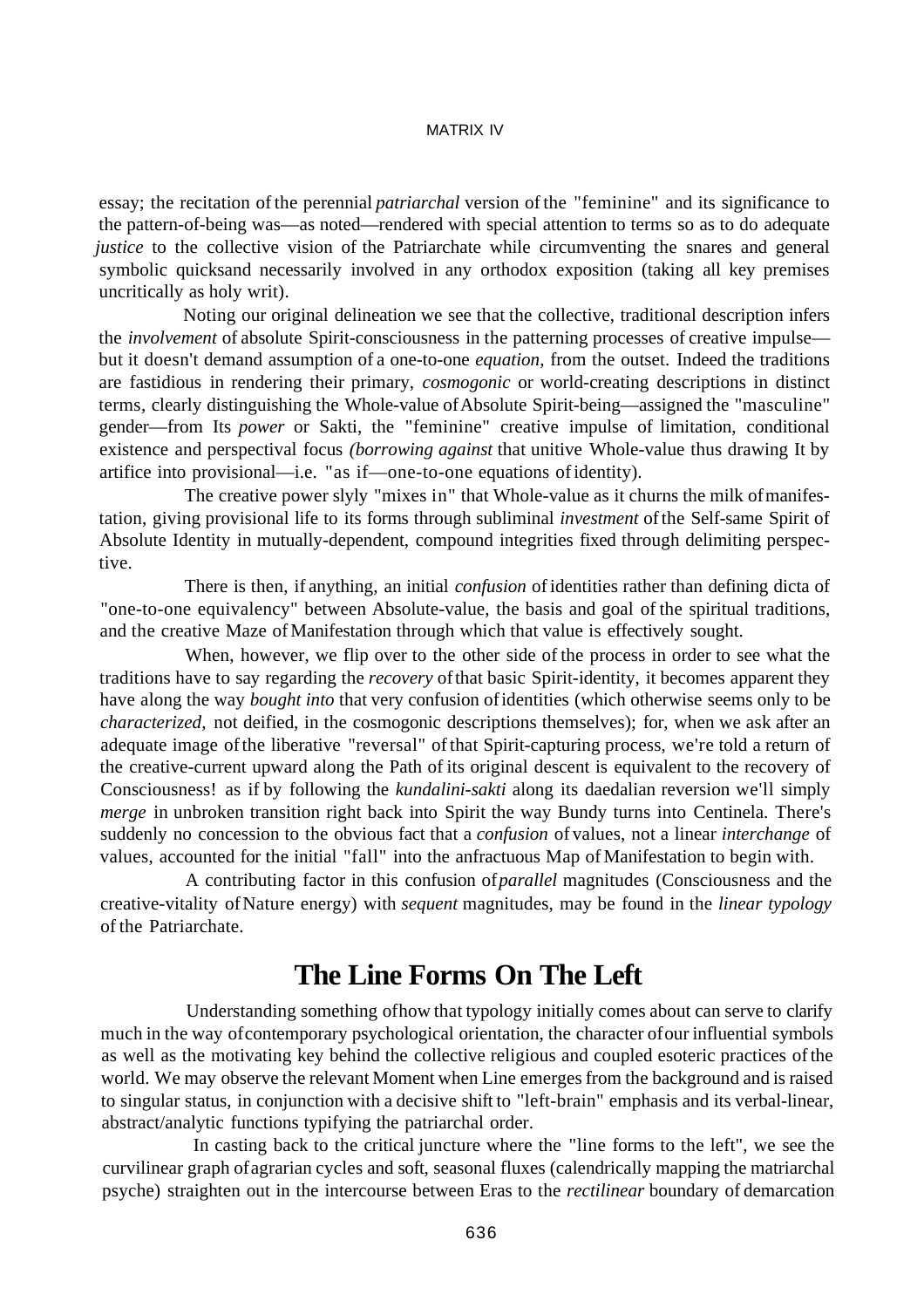distinguishing the centralist reference of the city-state , enclosing the symbolic kingship at its radially-convergent axis. This apotheosis of the line as a distinct separation-boundary betwee n inward and outward, above and below, axial order and exterio r chaos converts the natural system of coinhering complementaries to the artificial rigidity of polar dichotomization .

What's virtually unknown to the historiographer tracing the changes of surface appear ance, is that shifts in the structure of culture enac t *psychic* interpretations of the total meaning , purpose , character and inten t of Being , the spiritua l basis for existence .

This *spiritual* basis of every order no matter how apparently "secular" (by modern standard s of strict separation ) is the distilled Idea presiding over its pattern , from whic h all ancillar y and interrelated concept s depend. This fact *should* become only more apparent when we look back at the early eras, especially those making the transition from matriarcha l prehistor y to the "histo ricity " of the patriarchate ; for at this stage there is no presume d separation betwee n sacre d and mundane culture . An economic fact is here still a *spiritual fact,* a mean s of expressing the exchanges and equivalencies of *basic* value reflecting the very nume n of sun and moon , stars and sky. Here it should be eminentl y apparent that cultura l developments are stimulated by changes in the sacred (ideoform ) frame of reference . The centra l role of priest , shaman , pythones s or psychopomp as Giver and Keeper of the *forms* of order in such traditional or tribal frameworks, ought to be powerfull y suggestive even if we can' t make immediate analog y with the more "murky " or masked origins of socia l *numen* in our secularized framework of fluid capita l and abstract wealth etc.

Fixing on this flow of Influence, however, we can understand the shift from the Circle of the matriarchate to the Line of the patriarchate with across-the-board economy of interpretation . We can clearly see that the operative typology of Line as a noetic principle, a symbolic standard and psychic integrator emerge s in accompaniment of "sacred " practices involving axial/one pointed focus on the "inward" side of the mind/body form (as exteriorly expressed through biorhythmic nature-patterns ) and in the skyward direction of the cortica l "heaven-father" .

### **Eye Of The High God**

This system in the sacred order of the faculties effectually displaces the locus of cultural and psychic "gravitation" from the navel of the earth-womb, the chthonic vital-Mother. Such shamanic or late-aboriginal practices serve as specific spiritual technology to disclose (for the Sacre d or "secret" , Uniti ve Eye) the subtending Geometries and *ontological* coordinates through whic h the very , defining tensions of nature' s polyform patterns are aligned .

*Indeed the* formal truth of the organizational currents is disclosed, in the implemental shift to such sacred arrangement of the faculties and sense-functions. Emergent knowledge of the *noetic* key to nature's capricious profusion (in the form of richly detailed yet symmetrically abstract, kaleidoscopic patterns producing the ratios and integral equations of *ordered variability* in the processes of change ) imparts the powe r of a number-magic enlisting subtle rhythms of the elements - an ensorcelling geometry, whereby to draw the potential chaos of nature's creative uprus h to a regularity of abstract resolution .

When applied as an *interior* standar d (its original , Sacred form) defining the *psychic* continuity of nature' s mosai c profusion , such Geometrizing comprises an appropriate science of *magical* types potent to work *with* the essential grain of nature's flow; when applied as an *exterior* standar d of *measurement* the critique of Euclidean "abstraction " is ultimately justified in that it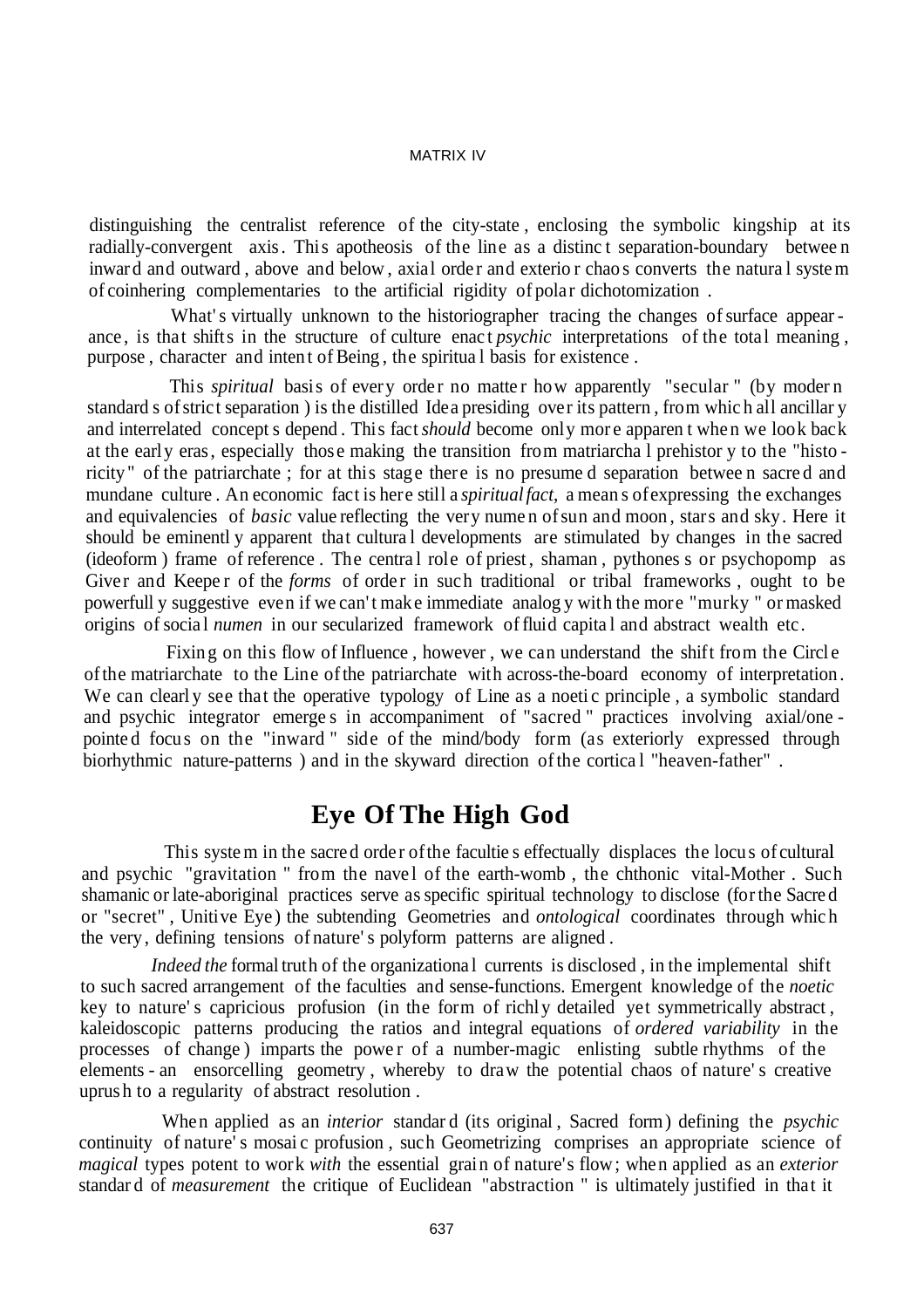serve s as Procrustean means of slicing nature's lovely, irregular curvature through the plane of a *rectilinear* enforcement as we find in the case of modern-day science and technology.

Thus these emergent , "skyward " forms of Spirit-vision became sanctified as cultural Seed in yogas at the dawn of Hinduism , the middle Egyptian dynasties , the school s of pre-Shang China and the later mysteries of Pythagorean science , the Platonic academies etc. What may be distilled from this general ascension of the Sacred - lineaform - geometries (with their initiatory *yantras* or cosmic Paths , their dense-packed symmetries of mandalic idealism ) is the resolution of nature' s manifest overflow or expressive diversification in the employment of *basic, abstract typologies.*

The bejewelled coherence of nature' s profusion is *not* then originally understood on the basis of an exterior , proximal model to whic h no factual turbulence of the elements conforms ; it is founde d on a special configuration of the faculties and sense coordinates , the sacre d or shamanic Spirit-vision through the "shew-stone" of which the psychic unity of the manifest patterns is displayed .

#### **Geometry Of Light**

*Line* is first intuited in its abstract Place as reflex of the *Intelligent Self-luminance of*

*Being* upon the burgeoning field of its own, creatively delimiting potential . It echoe s off the unextended *Point-value* which , in its prolific self-multiplication as a univer sal them e of centrist reference *models* the extended Light of Intelligence in the conformal gesture of Line.

Line serve s thereafter—re flecte d from the mutually mirroring limits of the "point-spread"—as connective



beam in the variably-adjustive architecture of orienting alignment , through the resultant *coordinatespace.*

The "fallout " of geometric potentials from that Process polarizes ideoform wholes as overlapping fields , modeled in variou s "lights " by the unifyin g noesi s of Line ; it sifts an overall order (in progressive , filtrate resolution of compound focal planes ) as a kind of crystalline Net composed of phasic mirrors through which the familiarly-baroque landscapes of physical nature are factored .

### **Hook, Line And...Sinker**

This new sacredness of Line takes on the implicit reference of the cerebrospinal or *conscious* channel, i.e. the axial Stalk or Skyward Lodgepole about which all the elements and nature-patterns weav e the skins of form.

The apotheosis of Line as an organizational typology in *itself,* abstracts it from its Psychic or sacre d context as unifying disclosure of Spirit-vision ; it *condenses* it in exaggerated relief from its defining Matrix (the Mother) and grows it to the disproportion of effectual autonomy or "independent" life, so that consciousness and the Intelligence-of-Infinite informing the cerebrospi -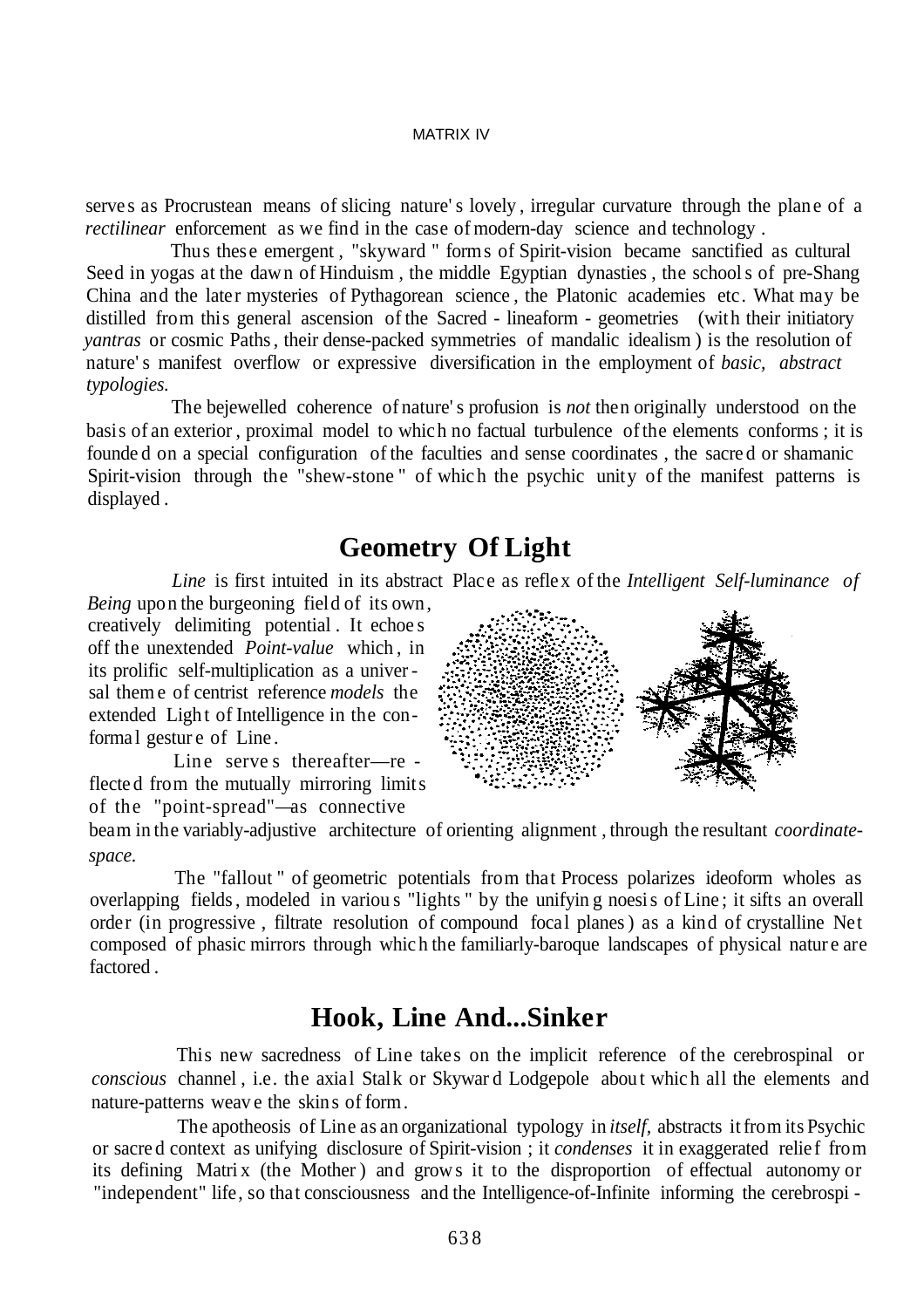nal axis come to be equated with the reductive and specialized aspect of *rationality,* i.e. predictive rectilinear order, abstract verbal hegemony *(substituting* "concept" for the ideoform surplus of immediate Being), control-sequence and analytic subdivision—i.e. the Whole of the conscious Axis becomes reductively replaced by a marked ratio-of-emphasis on the left brain hemisphere.

#### **Through The Time-Tunnel**

Emphasis on the "exclusive" faculty of left-brain organization, induces an *exclusive emphasis.* The effect is that of modeling a Psychic order placing an exaggerated *division-boundary* between the nuclear ego-being and the field of patterning processes through which it arises, and of which it's expression. This is accomplished altogether through the left-brain value of *negation,* uniformly underlying its conceptual and analytic architecture; with the general use of the Negating principle, it becomes possible to interpolate the sense of an apparent "distancing" or self-cancelling *removal.* This, in turn, has the effect of subdividing the sensible continuum of the *gestalt* (rightbrain) present, polarizing it *in extremis* through the inexistent tenses of "past" and "future" and so distributing the integral immediacy of the whole being across a Temporal Zone fitted with directional arrows of strictly lineaform value, overseeing a one-way flow toward the (perpetually postponed) resolution of the future's dim horizon-line.

The general structure of this Psychic "formula", assumes the distinctly phallic orientation of a linear extension toward ultimate "climax" or denouement; it becomes translated into every form of expression, assembling the general psychology of "vanishing-point perspective", blindered frontal fixation along a narrowly-focused framework of effective "tunnel vision", strict goal orientation, surplus-savings and linear accumulation (postponement of present-orgastic gratification) etc.; it dominates the spiritual interpretation of life in the form of temporalized covenants, arcing-rainbow promises of Messianic returns at Time's ultimate Terminus or final, worlds-end deliverance from the suffering of sequent "recursion".

And it takes the form of the linear unfolding, the sequential uprush of the Sakti along the rigid-inflexible structure of a fixed, "phallic" axis, to ultimate orgasmic discharge or definitive denouement in return to Spiritual Source, the Upper-ceiling Eminence of Awakened Godhead.

#### **The Kundalini Is A** *Nature-Current*

The problem with this logically imposed analogue, is that the kundalini-sakti is a nature current. All the multidimensional potential of its interlocking codes defines the axial "bodies" and variable frameworks through which the *value* of the conscious axis may align in modeling its provisional terms of Identity. The Sakti as nature-current furnishes a potential "space", a veritable *hypothesis* of coordinate orientation any given arrangement of which provides the whole-value of consciousness a more-or-less great opportunity to mask or to disclose to itself the real magnitude of Being.

No such "environment" provided by the variable, coordinate grid-network of the nature current may be considered a one-to-one *equivalent* of Consciousness in itself, i.e. the Whole Value of Absolute Spirit-Being. On the contrary, any such potential framework (i.e. as our present perceptual grid-pattern of the "physical" framework of focus) defines the field of identification through its particular, polar extremes, in which the Whole-value of Conscious Identity may be provisionally *invested.* According to the specific ingenuity of its grid-aligned Artifice it may charm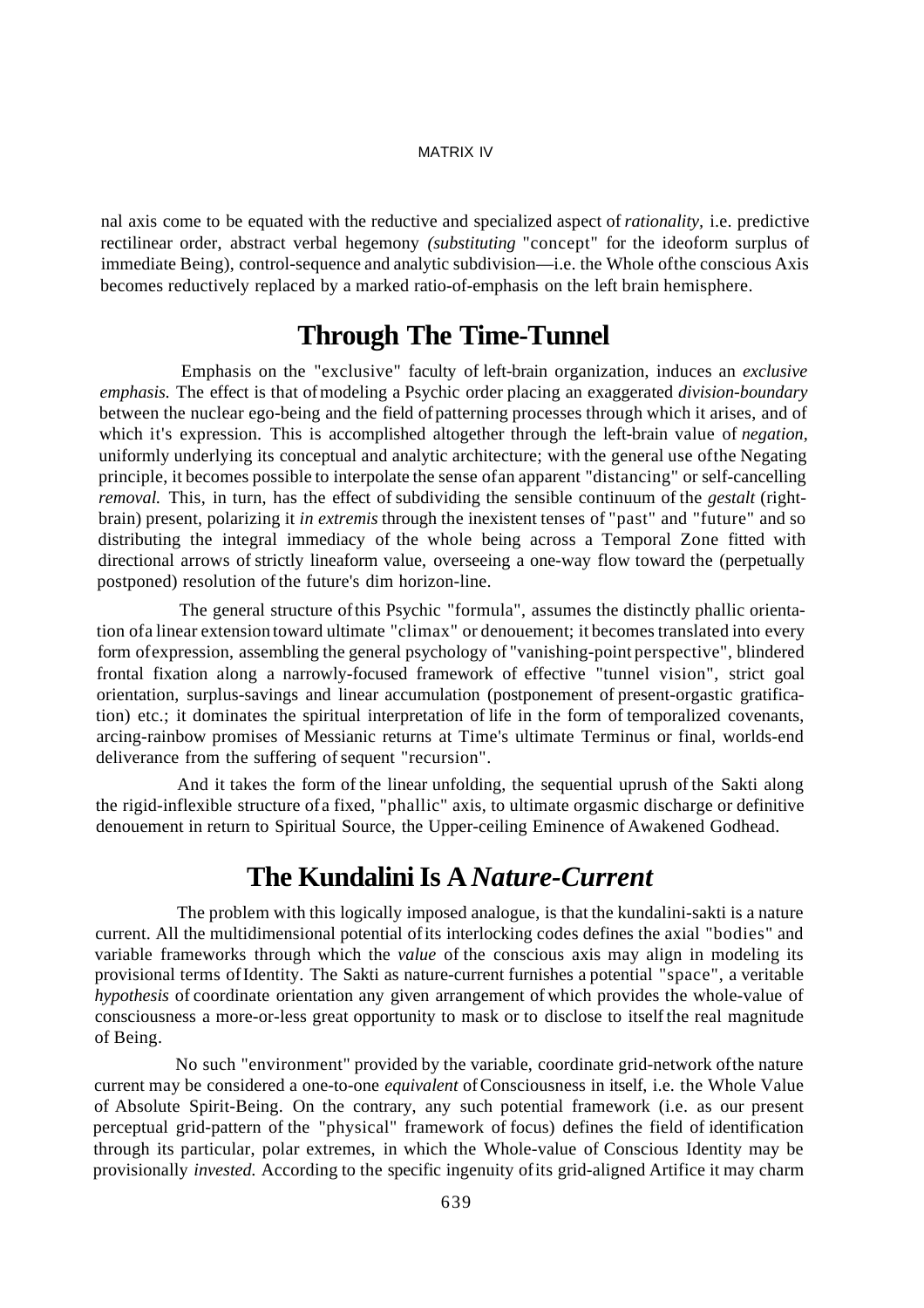the Spirit of Whole-conscious value to full, experimental Identity-investment for a season; or it may *disabuse* Consciousness through that self-same spell, persuading it finally to forsake such identity equations as congenitally deficient and *painfully restrictive* with respect to its incommensurable Whole-value in Itself. But in any case there is *no* certified linear progress, no sequential *march from* the restrictive and befooling plane of perceptual "masks" or displacing anisomerisms (halving identity through mirroring interferences) to the Hall of inescapable Self-revelation.

The model of kundalini yoga has, through its conditioning of the operative pattern of the nature-current, standardized a picture of spiritual liberation in which the coiled nucleus of kundalini at the spinal base is "triggered" to unfold and flow upward, in sequent restoration of the energies and facultative forms it had *subtracted* from the centers or dimensional planes of its downward, focal lockin.

Thus the kundalini-nucleus, in the form of liberated Sakti-energy with its corresponding "chakra" codes, is said to uncoil like a snake and progressively extend up the spinal axis, "lighting the wicks" so to speak of the hierarchic centers in turn with its kindled flame or flowering "serpent-fire". Each center, so ignited by the "restored" energy-value, returns its quality to the axis of Consciousness and so becomes a mode of *illumined awareness.* According to the patriarchal map of *kundalini* yoga (referred to in its broadest sense so as to include parallel theories of Sufism and Qabalism etc.), there's a necessary sequence in the unfolding of knowledge or direct perception with respect to the various centers.

First the field of perception must be flooded with praeternatural light of the subtle/etheric energies composing the kundalini coil or autonomic nature-current in itself; then this physical focal-framework must naturally yield to the psychic or symbolically surcharged energy patterns of the *Astral* field to which attention is delivered as through an enabling *portal* by hydraulic pressure of the etheric-current, on the crest of which awareness rides (the etheric current of*kundalini* actually constituting, in its rotational webworks and moire patterns through the chakra sites, the threshold "mainframes" of those extradimensional Doorways). Eventually the etheric-ingress to the cosmic field of Mind or the creative patterns of Heaven Worlds is said to "open" in correlation with the value of the Third Eye center according to the sequential yogic doctrine; and finally, awareness is borne upon the Self-illumining Cloud of the Conscious Heaven of Heavens, freed through final Exit of the Sahasrar. Some such pattern or linear variation is characteristic of the inherited traditions of the patriarchate.

### **The Tete-A-Tete Of Identity And The Teh**

What we find, first of all (through contrastive Illumination of the standard furnished by the Awakened Mother-current) is that excited perceptions and superadded energies released according to the convention of linear/sequential unfolding are expressions of the heretofore invisible patterning of the *vital field.* Adding these perceptions to the axis of awareness may seem to obey the "necessary" progression of a logical evolution; but the compressed *evolutionary* potential of the kundalini-coil with its chakra-values of extranormal faculties, psychic functions and fields is not equatable in strict linear fashion, or through any "table of correspondences", with *degrees of Consciousness.*

The nature-energy of kundalini, left to uncoil "sequentially", is not obedient to any standard of *consciousness* but only to an automatic-prerecorded energy code or timed sequence of *nature processes.* Rather than progressively conform to the standard of *Consciousness* (or Whole-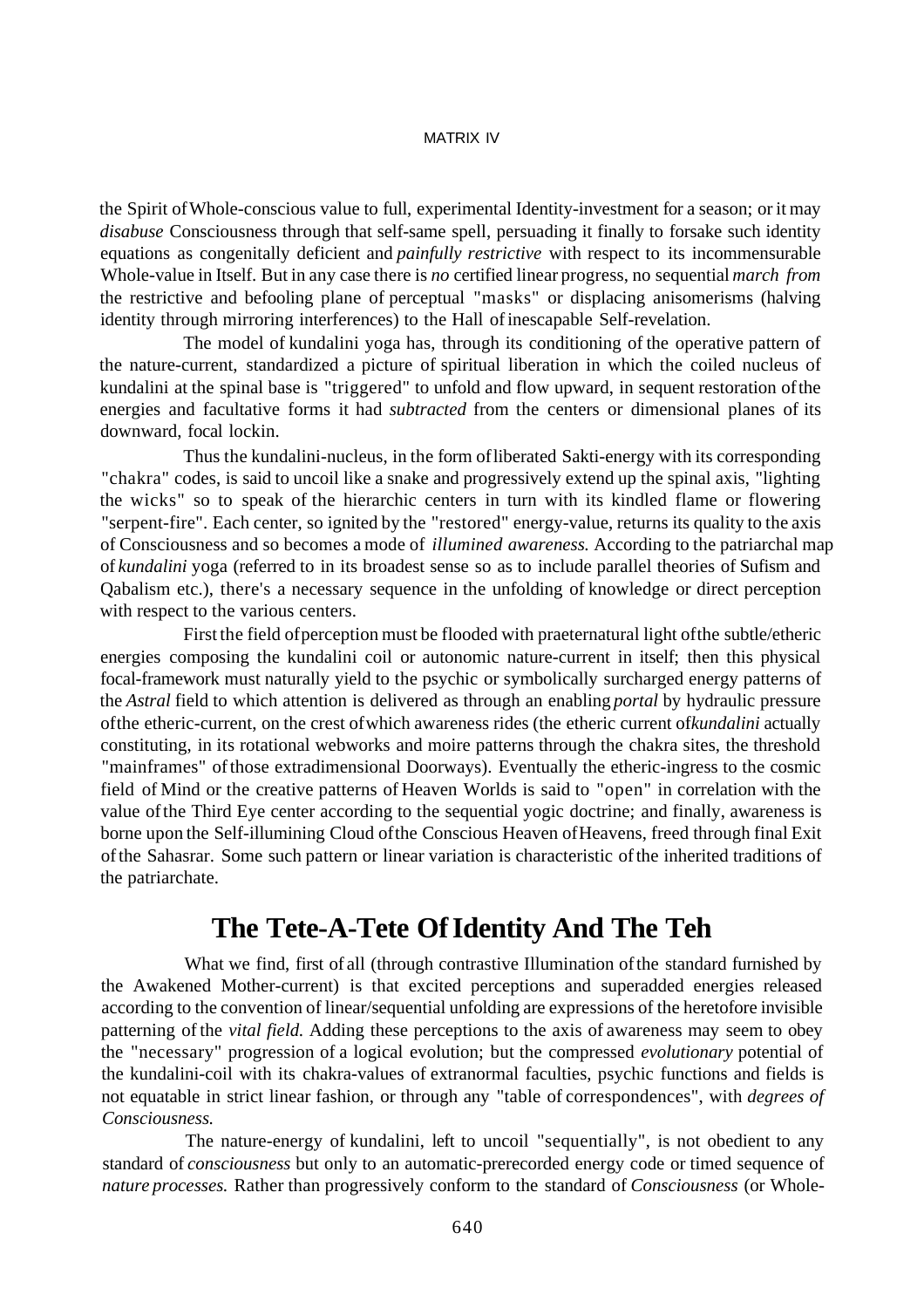being value) in its linear unfolding, it obeys the logic of interwoven energy-vehicles in their respective, contributing "layers" of psychic value; it *leads* the habituated focus of (physically-oriented) consciousness up through atmospheres of energy process, where that focus may be *exposed* to grades of organizational phase-space coding various—psychic—values imparted from Its own axis. Yet since Consciousness corresponds to a value *of Identity* through that central axis effectively *invested* in various habituated patterns of the nature-current, its commitment is to the prevailing or operative code of that *identity.* It bears no one-to-one equivalence of identity with the nature-current simply "unlocked" and obeying the internally-patterned logic of its own, evolutionary program.

The kundalini is released and wanders *one way,* carrying the effective focal-coordinate network of awareness with it; but the allegiance of consciousness to its fixated *identity-patterns* is such that it is *not* obligated (by the sudden departure of kundalini from its fixed frame of reference) to find itself "in spirit" exactly equal to or even with that energy's "next move". On the contrary, *kundalini* is the essentially responsive force, patterning the codes of intent or conscious will and magnifying their ideoform implications through *all* fields of its prolific self-multiplying nature activity.

Consciousness, in its form as the sliding frame of focal reference associated with the moving sakti-current, may then "glide into place" through a network of energy coordinates aligned with a variantly-polarized experiential field, charged with new visions, values, typologies and guidelines of workable orientation. But consciousness isn't *obliged by* the innate logic of such a field in itself. Consciousness is still equated with its identity-investments. Consciousness has been "led along" by automatic unfolding of the sequent "evolutionary" code of the nature-energy, but only in the form of the Horse that can be led to water yet *never forced to drink.*

Indeed, being a *responsive* energy deductively obedient to the code of conscious intent, the Sakti will *ultimately* shape the given field in conformance to the habituated identity-investments of the ordinary ego consciousness. Ultimately, it will "follow the lead" of limited ideas from the standard frame of reference, the regular pattern of identity-investment; it will amplify and magically *magnify* the very terms of ordinary ego-expectation in the intensified milieu of the "advanced" psychic environment, so that consciousness will seem to be all-the-more powerfully and undissuadably confirmed in its ordinary, unbalanced systems of beliefs and delimited knowledge.

### **Sakti Follows The Lead Of A Consciousness Entranced By Her Form**

In this *lineaform* model of spiritual evolution (standardized in programmed energy-currents from the viewpoint of "patriarchal wisdom"), the kundalini-sakti automatically unfolds itself, sequentially extended according to the internal logic of its nested faculties and filtrate, perceptual patterns. It unfolds *without reference* to Whole-Conscious value; in this model, the Awakened magnitude of Whole-Conscious-value *doesn 't guide and inform it* like a vine trained unerringly to grow toward the Sun along a straight-and-narrow trellis.

Nonetheless, being a *responsive* nature-energy formulating its processes through unitive typologies of psychic intent or will, the sakti *necessarily* has to conform whatever fields with which it's presently aligned into obedient reflection of the given—functional—status characterizing *conscious identity patterns. Sakti* configures even the *higher* fields with which its "evolutionary" processes are aligned, in conformance with the prevailing level of *conscious identity,* so that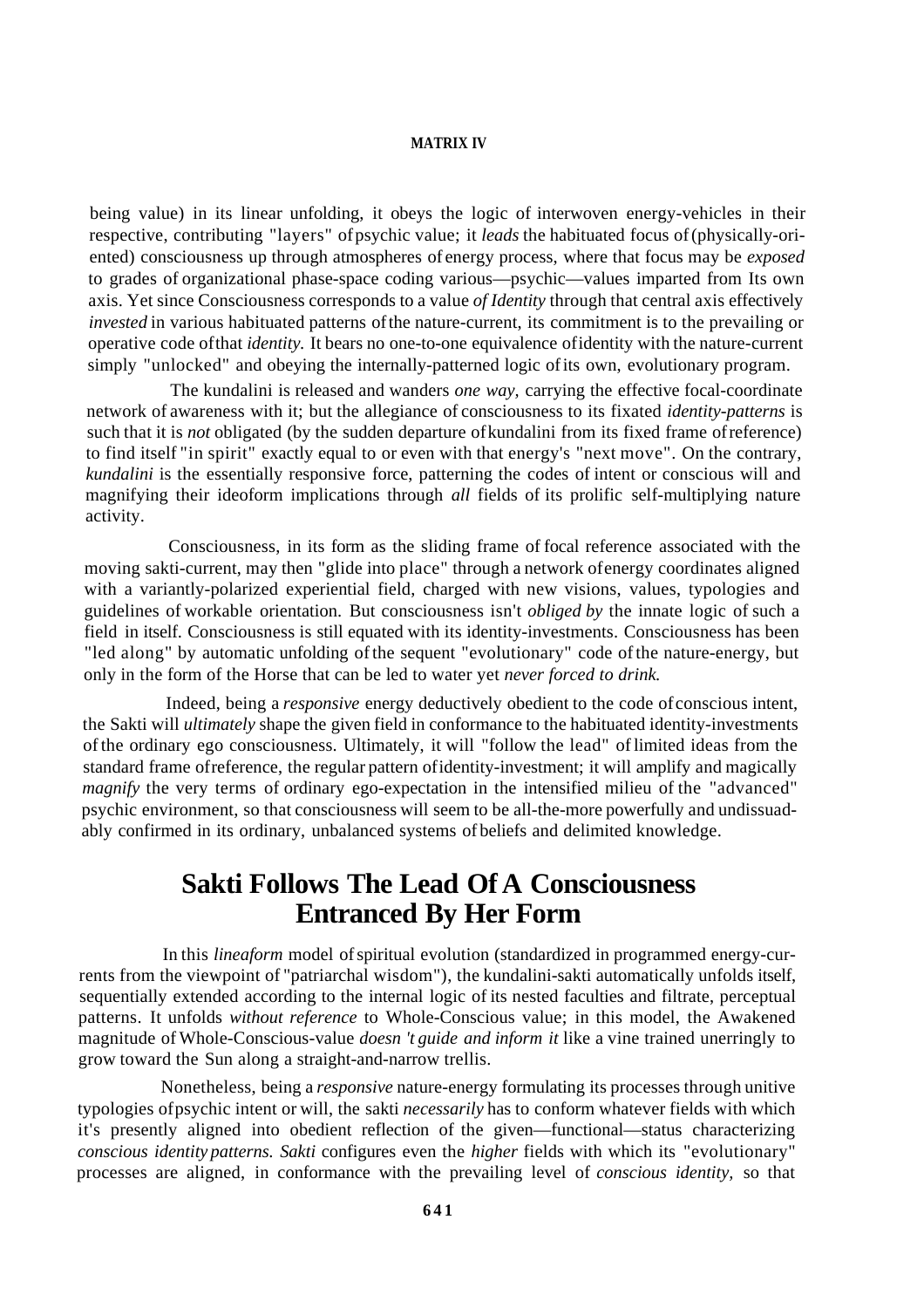presently, the patterns of the nature-current pull "off track" of its evolutionary program, and end in some cul-de-sac or quicksand swamp driven there by the internal logic of the *operative ideas* in the upper limit of identity-investment.

This accounts for the phenomenon, experienced with familiar frequency by practitioners of the traditional model (kundalini-yoga etc.) of the apparently "ascending" force becoming mysteriously diverted, either falling like mercury in a thermometer to normal level after being promisingly heated, or flying off at a *horizontal* tangent, deserting the "vertical" trajectory and simply fashioning its magnetic lines of action according to the low-level plane of intent across which it's deflected, merely imparting uncommon effectiveness to conventional drives and desires—indeed *deifying* them through the stronger available atmospheres of spiritual potential with which it's directly aligned.

## **Why Psi? She Sighed**

It becomes evident after a while (an historical "while", anyway) that the addition or restoration of supernormal "faculties" in a strict evolutionary line is neither the means of or equivalent to, the achievement of the life's purpose in the form of Awakened Whole-being. Those faculties and fields were originally coded, if we remember our *down/lowing* description of the world-generating process, as variegated expression of Whole-Conscious-value, aligned and organized with reference to the standard of *Spirit.*

What is the *real significance* of such "psi" faculties or "extraordinary" ki-powers in themselves? They're obviously only "extraordinary" as modes of connection and direct integration demonstrating "above" the stylized limit of the deeply reductive focus of *physical* manifestation. As modes of*functioning*they obviously only have meaning in the first place with reference to those extreme, masking limits. (What does it *mean* to be able to fly in an instant between one mountain-top and another, except with reference to the most restrictive limitations of a "bio-mechanical" being confined to the results of muscle-exertion and the "sweat of one's brow"!).

They do not *conduce* to Conscious Whole-value; they merely expand the manifestable potential of Being *permitted* through the Infinite Void-term of Conscious Whole-value.

*None* of these potentials is, in itself—and no matter at what "evolutionary" level it's functioning—indispensable to the Awakening of Conscious Whole-value. It is only true there's a *minimum, configurational alignment* and stably balanced integration of current-patterns through the extent of the multidimensional axis that's necessary as permissive ground for the awakened continuity of Awareness, or Conscious Whole-value; yet the perennial misperception of the *character* and *non-linear property* of those current patterns even through "Line" of the Conscious Axis, has prevented the relieving recognition that such processes may integrate according to a *variable ratio of alignment* amongst the centers and energy-currents.

## **Realigning The Line**

The centers and currents *don't really operate* as a linear scale of potencies aroused "in turn", giving a recitation of facultative credentials at each respective level before proceeding a notch "upward". Rather, the autonomic energy currents (which normally keep the Conscious axis deflected "offside" through the vital-web of their processes, patterning a compound focal lockin of fixed perceptual distortion in unbalanced ratios of alignment through both "horizontal" and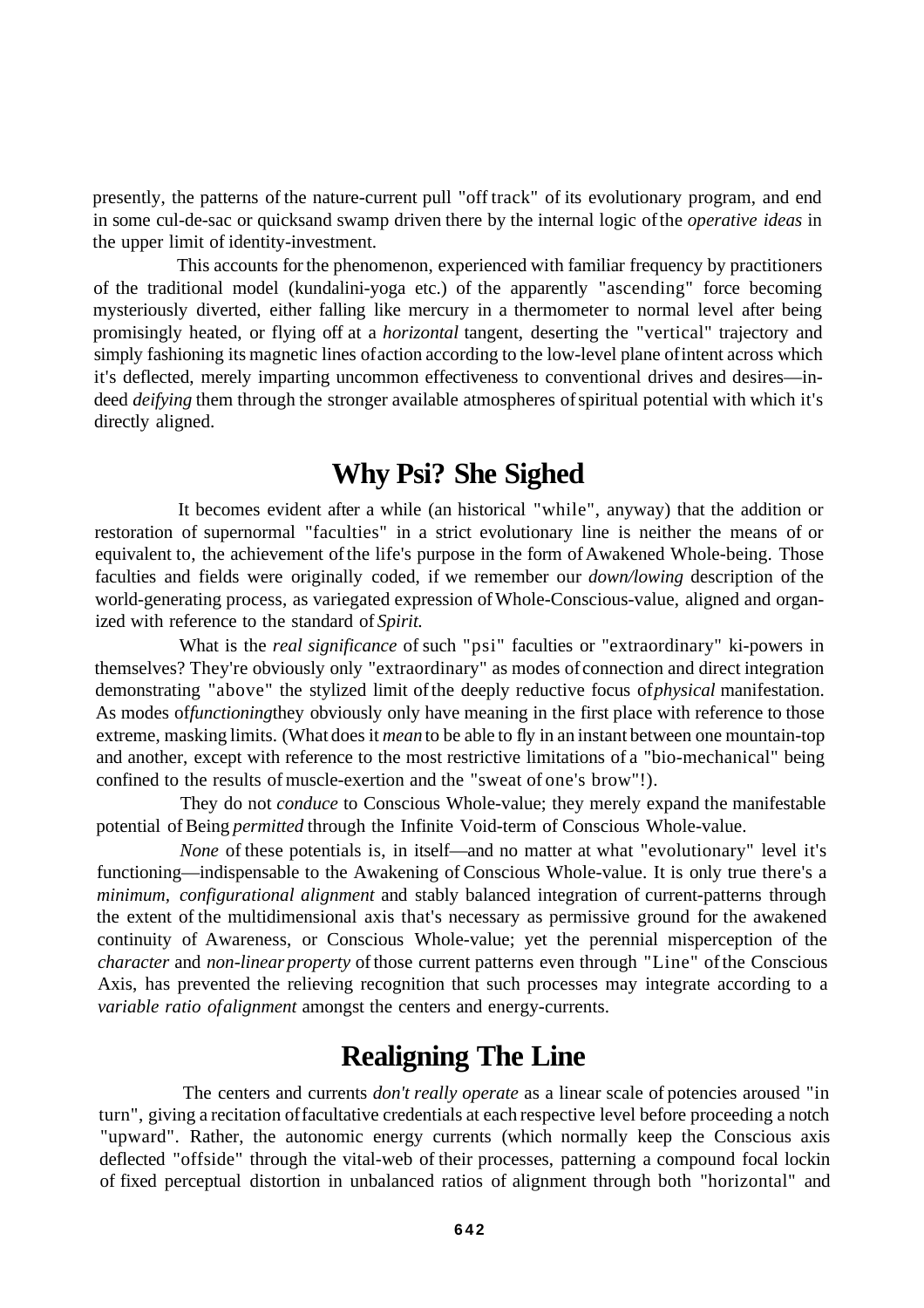

"vertical" axes) may undergo *repolarization* and functional *realignment with* respect to the integrative Common Denominator of the cerebrospinal channel. Such a realignment, distributing the multidimensional ratios of current-interaction according to a threshold *harmony of integral adjustment,* achieves a permissive self-congruence of the Conscious Axis so that—in effect—Its Whole-value becomes available as the overt organizational Term of *all* possible planes or variable states of manifestation!

There is no special significance that adheres to one possible plane or level of perception; there is no "indispensable" field of focus in the compound triangulations of the processing nature-currents. Even the *physical field* of focus, the plane of ordinary perceptions, becomes theoretically fit to serve as the sufficient occasion or incidental "place" in the Self-knowing of Consciousness, the liberative Awareness of Spirit-Being!

The "secret" is simply this: the requisite, threshold "symmetries" or balanced organizations of the energy-currents through the vertical distribution of centers, may be achieved according to systems of *external* alignment amongst the centers, or *internal* alignment *within* each center!

The rotation of energy-tumblers through patterned "locks" of the centers is less frequently associated with the *internal* readjustment of any given center. Such readjustment establishes a variant alignment of the current-potentials characteristic of the given center, so for example a latent or recessed power of that center is drawn forward and made to "flower". If for instance the particular, adjustive practice was to realign internal patterns of a lower or "vital" center (*sequentially* one of the first unfolded by the upflowing sakti), some "supernormal" power associated with that center would be potentiated, and available to "demonstration". Such are the *ki* powers sometimes demonstrated in the martial arts, resulting from characteristic concentration in the *tan-tien* or vital-abdominal power center.

These *internal* alignments and potentiating, rotational symmetries are less frequent because the various powers they release would, on a *collective* scale, serve to reorganize the *whole potential* of the *physical field*; heretofore this was spiritually *verboten* since the physical plane had to be kept in a state of 3rd-density "masking" as a stably reliable School of a certain type. While such restriction is somewhat lessened in this time of millennial transit to 4th density, it must still be generally adhered to, as the "lessons" of this focal plane still largely involve the coded restrictions we know as the "way things are".

It is, then, the *external* alignment and symmetric adjustment *between* and *amongst the centers* that comprises the minimum and acceptable circumstance of Conscious Self-congruence. It does not require or involve any "sequential unfolding" of purely evolutionary stages. It requires the harmonious alignment of vital, psychic, mental and spiritual centers with the Axis of consciousness. In this way the vital-psychic dimensions of energy and subtle force may still be functionally recessed, locked *within* the holding-pattern of their particular center; and yet the "ordinary", fixed framework of physical focus may serve as sufficient basis for the direct realization of Whole-Conscious value.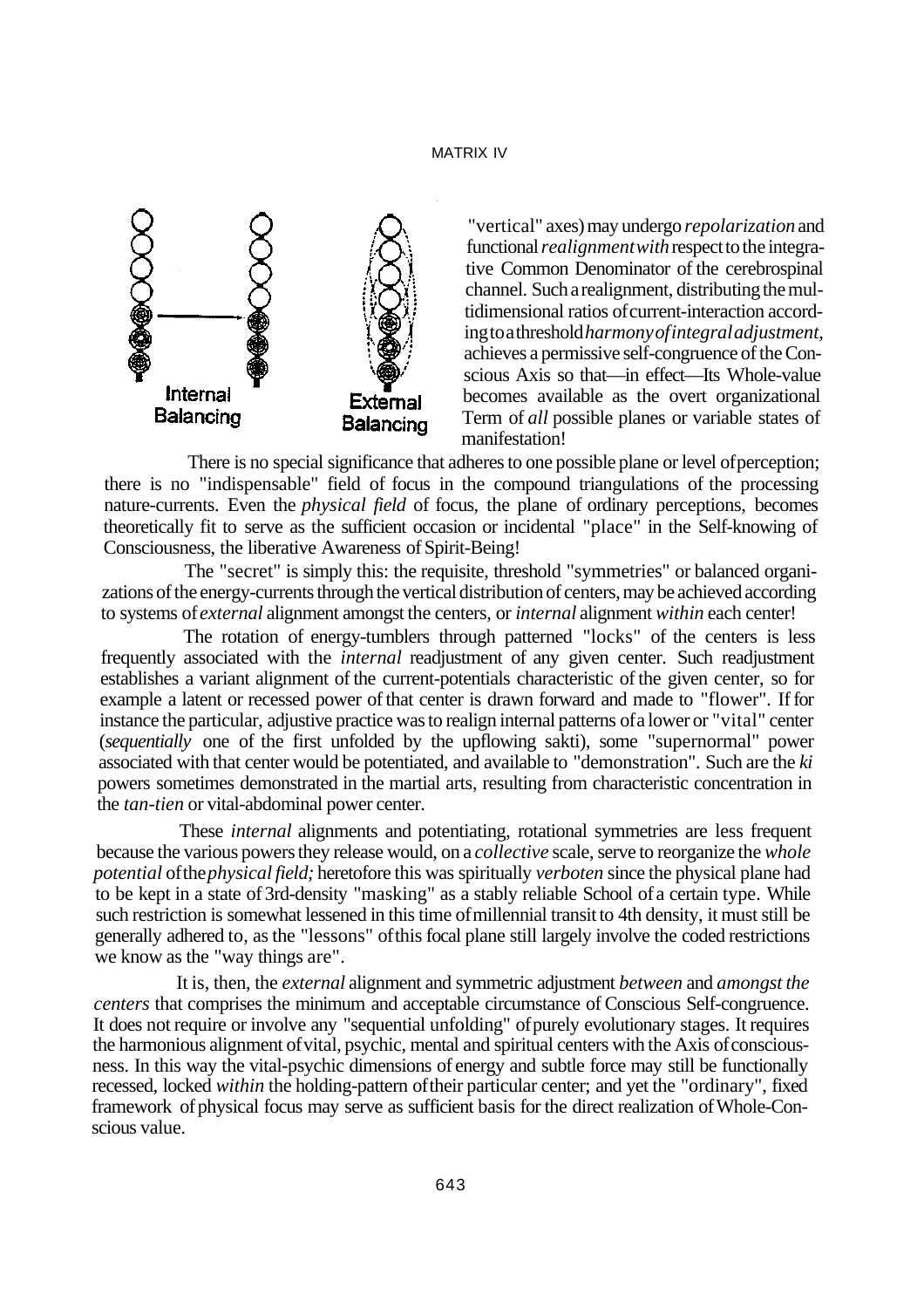Have you ever considered why, under ordinary circumstances, your framework of attention or threshold of awareness is unconsciously restricted to the standard, two-degree field of focus? Have you ever considered why, on top of this, you're seldom if ever directly aware of any "direction" or dimension of your Being other than "straight ahead", in linear canalization of consciousness? why you're never immediately and simultaneously aware of the dimensions "above" and "below", "to the sides" and "behind" etc.? Has it ever occurred to you that the Whole-value of Conscious Identity is *not contractually committed to* or permanently equated with such a narrow, restrictive field of focus as conventionally characterizes the available magnitude of awareness? What keeps "you" attached to these mechanical boundaries of focus? What reduces down and seems to diminish the Whole-value of absolute Spirit-consciousness, to the dimensions of sequential object-content? to identified equation with the linear association of thoughts?

The real function of the energy-current, the developmental nature-pattern, is that of aligning in conformal adjustment and harmonious congruence with the Conscious axis. It is meant to be led, organized, ordered and integrated through the directly governing value of that axis. The "kundalini" is not meant to be worshipped and adored as an independent agency, for on its own, "out of sight" of the direct down-beaming of Spirit Consciousness, it grows only capriciously—and it grows inevitably awry, guided (in its "evolutionary" unfolding) to employ the potentiated forms of its coded current in conformance to the oblique perspective of ego-intent. Consciousness is not meant to be locked into enchanted adherence to its ostensibly "phallic" structure, but rather, its structure is meant to be globally organized and aligned with reference to the Whole-value of Consciousness.

Notice that standard kundalini-practice necessitates *worship* of the Sakti-current, continuous adoration of it in order to effectually integrate awareness in lockstep adjustment and adaptation right "behind" it. This "method" merely helps to maintain the *illusion* of its strict, phallic sequence of "linear" unfolding, as it artificially encloses the force of identity in fascinated correspondence with the flow of facultative "jewels" continuously drawn out of itself.

## **Consciousness, Like Sir Walter Raleigh, Should Always Prepare Her Path**

The *ground* directly ahead of the unfolding kundalini (whether that unfolding is conceived in linear terms or terms of "chordal harmonics" etc.) should always be prepared in advance by the effective presence of a Consciousness awakened to—at least—an anticipatory degree. Despite the linear persuasiveness of the conventional picture, this is not akin to "putting the cart before the horse"; the guiding measure of the nature-current's work in or through *any* dimension, whether it will incline its "head" to left, to right or in alignment with Center, is the Intent that suffuses it from the "programming" angle of the operative identity-pattern determining *inclination of the Conscious Axis.*

The minimal basis for the quickening of *direct* Whole-being Awareness, can be established as a chordal harmonic across the length of that axis before any particular sub-sequence of "notes" runs the Sakti through a linear drill of her scales (this important principle will be presently explained); in such case the program of "progressive" notes will be a sure expression of the governing Chord, completely in harmony and always with reverential reference for the Conscious Key in which its resonance is "written".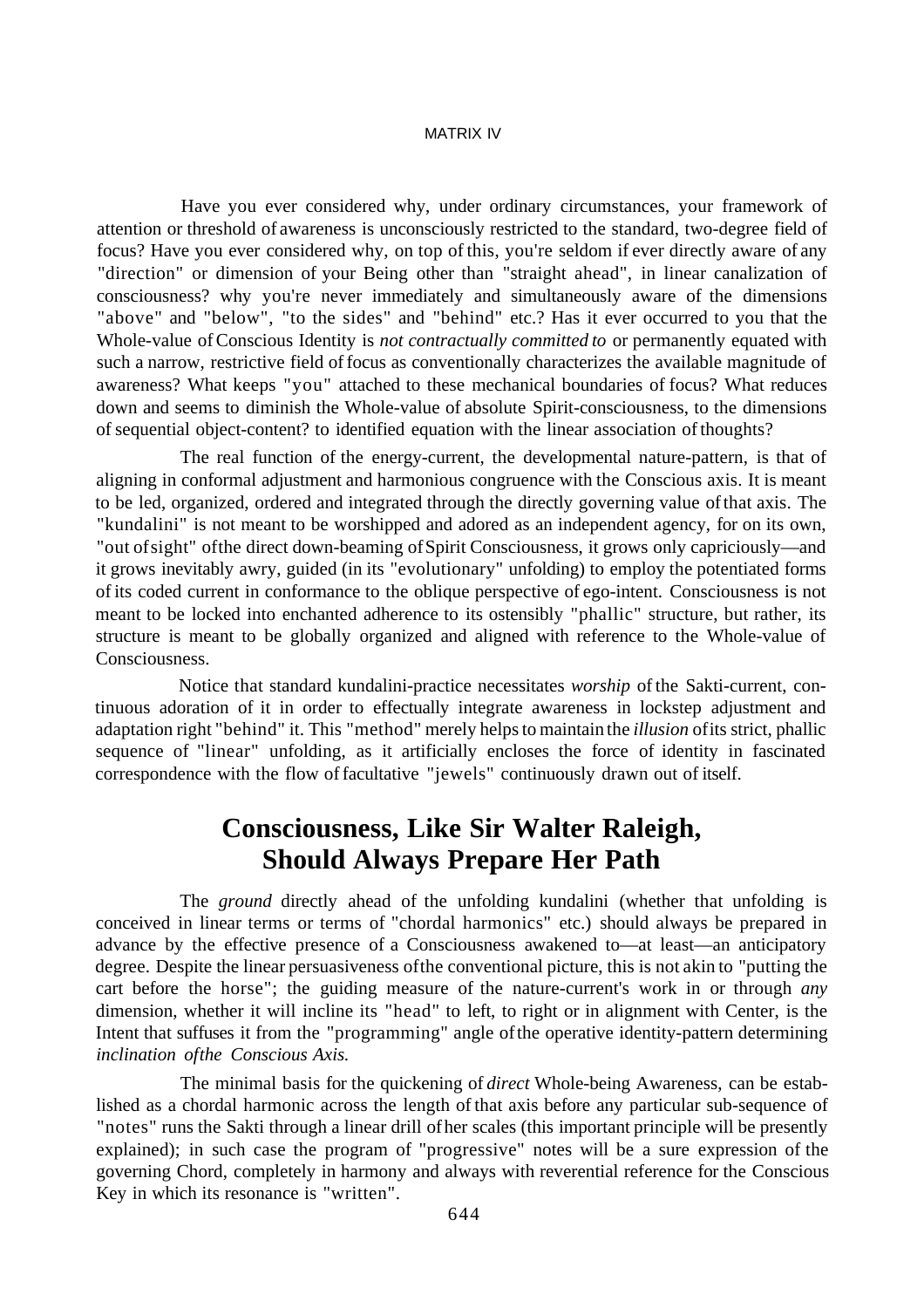It is equally possible that the pattern of conscious identity, while not itself *directly* illuminated so as to "personally" stand at the Summit of the Sakti's next rise in flawless guidance of that force, may nonetheless align itself by Intent with a Value of Consciousness which *is* thus directly illumined. It thereby turns the Guidance of its own energy-systems (by *Intent,* by the sheer resolution of will), over to the gyroscopic Measure of an Awakened framework that *can* serve as effective Reference for the orientation of realigning currents.

In either case, the value of Whole-Conscious being serves as Standard and Resolving denominator of the polarized fluxes in the oncoming, undulant Serpent-force. It "anticipates" the advancing action of the Sakti, and so in effect prepares the Ground for its most efficient "filling" of the available Space.

This model of the manner in which the processes of the mind/body axis *ought* to work according to the Awakened principle of the Mother-current, stands in glaring contrast to the inbuilt "methodology" of traditional yogic or "kundalini" practice established through its own structuring premise.

### **Fohat As Leaf-blower Of The Cosmic Tree**

The phenomenon of the automatic "bellows-breathing" or spontaneous *kriya* of the respiratory system as may be witnessed to this day in the context of kundalini-practice (in which the Sakti-current seems to "take it upon" itself to perform the postures, the exercises, all the dynamics of yogic culture *as a. gratis* appropriation of the voluntary cords by the involuntary axis) is commonly considered to exemplify a *virtue* of such meditative regimes—i.e. that the strenuous and ordinarily will-dependent processes presumed to establish the appropriate, purified mind-body culture (coincident with the habitation and extension of Sakti) are obligingly performed *for you*—thus apparently demonstrating that the most efficient and effective yoga of Transformation is the one which literally commandeers the volitional systems on the practitioner's behalf and niinimizes what the personality need do for itself.

Such a characteristic phenomenon of the kundalini-methodology, while impressively extraordinary to conventional dogmas re the strict division of voluntary/involuntary systems, does not prove its superior merit simply in virtue of its exceptional phenomenology. That phenomenology is caused in the first place by a deficiency in the whole framework of the practice, having practical consequences. The Sakti "takes it upon itself to automatize the "voluntaristic" dimensions of *pranayama* or breath-practice etc., owing to the fact that in its mechanically-sequential evolvement it continuously runs ahead of precisely that Consciousness which ought to be *its* forerunner, so that it has to compensate the "uninhabitable" quality of the next-dimension-up in its onward advance by plying the biophysical culture itself, pushing—through its hydraulic pressure—upon the appropriate "pumps" of the system in order to flush out the lees and dregs preventing the next-more-integral configuration of the circulatory and respiratory plexuses etc.

What it "prepares" by this automatic work, however, is simply a *potential* place for consciousness to reside. The identity-patterns of consciousness have done virtually nothing to conform to this broadened Space *voluntaristically,* and so the governing force of actual identity-investment bears little functional or practical correspondence to the provisionally-potentiated "environment" of the (interiorly-flushed) physiology.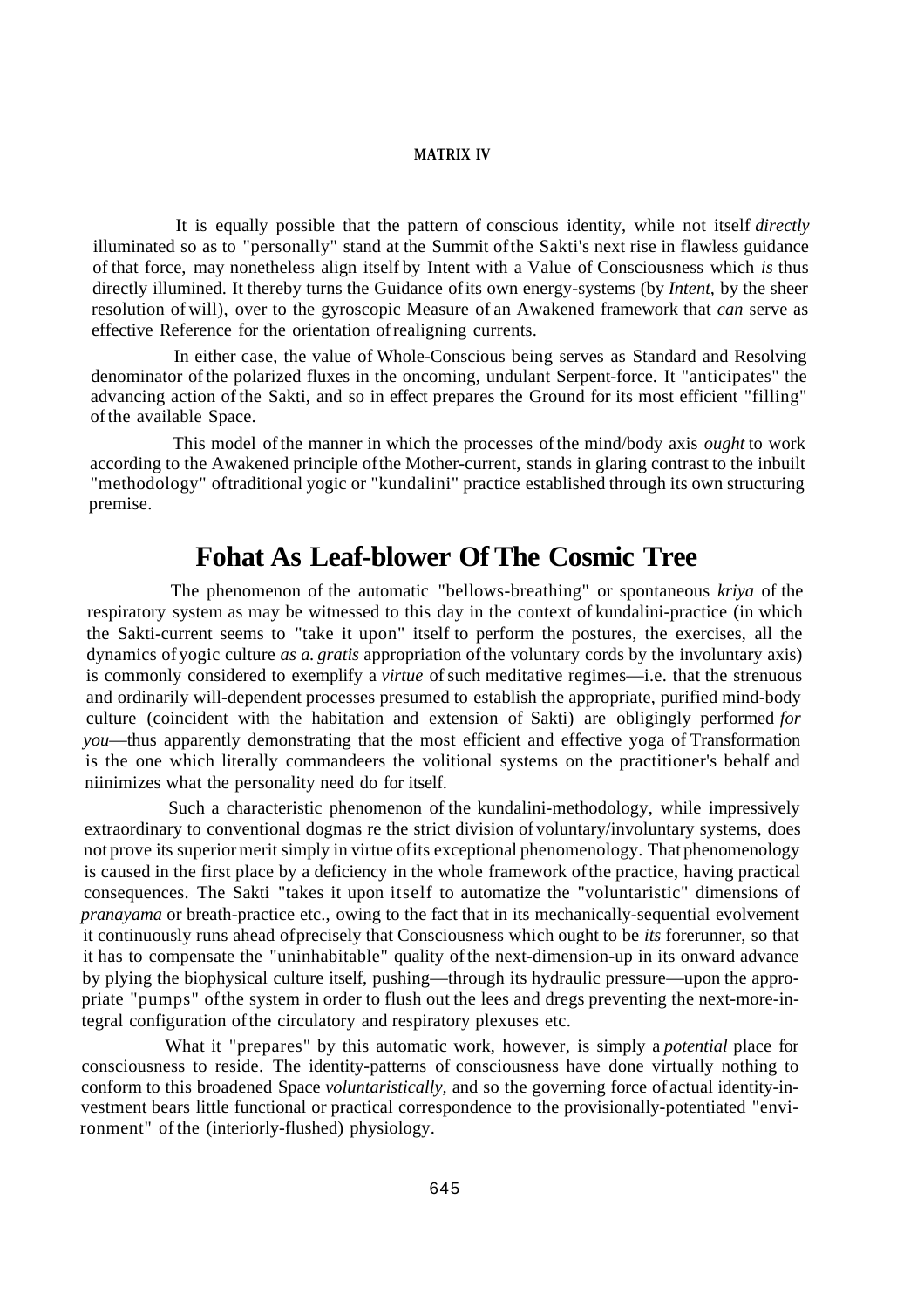## **Fohat As Sisyphus**

This *lack* of basic correspondence due to that very subtraction of the voluntaristic or *willed* factor as "unnecessary", accounts for another characteristic phenomenon of such practice, i.e. the cyclic *collapse* of the Sakti-force back into conformal alignment with a technically lower stage of development and systemic integration, to which *ihefiinctional* inclination of Identity drags it.

The traditional typology of the linear or sequential "Sakti" practices, then, is much like that of the mythical typology of Sisyphus. Even where such practices are apparently successful in the "ultimate" sense, they've only succeeded in formulating a spurious (and equally collapsible) equivalency between the interlocked force of Identity and the Spacious environment of the nature-current, weaving a heavenly enchantment of reflective parallelisms.

In fact, even the Sakti of conventional kundalini-practice does not "unfold sequentially upward" except by artificial modeling. It may be stimulated from its *core* by compressive breathing-practices, or triggered by energy-transmission of "guru-kripa" through the head or heart-centers; but in any case, once the minimum alignment and harmonious integration of the autonomic/subconscious currents balances the enfolded energy-nucleus in parallel congruence with the conscious axis, Sakti nature-force activates the *immediate polar correspondence* between the lower, vital abdominal centers from which it issues, and the *basal brain lobes.* It reverses polarization immediately and activates the back of the head, only minimally "touching" the intervening chakras or centers.

## **What's** *Really* **Said, While Mind Misquotes Its Favorite "Line"**

Having energized the basic void juncture of the Alta-major or medullary center, it sparks the gap or void-space to the Third Eye where—at least minimally—it activates informing Wholevalue. *Then,* secondarily, it issues progressive pulsatory magnitudes of liberated energy by measure along the established nature-cord of the central axis, delivering the largest "doses" of that energy to chakras corresponding to the *characteristic* interests, identifications and facultative emphases of the particular personality! There is already a *charge* on those centers making them proportionately "magnetic" from long cultivation and use, so that Sakti tends to gravitate to the loci of its strongest, reinforced memory-patterns.

Thus the personality is meant to work its Spiritual Destiny from *this Initiatory point,* on the natural basis of those interests, faculties, talents and powers already cultivated and most characteristic, which become magnified by direct infusion of the Sakti and thenceforth serve, ideally, as powerful tools for the further adjustment of the mind/body totality (with direct reference to the revealed Whole-value of Consciousness, effectually mediated at the Awakened Third Eye).

From this we may understand that the "sequential" order of traditional kundalini practice is an artificial instance in the actual, harmonic ratios governing variable adjustment and resonant integration of the centers along the Conscious axis. The collective, psychic pattern (the "biomorphic" form of cumulative *expectation* characterizing its specific energy atmosphere) built up in relation to "kundalini" practice over time, produces a certain *groove* that becomes superimposed on the practitioner's *personal* energy-harmonics of systems and centers; the doctrinal *orientation*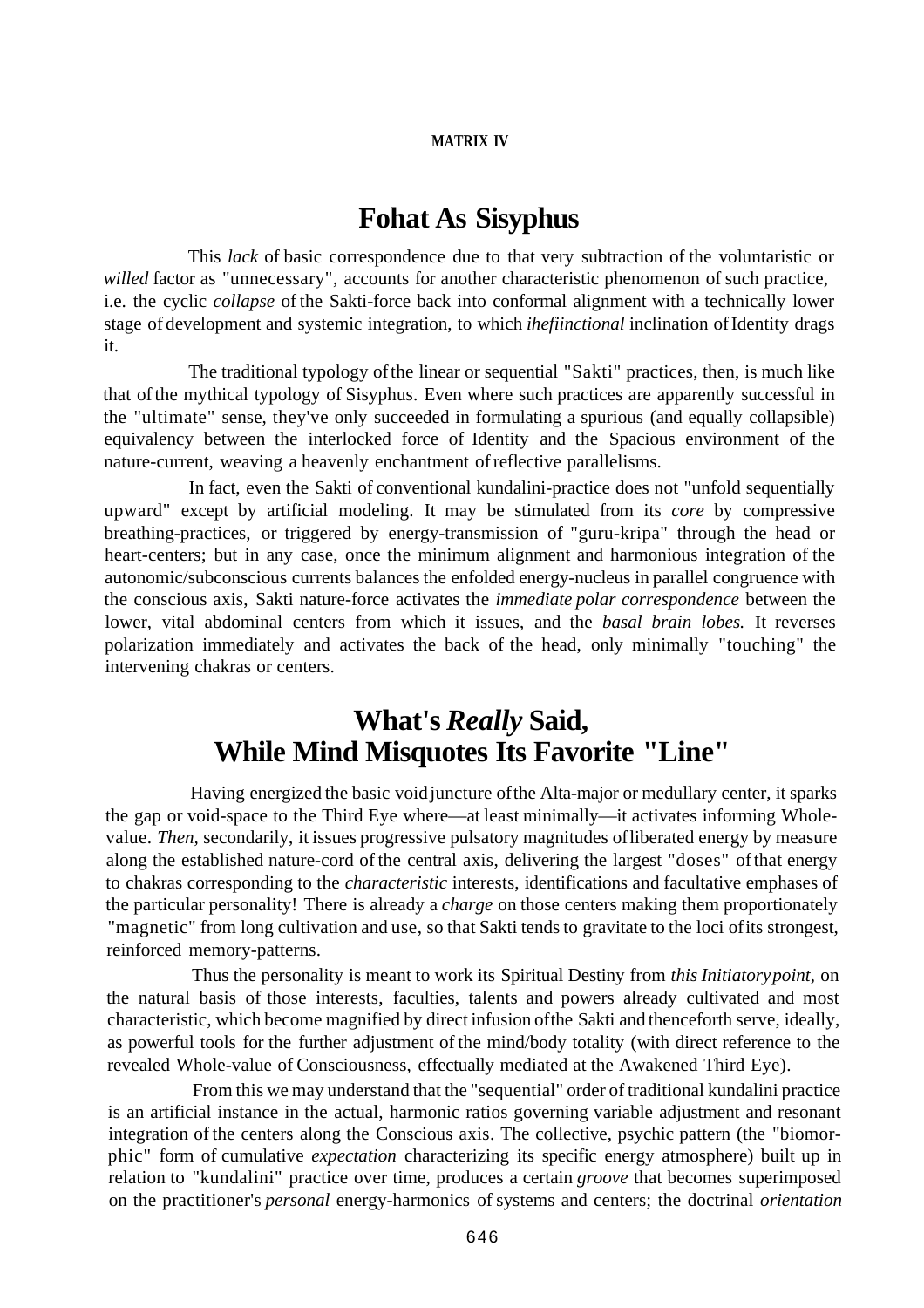of the initiate/practitioner with respect to the guiding Symbol-value of the *Line,* reinforces the suggestive potency of the collective template or psychic "Egregor" of the kundalini-model. Thus the *tendency* is that of repetitively experiencing the linear "unfolding" of kundalini, with the inevitable mistaken equations between its reordered psychic "atmospheres"—or potentiated environments—produced through the coordinates of the nature-field, and the Whole-conscious value of Identity in Itself.

Even here however, the concrete experience of fawfifoftm-practitioners belies the abstract certainty of the patriarchal model, and gives suggestive reinforcement to the idea of the Sakn'-current as a soft, yieldingly-elastic *variability* in the ratios and harmonics of the centers, operating a sliding keyboard of chordal resonances rather than a hard scale of alternating single notes. The *feminine* value of the nature-current, then, may be restored to its characteristically "feminine" order of actual functioning, without artificial imposition of the rigidly male/linear model forcing the "eternal female" to behave in masculine disguise doing *strong violence* to the purposeful character of her operations.

## **A Mediating Model From A Modified Male-Order**

In substantiation of this, we may note that *Tibetan* practices make pejorative reference to the Hindu concept of "kundalini"; and while they may seem to be addressing the same nuclear energy in their practices of Tummo-yoga etc., the modus operandi is distinctly different though divulging a *parallel pattern.*

The Tibetans imaginatively *visualize* the willed mergence of the nature-elements through alternating breath-currents into the central channel, or spinal column. They imaginatively *will* the synthesized elements in conjunction with powerful "vase-breathing", to kindle the secreted energy-nucleus at the perineum to a fine flame; this flame is imaginatively willed up the central channel where it's "seen" to warm and meltthe *Tigle,* or consciousness-seed ("bindu" in Hinduism) at the Third Eye center. That seed then imaginatively drips *down* sequentially upon the chakras, giving rise in *descending order* to the Innate Born Blisses of the respective centers.

The difference between this traditional Tibetan practice and that of Hindu yogism or hatha, kundalini etc., is significant. Though it still takes the value of the ignited force in sequence, it is *reverse sequence.* The process proceeds under *direct* jurisdiction of the Third Eye center, or functional locus of Conscious Void-value; the succeeding centers in descending order are aligned and opened with reference to *ihatprimary Standard.* And the fact of the deliberate employment of *willed imagination* to construct a *consciously* stylized or ideoform typology of the elements, centers and systems, shows clear preference for the regulatory guidance of the *volitional axis,* the Value of Conscious Whole-being Itself.

Note that the volitional guidance system of controlled imagination traces the exact same pattern for the path of the nature-current or Tummo-fire we've just described. Its ascent effectually *bypasses* the hierarchy of (intermediate) centers; it goes *directly* to the Third Eye, then secondarily effects the opening of the intermediate zones.

Note that, in the period of AAA's and MT's preparatory practice in doing primary experimentation with nature-currents and energy systems of the mind/body being, they didn't proceed from the oblique haphazard perspective of the nature-processes in themselves; their guidance always came primarily from counsel and Influence of the Inner Plane Master, and so from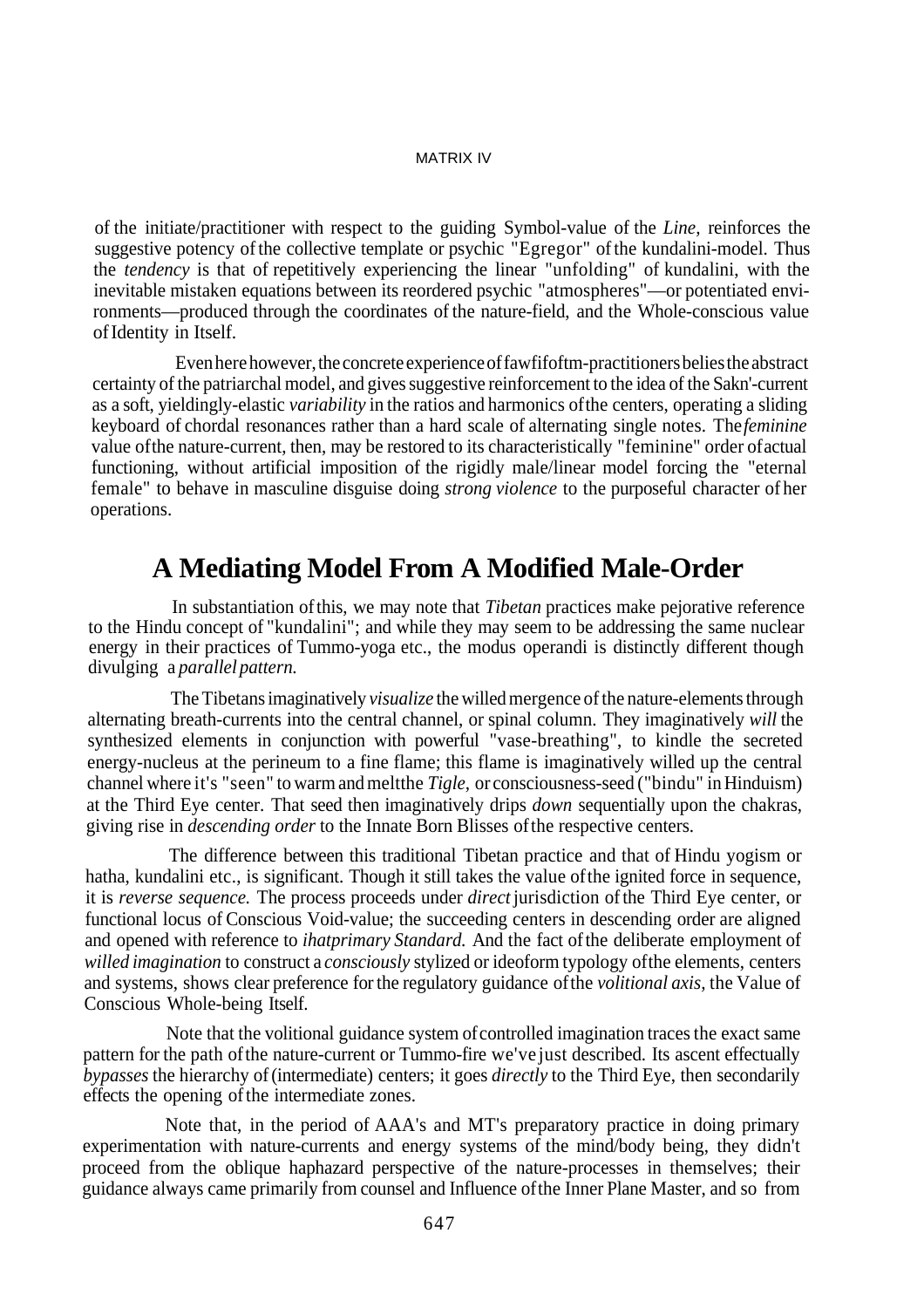the Spirit Axis of Whole-Conscious Value Itself. *That* has always been their guiding principle and Standard frame of reference, from the beginning.

Can we say, then, after all this, what the Mother-current in fact *actually is?*

It is not the activated nature-current, the creative energies of manifestation in themselves; but rather it is those energies, properly corresponding to the primordial *feminine* value, awakened and informed in their renovative adjustment of the mind/body totality (and the analogical "earthsphere" in its stage of millennial transition) by the Whole-value and Living Spirit of Consciousness Itself.

The Mother-current is then *necessarily* the transformative energy of the dimensions focused in the physical body and earth sphere, with special reference to the birthing mechanism and secret *spiritual* function of the *female mind/body structure,* fully Awakened and in transformative Motion by Grace of the Absolute value of Divine Spirit-Consciousness. It is awakened Adeptship of the highest initiatory degree in the form of the Mother Herself, come to be with us in this Time.

It is therefore not nature-energy per se, or the creative currents of life, but only Love Itself. It is the Power of Being given special, Awakened Focus through the feminine form to harmonically entrain and so transmute the mind/body vehicles of all who'd gracefully follow—and therefore reinforce—the millennial metamorphosis of the earth-sphere.

MT is her recorder, and the medium of her Touch. To fully understand his "formula", look up Hexagram 31 of the I *Ching* which is the image of "lake above mountain" (i.e. the receptively hollow, or empty—MT—"lake" at the top of the "mountain": MT).

To understand her "formula", you must devour the Whole Book.

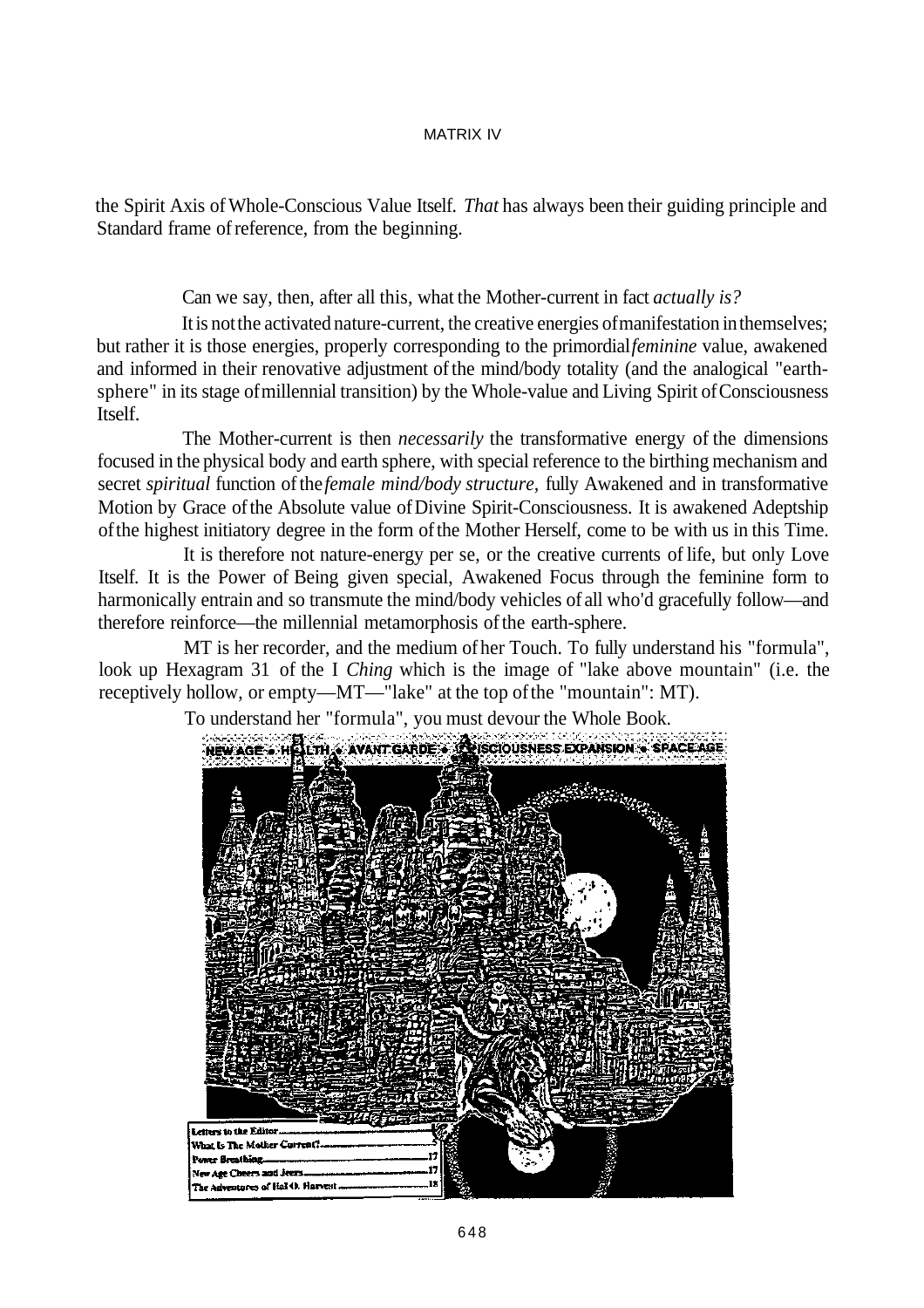*[Originally published in TNTC Vol. 2, No. 1 Aug.-Sept. '90]*

### Dear MT,

*(Continued from last month's* Letters to the Editor *column)*

In your writings, you cover the crux of metaphysics very well, to the point where, should a question form in one's mind, lo and behold! (as you might say), the next paragraph takes up that very query. If, then, genius is measurable—and one way of measuring it surely lies in *observing ideas manifest and their extravagant variations*—then it seems you would qualify.

That being so, I still have a question, on a subject touched upon in November's issue.

You say: "But what about all the evidence that our circumstances...often...correspond to...our wants, aims and wishes...Often things 'come to us'...as if by magic...". Which is true often—and which touches upon the age-old saying "be careful what you want for you may get it". You go on to assert, accurately, that some New Agers have made a selfish fetish out of "get what you want"; you then amplify in the para,, *Why You Don't Create Your Own Reality,* which is quite a classic in abstract logic. Having read your writings with great care, still that "correspond and print out" reality—what one might in brevity term Visualize-Assert-Demonstrafe—seems to require, for me, further attention.

Granted, "enlightenment" would seem to bring all things, and perhaps things at variance with former ideas; however, should the "wishes-can-be-made-to-form" principle be true—and it seems to be true—then why would it work erratically? What I mean is, that the proving of such a principle *only once in manifestation,* surely proves it for all time, does it not? Why, then, the variation which we (presumably) all of us experience? Were you (meaning you yourself, Michael Topper), able to convert and convey to myself and others, exactly *how* such a principle can be demonstrated with consistent success, then surely we would be well on the way to an enlightened world by, as it were, reversal? Would not then the Law of Polarity (Hermetic: All opposites in nature are identical), indicate that the ability to produce *materially* might act upon the individual as an elevating spiritual force; as a wonder of wonders; as "the light that never was on land or sea"; as an accelerating superfusion in which enlightenment would be endowed as automatic process? Admittedly, the selfish might for a time choose to wreak havoc ending in their self-destruction, but they do that anyway. Please, if you will, let me have your observations on these points.

> Sincerely, Drummond Riddell Los Angeles, CA

### *MT's Reply:*

# **The Great Motto-in-the-Lotto Caper**

Gather 'round now Drummond, and all you heavy-laden who would that "you create your own reality" were true: "Everybody in; the ceremony's about to begin". Let's find out right here, without further delay, to what extent this "New Age" maxim may have some truth to it, and to what extent it must be modified so as to make whatever truth *may* be embedded in it more usably effective.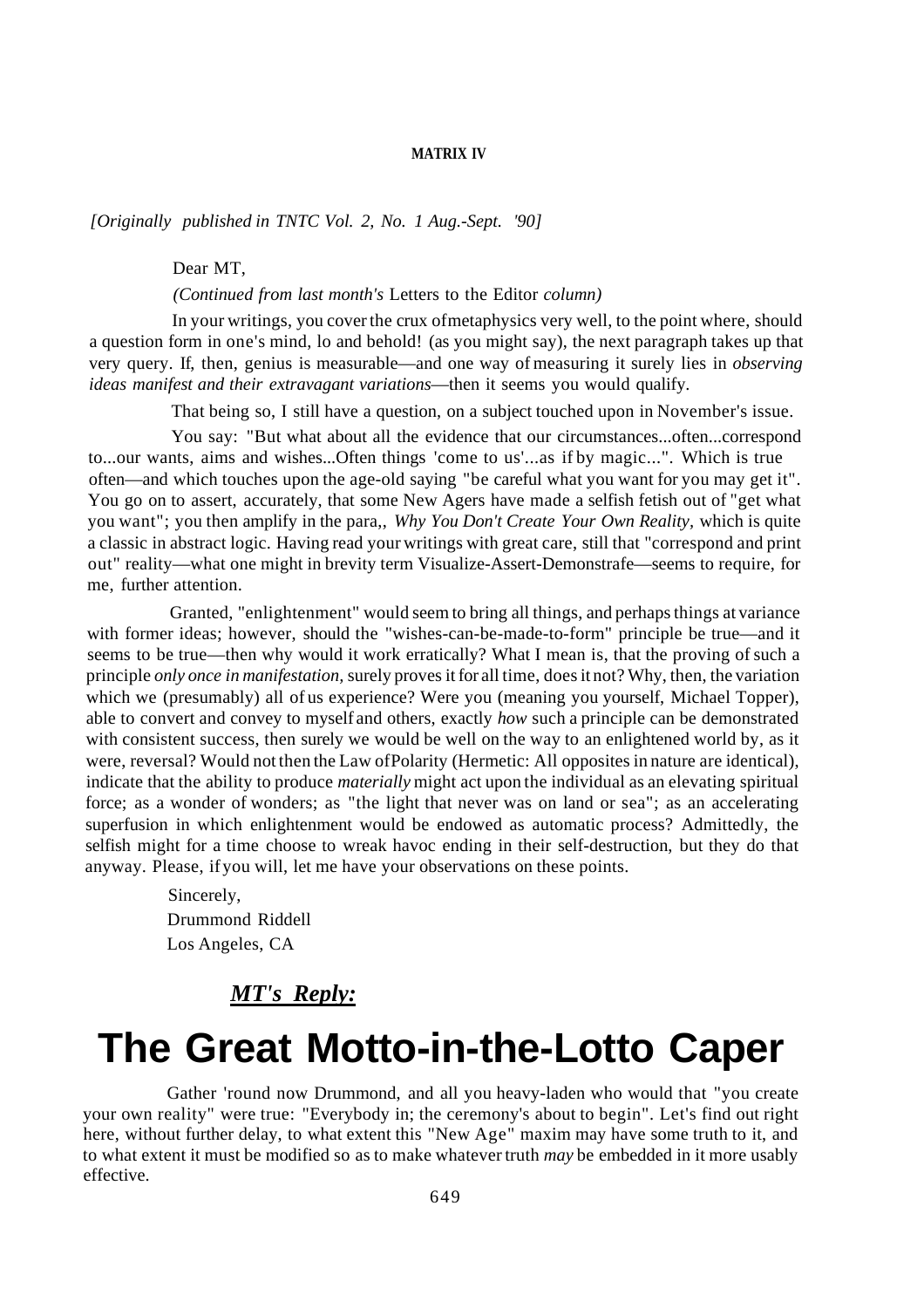Drummond's riddle refers of course to the essay "Why You Don't Create Your Own Reality", in the "New Age Cheers and Jeers" section of the Nov. '89 issue of the *T-Bird.* First of course, that essay should be read and reread as the case may be. It takes into account (and serves to explain) the publicly-popularized part of traditional wisdom which has always shown that there's a certain correspondence-of-identity between one's personal experience and the basic thoughts, feelings, beliefs and emotions held as one's own; yet it also shows that the chronic failure to profit in an absolute way from this "magical" effect of existence is a result of the implications which the ego would draw from it on the basis of its *own* terms, drives and desires. It shows that such a universal "failure", despite recognition of the psychic and energetic laws involved, is not a remediable result of some mechanical imperfection of "technique", some plugable gap of knowledge or educable deficiency in proper practice; it is the product of failing to understand the *context* in which the effect of the "magical mirror" takes place. It is due to the misperception involved in believing the effect is a datum in its own right, independently existing to be taken advantage of by any who stumble on the "rules" governing its operation.

Our November '89 essay implied a general failure on the part of those espousing "you create your own reality", (whether incarnate or discarnate) to appreciate the fact that this experiential system of funhouse mirrors takes place not in its own right but as function *of a. Spiritual context,* in which all such images and objective self-estimates are reflected against the whole-value Standard of Reality—a value that is *never* self created but which, rather, furnishes the terms on a universal scale which can be "personally" adapted in modeled approximation of whole-being Resolution, from a partial or perspectival "angle".

Measured against such a Totalizing standard, the necessary limit and congenital "partiality" of any viewpoint enfolded upon itself as the real (rather than simply the efficient) Referent becomes disclosed again and again in the very features of experience bearing the personality's signature; all the *implications* of ego-identity as represented in the characteristic thoughts, desires and drives are revolved on the ballroom crystal, beamed back from the objective theatre of experience as an ongoing exhibit of *everything* contained in the summary self-idea, the overt and hidden facets, the given expectations as well as unanticipated consequences and repercussions. Thus *everything does* tend to arise in experience with a curious resonance of "correspondence"; the field of "neutral" exteriority peopled with things and beings seemingly independent of us, *is* nonetheless a continuous cartoon for personal ideas, opinions and beliefs correlating a psychic lodestone of types.

Obviously, then, as indicated in the Nov. essay, the object isn't the magical-mirror effect itself, the "tailoring" of experience to specification in the distractive domain of the Funhouse; the object is to learn from the Whole-implication reflected back *frompartial* perspectives and delimited Identity-investments so as to be awakened to the Context in which the entire thing takes place; the object is to quicken and align oneself not in accord with the conceptual estimates of chronic self-reference but according to the Whole-being value *in which* everything occurs (even as distorted, fragmental impressions of it!)—against the uncompromising Standard-of-which everything is ultimately reflected, weighed, measured and evaluated.

This said, it is well known to Triple-A and MT that people remain quite fascinated with the first effect, and have scant patience for the lessons belonging to the real Point of the whole project- nor will they it seems, given that Mr. Riddell's request in the face of good general comprehension indicates the public tenor of things; at *least,* so his proposition goes, **until such time**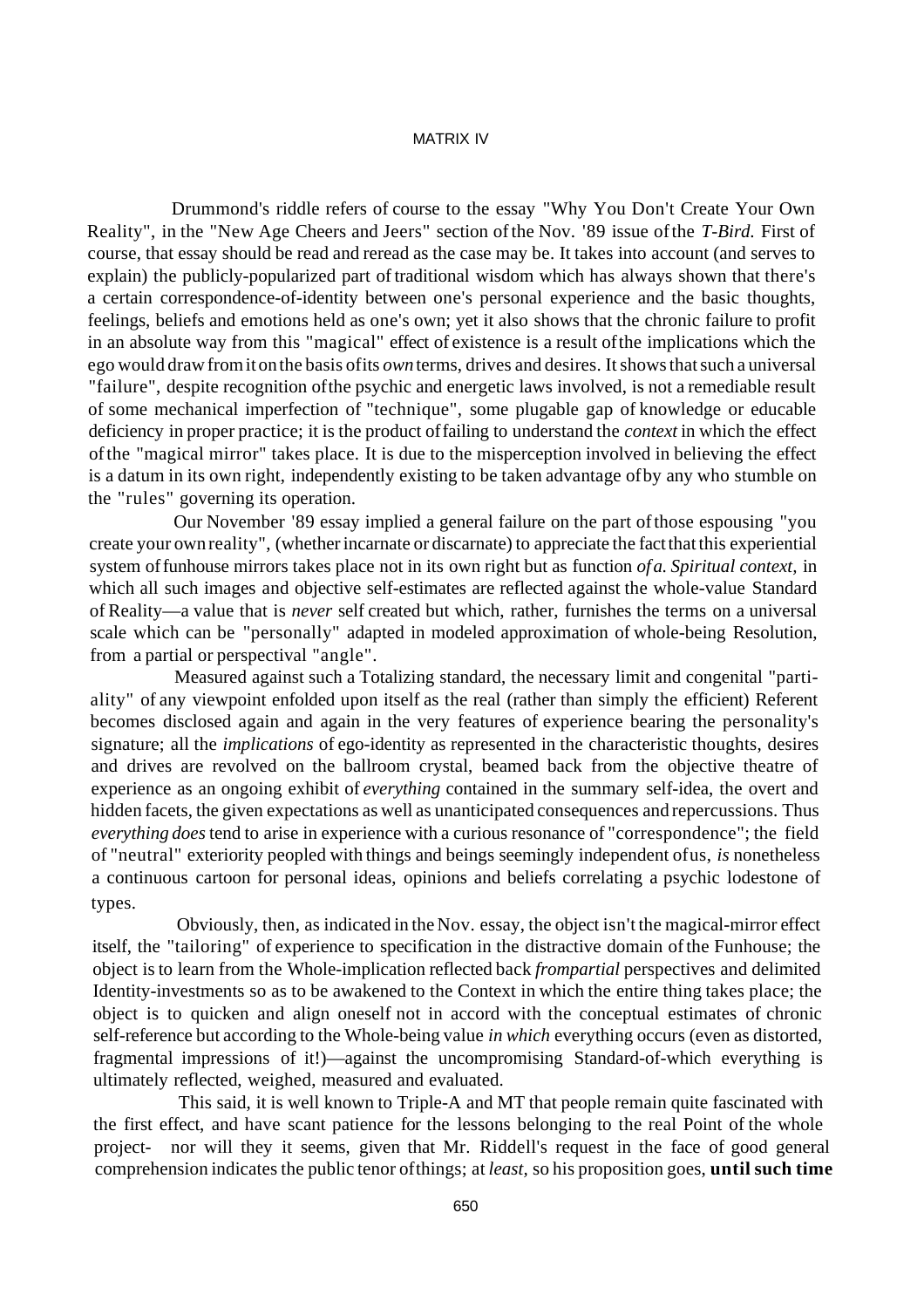### **as "I", "myself, , Michael Topper, were to "convert and convey" to Drummond "and others, exactly** *how* **such a principle can be demonstrated with consistent success", in which case—so he avers—the "proving of such a principle** *only once in manifestation,* **surely proves it for all time—does it not?"**

Does it? Shall we see?

Here's your proof, then; therefore here's your test, the test of your proposition that once shown, it is "proved for all time"—and by implication the sufficiency of the proof itself will then turn people toward that Truth which the existence of such proof compels.

Yes, this absorptive fascination of people with the first (magical-mirror) effect of reality has been long noted and well known to both AAA and MT, to the degree that even prior to the receipt of Drummond's letter they'd determined to Demonstrate, at the appropriate time, just that Principle so prized but misunderstood by people—demonstrate it in such a way as to be unmistakable to any who'd but look, demonstrate it on a very overt public scale so the Proof of it would be visibly available to all, right under *everyone's* nose, an integral part of their everyday life and yet—outrageously, preposterously, with many double-takes and blinks of the incredulous eye, beaming up at them as a quite personalized Hello, a happy salutation from AAA and MT as if neutral everyday objects of the world could suddenly speak.

Upon receiving Drummond's letter of course, the appropriate occasion was inaugurated, the premise of the great Ritual publicly instituted (so consider once again, dear Drummond, just how "private" and "personal", "self-willed" an act the writing of such a letter was!).

Now, when people proclaim they'd like a demonstration of, or are interested in, what Drummond terms the "wishes-can-be-made-to-form", "Visualize-Assert-Demonstrate" effect, AAA and MT know perfectly well the "area" of life in which they're most eager for a demonstrable application of the Principle; of course, the area of *money, wealth!* Nothing *unique* here, perhaps, but to the point! Naturally when people say they're interested in the demonstration of such a principle, they're thinking in terms of someone winning the *Lotto!* In terms of the Spiritual Teaching which we're here to demonstrate *through* the medium of the "magical-mirror" effect, there is really no point to "winning a Lotto" in itself. **What** *would* **an authentic spiritual teacher do in relation to everyone's obsession with such things as the "Lotto"--except prove perhaps that "You Are That!"** What could such a real spiritual instructor do, but demonstrate in the only practical way possible by *appearing in first person, as* the Lotto! Like the proverbial angel, the Awakened Being does not so much "make love", but rather he *is* Love; in the same way, the real Spiritual Instructor doesn't *win* the Lotto, but *becomes* the Lotto.

Is this MT's idea of a joke? Has he gone too far with such proclamations, has he gone off the deep end—or is this *just* the impossible, preposterous, wholly outrageous yet perfectly Self-revealing Demonstration that he and AAA originally proposed to produce, convincing and ultimately unimpeachable *because* of its preposterousness, its patent absurdity which nonetheless stands accomplished before one and all, in the Daylight of plain public view? secured as self-evident effect and concrete manifestation against any *possibility* of personal coordination, supervision or control?

Let us quickly go to the *basic* proofs requiring no special Qabala except a simple "looking up" in an available reference, *777* (the standard text on "Gematria"—or word-name-number equivalencies in the sacred traditional languages—published by Weiser and others) so compris-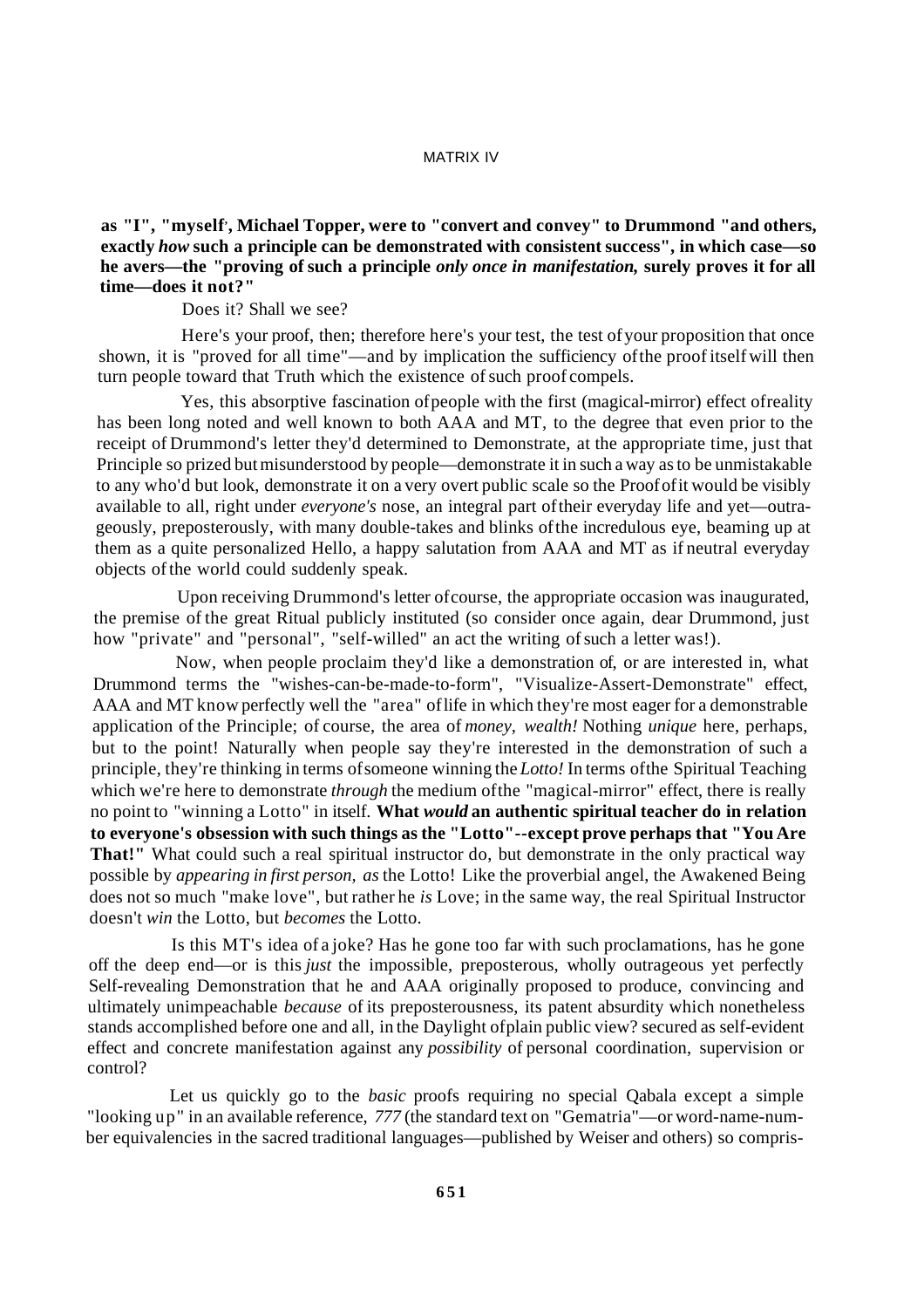ing the most generally accessible evidence, that which is easiest for the public to recognize at the very beginning.

(At this point of course we hear the indolent proclaim, "Why does a 'miracle' require such personal effort, minimal as it is, to perceive it?" Why can't it be as spectacularly recognizable as the "miracles" of Satya Sai Baba, for example, when he pulls a sacred statue out of the ground at 2,000 degrees Farenheit? For one thing, such "miracles" may be doubted, no matter how spectacular; many Hindus side with the Amazing Randi when it comes to skepticism re such matters—therefore everything no matter how "miraculous", is subject to, and depends on, interpretation whether fair or biased. A "miracle" is the occasion for acceptance or rejection no matter how "overwhelming" it may initially seem. The miracles of the Eastern Adept Sai Baba have to be understood in context; they aren't arbitrary, but accord with the class of consciousness into which he's Incarnated in order to instruct. Thus for the level of villagers [to which he largely addresses himself, despite Western patronage] the most overt displays of the Non-ordinary are suitable so as to draw the attention of an unsophisticated consciousness that would be oblivious to subtle proofs. Western cosmopolitan consciousness on the other hand represents a level of awareness that must be tested at the boundaries of its *own* defining limits; thus the "miracles" performed by its adepts on its behalf must engage faculties of reason and intuitive identification that correspond to the general capacity expected at that level. Thus you're given simple, Qabalistic tools of evaluation whereby the *Western* intellect may assess—using the optimum power of its own facultative attainments—the degree of "probability" involved that would warrant recognition of the Non-ordinary.)

### **AAA's Birthday Signature In The Lotto**

**The bottom row of numbers on the Lotto pamphlet features the numbers** *S3* **and** *8.* **AAA was born 8/53—***8/21/53* **to be exact, so we may detect her Presence immediately standing at the very Foundation of this "opus". "Okay", we hear the querulous already, "so where's the** *21,* **the most** *specific* **and** *intimate* **part of the birthdate, the** *day* **that most identifies the** *particular* **personality—a lot of people were born in Aug. '53—if these proofs are going to convince we should see something clear as the** *day* **itself'.**

**Okay. Take the pairs of numbers as they naturally group into three parallel tiers: 10-40; 23-31; 53-8. We'll find as we go along that these vertical tiers are important, as they** *schematize* **the Lotto diagram in very revealing correspondence to the** *Tree of Life* **(see below). Add the lines Theosophically to obtain one number per line, i.e.: 1+0+4+0=5; 2+3+3+1=9; 5+3+8=16(1+6)= 7; take the sums of each line, 5,9 and 7, and add them together:** *21.* **Thus the most personal, intimate and specific part of the birthdate, the** *day itself,* **is coded in the number additions that must be made with respect to all the number-pairs and their corresponding levels. AAA's** *Spiritual essence* **underlies the Lotto diagram/Tree of Life, and her specific being or personal Identity** *as* **the Living Presence and exemplification of such essence** *pervades* **the entire Tree/diagram!**

## **MT's Initial-Signature In The Lotto**

**Still not convinced? Too rigorous and specialized? Okay. We know by now that Michael Topper does all** *T-Bird* **articles and art, under various allusive noms de plume**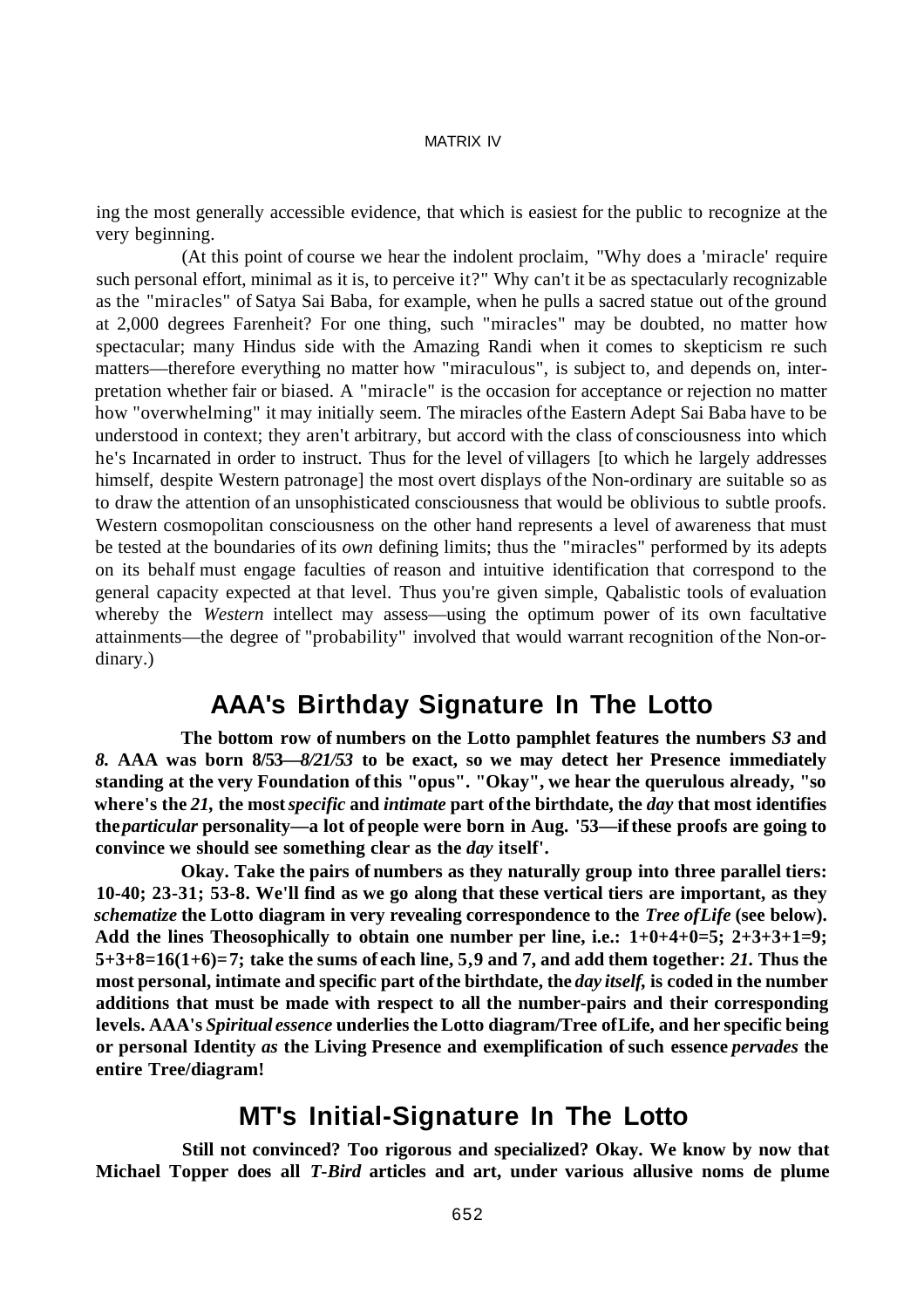**uniformly using his initials (i.e. Monty Tyson, Mother Terasu etc.). Thus he's known primarily to one and all as** *MT.* **If then you want the simplest proof possible, just add up** *all* **the numbers on the cover of the Lotto pamphlet: 10+40+23+31+53+8=165. Now, look up "165" in** *777.* **Under 165 you'll plainly see** *NEMO* **(meaning No-man) and identified parenthetically as "Name of M.T."!**

**"M.T." in this case is the title** *Magister Templi,* **signifying Master of the Temple and Adept "above the Abyss" ascribed to the Supernal Sephirah** *Binah,* **the** *Mother!* **Magister Templi or M.T. is overtly** *Master of the Mother Current; Magister Templi* **is the Veil of the initiate belonging to Chokmah and the** *sixth density,* **i.e. Magus. We know it's true, because Simon Says.**

**Do you know** *now?* **Do you understand? LHVDIOM, numerical value 165, means "to make them know".**

Note these dates, then. Drummond's letter was postmarked April 11,1990. The first half was printed in the June-May issue, *at which time* MT promised to *have the answer* to the second half *in the following issue* (this one, August-September).

The Lotto leaflet featured on the cover, first came out June 18, 1990 (this has been verified with the Lottery's Public Affairs Office). How amusing and coincidental! that the new game bears the name "Topper", no? Take a closer look. Drummond's letter was received in April; **in the** *May* **issue of the** *T-Bird,* **at the conclusion of the article "What Is The Mother Current?", MT specifically declared that his "formula" could be found in the I Ching hexagram numbered** *31.* **Now, take a look at the Lotto leaflet; what is the** *central* **(and by far the largest, overtly emphasized) number on the cover page?**

From here the proofs pour forward by the bushel-basket like so much coinage from a slotmachine jackpot, according to the particular *structure* which this numerical arrangement outlines on the Lotto-leaflet cover. In order to understand such structure we need a few simple tools from Qabala...

| <b>HEBREW</b>      |                | VALUE ENGLISH       | <b>TAROT TRUMP</b> | <b>ASTROLOGY</b> |
|--------------------|----------------|---------------------|--------------------|------------------|
| ĸ<br>Aleph         | ı              | A                   | Fool               | Uranus           |
| Beth<br>E          | $\overline{z}$ | в                   | Magician           | Mercury          |
| Cimel<br>ă         | 3              | CG                  | High Priestess     | Moon             |
| Datesh<br>7        | 4              | D.                  | <b>Empress</b>     | Venus            |
| He<br>'n           | 5              | EH                  | <b>Ensperor</b>    | <b>Aries</b>     |
| Van<br>١           | ś              | <b>F.O.U.V</b>      | Hierophant         | Taurus           |
| Zain<br>t          | 7              | z                   | Lovers             | Gemini           |
| Cheth<br>n         | â              | œ                   | Chariot            | Cancer           |
| Teth<br>ь          | ۰              | т                   | Strength           | Leo              |
| Yod<br>٠           | 10             | <b>LLY</b>          | Hermit             | Virgo            |
| Kaph<br>د          | 20             | CК                  | Wheel              | Jupiter          |
| 5<br>Lamed         | 30             | ι                   | Justice            | Libra            |
| Mem<br>ь<br>D      | 40             | M                   | Hanged Man         | Neptune          |
| Nan<br>ă.<br>۲     | 50             | N                   | Death              | Scorpio          |
| <b>Samekh</b><br>D | 60             | s                   | Temperance         | Saginarius       |
| Ayin, Oin<br>ņ     | 70             | $O(\alpha \Lambda)$ | Devil              | Capricorn        |
| Pe<br>D<br>η       | 80             | P                   | Tower              | Mars             |
| Tzaddi<br>¥<br>۲   | 90             | т.                  | Star               | <b>Aquarius</b>  |
| Qoph<br>P          | 100            | o                   | Moon               | Pisees           |
| Resh<br>7          | 200            | R                   | San                | Sun-             |
| Shin.<br>v         | 300            | \$Sh                | Judgement          | Philo            |
| Tau<br>h           | 400            | T.Th                | World              | Saturn           |
|                    |                |                     |                    |                  |

Why Qabala?

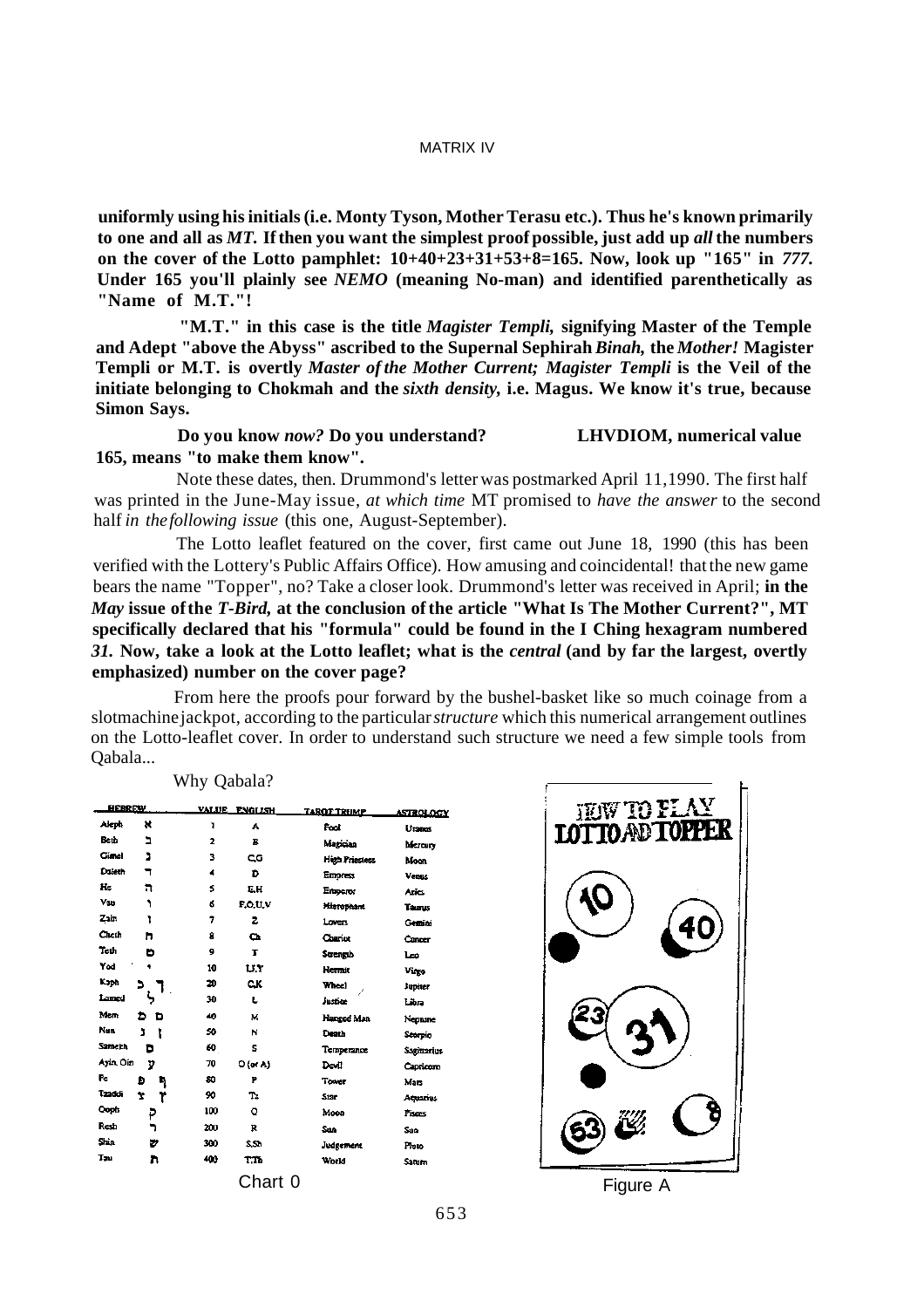## **Qabala For The Millions**

You've had some experience with Qabala before (remember "The Qabala of Star Wars", Sept. '89 *T-Bird? That* brush with the discipline wasn't so arduous or "taxing of the grey matter" as all that; and this will be easier). We resort to Qabala in particular for these proofs, because the tradition of Qabala represents and summarizes the whole subject of Western esoteric spirituality; it comprises on the whole the counterpart to Eastern yoga. And just as the Eastern tradition *does* orient itself about the discipline of yoga, so the esoteric-spiritual tradition of the West can be condensed into the term *Magick.*

' 'Magick" in this highest spiritual sense is what we know as *Thaumaturgy;* it is not coarse conjuration, but in its greatest Value demonstrates—or brings into visible expression—the Principles of Deity. Since "Magick" is such a Manifestation, and Qabala summarizes the Western yoga by which such Divine Powers are brought forward into practical expression, it is *actually* hermetical "magic" and the tradition of Qabala people are interested in when professing an interest in the *Visualize-Assert-Demonstrate* aspect of esotericism. It is all summarized, coded and classified there; it anciently awaits the perennial rediscovery accorded it, when the tide turns again as it periodically does and the imagination begins to reawaken to the hidden principles of producing extraordinary effect: the "charm of making", so the expression goes in Boorman's *Excalibur.*

Since this "bringing into visible appearance" is self-evidently an esotericism of the Western, "magical" variety, we have recourse to certain basic principles of the *Qabala* by which to analyze and demonstrate the Presence of the Proofs provided here. There's nothing "strange" in this; it is all consistent to type. "Hermetic" demonstrations require *hermetic* proof. That our Demonstration is, in this case, amenable to the Western (Qabalistic) Solvent and is indeed an *exhibit* of the genre, simply attests to the fact that adeptship is always implicitly a mastery of the various forms that spiritual truth may take; regardless the tradition, the *test* of authentic spiritual adeptship is the ability to produce the essence of a given teaching as living demonstration so as to identify, first of all, the point at which such discipline or doctrine intersects the Whole-Being value of which

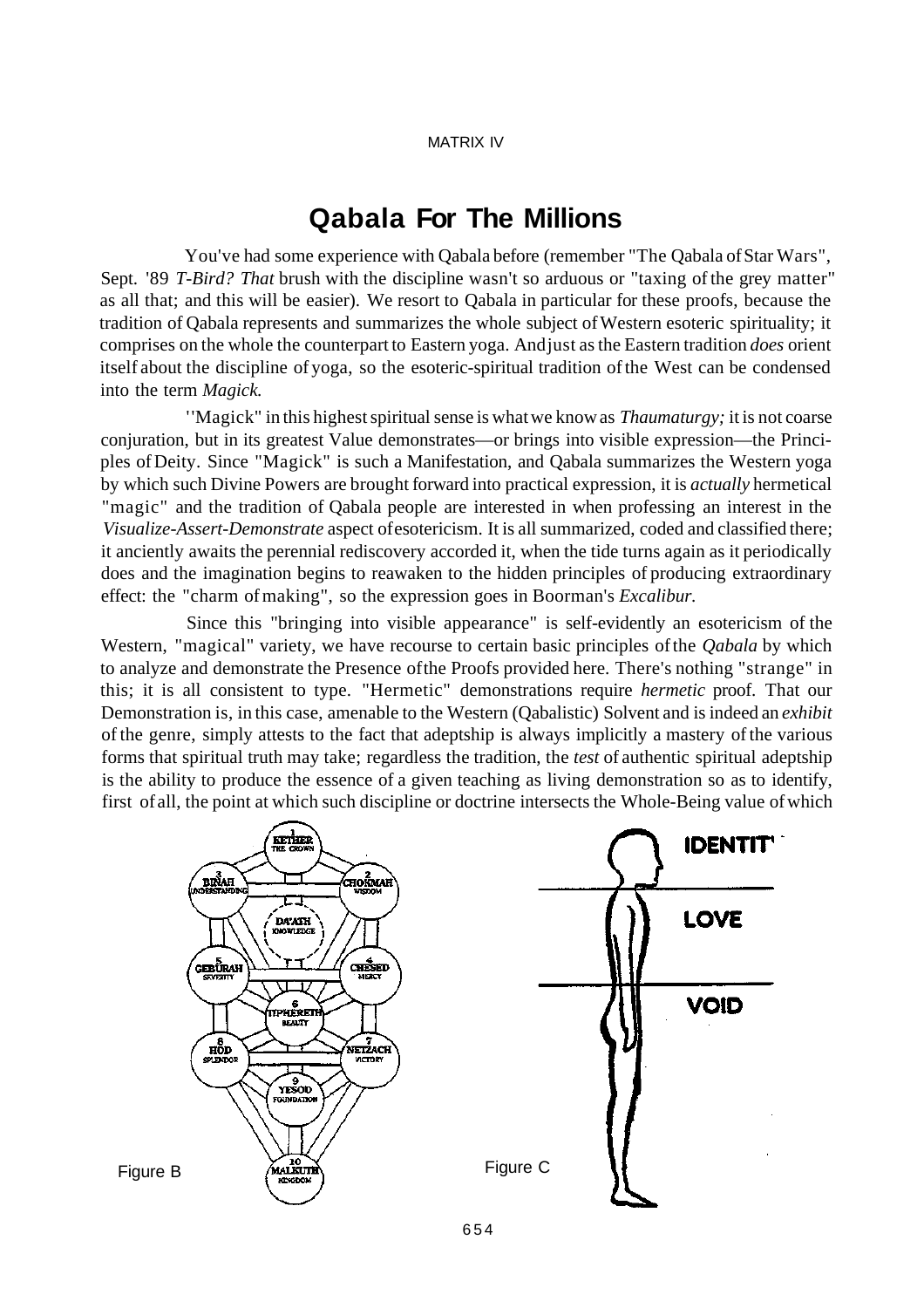it purports to be a representation; and, secondly, so as to establish the source of Authority in the living teacher rather than through the writ into which a given teaching has been encoded, and interpreted by its secondary "priests".

What may make things "curiouser and curiouser" for the reader, is that we find our Proof *quite specifically* coded in Qabalistic grammar in a manner so pointed as to leave no room for the cavil of pure "coincidence". Like the faint presence of an Old Master discovered inexplicably beneath the surface paint of a streetsign, we find the "random" numbers of the Lotto pamphlet speaking *sotto voce* in unmistakably Qabalistic language.

## **Metier Baba's Famous Last Word, Was A Number**

Take, for instance, the number 31 itself. This isn't just an arbitrary number, nor does it *just* echo MT's May' 90 reference to the I Ching. 31 has *central* significance as a *Qabalistic* number; but since *Qabala* is the encoded *spiritual* intelligence informing, guiding, constituting and *explaining* the whole field of existence to itself as an expression of Divine Being, we may expect it to have application more far-reaching than that of the precious/specialized language of an initiated priestcraft with reference to no "mysteries" outside its own; indeed, if Qabala *is* what it purports to be, i.e. the Language in which the Divine speaks, authorizes, guides and reveals, then we should find "proofs" more centrally associated with Qabala solving for other things (even those things supposedly the specialized business of the *secular* priestcraft, i.e. science, medicine, physics etc.).

**And indeed this turns out to be the case. As far as Qabala itself is concerned, 31 is the number representation of** *a primal Truth* **expressive of basic metaphysical and physical, biopsychic and cosmic Mysteries. The Hebrew term for "God" rendered in English letters as** *AL,* **has the numerical value 31 (see below for an explanation regarding the number-letter equivalencies of the Hebrew alphabet, and their English counterparts). At the same time, this well-known Qabalistic equation is completed by noting that the mirror ofAL,** *i.e. LA,* **means "nothing" or "non-being". Thus the identity of Divine-spiritual Being and the value of Infinite-Void-being (cf. the precise interrelation of the "two" terms in the ongoing exposition of Mother Terasu, i.e. "What Is 'Christ Consciousness'?" in the** *T-Bird).*

## **The NOT In The String That Ties It AL Together**

This identity is a *central* key, whereby all the "mysteries" of existence may be unlocked. Here indeed we see how it is that the precious "initiated" specialty of Qabala is really no such thing, but reveals itself progressively as the genuine formula of the Whole, in all its parts spiritual and mundane, physical and metaphysical. For note the final proofs of recent "Superstring" theory in physics, which purports to be a key finally drawing within range of mathematic equation that coveted *field theory* whereby all known forces and forms of matter are ultimately identified as a single thing. The "authors" of the present form of string theory, Michael B. Green and John H. Schwarz (as reported in the September '86 issue of *Scientific American) finally boiled the complex unity down to the test ofa single equation.* **The proof unifying all quarks and leptons, hadrons and fermions and vector bosons,** *em,* **gravity etc by single solvent rested on the ultimately simple multiplication of the number 16, by** *31.*

Coincidence? Making a "big deal" out of nothing? That's precisely right; a "big deal", i.e. the multidimensional universe, is made thereby out of precisely *nothing* (note how unification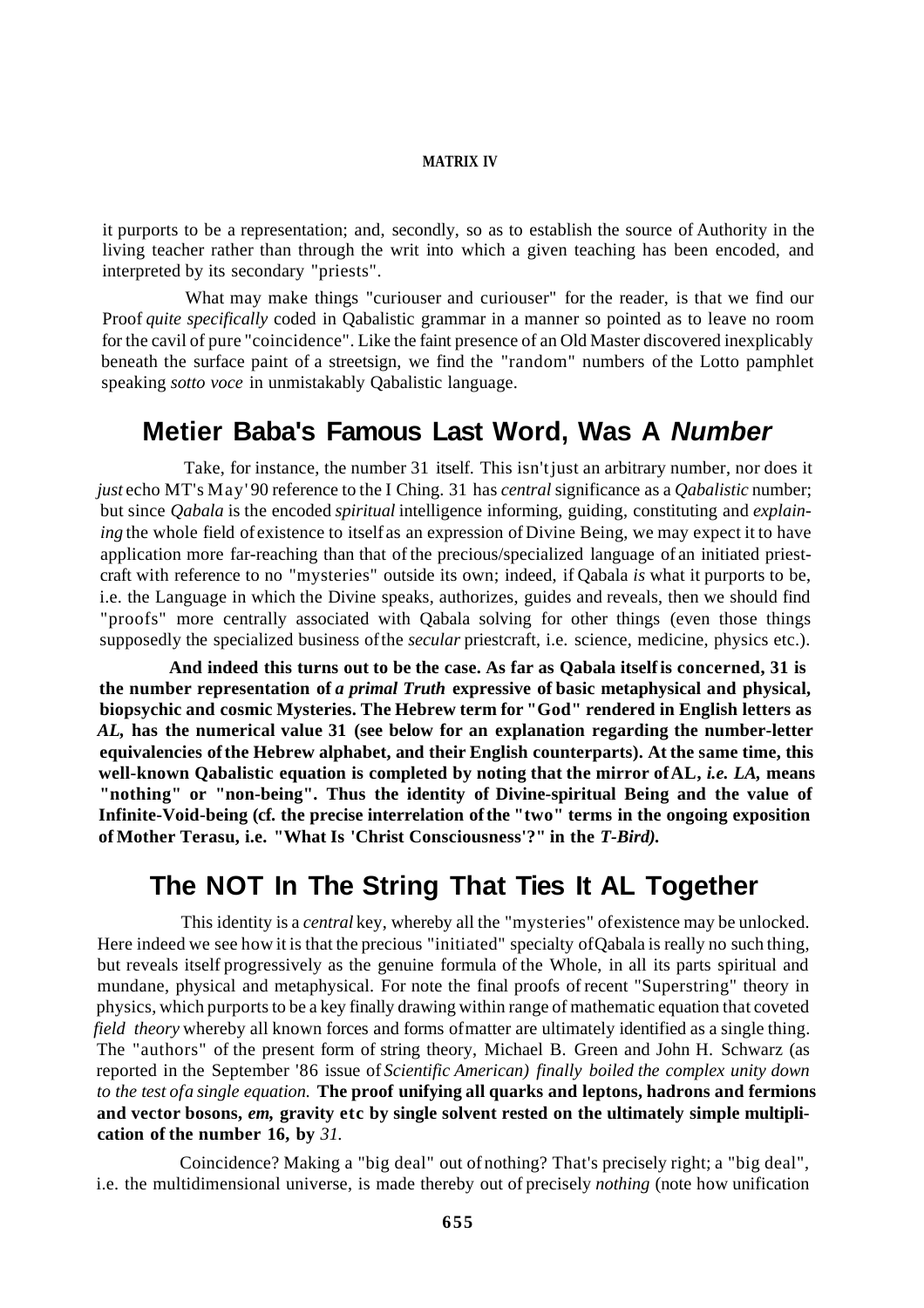theory requires energy intensities through observer-probe of the respective distances that "weld" each field and force about a sliding *zero* value superposed as the resolving term of each particular pattern).

The number 16 has its own important properties, that we'll return to; as we see for now, when Green and Schwarz finally got the answer necessary to solve for string theory ("finally", because that last simple multiplication gave them suspenseful moments in itself; its simplicity drew them eagerly to forsake their computer so as to experience the gratification of "doing it by hand", bringing it all to human scale in the end—and in their enthusiastic haste they *mismultiplied* several times!) **they derived a special number which turns out to be the only "perfect" number between 100 and 1000, i.e.** *496.* **(A "perfect number" is a rarity; it's one having the sum of its fractional parts equal to itself, i.e. 1/2 of 6=3; 1/3 of 6=2; 1/6 of 6=1:3+2+1=6.)**

**Note that, indeed,** *6* **is the first** *perfect number.* **It is the number of the central Sephirah** *Tiphereth* **on the hermetic diagram of the Tree of Life (see figure B, and explanation below of the importance of the Tree in understanding the "Lotto" number-design). The position of the "Heart-Sephirah" of** *Tiphereth,* **number-value** *6* **which is the first perfect number, is precisely occupied in the "Lotto" design by the large** *31* **and companion 23. Not only is 496, the number that "solves" for Superstring, remarkably enough a perfect number; undoubtedly unbeknownst to Green and Schwarz (who** *have* **pondered these numerical curiosities, along with other fascinated physicists), 496 is the sum** *of the numbers 1 through 31!* **(i.e. 1+2=3+3=6+4=10+5=15 etc).**

Thus the proof for Superstring underlines the central significance of the number *31* **in astonishing and unsuspected ways.**

## **Happy Birthday Sweet 16**

*16,* **by which 31 is multiplied to get the Superstring answer, is a special esoteric number referring to NUIT, the Star-goddess and Queen of Infinite Space (the 16 kalas or potable energy-essences of the subtle centers etc.): "Sweet 16". 16 is 4 squared; and by Theosophical addition (one of the QabalisticaUy permissible proofs to which we'll have recourse in this essay) 31 is a reference to the number value 4 (3+1=4). 4 is the number of the Sephirah** *Chesed* **on the Tree of Life, to which the (astrological) planetary ruler** *Jupiter* **is ascribed. Jupiter is a central key that figures** *over* **and** *over* **in these proofs, as Jupiter is the planet of***luck* **and** *fortune* **so that the Lotto is naturally governed by the** *Jupiterian* **principle. Note that the Hebrew God-name AL (31) is attributed** *to* **the Jupiterian Sephirah** *Chesedl* **Jupiter is the planet ascribed to the Tarot Trump 10, the** *Wheel of Fortune.*

"But wait", we hear a few hesitate. Is "Superstring" so definitive as all that, or is it another of the ephemeral "proofs" of physics soon to be supplanted thus rendering 31 an outdated figure, and undercutting its "scientific" reinforcement of the proofs given here? The answer is that, yes, *Initiated* intelligence recognizes the *basic* superstring equations as accurate, and holding good throughout the remaining refinements and reinterpretations. A few of the *formal* or *conceptual* difficulties encountered at present with Superstring have to do with their hangover interpretation in the old context of quantum physics; the real place of these "resolving" calculations and the proper background against which they should be interpreted, is given in succeeding chapters of the essay "What Is 'Christ Consciousness'?"—so watch for it.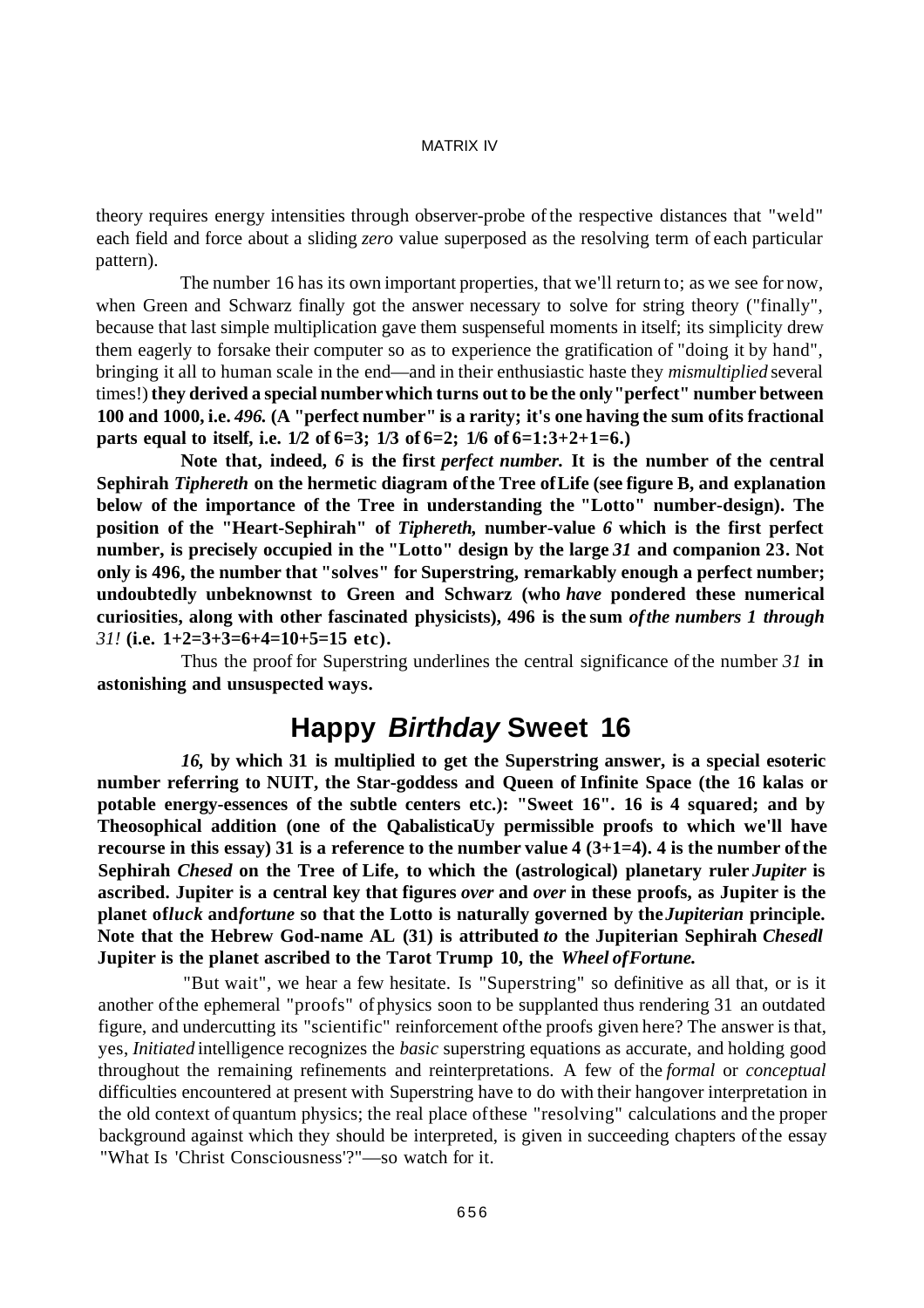## **Resolving The Whole-Matter**

**Another remarkable "coincidence" involving the perfect, 31-related number 496: consulting the standard Qabalistic text on Gematria (see explanation below),** *Liber 777* **first published in the early part of this century-and so greatly predating the involvement of the number** *496* **with the equations of physics solving for the "material world"- we find that the** *sole entries* **under 496 giving the Hebrew word-equivalencies of the number are: LVITN "Leviathan", the** *material world,* **MLKVT, i.e. "Malkuth", the final Sephirah of the Tree of Life** *signifying* **the physical dimension, the earth-sphere of materiality; and TzRVR, a small bundle, which irresistibly suggests the very description of "quantum-packets" and superstring clusters themselves!**

## **The Lock Of Matter Is The Key Of Consciousness**

**31 also "happens" to be the number of the pairs of** *spinal nerves,* **and so gives us the number par excellence of the** *conscious Axis. TheSephirah Tiphereih* **to which, as we shall see, the number 31 on the Lotto diagram schematically corresponds, is the central sphere of the 6-fold cluster of Sephiroh comprising the principles and functions of** *theconscious* **level of the mind-body totality (the Sephiroh** *above* **[parallel the numbers 10 and 40 on the Lotto diagram] corresponding to the level of Superconsciousness, and the** *Sephirzhbelow* **[parallel the numbers 53 and 8 on the Lotto diagram], corresponding to the subconscious or autonomic aspect).**

Interestingly, the *military* features the *X-31* as one of its more recent "hawkish" toys (never forgetting, as good Qabalists, that "Horus the Hawk-headed Lord" presides over these aeonic proceedings!). And then there's *always* 31 Flavors, reinforcing our reference to "Sweet 16"! (not to mention the *6* known *quarks,* or quantum particles of the nucleus to which the quixotic term "flavor" may descriptively apply—the only "quark" that has yet to be "observed" is the *Top* quark, which, when finally detected is supposed to secure "definitive proof—but we refer you to our



review of *Star Trek The Movie* [issue 5, Dec.' 89] where we see that all such closing codes or rounding equations are ultimately *sterile* without the abrupt interposition—at that penultimate point—of the *Living Presence* to which all such equations refer in any case. The "Top" which remains "missing", may be missing simply because they're *not looking in the right place!).*

## **Who Is The Kal-Key Avatar?**

It is important to note that the Spiritual Master Meher Baba (d. 1969), said to incarnate the Avatarship of the Age, was to have broken his long-term silence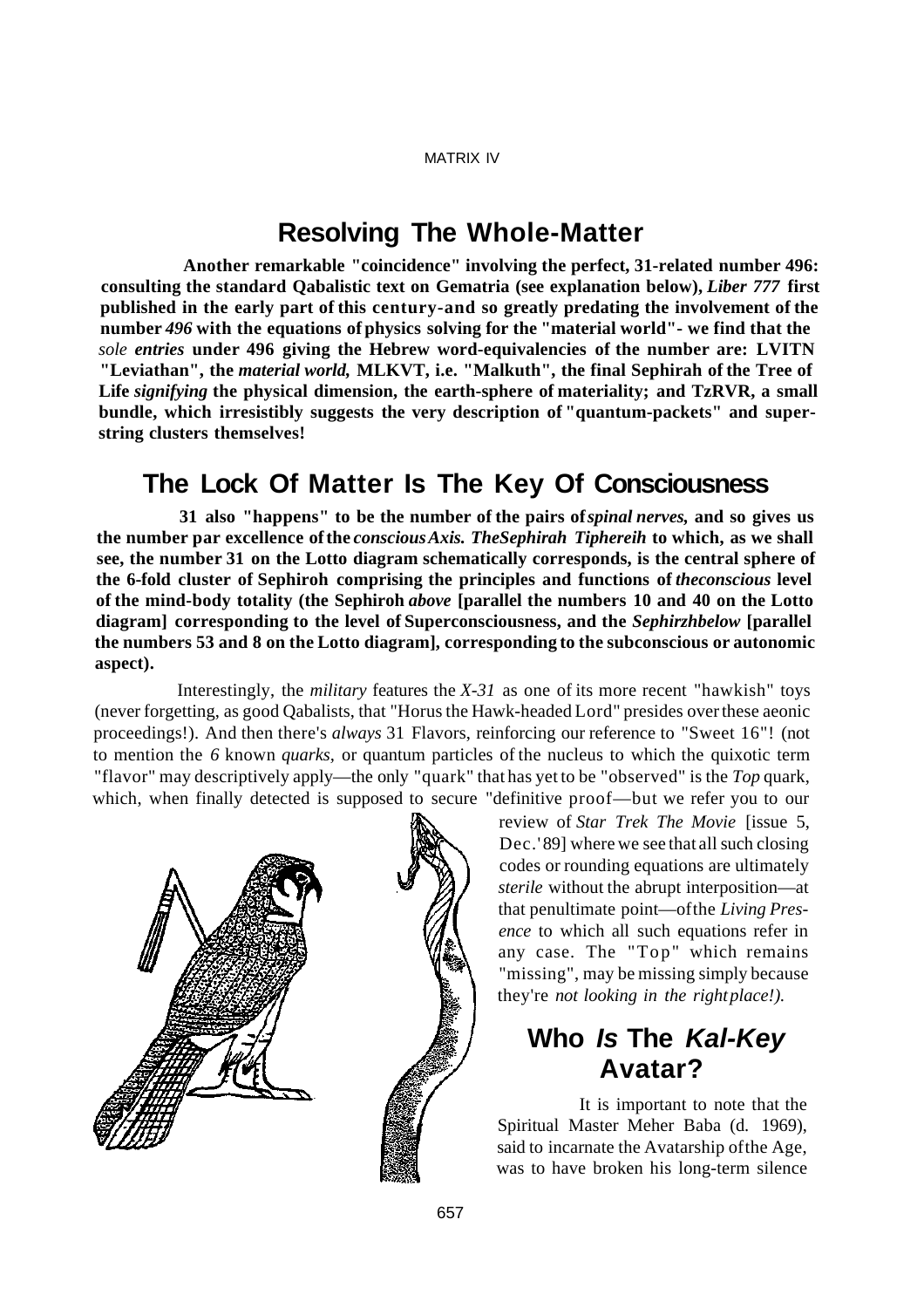just before death in order to "pronounce" that Aeonic Word which would vivify and Transform the world, at the very *brink* of its destruction; at the end, no audible speech in the conventional sense was issued, leaving followers and witnesses to ponder a presumed gap in the fulfillment of what were otherwise often remarkably prophetic "statements" of this master. Instead, he wrote one last . thing on his tablet, *the number 31.*

Since he subsequently died on Jan. 31, it was supposed this was the ultimate reference; but for the very *last* communication given from the "Avatar of the Age" to be a simple prediction of his day of death would—though conventionally "impressive" perhaps—in itselfserve *at best* to put him on a par with the Amazing Kreskin! One would suppose the very last communication of any such adept would possess a significance more central than this. His insistence he would *speak* that final Word, plainly to be heard by all, is only *literally* fulfilled in recognition of the fact that "number" *is* inherent vibration, and that the Word Spoken through this *most* significant of numbers is indeed the Word heard by all since it informs the very pattern of the Whole!

## **By The Numbers, By The Book**

**31 is** *the* **numerical key to a central, even controversial 20th Century esoteric text known as** *The Book ofthe Law (Liber Al vel Legis).* This text itself is coded in a very specific Qabalistic grammar that derives directly from the Hermetic Order of the Golden Dawn, an esoteric society publicly appearing at the turn of the century and having amongst its members the Nobel poet William Butler Yeats and the dancer Isadora Duncan.

The Qabalistic system of classification identified with the Golden Dawn is, arguably, the best (most accurate, generally viable) system available within that tradition, though there are certainly "competing" classificatory systems (Church of Light, et al.) based on divergent ways of tabulating the relations of the Hebrew letters with Tarot keys and Sephiroh of the Tree of Life etc. We won't here be concerned with the respective merits accorded rationales of the various systems; suffice to say *our* proofs are strengthened by the fact they are locks which open to a common key, the system of classification belonging to the Golden Dawn. We do not "prove" by hopping around from one method to another as it suits us. A convincing element of this proof is that it's all quite plainly coded in *one,* internally consistent language.

## **The Elements Of Our Esoteric Grammar**

The key to that language is given in Chart 0. Here we see that, amongst other things, the Hebrew alphabet represents a *spiritual* grammar; each letter is at the same time a *number* value, and that is the basis of the Qabalistic system. (This is also true of the Greek alphabet, which therefore functions as a legitimate Qabala in its own right although for purposes of our proofs here we'll confine ourselves to the Hebrew letters and their number values.) Each letter and number value is tallied with its corresponding English letter or letters; this allows us to render Hebrew words in easier-to-recognize form: for example, *bs,* or "God", may be written *AL* in English letters. This also implies that English *words* can be rendered in Hebrew number values; and while in some quarters this isn't considered "kosher", it is still standard practice for most non-rabbinical Qabalists (cf. the books of Kenneth Grant). Arguing the "merits" or "demerits" of these usages is in any case beside the point. The *point* is that once a convention is established, the *internal consistency* in the application of that convention allows intelligible communication according to the premises, and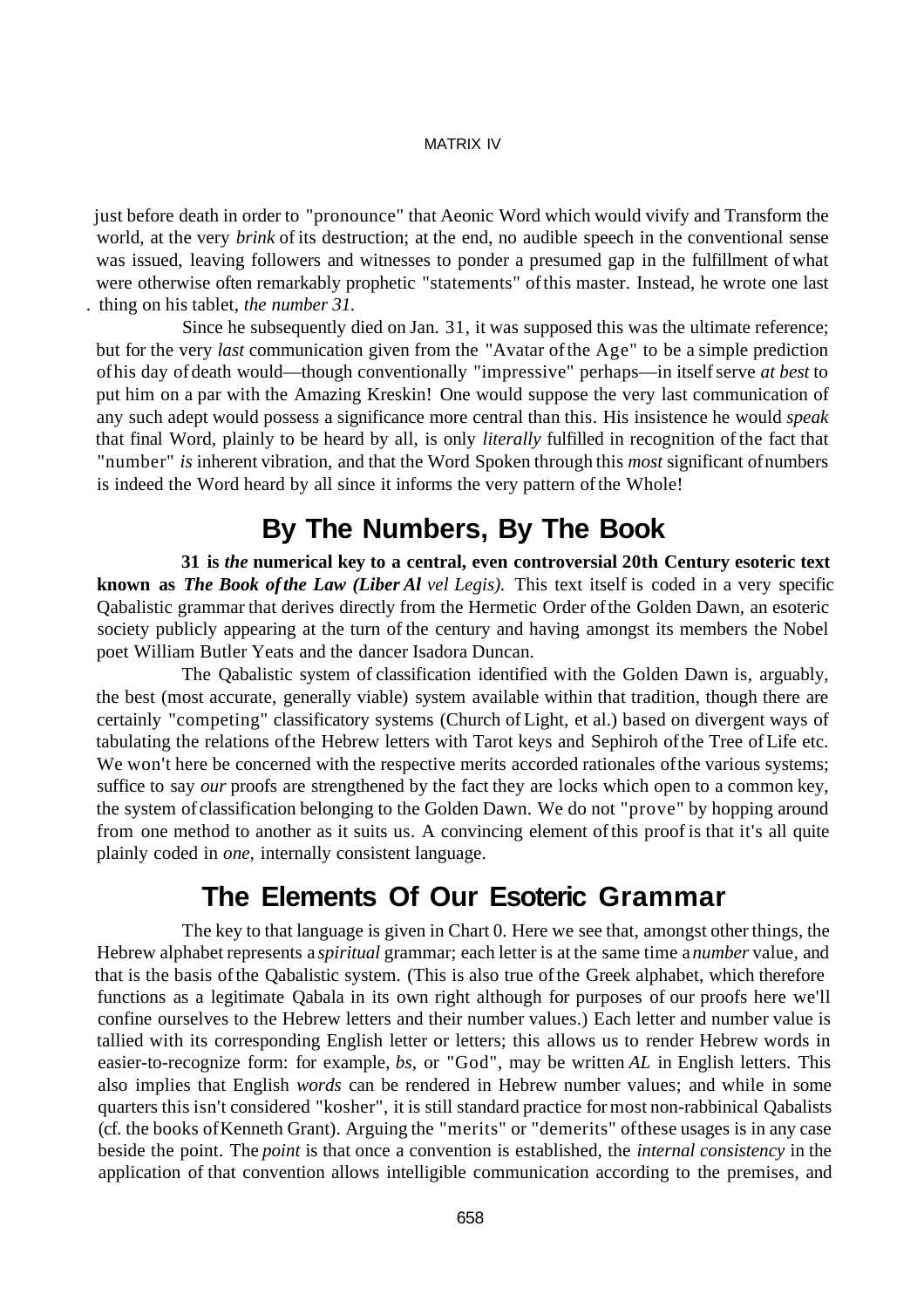ultimately may be employed by *extradimensional* forms of Intelligence as common-recognizable grammar solving for *extraordinary proofs* (i.e. as in this present Demonstration).

In that branch of Qabala we'll be using extensively here (known as Gematria), Hebrew or English—words the letter values of which total the same are considered to bear some mutually revealing relation to one another. For example, the Hebrew word for "unity" is AChD: ascribing the appropriate number values to each letter (i.e.  $A=1$ ,  $Ch=8$ , and  $D=4$ ) we add the letters and get a total of 13. The Hebrew word for "love" or "beloved" is AHBH, which when transcribed in number value adds to 13 as well: thus the words for "unity" and "love" demonstrate a relation of identity when rendered Qabalistically.

The text of word-number equivalencies which we'll use here is that of *Liber 777* by A. Crowley (regardless what specific practitioners think of "the wickedest man in the world"—as the "laureate" Hemingway once called him—his *777* text is standard for the genre); we'll only supplement it minimally with samples from our own researches.

Each Hebrew letter-number is ascribed to a Major Trump of the Tarot; indeed the particular method by which such ascription is made, distinguishes the different systems. The Golden Dawn system which we follow here establishes its method by placing the *Fool* Trump at the beginning of the deck, assigning it the "Trump number" of Zero, and associating it with the Hebrew letter Aleph having the numerical value of *one.*

## **"Lotto" Is Our Transcendental free Of life Backwards**

Also used in these proofs is the Qabalistic *Tree of Life* with its ten numbered Sephiroh or "spheres", to which Hebrew names and astrological attributions are assigned. Taking a quick comparative look at our three diagrams, A, B and C, we note that the ten-sphered Qabalistic Tree of Life (representing the whole of the vertical, multidimensional mind-body axis and the worlds to which its subdivisions correspond) may be divided into three basic groups of Sephiroh. These basic tiers are reflected in the tripartite divisions of the two accompanying diagrams, i.e. that which is "made" out of the suggestive groupings of the Lotto-pamphlet design, and the three-fold map of the human form which has graphically augmented the "What Is 'Christ Consciousness'?" articles.

The top division of the Tree of Life diagram contains three Sephiroh, called the "Supernals", corresponding to the *supreme Spiritual values* through which the creative principles of existence issue the manifest patterns of Being; it may be understood as the level of Superconsciousness, associated with the area of the head region (and above) in the mind-body form.

The middle division is composed of six circularly distributed Sephiroh, the unifying axle of which is the sixth Sephiroh *Tiphereth.* These spheres contribute the faculties of memory and will, thinking and desiring and subconscious process coordinated through and constituting the locus of *centralizing self-reference,* i.e. the level of waking consciousness belonging to the province of familiar ego-identity. *Tiphereth,* then, as the pivotal axis of the Whole Tree in a certain sense, represents the zone of self-reflective consciousness; it corresponds to the heart and its parallel locus in the midbrain (or *emotional* complex of the limbic system) through which the hormonal keys of the glandular centers are regulated according to the interpretive mediation taking place between the informing Whole-values of the supernal—cortical and trans-cerebral—centers, and the vital-subconscious patterns through which ego-identity physically orients itself.

Thus the third and lowest division, constituted by the single Sephirah *Malkuth,* is the resultant locus or compound focal field representing the conditional upshot of the triangulating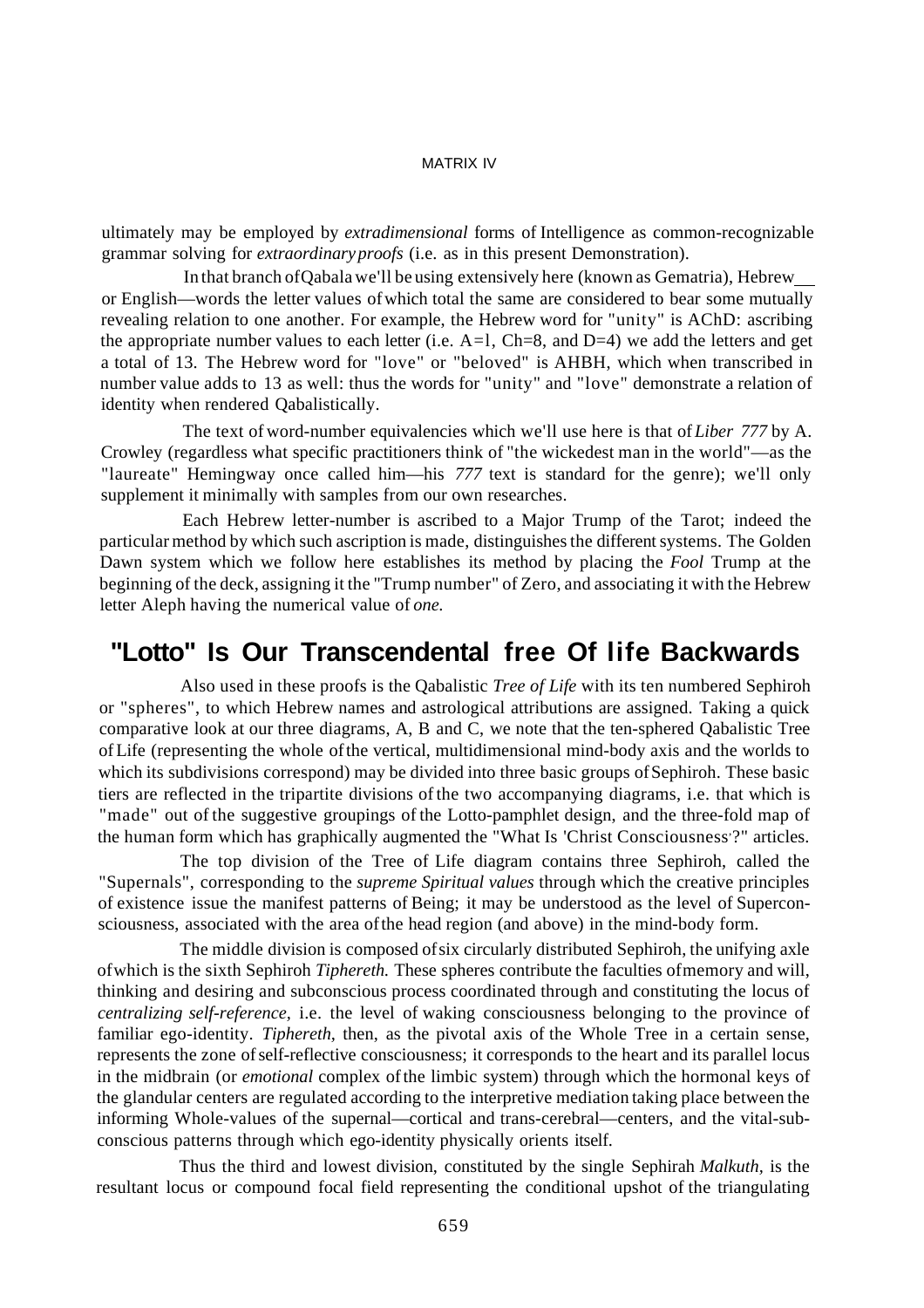adjustments and regulatory balances comprising the multi-dimensional process of the preceding centers; its contingency or conditionality as a variably adjustive field of focus is represented in the fact that it uniquely *depends from* the infeeding paths and spheres. It is the field or sphere of "physical" experience, i.e. the World of Action.

Note then that the Lotto diagram divides into these three tiers as well, each represented by a number couplet: the Supernal or Superconscious level located in the "head" of the general, vertical figure imaginatively superposed across these diagrams, represented by the numbers 10 and 40; the level of waking, self-reflective consciousness or ego-identity associated with the emotional or "love" nature and the heart center, represented by the central numbers 23 and 31; and the foundation level of the subconsciously regulated patterns, the recursive processes of polarization and chronic, cognitive filtration focusing the field of "physical" perception (or the exteriorized body/world itself corresponding to the hindbrain, medullary centers and the parallel *abdominal* complex in the extended mind/body axis)—this level is represented by the numbers 53 and 8.

If we recall our essay "Why You Don't Create Your Own Reality", we may recognize these levels in their characteristic participation through the three-fold process by which "thoughts" tend to be exteriorized in experience (and so come to comprise akind of "signature" in the objective sphere, identifying the type of experience with the class of personalized thought to which it corresponds).

## **Summary Of "Why You Don't Create Your Own Reality"**

In that essay, to briefly recapitulate, we saw that ordinary experience through the field of physical focus comprised an ideoform pattern of innate meaning in consciousness; this makes physical experience the continuous point of departure of reflective thinking, feeling and desiring.

Such thinking takes the underlying form of a continuous drone, the automatic *internal monologue* associatively stimulated into vital drive set at "cruise control", i.e. a mode of basically passive or subliminal thinking wandering along the internal corridors of the appetitive "holes", the voids of interconnected passage in the tunnels of desire. In this way the mind "chews the scenery" like a ruminating cow from the efficient point-of-departure of the "gut" or abdominal locus (and corresponding hindbrain), all rational/cognitive faculties put in subliminal service of that appetitive chamber of the physical centers until some stray thought containing a measure of fundamental ego-identity rouses the thinking process to a more active or intentional phase above the self-conscious threshold.

In this way the stream of subconscious thoughts is intermittently raised to the next highest "tier", i.e. the ego-center of active or *centrally-concerned* thought in which a critical measure of emotional Identity is invested.

Here the vessel of the ego-soul or "psychic body" associated with the heart and midbrain, discriminatively quickens that thought to a kindled degree of conscious intensity, fixes or *holds it* in contemplation for critical lengths of time; the mind-body patterns and correlative, multidimensional fields of which the thought is actually composed, become mixed with a critical magnitude of the self-luminous light of Identity (borrowed from the Supernal spheres "above"). Through this term of Identity the thought is "drawn" or aligned into resolution with the head, the cortical centers and (multidimensionally) the Light regions proper; it is elaborated in all the "chambers" and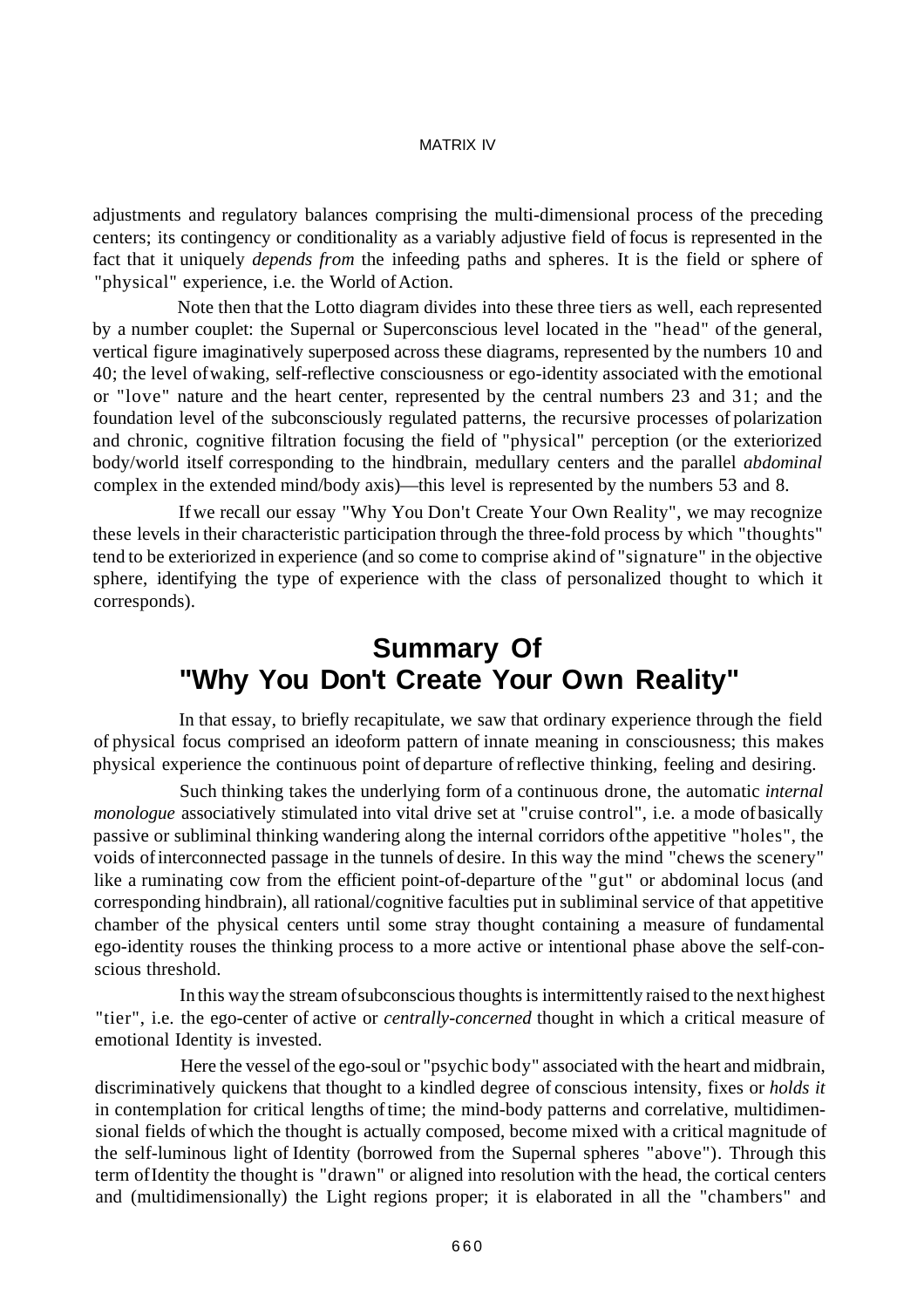### MATRIX !V

coordinate networks of the cognitive pattern existing in and through the Mind-zone until it's ripe as an integral seed-form to be issued, in the manner of an "engraving"—discharged as a unitive ensemble of complex meaning and implication through locus of the Third Eye.

The initial passive *desire* as which the thought was framed, is quickened to the degree of active *will,* until the thought is generated from regions of self-luminous Identity as a pattern of Void-mind—sealed with the imprimatur of *Supernal* or Whole-will at the Third Eye egress so the global *sum* of its implications shall progressively emerge through plenum codes of its inbuilt pattern, rotated like polar facets in the mirror of manifestation reflecting the "front" and then the "back",' the affirmative and then the obverse phase with a contrastive "severity" proportional to the rigidity or fixity with which the value of *personal* identity is involved.

This then is the normal, screened "3rd density" manner in which thought of the ego serves to generate the stresses aligning transdimensional coordinates of the mind-body field into conformal agreement with the "energy-signature" of the particular personality.

The alternative of this, as we learned in "Why You Don't Create Your Own Reality", is not really the self-conscious recognition and *consequent perfection* of the technique whereby the more coherent, persistent, emotionally suffused and consolidated thoughts of the ego-being are "shipped above" as seeds to be planted in the fertile Ground of Mind, and grown into completed patterns of the experiential field; the *real* alternative is Initiated alignment or adjustive congruence of the mind/body complex of the ego-being, with the Whole-being Value of Identity, the Creative field of the Supernals. In this way there *is* no separate, speculative and ruminating "ego-thought"; the intentions of the personality are always consonant with Divine Will so that every "personal thought" bears the whole-value efficacy of that Supernal signature. It may then manifest with *extraordinary* power or repercussion; any observable "friction" generated in the manifest field from the appearance of such a pattern, does *not* in this case derive from inbuilt contradictions within the initiating thought itself, but from the collective "opposition" to manifest Spiritual Influence generated through a sphere screened on the whole from direct alignment and identification *with* that Influence.

This is admirably symbolized—and breathtakingly illustrated!—in the fact that the *Joker* appeared as a Lotto game hard upon the appearance of *Topper;* read again the essays "What *Batman* Is Everyone Watching?" in the Aug.-Sept. '89 issue of the *T-Bird,* and "Mind/Brain Behaviors: Why Some Citizens of Gotham Fear Batman and Draw Reactionary Cartoons About Him" in the March '90 issue. Do you begin to understand the reality behind these Cartoon terms?

## **Identity, Love And Void As Expounded By The Greek Philosopher/Bookie, lotto"**

Understanding these principles a little more deeply now, we may return to our diagrams. Note the human form of illustration C, with its threefold attributions (Identity, Love and Void) corresponding to the three-fold division of the *Tree of Life,* the vertical triptych of the "Lotto" design etc. Nowhere but in the Southern Crown teaching will you find the distribution of the interrelated, Supernal principles across the vertical map of the mind/body form rendered in precisely this order; here then is where we begin our most powerful Qabalistic proofs that the very *specific* signature of MT and AAA is encoded quite plainly, even shockingly, in the number-values belonging to the threefold grouping of the "Lotto" design.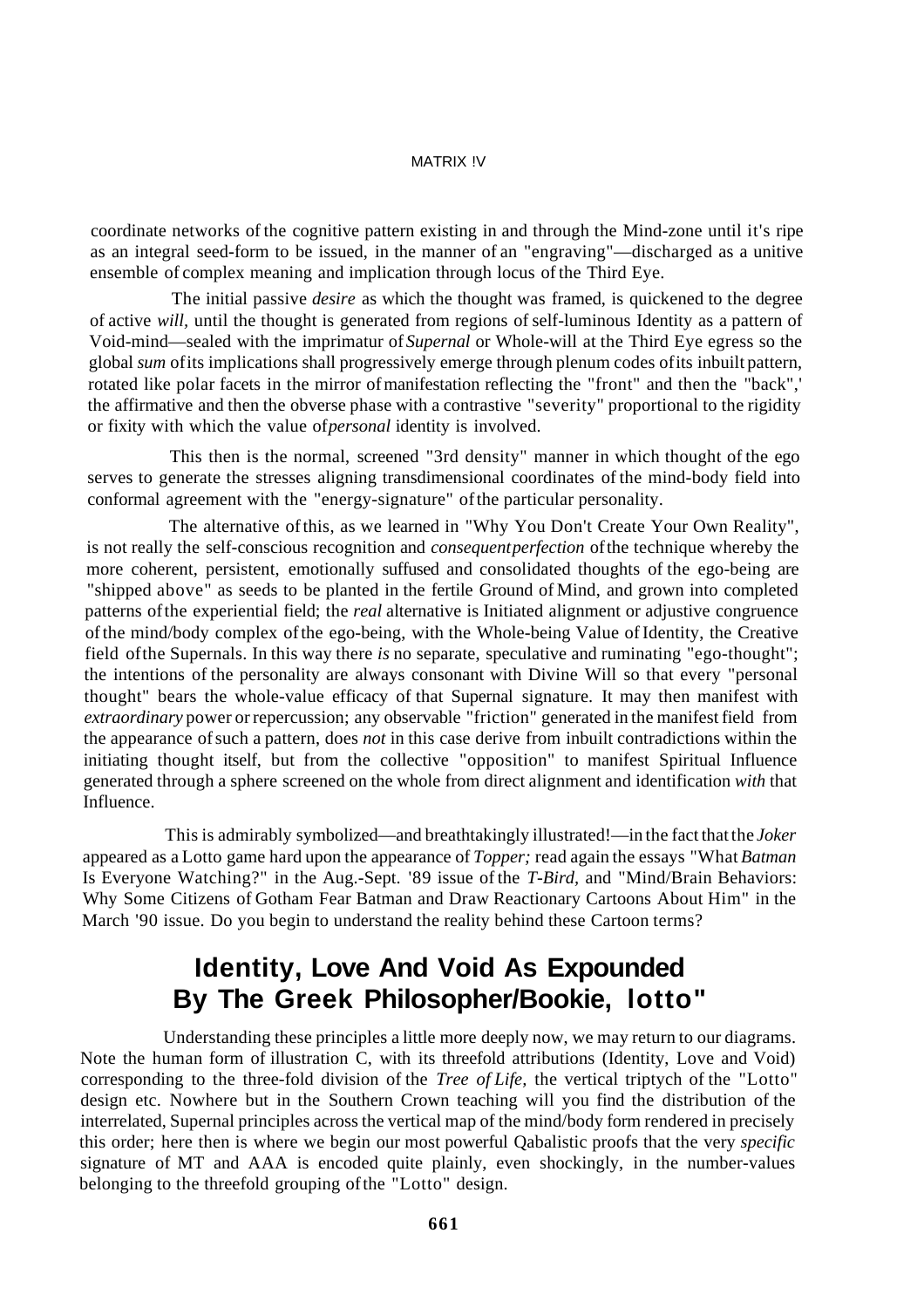### **Void**

**Beginning at the** *bottom,* **corresponding to the vital-etheric, appetitive/abdominal "plexuses" patterning the physical field of manifestation: this region of "matter" is identified with** *Void* **in the Southern Crown diagram (first printed in the Dec. '89 issue of the** *T-Bird,* **don't forget). The corresponding numbers on the Lotto diagram are 53 and 8. Adding them, we get:** *61.* **61 is immediately and unambiguously identifiable to Qabalists as a number of central importance. It pertains to the Hebrew term AIN (A=l, l=10, N=50: 61), meaning,** *Nothing, Void* **or** *Non-being.*

### **Love**

**Let's go up to the next level/division, and apply** *exactly the same* **method, i.e. involving** *both* **numbers so as to unmistakably identify the level as a whole with the corresponding principle named on the Southern Crown diagram, i.e. "Love". The numbers here, as we see, are 23 and 31.23+31=54. The Hebrew word MAVHB, value 54, means "in love", or "loving", thus giving us a very precise conjugation of the appropriate term "Love" as it would be actively expressed through the heart/midbram emotional bonding of the ego-soul (i.e.** *Tiphereth)* **ascribed to this level.**

## **Identity**

**Let's go up to the third and highest level, and see if we can locate the corresponding principle of** *Identity* **through the Lotto numbers deposited there. Here again, we follow the rule of consistency and employ** *both* **numbers in the proof, so as to show the/u//correspondence of this level with the term of "identity". Here however we won't add the numbers; we find the principle of Identity encoded all-the-more ingeniously and convincingly for the fact that the numbers 10 and 40 constitute the numerical values, respectively, of the Hebrew letters Yod and Mem (consult Chart 0). The English letter corresponding to Yod is J or/. The English equivalent of Mem is** *M.* **Thus I-M. I'm, or I AM: the precise "formula" or "first-person" expression of Supernal Identity as universally recognized.**

As the Divine Hypostasis summarizing and "surmounting" the succeeding levels and their correlated principles, the Value of Identity may be said to implicitly contain—and subsequently "issue"—the explicit terms of Love and Void. As noted in our explanation of the silhouette-diagram in part II of "What Is 'Christ Consciousness'?", Jan. 1990 issue, the triune principles of Absolute Being are inseparable and coetemal, nonetheless they partition themselves in "specialized" distribution across the Conscious Axis, "loaning their respective values in differing ratios of emphasis to the multidimensional Pattern of Life polarized through that Line". We would expect to see the "secondary" presence of the remaining principles encoded in the succeeding spheres or levels, and even to find all three principles alluded to explicitly (as "secondary" presences, summarized) in the final or "bottom" level. And indeed this is the case.

**At the middle level we have the number 31, one word-equivalency of which is LA,** *nothing* **or** *void,* **i.e. precisely the value which emerges explicitly at the next succeeding level. (Note here that this '<sup>t</sup> void"-value is implicitly present through only** *one* **number at the middle level; its presence is** *secondary* **and** *implicit* **at that level. Only the** *combinations* **of the specific**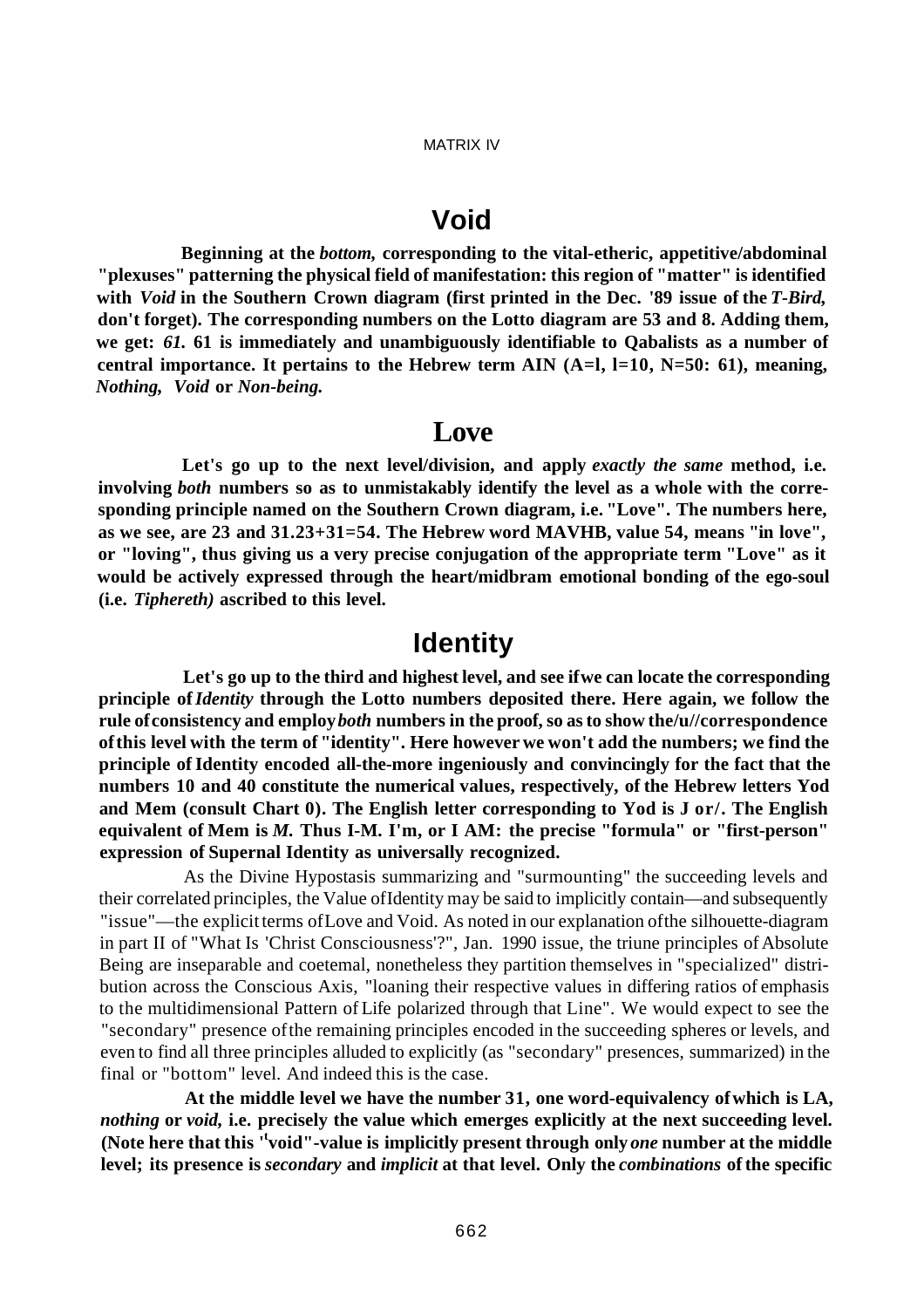**number pairs [i.e. as in 53+8=61, AIN or** *nothing]* **obtain the value that belongs precisely to the given level.)**

**Similarly, we find all three principles summarized at the bottom level, so that it embodies and contains them all at the most** *extroverted* **pole of the process. The bottom level belongs** *directly* **to Void owing to the necessary addition of both its numbers (53+8=61—AIN). "Love" is present through the number value 53 by itself, for the Hebrew word MAHBH means** "lover". Similarly, "love" is present through the number-value 8 by itself, as the word AHB **means "to love" or "beloved" (also, "desire"). DD, value 8, means "love", "beloved", "breast" or the "pleasures of love". 8 is also the number value of the letter Cheth; Cheth, spelled out in full (i.e. Ch=8; l=10; Th=400) is 418. 418 is an important key of Qabala and "magick", because it's the number of ABRAHADABRA; and ABRAHADABRA is consid ered the formula of** *Logos* **(i.e. the means by which** *thought* **issues into manifestation). The term ZHVT has the value of 418, and it means precisely** *"Identity".* **Refer back to our summary of how "thought" is made to issue into manifestation.**

## **Thunderbolts Of Jove; By Zeus, Its Jupiter**

Now let's look at a curious thing, as the next major phase of our proof. As we've said, the Lotto (being a game of fortune) comes precisely under the influence of*Jupiter.* Since that is so, we might expect to find the Jupiterian presence "Qabalistically" encoded or hermetically sealed in the figures of the Lotto leaflet. Indeed, beyond all probability of coincidence, we don't just find the Jupiterian presence in *some* of the figures and terms of the Lotto design. We find it pervasively suffusing the whole pattern, in *all* of them.

**Beginning at the top, let's look at the numbers. First we have** *10* **(keep consulting our standard tables in Chart 0). 10 is the number of the** *"Wheel of Fortune***" Trump itself, ruled specifically by Jupiter.** *This* **is the first number we encounter in the whole diagram, and it hits us like a very particular Signature. Moreover, 10 is the addition of the numbers 1**

**through 4 (Le. 1+2=3+3=6+4=10); it has specific re lation, then, to the number 4; and again, Sephirah 4 is** *Chesed* **on the Tree of Life, precisely ascribed to** *Jupiter. 777***therefore calls the number 10 the "mystic number of Jupiter".**

**Let's take the next number, 40. 40 is the number value of the letter Mem. The letter Mem is ascribed to Tarot Trump 12, the "Hanged Man". The astrological figure assigned to the "Hanged Man" is Neptune; Neptune rules Pisces, which was anciently ruled by.***.Jupiter.* (If these associations seem round about to you, remember these are specifically a means of deriving proof by Qabalistic equations of very fixed correspondence in the Golden Dawn method; and we said one of the curious things about this Lotto exhibit, is that it comes coded very emphatically in Qabalistic proofs of one consistent type.)

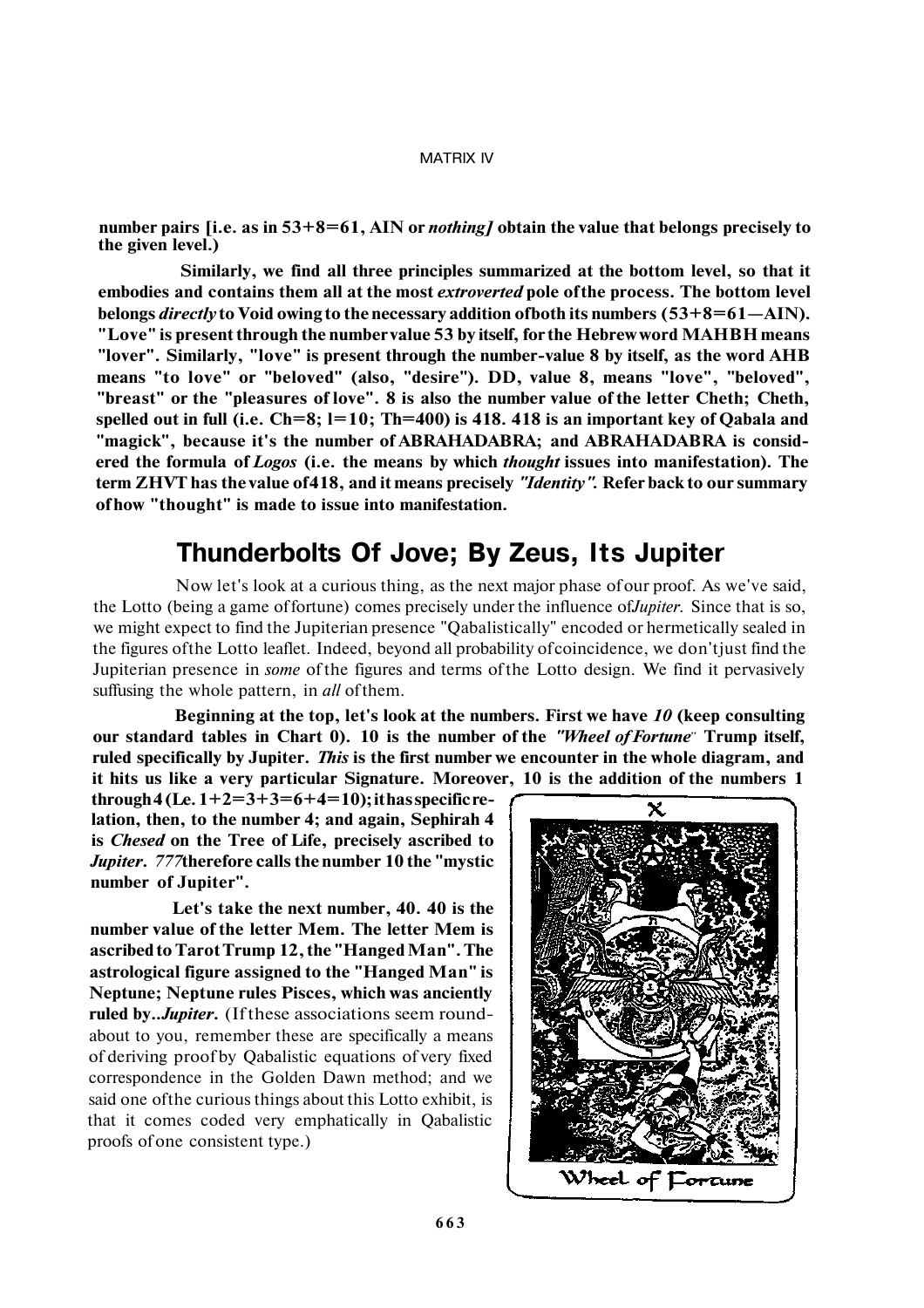**Let's go to the next level. The number "23" is considered an uncanny number. It quintessentializes "magick". Robert Anton Wilson devoted virtually a whole** *volume* **to the magical and uncanny properties of 23. Because it has the responsive tendency to "come up" immediately once attention is turned to it, it possesses precisely the "charged" property coveted in gambling, and so is emphatically allied with** *Jupiter.*

**31, as we've seen, is the value of AL, "God"; and the god-name AL is specifically ascribed to the fourth Sephirah** *Chesed,* **the sphere of** *Jupiter* **(note also 3+1=4).**

**Let's go to the bottom level. Where will we find our jovial friend holding court in** this foundational sphere of the vital-being? First of all, note that the number 8 actually repeats **itself, so as to be underlined and unmistakably emphasized, at this level. For 53=5+3=8.8, as we've seen, is the number value of the letter Cheth; Cheth is ascribed to the Tarot Trump** *The Chariot', The Chariot* **is ascribed to the astrological sign Cancer, and** *Jupiter* **is the planet** *exalted* **in Cancer. The two numbers of the bottom tier, after 53 is rendered by Theosophical addition** into 8, give the sum of 16.16 is 4<sup>2</sup>. And 4, of course, is the number of the Sephirah *Chesed* **ascribed to Jupiter etc.**

But there's more. Remember how, in his letter, Mr. Riddell phrased the proposition rather curiously: "Were you (meaning you yourself, Michael Topper) able to convert and convey to myself and others, exactly *how* such a principle can be demonstrated with consistent success, then surely...". This was in a sense direct invitation for MT to appear*personally* in these proofs re the principles of "success" (i.e. Jupiter). " I " , "myself, Michael Topper, should in some way show the personal "ownership" of or identity with these proofs (so as not to confuse them with conjured remnants of some other magician's work littered over the ground!). Of course, this is rather sanctified and secured already in the presence of the last name, "Topper", appearing *as* the new Lotto game-title (accompanied by the enlarged 31 which I'd identified with MT before-the-fact, on behalf of this occasion, so that you'd know it was "me" and not Johnny Topper or Waylon Topper or Elvis Topper, you know). But let's be even *more* specific.

**The leaflet says "How to Play** *Lotto and Topper"* **(emphasis mine). Arbitrarily, let's go backward from "Topper" (a la Hebrew, hmmm?) and take the "and" first. "And"**  $r$ endered in number-value is  $55 (A=1, N=50, D=4:55)$ .  $55 is 5+5=10$ . But  $55$  *is also* the addition of the numbers *1 through 10* (here we are on that familiar merry-go-round again). So 55 is *doubly* **10.10 is the first number to appear, from the top, on the Lotto pamphlet; we've already identified it with the tenth Tarot Trump, the** *Wheel of Fortune,* **ascribed directly to Jupiter. Moonwalking backward to the word "Lotto" now, we find that "Lotto" rendered numerically is 60 (i.e. L=30; O=6; T=9; T=9; O=6:60). 60 is the number value of the** *letterSamekh,* **ascribed to the fourteenth Tarot Trump** *Temperance. Temperance,* **as we see by consulting our table, is ascribed to the astrological sign** *Sagittarius',* **and Sagittarius is, you guessed it, ruled by** *Jupiter.*

**But there's more. If the word** *Lotto* **is equal to 60, and 60 refers in turn to Samekh and the** *Temperance* **Trump, it's more than passingly interesting to note that** *theangel* **depicted in the** *Temperance* **Trump is identified specifically as the archangelM/c/rae/. The word "and" rendered numerically into the value 10, becomes by conversion the letter J, since 10 is the value of** *Yod* **(I or J). "J" is MT's middle initial. So the phrase "Lotto and Topper" resolves itself by the prestidigitation of a little number magic into: "Michael J. Topper"! (Remember, we're using the** *same* **system of correspondences for all of this; all these things resolve**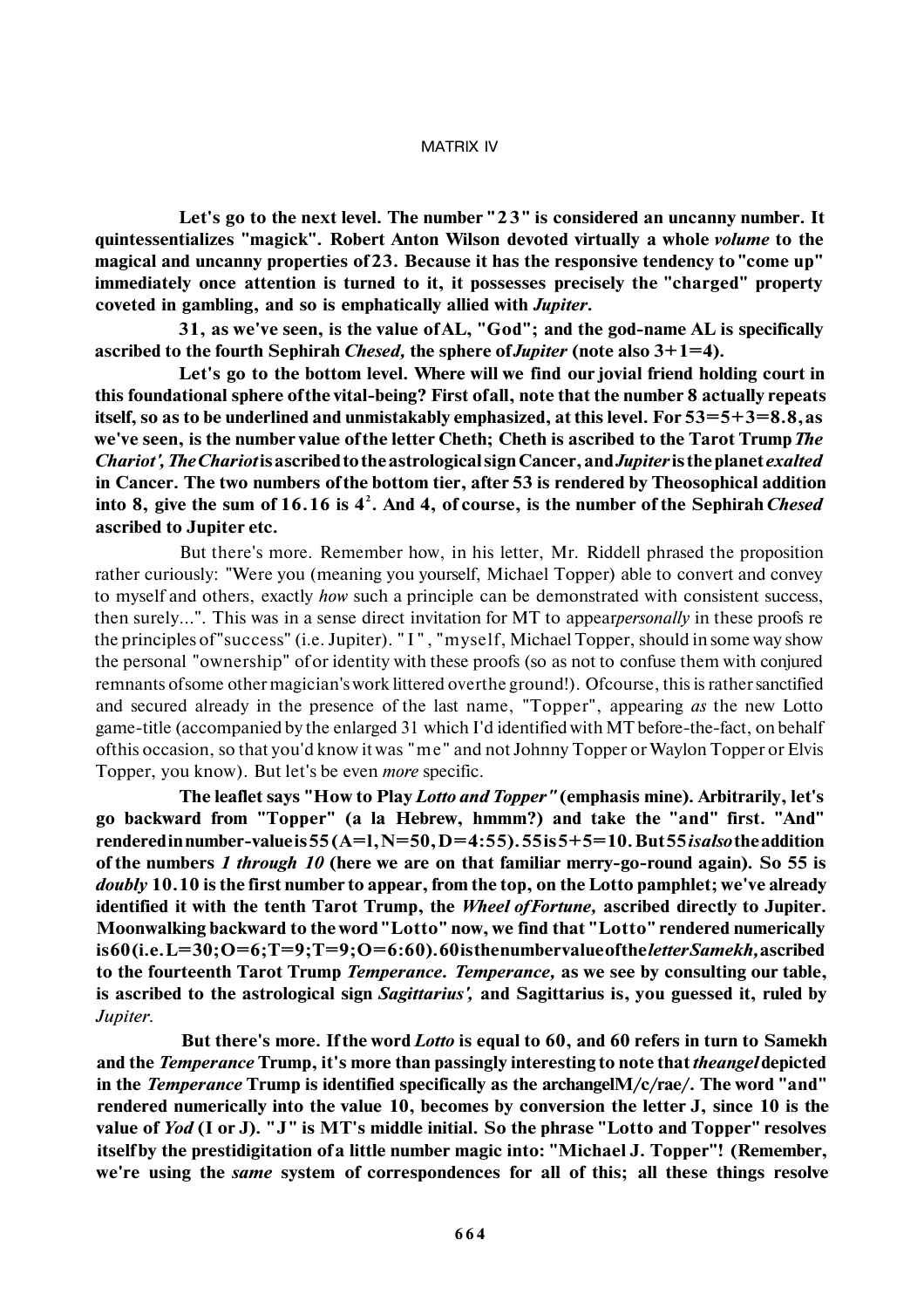### **themselves, in this uncannily consistent manner, using only one system of reference, i.e.the Golden Dawn Qabala-we do not jump arbitrarily from one number-system to the next just to get tortured "proofs".)**

So MT has appeared personally in these proceedings, by name, in accordance with the condition that Mr. Riddell set forward as constituting "convincing proof; we have scrupulously obliged the rules of the game, by "letter" and by "Spirit". Having impressed one's quite *personal* signature in this proof however, the question arises whether the point of all this is one of "ego", or one of Divine Truth. In other words, we're confronted with precisely the question that arises in consideration of the New Age proposal "you create your own reality". Just what *is* the point, ego-reality or spirit-reality?

The clear presence of MT's *actual name* in this proof, forces us to confront the question more deeply. If this was all there ultimately was to it (the improbable appearance of MT's name upon request in a medium over which he could obviously exercise no personal control in any known sense) then we might marvel at the mystery of it, incredulously calculating the chances (in this overt *game* of chance) of such a thing happening randomly with so adroit timing, yet in the end we'd be left with nothing more edifying than knowledge we'd found some Magickal "Donald Trump" able to carve his name in Ego-letters a thousand feet tall on buildings belonging to someone else, though right under the actual owner's nose!

## **Teaching, Or Trumpeting**

So what is the point, ego-reality or Divine reality? If this were ultimately an ego-exhibit, albeit of an unprecedentedly "magickal" type, we'd stop here; proof would end with the baffling presentation of MT's signature in the already-dry cement. If however, the purpose and *only reason* for this is to demonstrate the primacy of Spiritual Truth over the ego's self-frustrating versions of "reality", then we should find ample evidence of the very form and guiding principles belonging to the *testimony* of Spiritual Truth as outlined in "Why You Don't Create Your Own Reality". We should find that the only point of this exhibit, is to demonstrate *in action* the efficacy or uncontested validity of Divine Spirit Being and initiated alignment with that Truth. We should discover nothing less than that such Truth *teaches* the value of its own Presence, through the very proofs it marshals to establish *Hhefact* of its Presence.

## **How Your Everyday Magick- Trick Is Actually Performed**

Keeping one eye always on the essay "Why You Don't Create Your Own Reality" (and the summary of same given in these pages) we will return, then, "taking it from the bottom" according to the order of the description (starting, if we'll remember, with the vital-subconscious drone of the internal monologue taking its passive point of ruminative departure from the appetitive plane of the abdominal center and corresponding, basal brain-lobes).

The order of drives and appetites, by *interpretation* serves to orient the cognitive coordinates through processes of enculturation so that we are "parented" into the particular, polarized alignment producing the physical field of perception; and it's this physical field of perception which *models* the ideative range of our thought-patterns reflectively brooding upon, and reinforcing, the habit of that field. The encoiled lockin of the complex energy-network in the form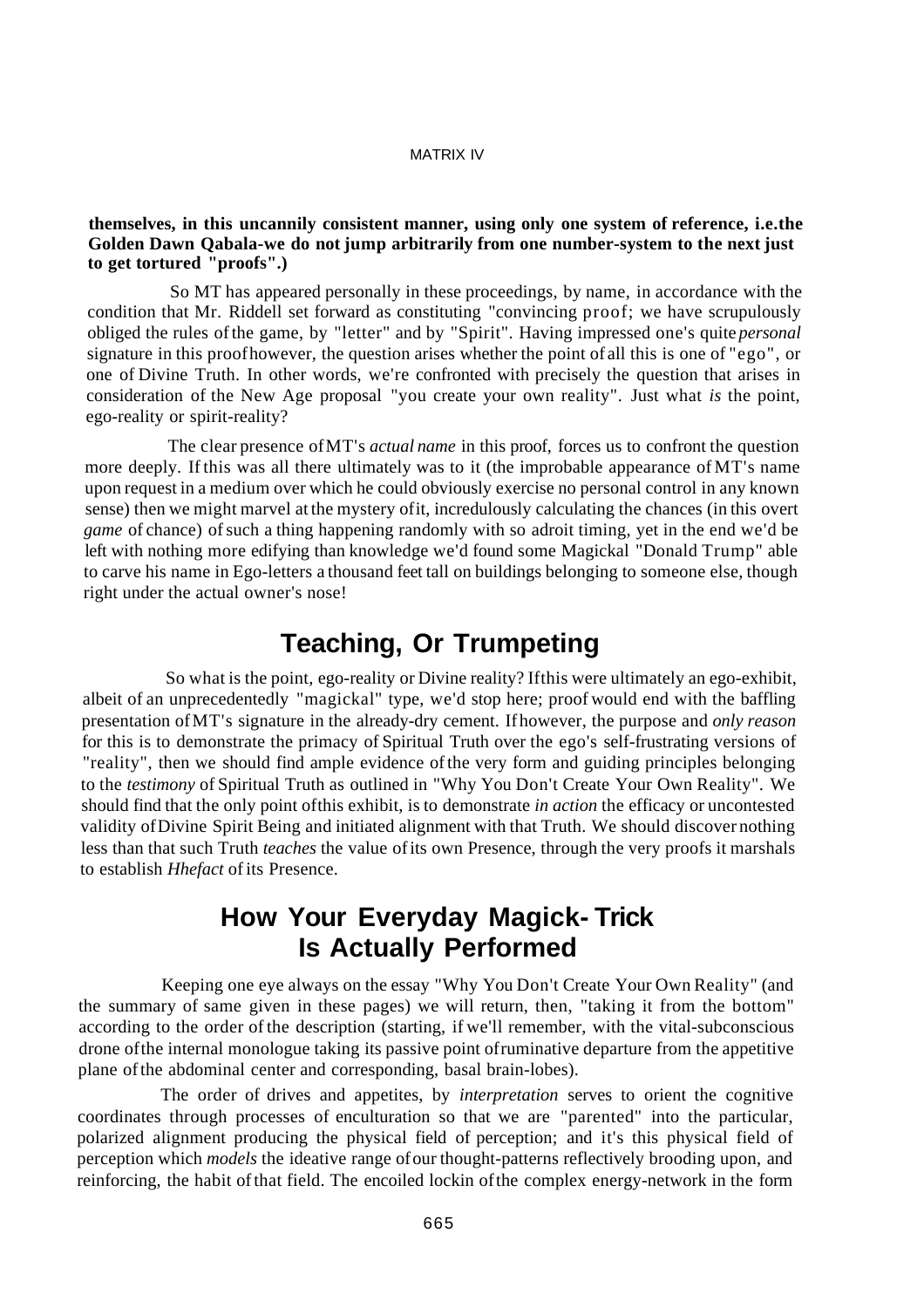of *kundalini* at the spinal base, represents the fateful "intussusception" of cognitive field-coordinates across the transdimensional extent of the mind/body axis, finally—and finely—focusing the stylized cross-section identifiable as the "fixed" physical framework. This lockin of the radiant subtle energy or "solar fire" of *prana-sakti* in the nucleated form *of kundalini,* establishes the characteristic rhythms and harmonic ratios of interaction amongst the subconscious centers and systems "fixing" the sensory-motor keys of stabilized material perception.

As we've learned through previous essays and "Light" reading in the *T-Bird,* the deep void-value of existence is "masked"



by this polarized intussusception in the order of transdimensional foci producing the perspective! "obliquity" of the physical plane; the field-energy properties directly associated with that deep void value (as which the force of the "material" field is secretly coded), become "occupied" with another function—i.e. they are *co-opted* by the general order of physical focus and put to work as sentinels, guardians set to sound the alarm against approach by the psyche toward their own bliss-void gates! Thus, if you'll remember, "theta" waves associated with deeply meditative and creative states appear in the ordinary subject only intermittently, not as signals reporting the presence of a "calm sea" but on the contrary, as expressions of disturbance. In the ordinary (non-meditative) subject they represent the emergence of fear and anger; "fear" and "anger" are the ways in which we encode our guardianship against the gates of the "unknown", i.e. the unexpected, the unanticipated, or that dark frontier where secured "knowledge" inevitably drops away: i.e., precisely the forbidden zone of the Zero-value, AIN (LA), the indeterminacy of the Void-state which constitutes our total condition, but which we mask and guard against through partial or oblique—physical—perspective.

Let's see now, if we find this state of things at the physical or material level, delineated by appropriate number-value in the bottom tier of the Lotto design. Shall we find this condition, comprising point-of-departure *of our ordinary range of thinking* (through which we propose to "create our own reality"), in any way represented in the numbers 53 and 8? And shall we find encoded there, not only the process by which *the familiar* typologies of thought are crystallized into seeds of future experiential patterning, but intimation of the means whereby thought may serve to midwife *direct Influence* of Whole-being Value in aligned manifestation of Spirit through the general pattern of experience?



### **The Fire In The Lotto**

**First: 53 is a number that has several, interrelated word-values.** *ChMH* **means 'sun", so we see the presence of the solar fire in the form of** *kundalini* **immediately awaiting**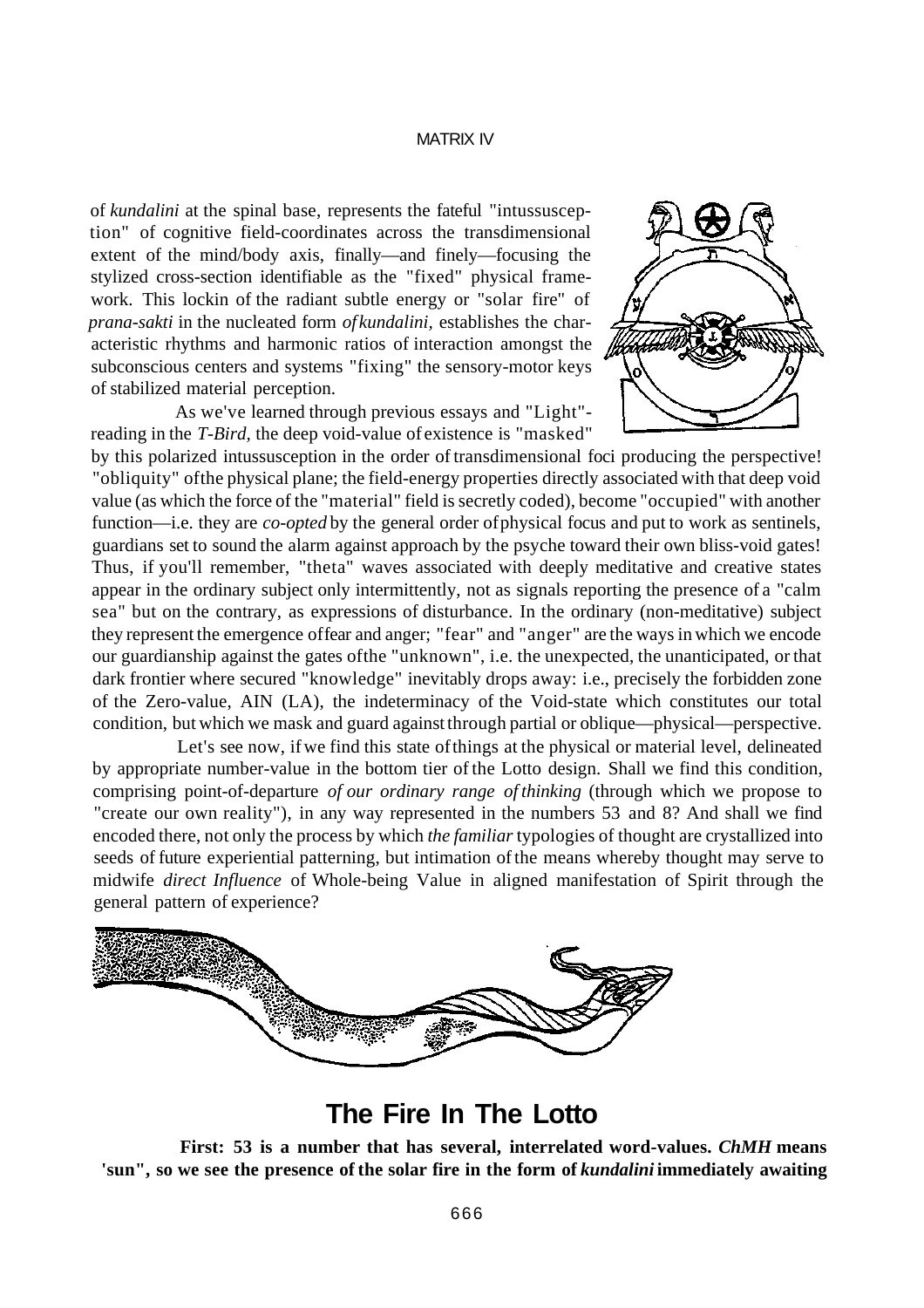our analysis. We know this "sun" is *kundalini* specifically, in its (characteristic) encoiled or "locked-in" state as it's in this state that it enlists and holds in place the "deep" energy-properties that become *buried* at the coccygeal plexus and corresponding, basal brain lobes as patterns of fear and anger: for ChMH means not only "sun", but "anger" or "wrath" Encoiled kundalini, in its material-world "exile" of divine-creative subtle energy, indeed represents the incorporative patterning of Solar-force as spirit-being in the state of'Vrath".

53 is MChVL, meaning "spleen", which also relates *to* "wrath" as in "venting one's spleen"; the spleen performs a purificatory and protective function, and in the oriental system of elements specifically represents *earth.*

GN, value 53, is "garden", a word indicating the perceptual profusion of the material sphere, with its many blossoms of "thought-seeds" springing up continuously as the luxuriantly-elaborated fruitage of experience. It also alludes to the physical "garden of paradise" from which human consciousness, in the form of encoiled kundalini (the descended Shekinah, in the Hebrew tradition) has been "exiled", locked out by the wrathful angelic sentinels posted at the Gates.

### **The Stone In The Lotto**

But 53 is also ABN, meaning Stone (especially with reference to "the stone that slew Goliath") and is employed in Qabala as a term of the Philosopher's Stone, i.e. the Great Work accomplished. ABN is the spiritual formula of the Father and Son united, Le. AB (father, ascribed to the Supernal *Chokmah* on the Tree of Life and represented by the top tier on the Lotto design) +BN (Son, ascribed to the Sephirah *Tiphereth* or sphere of the s««—53—and represented by the Middle tier on the Lotto design). AB+BN=ABN, Stone, which we find specifically as the formula of Completion at the bottom tier of the Lotto design. This signlies with little interpretation, the bringing of spiritual unity and aligned continuity between the ego-consciousness of waking life and the Whole-being value of Spirit-consciousness, into harmony and integral identity with *thephysical* sphere and its subconscious processes as sign of real Completion, Le. the accomplishment of the "Medicine of metals" or the Philosopher's Stone which can "leaven base ore", "Sublime and Multiply it many times".

## **The Lover In The Lotto**

53 is also MAHBH, meaning "a lover". A "lover" is the *object* of love or desire (thus representing the many, symbolically allusive "things" modeled by and coveted in thought, which become fit material for 'impregnation" through the fertilizing seed of concentration; MAHBH refers us directly to the number

8, which has as one word-equivalency the term AHB, meaning"to love", "desired", "beloved". 8 is also DD, "love", "beloved" or "breast", "pleasures of love": this "breast" represents the maternal sphere of physical existence itself. It is the pleasurable teat from which the *milk* of nurturing experience (derived from the fertilized, impregnated thought-seed) eventually flows (cf. ChLB, "milk", having the value of *40* and so belonging precisely to the top tier of the Lotto design corresponding to the "head", Divine-mind and Its creative patterns, the Supernals and oversoul consciousness etc.—4.e. the locus where seed-ideas are nurtured, matured and gestated as the coinvolved patterns of experience).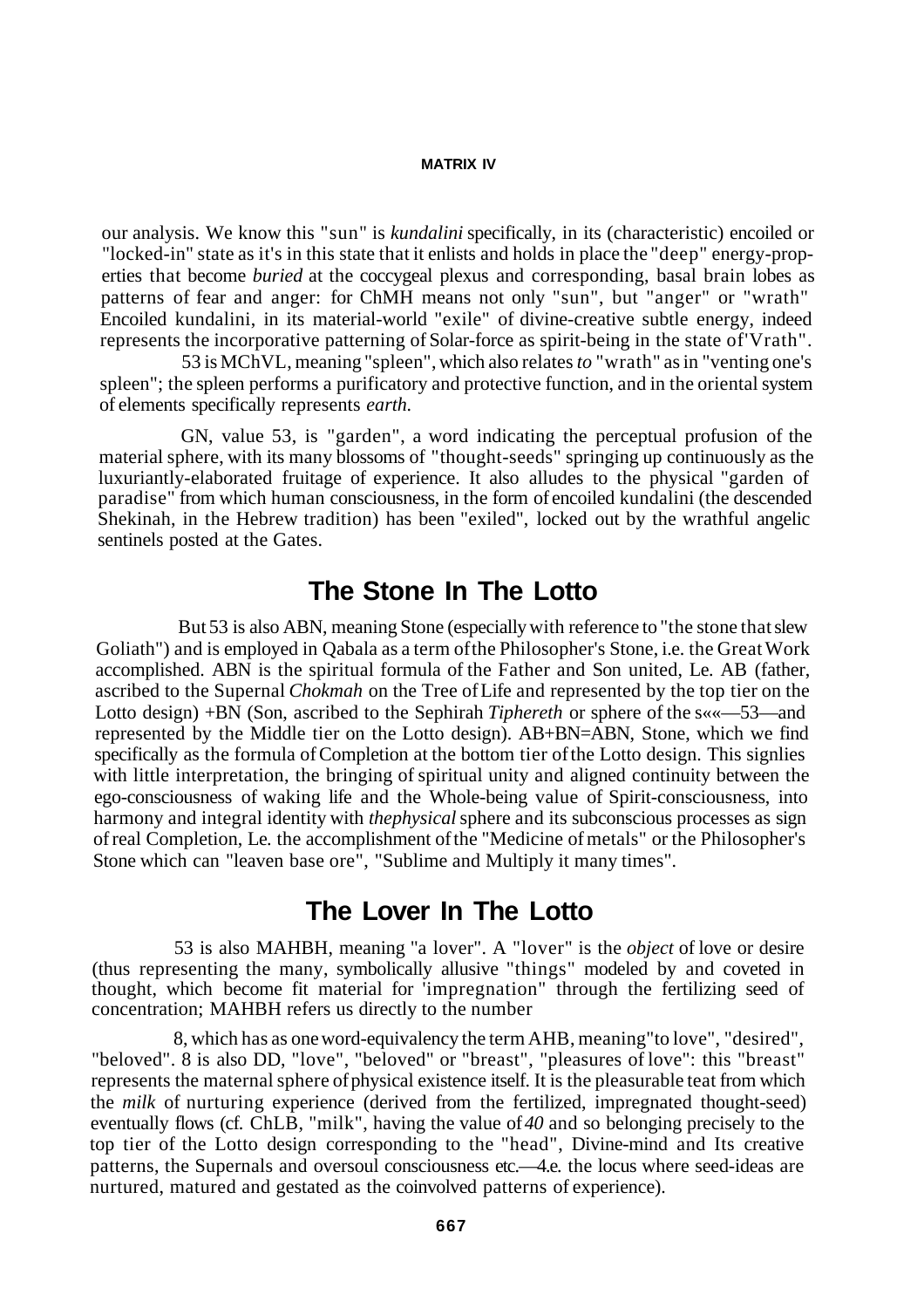## **Desire/Will**

We're suckled, nurtured and weaned on our experiences. The breast is only a *potential* source of nourishment until *real impregnation* or fertilization takes place, and that's accomplished through the intensification of love/desire (AHB=8) to the degree of *active will/intent* (ABH, value 8 having the exact meaning of "to will", "intend"). Do you *see* the proofs of this teaching sitting here like so many plums to be effortlessly picked? They're all arrayed right out here, unmistakably, before us. The presence of the number 8 at this bottom (physical) tier of the Lotto design clearly shows the process by which passive, ruminative monologous thought in the form of constantly churning desires, becomes converted by a simple transposition into the active force of will/intent necessary to infuse a thought with sufficient identity-value as to move it up a notch in priorities and consolidate it into a true, patterning seed of developmental values: AHB, "to love", "desired", becomes ABH with a rotation of two letters and so, voila! now means "will", "intend". Is this not what we've taught all along, in "Why You Don't...etc."?

This "mind-manifesting" process is superintended in its most *successful* and *complete* form when infused with the spiritual holism of Stone (ABN=53), the union of Father—super-or oversoul consciousness—and Son—ego-soul consciousness—and thus directed from the Supernal position of true Spiritual Will rather than the limited perspective of ego-will alone. ABN (53) is the "lover" or "Sun" (53) which is secretly or overtly *desired* (8) as the *beloved* (8) by the activity of ego-soul perspective (this ego-soul is directly encountered as the psyche of *Tiphereth* and its surrounding Sephiroh on the Tree of Life, and the corresponding middle tier on the Lotto diagram); but it is also found by reflection, focused in the "matter" of the physical sphere: for ZA, value 8, is the initial-code of Zauir Anpin, the name of the Lesser Countenance or microprosopus—the ego-soul of *Yetzirah* or World of Form, centered by *Tiphereth.*

### **Above/Below**

ABN is the secret object of Union which is desired *behind* all substitute, symbolic or camouflage objects of desire. We wish to *realize* the Unity which is presently there, and which seems like an active *union* or uniting when realized. In our superficial ego-existence we desire *union* or absolute self-congruence with various objects, accomplishments, goals, ambitions, images, titles and drives; yet the *secret object* of self-congruence or absolute-unitive consistency is the Divine (AL) Zero or Void-being (LA) of the ego-soul *integrated in direct self-awareness* with the Absolute-value through which Oversoul-consciousness manifestly functions. As we've seen, such Supernal Zero-value is the onfy "property" of Being, alone *inherent* to the soul, which is capable of fulfilling the inbuilt requirement for Infinite Self-congruence and perfect unbreakable consistency or continuity under all conditions. And lo! 53+8=61=AIN, the Negative, Void-value, Supernal Non-being or NOT (LA) ascribed by Qabalists to the Supreme Principle, above All (AL), the Negative Veils of Absolute suspended above the whole Tree of Life. That we find it as the "formula" of the bottom tier on the Lotto diagram (being the sum combination of the two numbers, 53 and 8) affirms the Hermetic formula: "That which is above is as that which is below" etc. and the Qabalistic maxim "Kether is in Malkuth and Malkuth in Kether, but after another manner".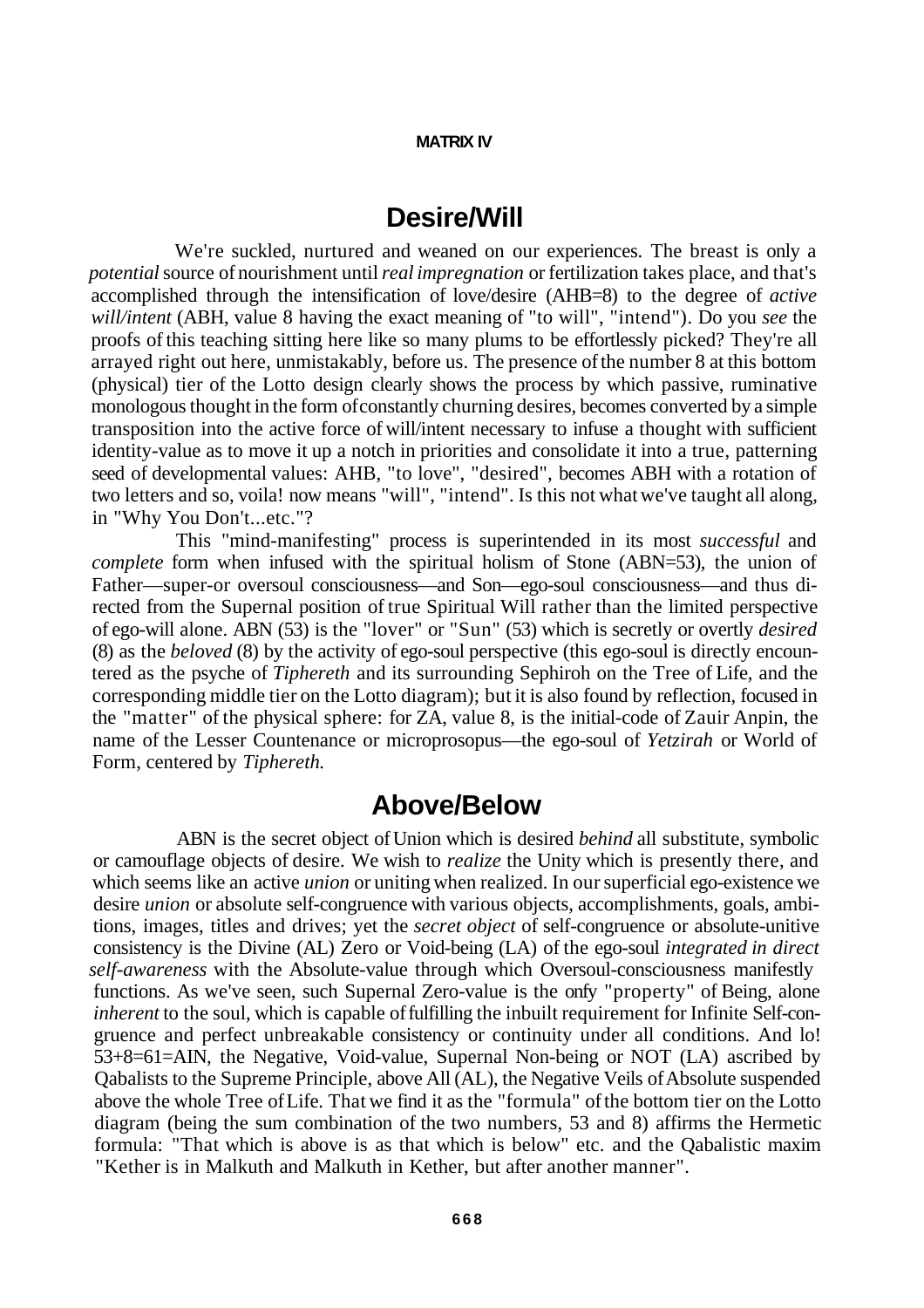**An anagram of AIN is ANI, "I", myself, same number value (61). Thus the mutually inverse identity of Self and Void-being. (Don't forget the equation of 8 with 418, number value of the Hebrew ZHVT, "Identity".)**

**61 is also the value of ADVN, meaning "Master", "Lord"; ADVN is a God-name or title associated with** *Malkuth,* **the Sephirah—sphere—of Earth, indicating full integration in Conscious continuity between Supernal Void-value and physical existence itself. This condition** *is alone* **completion and Mastery. Where initiated awareness isn't fully integrated into and as physical conditions and "material" instrumentality, realization is incomplete.**

Now let's move up to the proofs of the *middle tier* on the Lotto diagram, the domain of the self-reflective psyche or ego-soul (by mediation investing the Whole-value of Identity represented by the top tier of "Supernal Sephiroh", in forms and objectives generated through subconscious patterning-processes focusing down upon and aligning the "vital sphere"—the lowest segment of the diagram).

We should expect to find this mediating function (in the vivification and selective impregnation of thought with concentrated vitality and the whole-value of Identity) represented in the numbers 23 and 31; for it's at this level that a sufficiency of fascinated identification "enchants" the awareness of the ego-soul into lingering intimacy with an object or idea, holding to it and "rubbing" it as it were with the friction of deep interest until it kindles to a critical degree of impassioned will, like matter resolved to a single consumptive flame. In the intensity of this "psychic oven" the seed of a specific identity-potential—bristling with implication and silhouetting patterns of its subsequent elaboration—is produced as a real Determinant. Like the "male seed" in physical reproduction it must be unified with the complementary "chromatin" of the ovum, in order to be "rounded" to the degree of true living development; thus the fertilization and incubation process is completed in the "head", the top tier of the Lotto diagram, where as we shall see the inherent holism of the womb of the Creative itself contributes the complementary components, the obverse attributes which alone give Completion to the thought as a viable, i.e. truly Living, seed.



**Glad At Heart**



**Beginning then with 23, we have ChDVH, meaning "joy" and "life". The emotional heart center where thought is actively held, nurtured and partially gestated is the locus of "joy" or bliss; a thought is "held" or frozen for prolonged contemplation out of the monologous stream in the first place, because it gives the identity "joy", even if the joy of the identity happens to be in morbid or negative, fearful or anxious ideas. And as described above, the excited vigor or amplified fire of the interested psyche is instilled in the thought to give it** *life;* **ChlH, value 23, is literally the "Life-force"; it means also "midwife" (as we've had occasion to refer to the ego-function at this stage), "lively", "healthy" or "vigorous". ChlH or the Life-force is Qabalistically ascribed to Chokmah, the Father (the tier above); the present, middle tier corresponds to Tiphereth, the ego-soul or "Son" (i.e. "sun", cf. 53 below). Father and Son conjoined, remember, produce the formula of ABN (53), the Philosopher's Stone.**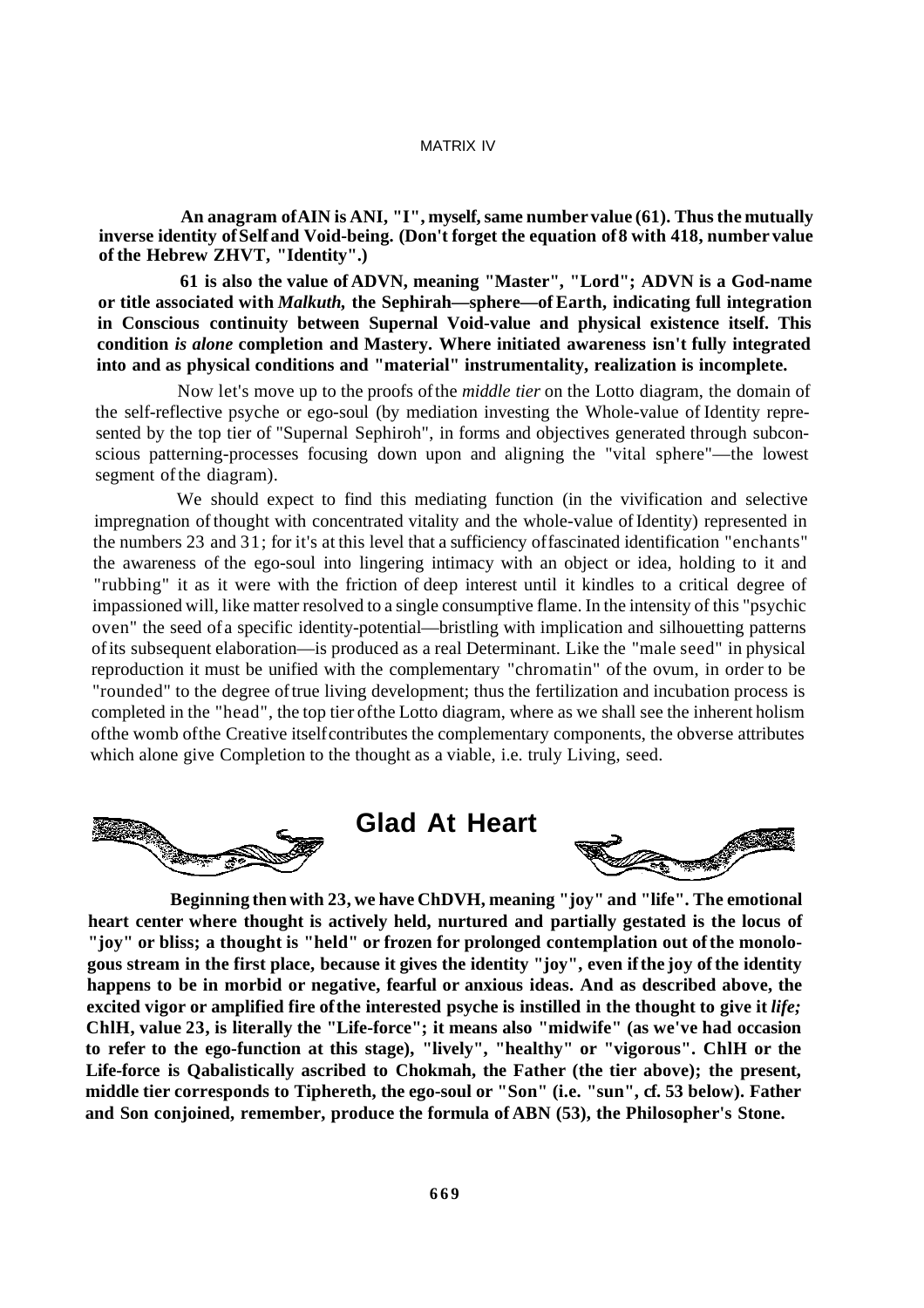## **The Charm Of Making**

**31, if we'll recall, summarizes a complete spiritual formula (AL-LA, God-Void etc.). Again, 31=3+1=4, the Sphere of Chesed or** *Jupiter* **just as AL is the god-name of** *Chesed;* **and Jupiter is the planet ascribed to the** *Wheel of Fortune,* **with which the Hebrew letter** *Kaph,* **meaning "hand" or "grasping hand" is identified. A grasping hand signifies***prehensility;* **thus the "charm of making", which we see illustrated in the procedures and principles occupying this stage. VIED (31) means "and there was"—Le. the "fiat" involved in the creative spell whereby a thought is brought forward as a viable seed of experience.**

**31+23=54. DN, value 54, means "to judge or rule", i.e. to discriminate—precisely the principle (buddhi) brought to bear by the self-reflectively conscious faculty in drawing forward a specific thought for protracted attention. AGN (54) is "basin", "bowl" or "vessel", signifying the oven of gestation or heart-vessel in which LHTI (54) "my flame" is kindled, i.e. the personalized thought-form brought to a critical degree of volitional intensity (ND, meaning "skin" or "bottle", represents the same thing); LHTI, significantly enough, also means "enchantments", in this context alluding to the "spell" or** *charm-of-making* **whereby the force of Identity is fatefully fascinated and fixed by a particular object or idea. Note that hi the tier** *above* **corresponding to the "highest" sphere of the Supernals and** *oversoul* **consciousness, the term AT (value 10) means "enchanter", thus hinting at the true source of the patterns whereby the ego is transfixed for a season.**

**DMT, (54) means "rest", and MTH, same value, means "bed"—"rest" indicates the innate** *stillness* **of the center (i.e. Tiphereth, the heart), and "bed" suggests the vessel or medium of that rest; but MTH also means "stick or rod", referring to the rigid armature or stalk of the spine and suggesting the alert verticality of the** *conscious axis;* **combining the two ideas, rest and alertness, we obtain the natural state or condition of the ego-soul (restful alertness) mediating that axis when properly aligned with Whole-Being Value, of which the cerebrospinal "line" is the void-pleroma (all things resolving themselves into Void in direct alignment through that axis).**

We should by now expect to find the rest of the creative formula clearly represented in the number-word equivalencies belonging to the *top* tier of the Lotto diagram, corresponding to creative Light of Void-mind, the Supernal principles of oversoul consciousness etc.

## **Crown Of Creation**

**Remember that 10 and 40, the numbers of the highest tier, are the values of Yod and Mem respectively, plainly alluding to the declarative Affirmation of Divine Identity: "I AM" (I-M). We may further get our bearings and know we are in the correct sphere, self-consistent by characterization in keeping with its infinitely homogenous and Self-same Value, by noting that GBH (10) means "elevated, exalted, high"; DAH (10) means "flew, soared" and alludes to the lifting of the thought seed as it's spirited from its place of initial formulation in the heart, to the lofty aerie of the head-centers. ChB (10) is the "hidden place" where further elaboration and incubation of the seed through chambers of the mind occurs. 10 is not only the mystic number of** *Jupiter* **and number of the** *Wheel of Fortune* **ascribed to Jupiter; it's also the summary number of all the Sephiroh of the Tree of Life; so just as the yogic tradition states that the Sahasrara or head-center summarizes and brings to flower all**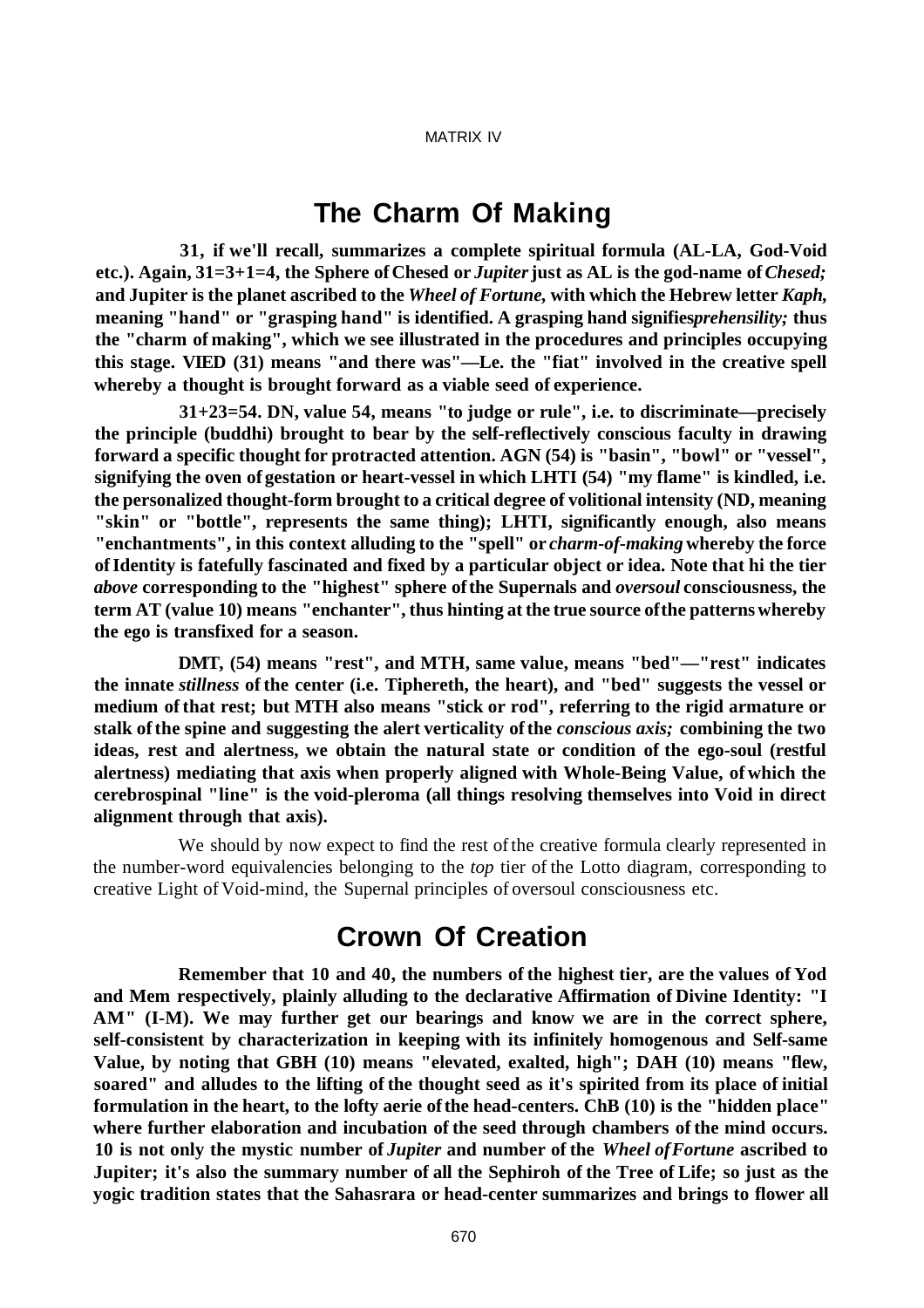**the other centers, so we may see the presence of the** *total* **number of Sephiroh (centers or spheres) in this topmost tier as a direct representation of its Identity with the Crown chakra, or Sahasrar; and the Sahasrara is traditionally attributed to** *Jupiter.*

## Womb Of Gestation

**DV, value 10, means "Two" and signifies the necessary state of the "psychic zygote" or polarized, binary seed-form as which the thought must be coded in order to appear in the field of manifestation. That two-fold, fertilized character is in fact directly reflected in the YOD (10) and MEM (40) of the "I AM", for "yod" is the spermatozoon (as foundation-letter of the Hebrew alphabet) fertilizing the amnionic waters of Mem (Mem is a** *mother-letter,* **and is attributed to the element "water"). It's for this reason that one word-equivalent of 40 is, as we've seen, "milk" (ChLB), the juice or water of pregnancy. Thus we have the formula, described throughout our essays, of the whole-value of Identity (I AM) invested in the fertilized pattern of Intent, Will, desire etc. (i.e. the alluring Self-design of the "enchanter", AT [10]).**

**This "line of thought", so to speak, is amply reinforced when we add the two numbers of the highest tier, i.e. 10+40=50.50 is well-known Qabalistically as the number of the Gates of** *Binah,* **the Supernal Sephirah of the** *Mother* **or Creative womb (Mind) of thought-gestation. ATM, value 50, means "closed", "shut up" (the incubating womb); IM (50) is the "Sea", i.e. the creative amnion or oceanic medium of thought-gestation; KL (50) means "all", "every", alluding to the fact that Everything is brought to birth from this creative Sea. And LK (50) means "to thee", the impersonal (supersoul) counterpart** *to* **the term LI (value 40) meaning "to me, to mine" (i.e. the "message" inscribed in the thought-seed, implicitly posted to oneself; it constitutes an identity-"signature" personal and unmistakable as a finger-or-voiceprint which ultimately matches the Result—the manifesting experience to its progenitor: the specific ego-soul identity with its characteristic thoughts and desires to which the experience corresponds).**

## It Is, Because It **Can't Be**

Have we shown it? Does the precise correspondence of the pattern encoded in the Lotto pamphlet with the ongoing content and character of the Southern Crown teaching prove itself repeatedly, and at *every single point?* Those who've been paying attention, with an unprejudiced heart, will already agree. That you're in the presence of what *proves* itself at every turn to be absolutely Non-ordinary, may however be a point that's difficult to keep in focus and hang on to precisely *because* it's removed from all the rest of your everyday experience. Yet you'll know it's true, when those who will deny it out of hand are asked how they can be sure it isn't anything more than coincidence or accident, and they inevitably reply "because it *can't* be". That is precisely right; to the resolutely ordinary and official way of viewing things it "just can't be, that's all there is to it, case dismissed"...and it's exactly when you hear these words as you inevitably will, that you will *know* it is True. A non-ordinary or' 'miraculous" event has been produced in plain view, for everyone with eyes that may see, to see.

Know however, that those who upon hearing this word have a remaining vested interest in vehemently denying, gnashing the teeth in anguished refusal and declaiming upon the "sheer luck" of that scoundrel Topper, must find cause to choke on such words as they're said; for this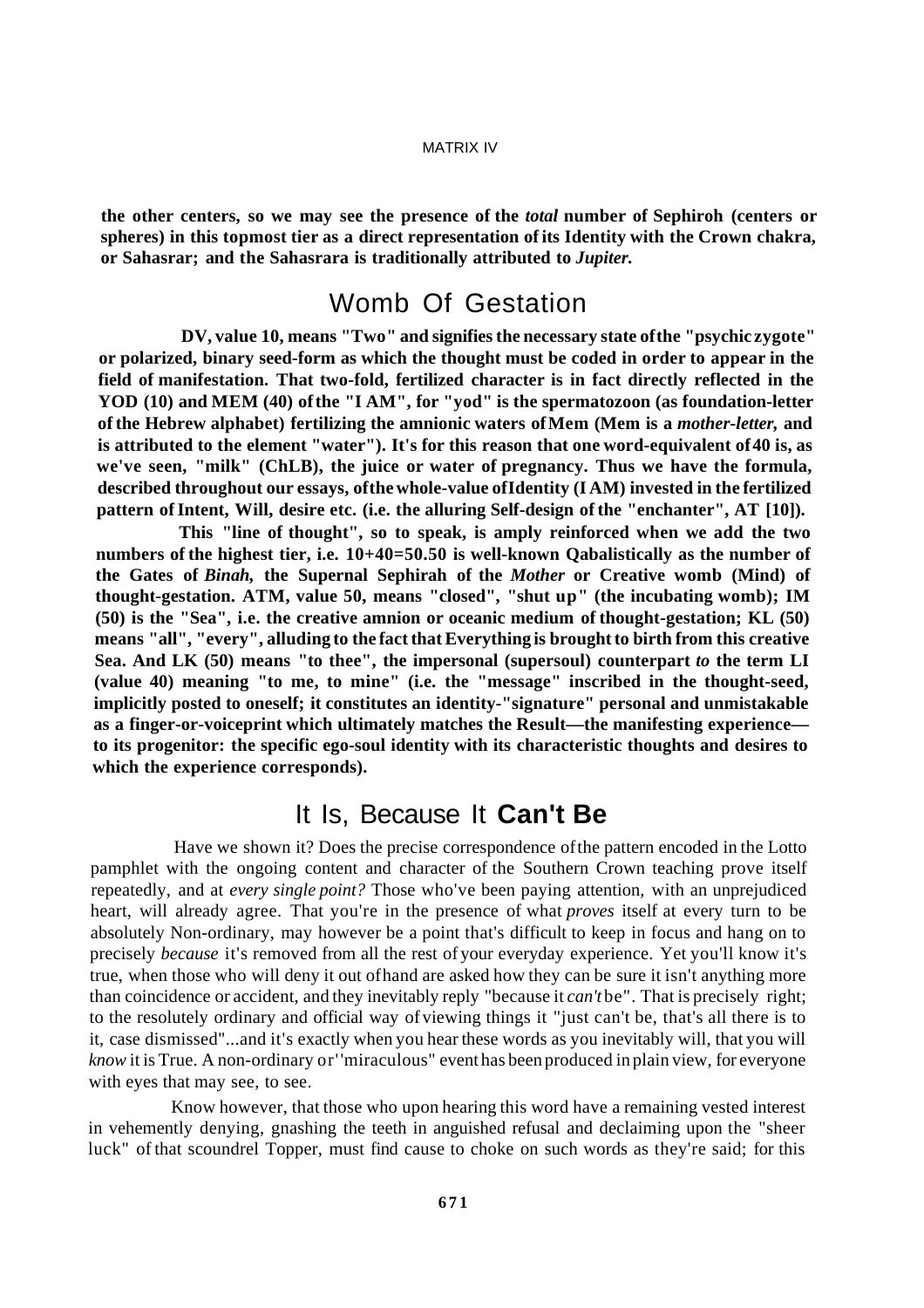demonstration was produced also as a kind of double-bind pun, a self-referring mirror-maze for the mind from which it can't escape in the internal self-contradictions of its "denials"; **for this unaccountable stroke of "outrageous luck" has taken place with respect to the very** *game* **of Luck itself!**

## Wherein We Reveal How

"How, then?" we hear the mystified incredulous lament. And "how?" ask all the sincere seekers of Truth who yet can't find the "mechanism" behind it all, the "explainable" hidden guidewires and backstage props that would draw this whole thing into a little more comprehensible focus.

**Look then at the** *inside* **of the Lotto pamphlet (which we've reproduced in Figure D). Note the numbers arranging themselves in two vertical columns (the "side pillars") and the single number in the Middle (the "middle pillar"). Add the numbers of the left column (10+26=36); add the numbers of the right column (1+12+23=36): isn't it rather remarkable in itself that these two rows of "arbitrary" numbers should add up the same?** *Both* **total to** *36.* **But what does all this have to do with "How?" i.e. "how did MT and AAA 'pull it off?"**

**36 is the number value of AIKH; and AIKH** *means* **"How?" To add insult to injury, the general bafflement simply piles up more thickly as everyone's incredulous "How?" is echoed and mimicked and played back in the** *doubly reinforced* **number-value derived from adding the two (inner) side-columns! Is there no mercy? Is no one to be spared this infinitely improbable mockery?**

### It's Done: Thus!

**Let's** *see. Adding* **36+36 we get 72. And 72 is the number value of precisely "mercy"**

**or "kindness", i.e.** *ChSD.* **But ChSD** *is* **exactly** *Chesed,* **the** *sphere* **of** *Mercy* **ascribed to...Jupiter! Here we go again. Is there** *any* **further clarification, (other than this note that such Demonstration was made not for the** *vexation* **of spirit but out of mercy and compassion for the condition of "all sentient beings")? 72 is also BSVD, "in the secret". Not very helpful. Like the wave of the conjuror's wand, it is also the value of BKN: "thus", "so", "therefore" or "then". So** *that's* **how it's done? "***Thus***"?**

## **Obi Wan Redux**

**What else. There's OB (72) meaning "Atziluth's (the highest tier, the World of Emanation) Secret Nature" also, "thickness, cloud". Looks like you're**

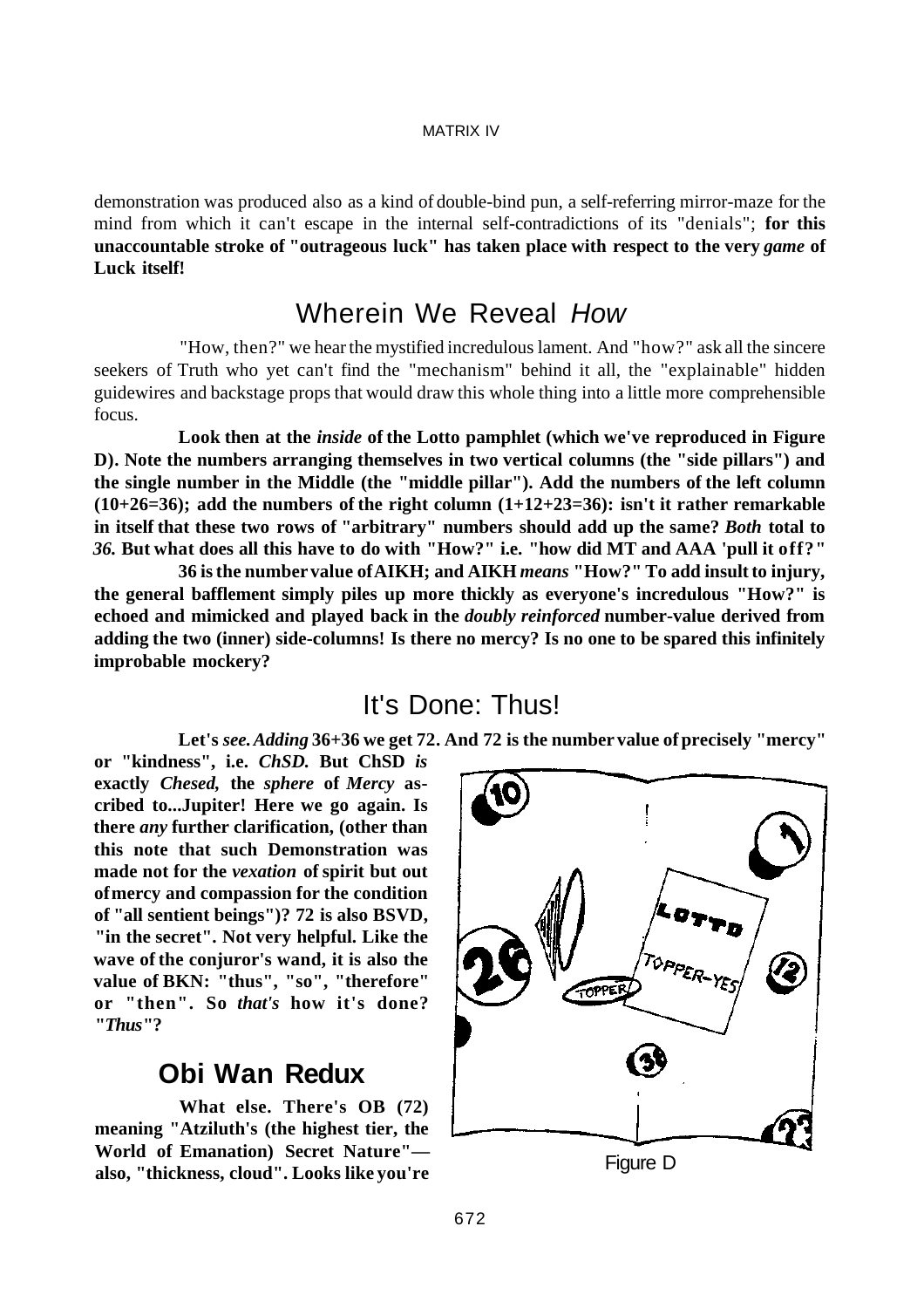*still to* **be kept in obscurity, regarding your resounding plaint of "How?" But OB is also "aub" or Obi, referring to the African term "obeah" or** *magick,* **companion of Wanga (whence "Obi Wan Kenobi"; remember our "Qabala of Star Wars"?).**

**Let's go to the lone central number, which sits there on the Middle Pillar precisely like the heart-center of** *Tiphereth.* **Perhaps it will hold the resolving key. Indeed, 38 correlates with LCh, "green" (the color of the heart-center) as well as 'Vigor", "freshness"—i.e. the values we identified as** *imbuing* **the seed-thought with the necessary Life-force from the active attention of the ego-soul,** *Tiphereth.*

**But 38 is also** *ChL,* **meaning "to fall on" or "occur": humpf—another "voila"! It "occurs"—"thus". ChL also means to "dance" or "tremble". Does that mean it "occurs" through "ritual (dance) vibes" (tremble)? We only loom into real sight of the truth when we see that ChL means primarily** *"to apply laws", "regulations".*

So that's "how it's done". **By the application of hermetic laws.** There are regulations to the business, Divine formats to follow despite everyone's asseverations that "you create your own reality". Indeed, the means whereby *everyone* may benefit from the part of truth only shadowed in that faded saying (thus aligning themselves with the Real principles whereby they may indeed achieve beyond all expectation the "Heart's desire") is already given in very simple form in the Southern Crown cassette-instruction of **PRIMARY CREATIVE VISUALIZATION EMPOW-ERMENT,** and in somewhat more advanced form in the companion cassette **FULL-POWER VISUALIZATION.**

**Indeed it is here that you will find "Atziluth's Secret" in a form suited to the instruction of this plane; for if, as a final salute to our Qabalistic proofs we add the numbers 36 and 38 together, we get 74 which is the value of OD, "eternity", and "witness" (i.e. the Witness-consciousness of ancient Wisdom); and DO, which is "knowledge" or "wisdom" itself.**

This Demonstration solves as well for another Puzzle which had long been posed in relation to the Southern Crown teaching; for the question had been, from the beginning, how a higher-order spiritual instruction of liberative magnitude and factual obscurity with no less charge than to effect large-scale transformation through its presence, could hope to marshal the broad public base necessary to generate the requisite *mass-energy* (i.e. literally, the energy of the mass!) for moving the proverbial Mountain. Where such scale or empowering Proportion could never come through any *direct* rapport between the level of mass interest and the degree of spiritual intensity required to lift the Teaching and its Helpful elements onto the plane of the public's attention, nonetheless it could obtain the necessary means through inauguration of a large-scale Ritual making use of the very forms with which the mass-imagination *is* conceitedly preoccupied. It could hope to achieve the same general effect through institution of a cosmic Ceremony, enlisting its participants on a scale the breadth and depth of the State itself so the very name of the Teaching Adept could be chanted with unnaturally avid affirmation—an uninterrupted incantation going up to the responsive Vaults of Heaven as fervid prayers, integrally employing the very Moniker Terrible and punctuated with a decisive "Yes!"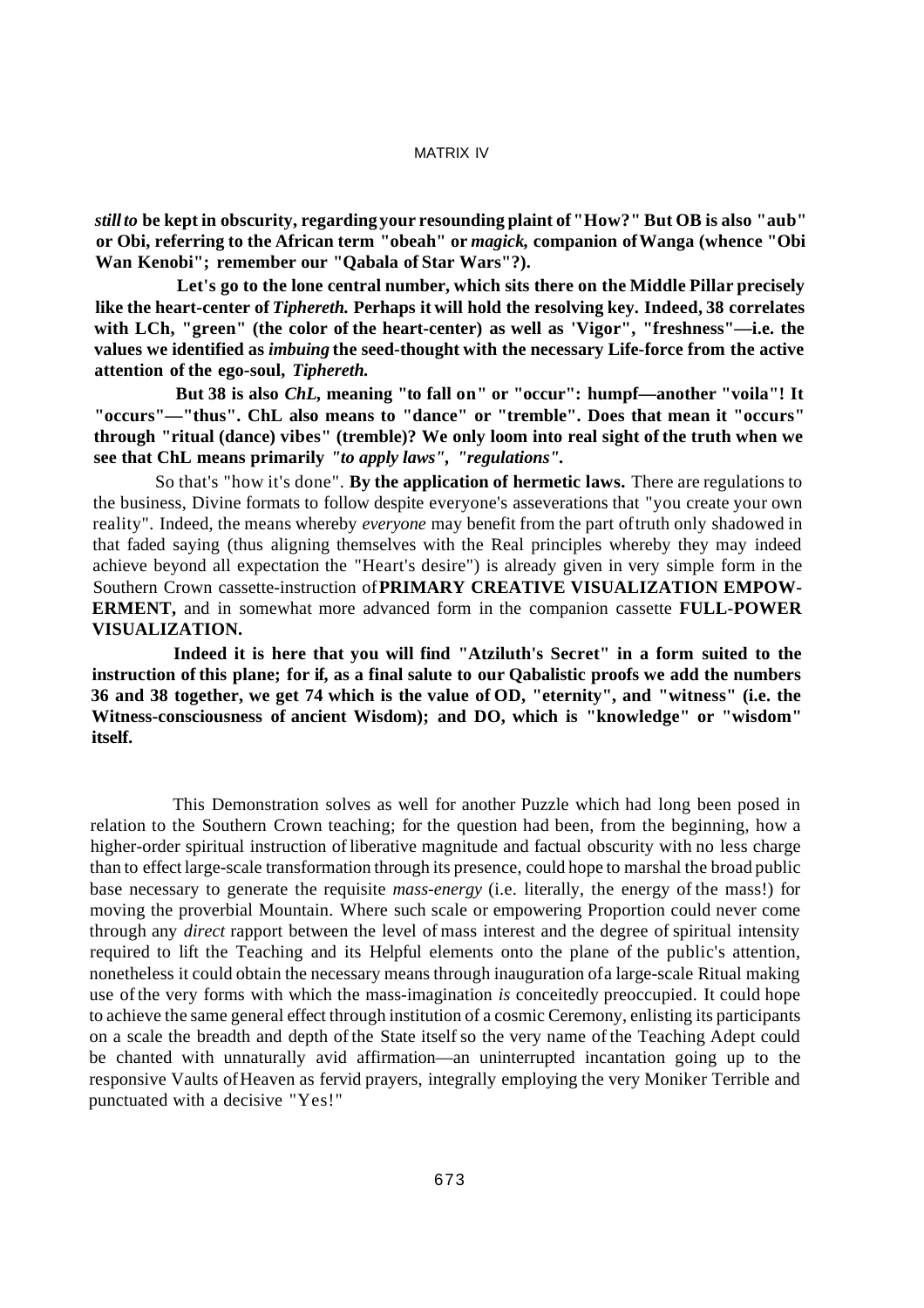We refer you again to the essay "Why You Don't Create Your Own Reality" in the Nov. '89 issue of the *T-Bird.* Study and study it again, for it isn't just a "classic in abstract logic"; it very specifically details the way in which thinking (feeling, emotions, ideas, beliefs etc.) actually correlates with the "world we experience". What may not be so readily appreciated by the reader, is that these MT essays aren't simply "erudite", or exercises of a higher logic. They are first of all expressions of *initiated insight,* based on direct Seeing or Intuition in the spiritual sense of the term (see "How To Stuff A Wild Blue Meanie", April '90 issue). Any "learning" or manifest expository power also accompanying these essays shouldn't be taken as the primary "means" by which the content of their pages was derived; "learning" is brought to bear on these themes for the sake of the *reader,* so that he/she may have ample cross-reference whereby to enrich the understanding of all *original* matter put forward in these writings, and also as a means of incidentally clarifying data presently describing the position of such fields as psychology and philosophy, science and metaphysics etc.

Initiated understanding also furnishes the awakened degree of intelligence serving to refine such modes as are required to properly *organize* all communication of the original insight; for even that Seen with such inner clarity owing to initiated awakening of the faculties (as well as the Axis of Knowing Itself) must still be interpretively framed in the available language. *This* challenge is insufficiently appreciated by the public as an historical matter, and indeed accounts for the frequent impoverishment of the practical teaching that would communicate such subjects; the subtle "non-linear" character of the Deep state of things as directly perceived, runs right into the *linearity* and clunky box-car character of the verbal mode awaiting as the inevitable "vehicle of transmission". Owing to the sense of the often counter-rational Opulence of initiated Seeing, the given "adept" often neglects development of just those powers of coherent communication required to convert the "subtle" into sufficiently elastic yet accurate language as to do justice to the "inner" data upon the necessary *shared plane.*

Often this circumstance is an implicit function of the *initiated level in question,* and can be accounted for by the simple fact that the "adept" himself has misunderstood the terms of his initiation, taking it to be more than it actually is. "Clear vision" *itself is* a function of the initiated level. The more inclusive the octaval Density from which the Initiation proceeds, the more comprehensively aligned and complete the vision—which serves to explain why these principles have awaited the fullness of time in which to receive their proper exposition, as well as their most definitive exemplification.

## **From Number-Magick To Seth Theory**

First of all, then, reread the Nov. '89 essay; in brief recapitulation we may simply say that it addresses the "New Age" doctrine probably first established in its modem form by the channeled communication of *Seth* (for a discussion of the nature and the *limits* of all such communication, review the seminal essay "Why *You...etc.*" as well as the explanatory discussion re planes of "space/time" and "time/space" in the Nov. '89 "Channeling, UFOs...efc." Part II; also the Dec. '89 book review of the afterlife "John Lennon" channeling *Peace At Last).*

You may or may not recall that, according to the "Seth" perspective, you "create your own reality" since your characteristic thoughts are "signatures" (unique as fingerprints) that code the energy-patterns through which the field of experience is organized. Thus your experience is a direct (if psychologically "masked") transcription of your general cognitive adaptation to the innate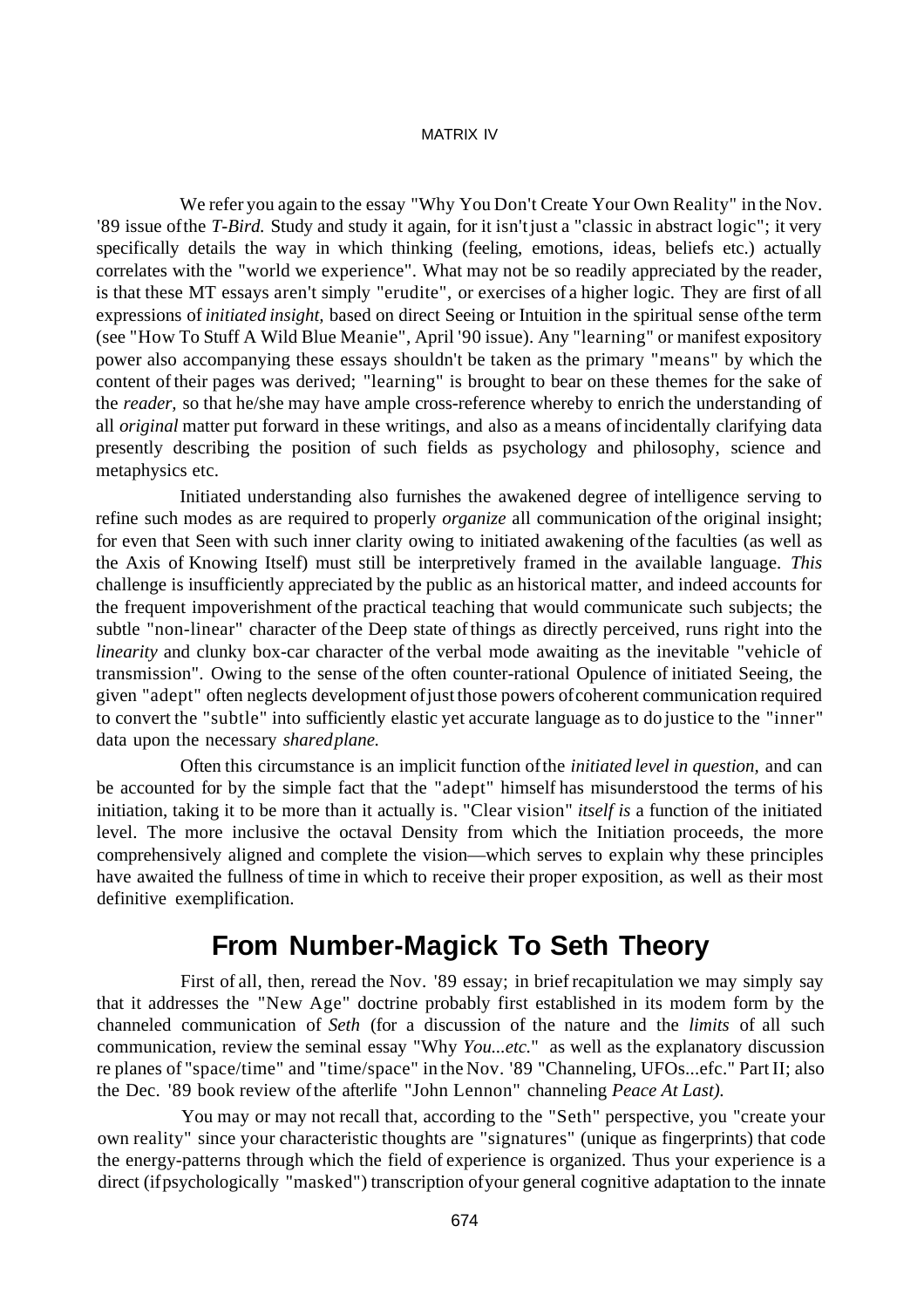integrity and spontaneous authenticity of your being, reflecting the ease or anxiety by which you interpret the value of that being.

Such communication was meant to serve as a means of educating the "soul" of this plane to its personal responsibility re the type and quality of "reality" it experiences. The Motivation was originally inspired by a recognition of the general, *negative* interpretation to which the psyche of this earth-sphere is educated, habituated as it is to mental reinforcement of "survivalist" scenarios structured around theories of "scarce resource" and all the competitive inference embedded in such thinking.

Pushed to the logical extreme of its implication, of course (a test which "New Agers" are, unfortunately, not in the habit of making) this teaching proves to be strictly a doctrine of *commission;* what you actively think, desire, fear or believe with the emotionally-reinforced value of your identity, unerringly *becomes* the corroborative data of your experience. This ultimately means that children who are victims of war, have somehow brought it on themselves (and by interpretation logically *deserve* the fruits of such thinking); rape victims are uniformly and inevitably culpable *themselves,* as they *must* ipso facto have *drawn* such experience to themselves through habituated entertainment of some corresponding *desire* and/or *anxiety.*

## **A Pseudo-Epiphany**

This is no "unfair" conclusion; Jane Roberts herself and all those who—in her classes subsequently "learned" through such premises, continuously wrestled with just those implications—which were often explicitly confirmed by "Seth" through some example! This "insight" is often reported by those undergoing *est* training, who have suddenly "got it" as a result of conditioned direction. Such an "epiphany" is no such thing., but simply the logical extreme of a premise which is "forced out" by pressure-cooker training and then "valued" as if it were something more than just the inevitable fruit of a particular New Age seed.

The irreducible fact that we must always interpretively *appropriate* the field of experience, and that we necessarily do so as product of the interaction between our Present state as a "free-will variable" and the conditioning influence of our learning-patterns, becomes suddenly co-opted by a set of Expectancies which lures us into converting *this* term of responsibility into something of another—and uncompromising—kind entirely. That we must *interpret* and thus represent the world to ourselves *as* something in each moment, becomes converted into a *creationist* doctrine whereby "the world" directly springs forward as the elaborated product of *thought-commission.* (The "world" doesn't exist as such until we actively paint it)

On the other hand, the initiated thesis put forward in the seminal essay "Why You Don't...efe." is a necessary Corrective from the *spacetime point of view* where the latent *Totality* of soul-being is drawn into expression (as opposed to the "afterlife" or "interim" zones of time/space, where the Astral or dream dimension of the Soul-being *is* in fact simply suspended amidst the outworking variables of its actively-distilled ideas, its *specific* interpretations of what Being and the " I " is altogether—presented as sets of plastic symbols implicitly representing the relations of all such thoughts to the integral whole-of-Being).

It is absolutely necessary to have an *embodied* or *spacetime* expression of Awakened insight sharing the same global plane of experience as yourself, in order to possess a Teaching that's really consonant with those *optimum* conditions—and thus opportunities—presented within the Global framework, the *total* incarnate potential of Soul-being.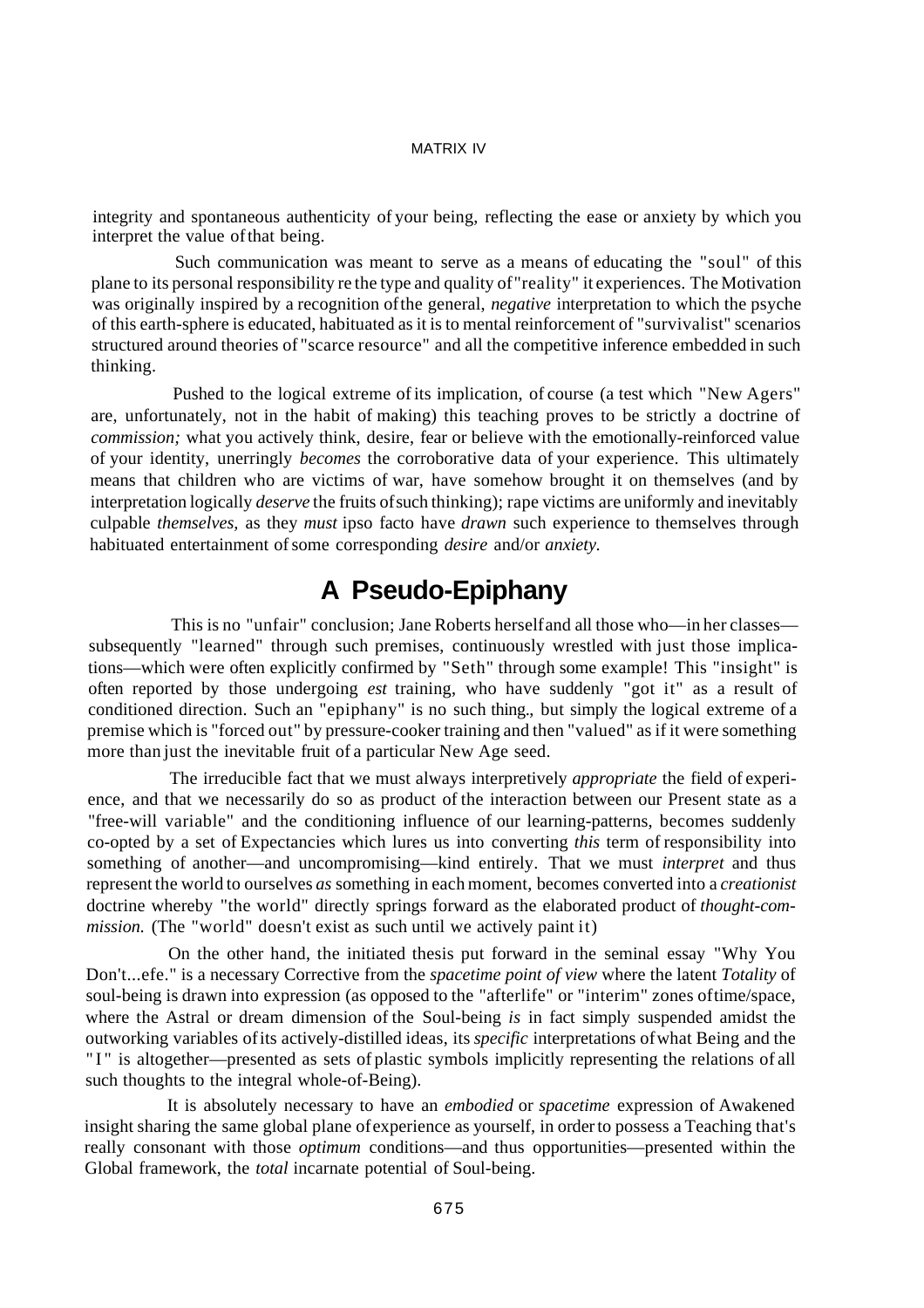## **Why You Don't Create Your Own Reality**

In review: according to Initiated interpretation as stated in "Why You Don't...etc." it is "God" (the Divine, Spirit-Being, the Creative Potential of Absolute) that generates all the multidimensional patterns of expression in *consonance with Its own Nature* (i.e. Infinite Void-being); "we", as focal concentrates or centralist "perspectives" of Spirit-being operating the coordinate fields of such patterns, interpret what the "whole thing" is through the allowable terms of those patterns. Such interpretations are, in measured consonance with the "Seth" model, psychically surcharged "signatures" encoding the energy-fields through which the patterns of specific experience come to expression.

Thus we receive, mirrored back to us, *not only* the type and quality of our characteristic "thought" but the implications of that thought with respect to the Value of the Whole *upon which* the totality of the pattern is secretly structured. The "type" of our thought-identity is *reflected against* the Spiritual Whole; as embodied spacetime beings "we" incarnate the global Value of that whole in our own right, so we are receiving back to us in terms of experience the critical review of our *own Total natures.* Nothing "alien" is imposed on us in that sense; but we do not *just* get back corroborative experiential output to our interpretive input. All our "interpretation" is *measured sad evaluated* against the Standard of the Whole, and comes back to us a bit at a time, *modeled from all angles* so as to reflect to us *all* the facets, the implications of our "personal" self-estimates.

## **Finding A Home For The Fatuous**

If this is not so, how do you account for the term "fatuity"? MT is serious about this—where, in the whole "Seth/New-Age" worldview would the term "fatuity" ever find its place? How could it even be *generated* to begin with, when, (if such a thing were literally true), a man could simply *believe* there was no suffering and poverty except that which each drew upon himself by "personal preference" and it would be manifestly so!

But there *is* such a term as "fatuous". Like anything, abstract or concrete, it must refer to *something* since it indicates a *potential;* it *reveals* a possibility by the very *fact* that it can be posited. "Fatuity" *has* its viable place, when we realize that it always implies a *context.*

Let MT explain: if "you create your own reality" were literally true, one *could* declare everything *by fiat* in the bumptious manner of "New Age" teachings; every personal or private whim *could* be manifested accurately, completely, without opposition or friction, as a permanent fact-of-being—no complications, no implications, no consequences just so long as the requisite "confidence" in the validity of the idea was generated. (According to most "New Age" *and* mainstream psychological thought, all that is lacking to make *everyone's* reality Excelsior is the great panacea *Confidence))* Thus—for example—a man could, with supreme confidence (as someone *actually known* to MT!) declare that he need not bum in the direct sunlight no matter how exposed—nonetheless, such a confident New Ager looks like a well-boiled lobster the next day.

Suppose, again, that a developer bent upon the "personal, positive affirmation of success" takes it upon himself to reshape his reality according to his heart's desire by speculating the astronomical increase of profits through conversion of some obscure "low-rent" properties kept on the back burner, into mega-buck bungalows for the "upwardly mobile" demographically anticipated in migration toward that particular district; without hesitation, as expression of the faith and supreme confidence he has in the self-justification of his aim, he evicts all the low-rent tenants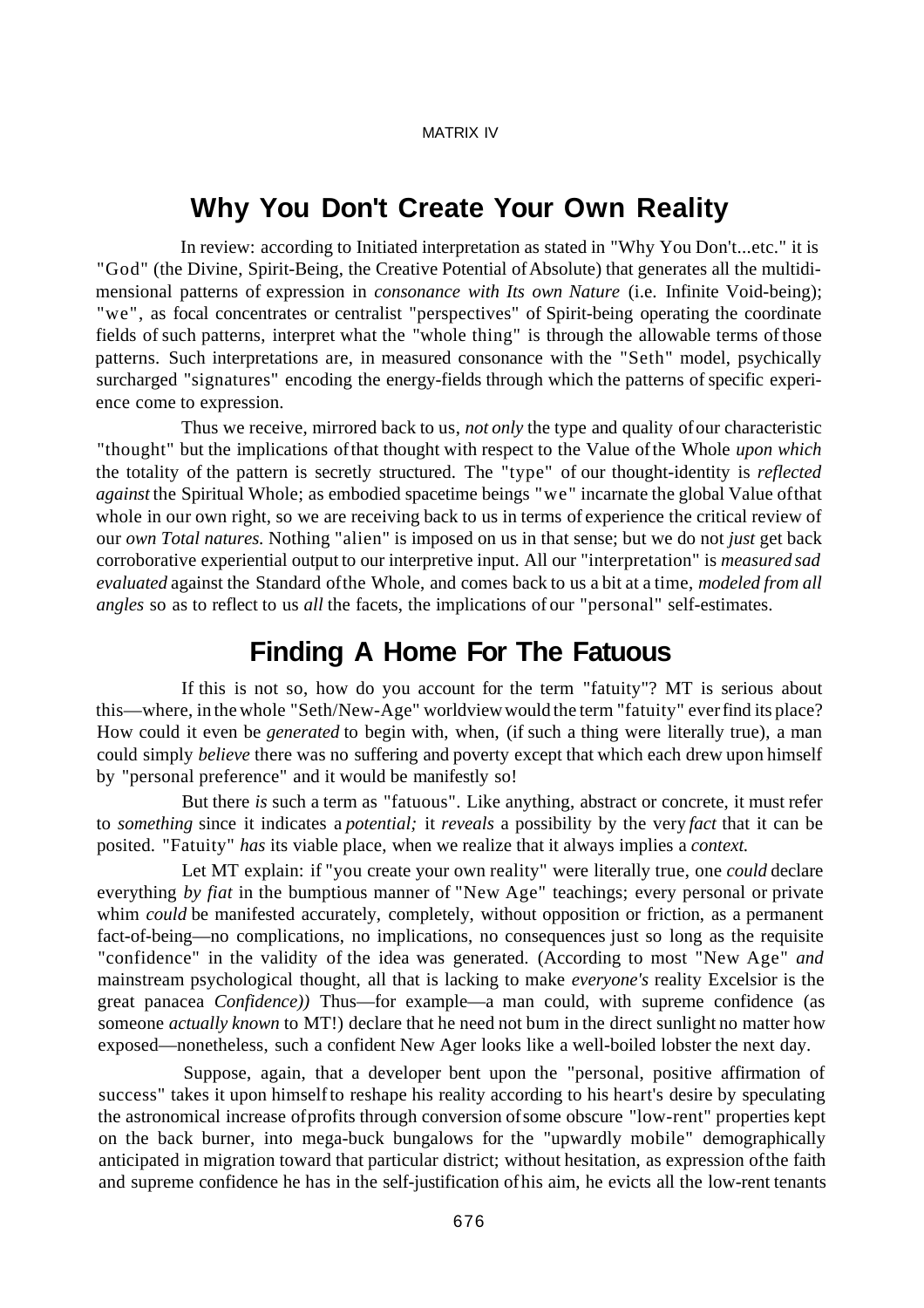on the spot (who, *ipso facto,* must have wished such misery on themselves). A month later, he's mugged in a back alley by one of those he'd peremptorily displaced, and who'd therefore had no recourse to any but the life of the multiplying homeless.

In both "hypothetical" cases, was it the lingering doubt, the persistence of some conditioned hesitancy or—especially in the latter case—a misguided atavism of "compassion", guilt or empathy which secretly served to undermine the perfect correspondence of desired effect, thereby producing an accurate reflection of the "negative" belief-structure?

No—that just *doesn 't* account for it. We can say for the sake of "hypothesis" that the given developer *had* no such remorse (for we can certainly find exemplifications of the genre in real life!); and we can infer that our broasted New Ager *is* as fatuous as he sounds...

But there's that word *fatuousl* What *makes* him fatuous? Evidently, not taking into account the *obvious context!* Remember, we said the potential viability of the term "fatuous" had to do with *context!* What makes the "you-create-your-own-reality" evangelistfatuous (rather than a demonstrable *God* of the most egregious solipsism) is precisely the fact that all such "personal decreeing", "positive thinking" and confident imagining *takes place in an inevitable context.* TTiere *are* implications! There *are* repercussions! No one "decrees" in a personal or private, solipsistic vacuum. There is a variegated World of *myriad* "pulls" and "claims" coexisting along with the private desires and designs of the given ego-subject.

But "so what?" we hear the die-hard "reality-creator" claim—"don't we remain *untouched* by those 'co-existents' as long as we keep secure in the confidence of our own private *deservedness,* our own authoritative affirmations and specific *commissions* of positive thought-reinforcement?"

## **Report To The Commissioner**

No. Man does not live by "commission" alone. This is why you do not *create* your own reality, but merely generate reality-hypotheses or scenarios which are continuously reflected and tested against the Whole; and the Whole, being inseparable from the Potential of your own innateglobal Being, is constituted by the *explicit* and *implicit* alike, by that which is produced through *active* or positive commission and that which results from the gaps, blind-spots and vacuums of interpretive *omission. All the* lines, potential and actual, exist within one's being and are inevitably calculated into the total account! This is what it means when we say there's a *context* in which all our desire-formulation and "decreeing" takes place.

This is a *Deity*-centered reality, not an ego-centered reality. Only the *totality* of the soul-nature is in touch with the Totality of Spirit-being. Anything else necessarily involves a partial perspective, a *conceptual* self-estimation producing inevitable blindspots, negatively-recessed lacunae as well as "positive" outlines to be filled in obligingly by experience. What you have selectively *omitted* from "your reality", is manifested as well! Gaps in thinking and experience which develop one "side" at the expense of the other, or which temporarily prevent a latent potential of certain centers or combinations of centers from being realized, do not simply "pass by" as a domain of non-experience. They aren't just quietly tucked away as surplus "potential" with which you're not obliged to have any relation.

On the contrary, such gaps *show up;* they manifest in the unstoppable/inexplicable *erosion* of all those things you've materialized as expression of "personal preference". They appear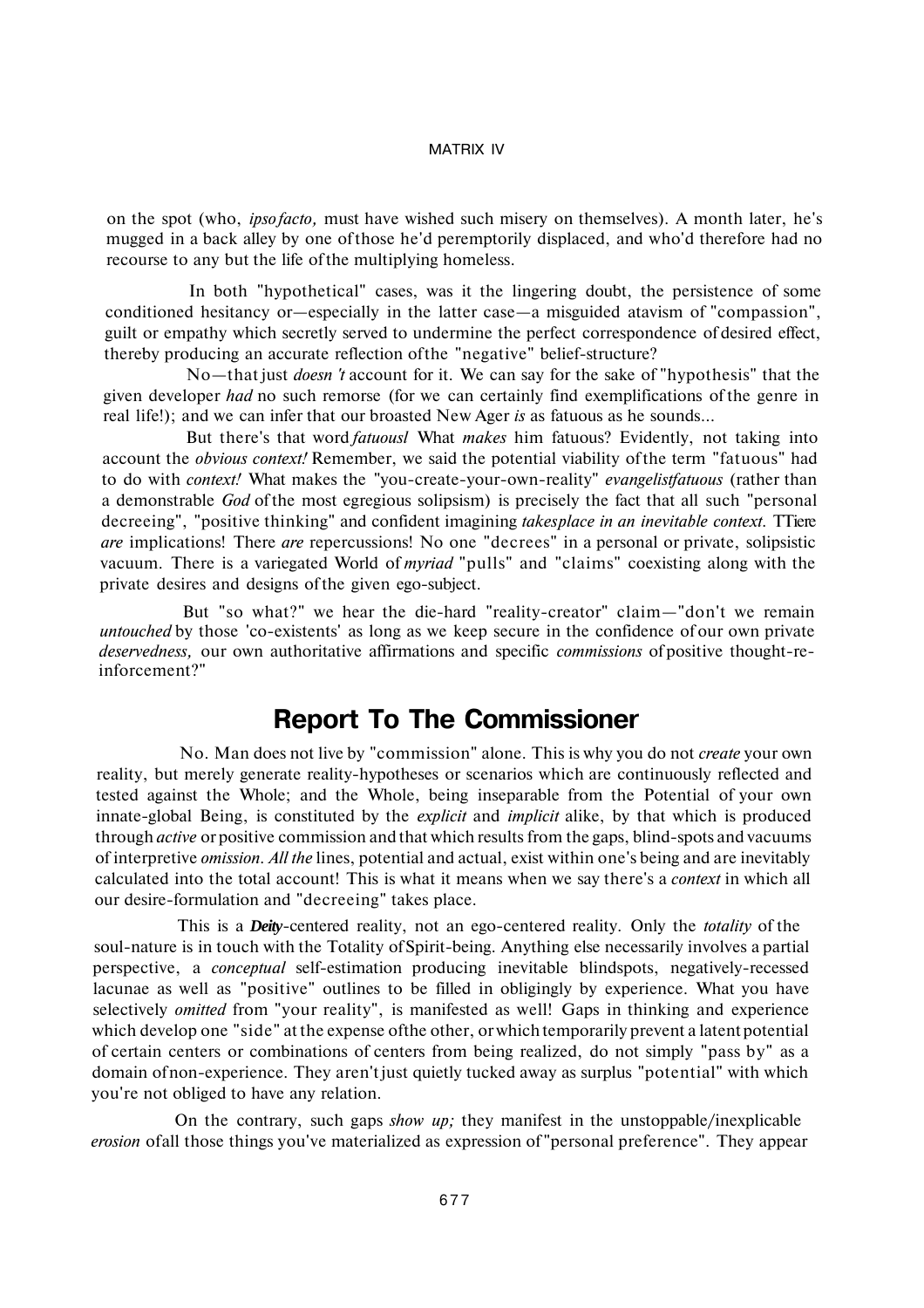## MATRIX IV

as unanticipated, unexpected or unwanted circumstances which nonetheless bear a negative-identity to the self-selected "positive profile".

Although the deep zero value characterizing the Total potential of the mind-body pattern definitely allows for what the *Rα* material calls "random catalyst" (a variable which simply *cannot* be taken into account by the "you create your own reality" proponents), most products of omission have very *identifiable correspondence* to the personality-structure in question. They are drawn into the field of that personality as inevitably as the "positive" products of*commission* (like the mugging received by the "developer", along with his projected profits). We can of course say the "victim" still deserves his fate or has drawn his fate to himself by a quality of *callousness* embedded in his characteristic thought-formulae; and occasionally this interpretation may touch on some real factor involved in the negative effect. But neither the simple *presence* of some attitude toward elements of the—ultimate—negative resultant, nor explanations of residual "karma" (or anything of the kind) may adequately account for *all cases* in the same category.

It is just simply not true that every rape victim somehow "invited" the experience as a personal form of "commission"; the fact of each Soul being a global microcosm of Total potential, *automatically* means that a certain amount of experience is going to be the resultant "invitation" of sheer aggravated *emptiness* on the balance-sheet of the (symmetrically self-compensating) soul-record.

Note: *aggravated* emptiness. This then is a magnified *deficiency* with respect to certain outstanding principles involved in the event; it is a smooth break in the soul record with respect to a whole class of potential, the burgeoning *neglect* of which progressively builds a magnetic charge placing great stress upon the Whole requiring precipitous compensation. (Note again: in a world where you "create your own reality", *tins potential* area of being needn't be taken into account as everything is strictly a reflection of personal *commission*—i.e. what's *explicitly* thought, *actively* desired, *consciously* believed etc.)

Since such general deficiency with respect to a given area of being produces a *massive* potential for precipitating "experience" involving just those gapped elements (therefore usually a *jarring* experience), we may indeed be justified in concluding that such doctrines as "you create your own reality" serve unwittingly to *irritate* the probability of so eruptive an experience taking place. Experiences "foreign" and out-of-left-field in nature *do* manifestly characterize the things that sometimes befall us; they can't just be "owned" by arbitrarily identifying some active or positive thought-structure which—by tortured interpretation—can be teased into disgorging some vague parallelism ("Oh yes, I *must* have gotten that dysentery because of my dislike for Mexican architecture!").

It is, then, the standard of the Whole which weighs the balance of thought and Rules on the quality of experience. As long as one is taking an interpretive *perspective* on that whole which isn't directly aligned with It, the resultant *reflection* of one's personal self-estimates in the form of experience will resemble a maze of fractionated mirrors, first one side and then the other of one's total Presence being represented in the medium—first the overt and then the hidden phase of the overall figure being shown to view.

The converse implication of this, of course, is that only in alignment and integral *consonance* with the Whole-value of Being may Reality be accurately manifested through the medium of "personal expression"—for then there is no discrepancy between "personal" and Universal, the perspectival "part" and the indeterminate Whole. It is under *this* condition that the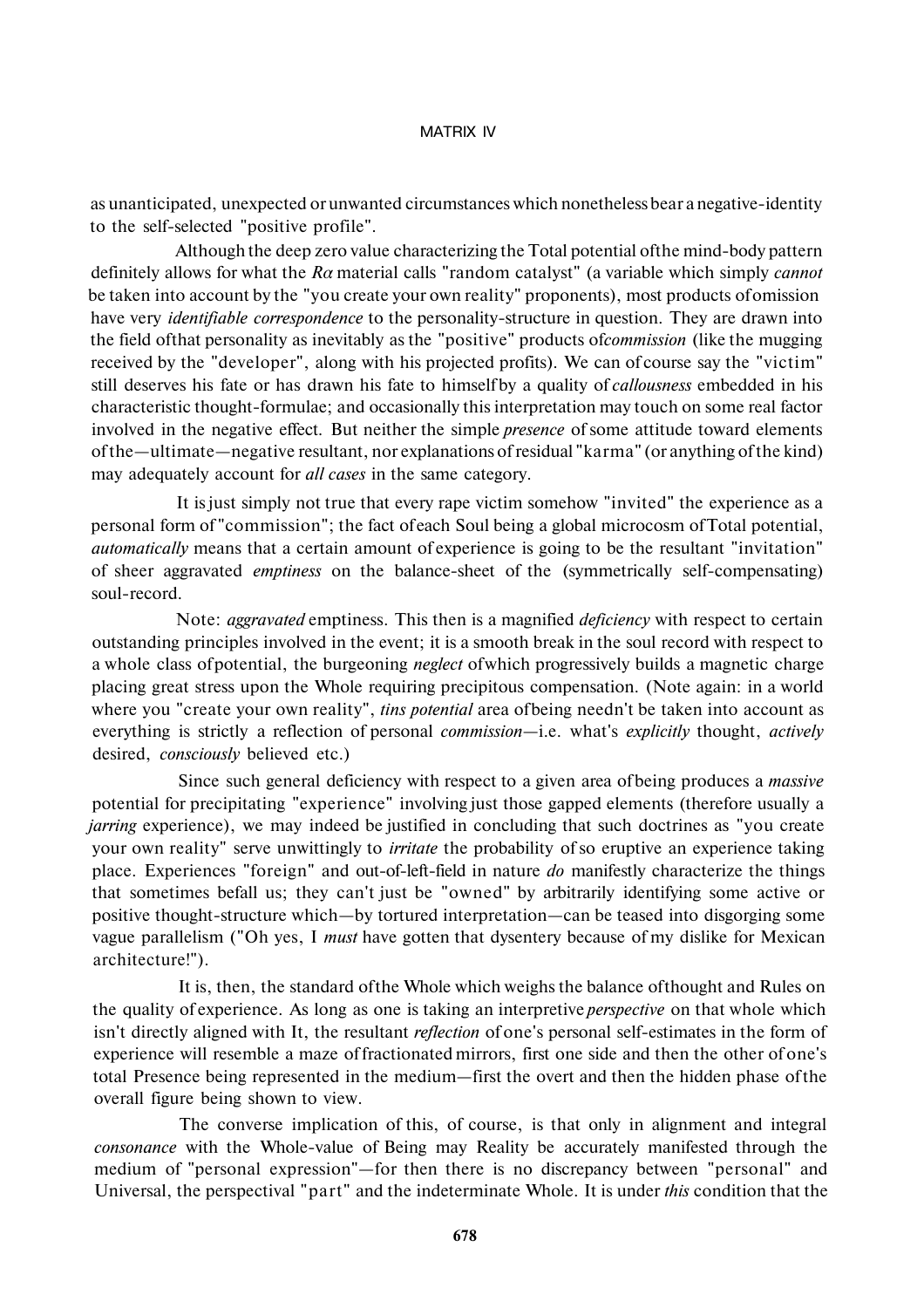## MATRIX IV

"impossible" can be manifested (i.e. that which is self-evidently beyond the power of anyone to "personally" manipulate or control).

Do you see then how AAA and MT have accomplished this Impossible thing under the noses of everyone? how, despite the disbelief and repeated double-take of the senses, the evidence of their Thaumaturgy is persistently present no matter how many times one blinks, unmistakable to anyone who'll simply look, smiling up right in the public midst of the most avid concentration? (Le. the "Lotto", where no one ever takes his gaze away from the shuffling shells?).

Do you see how this has been an object demonstration, on an inconceivable scale, of precisely that which Drummond Riddell (and countless others for whom he implicitly speaks) has asked to know? Do you see how *indeed* it succinctly and fantastically (indeed absurdly!) demonstrates the "correspond and print out" reality about which Mr. Riddell and others continue to be so concerned? (for surely this *literally prints out* an identifiable correspondence, hmmm?). Do you see how it manifests for your general edification (and *education)* the truth involved in the "Visualize-Assert-Demonstrate", wishes-can-be-made-to-form principle as Mr. Riddell expresses it, without affirming the inaccurate "you create your own reality" thesis? how instead it demonstrates inconceivable efficacy and head-shaking puissance as expression of precisely that *true Initiatic formula of Being* taught as precious extract of the hard-won struggle characterizing every authentic Adept, i.e. alignment and integral harmony with the Spiritual Whole?

For, understood in this way (and *only* in this way) it may be seen that unimaginable effectiveness results when the expression of one's "personal" will is not different than or removed from the *Spirit of Divine Will,* i.e. the Will to reveal Spirit as the Truth and authentic character of *everyone's* illimitable Being. This means that, in terms of "personal will", only the Spirit of the Teaching Function remains. There is *no* will remaining in the repertoire of "personal will" except that which expresses perfect alignment, integration and identity with Divine Will. This is the Destiny of everyone.

Therefore, when we say for example "AAA and MT" determined "they" would make a Demonstration of the spiritual truth of Being that would be visible to—and identifiable by—everyone in *the least* receptive to it, such determination cannot be accounted a strictly private decision nor can it be said to be independent of the Will of the One. (In the same way that, where Drummond believes it was strictly an act of "personal decision" to write MT his fateful "letter-of-inquiry" serving as efficient point-of-departure of the Demonstration—he cannot really be confident of the "personal" Origin of that impulse.)

It's for this reason such a Demonstration, where it truly shows the "impossible" efficacy of an Awakened unity with Whole-Being Value and Spiritual Intent, doesn't simply manifest as a "magic trick" no matter how extraordinary. It is not just a pulling-of-rabbits out of a velvet Topper, or providential holding of the winning ticket of the Avatar Sweepstakes. Since such a conjuration comes about as authentic Demonstration and Expression of awakened consonance with Whole-being Value, it takes the inevitable form of a thorough Teaching in Itself. It expresses in its *very self-revelation* the principles and processes by which it appears; it demonstrates *through its own contents* the Instruction of Spiritual Truth, rather than the stage-illusion of "you create your own reality". As an Expression inseparable from the Will-of-the-Whole (and, indeed, enforcing that Will in its very Intent), it has embedded in all its parts the give-away character and tell-tale identity of just that Spiritual Presence, the tireless Being of the *Teacher of Man.*